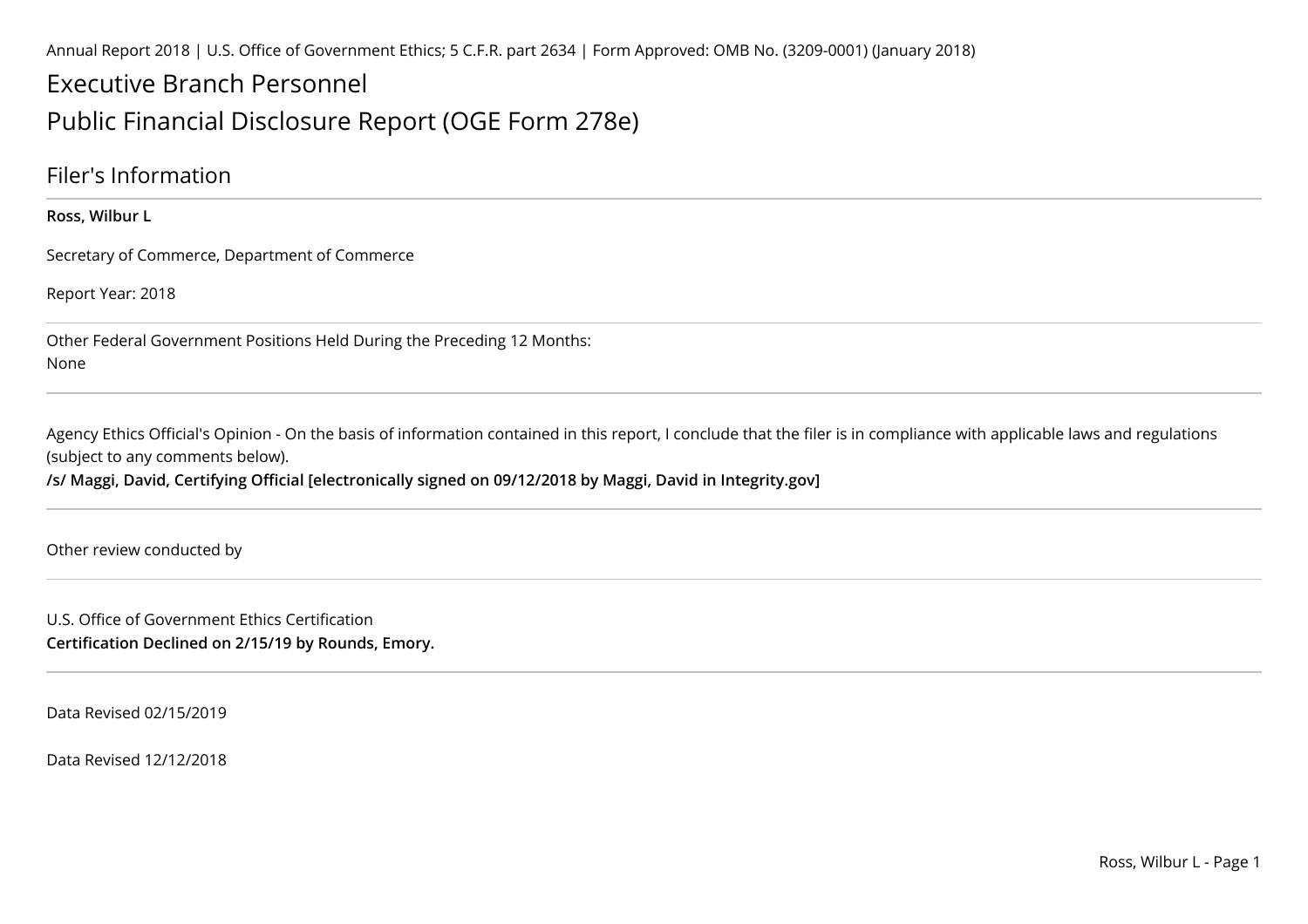Data Revised 12/10/2018

Data Revised 09/12/2018

Data Revised 09/11/2018

Data Revised 09/10/2018

Comments of Reviewing Officials (public annotations):

| <b>PART</b> |     | <b>REFERENCE</b> | COMMENT                                                                                                                                                                                                                                                                                                                                                   |
|-------------|-----|------------------|-----------------------------------------------------------------------------------------------------------------------------------------------------------------------------------------------------------------------------------------------------------------------------------------------------------------------------------------------------------|
| N/A         | N/A | General          | (02/15/2019, Rounds, Emory): The report is not certified because line 4 in Part 2 (and endnote)<br>reports that the filer no longer held BankUnited stock while the transaction report dated October 31,<br>2018, demonstrates that he did, and because the filer was therefore not in compliance with his ethics<br>agreement at the time of the report. |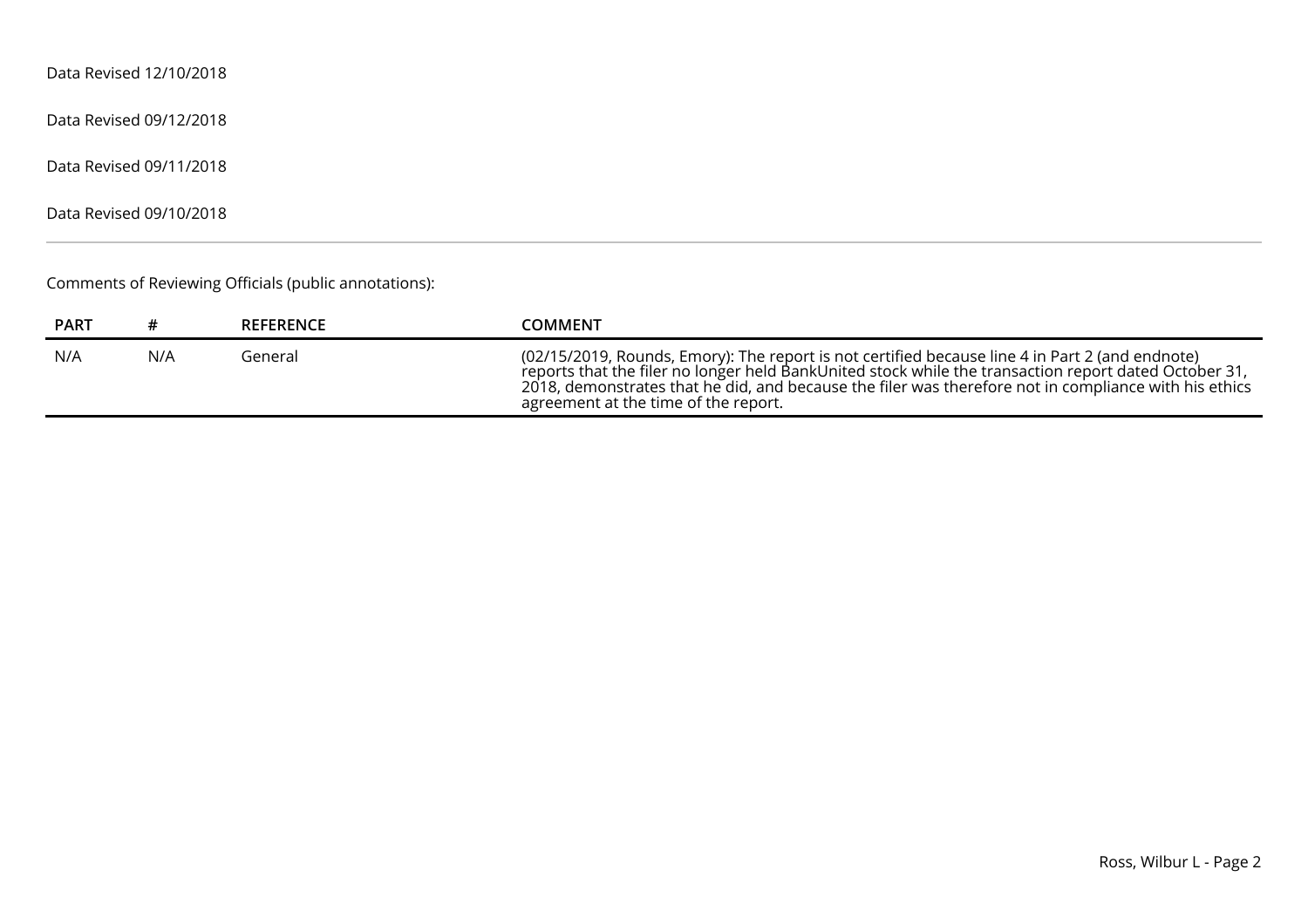#### 1. Filer's Positions Held Outside United States Government

| <b>ORGANIZATION NAME</b>                                         |             | <b>CITY, STATE</b>              | <b>ORGANIZATION</b><br><b>TYPE</b>  | <b>POSITION HELD</b>                      | <b>FROM</b> | <b>TO</b> |
|------------------------------------------------------------------|-------------|---------------------------------|-------------------------------------|-------------------------------------------|-------------|-----------|
| Palm Beach Preservation Foundation                               | See Endnote | Palm Beach,<br>Florida          | Non-Profit                          | Trustee                                   | 1/2010      | 2/2017    |
| Harvard Business School Club of New York                         | See Endnote | New York, New<br>York           | Social Club                         | Director                                  | 1/2011      | 2/2017    |
| The Partnership for New York City                                | See Endnote | New York, New<br>York           | Non-Profit                          | Member of the<br>Executive<br>Committee   | 1/2010      | 2/2017    |
| WL Ross and Co. LLC                                              |             | Wilmington,<br>Delaware         | <b>Limited Liability</b><br>Company | Chairman/Chief<br><b>Strategy Officer</b> | 10/1997     | 2/2017    |
| <b>Sun National Bank</b>                                         |             | Vineland, New<br>Jersey         | Bank                                | Director                                  | 9/2010      | 2/2017    |
| Nexeo Solutions                                                  |             | The Woodlands,<br>Texas         | Chemicals/Plasti<br>cs Distribution | Chairman                                  | 3/2014      | 2/2017    |
| WLR China Energy Associates, Ltd.                                |             | Cayman Islands,<br>Outside U.S. | Investment<br>Management            | Director                                  | 12/2008     | 2/2017    |
| <b>INVESCO WLR Private Equity Investment</b><br>Management, Ltd. |             | Hong Kong,<br>Outside U.S.      | Investments                         | Director                                  | 6/2008      | 2/2017    |
| Invesco Private Capital, Inc.                                    |             | Palo Alto,<br>California        | Investment<br>Management            | Director                                  | 10/2006     | 2/2017    |
| ArcelorMittal                                                    |             | Luxembourg,<br>Outside U.S.     | Steel                               | Director                                  | 5/2008      | 2/2017    |
| Huaneng Invesco WLR Investment<br>Consulting Company Ltd.        |             | China, Outside<br>U.S.          | Investment<br>Management            | Director                                  | 9/2008      | 2/2017    |
| Invesco WLR Limited                                              |             | Hong Kong,<br>Outside U.S.      | Investment<br>Management            | Director                                  | 6/2008      | 2/2017    |
| Invesco Private Capital Investments, Inc.                        |             | Palo Alto,<br>California        | Investment<br>Management            | Director                                  | 10/2006     | 2/2017    |
|                                                                  |             |                                 |                                     |                                           |             |           |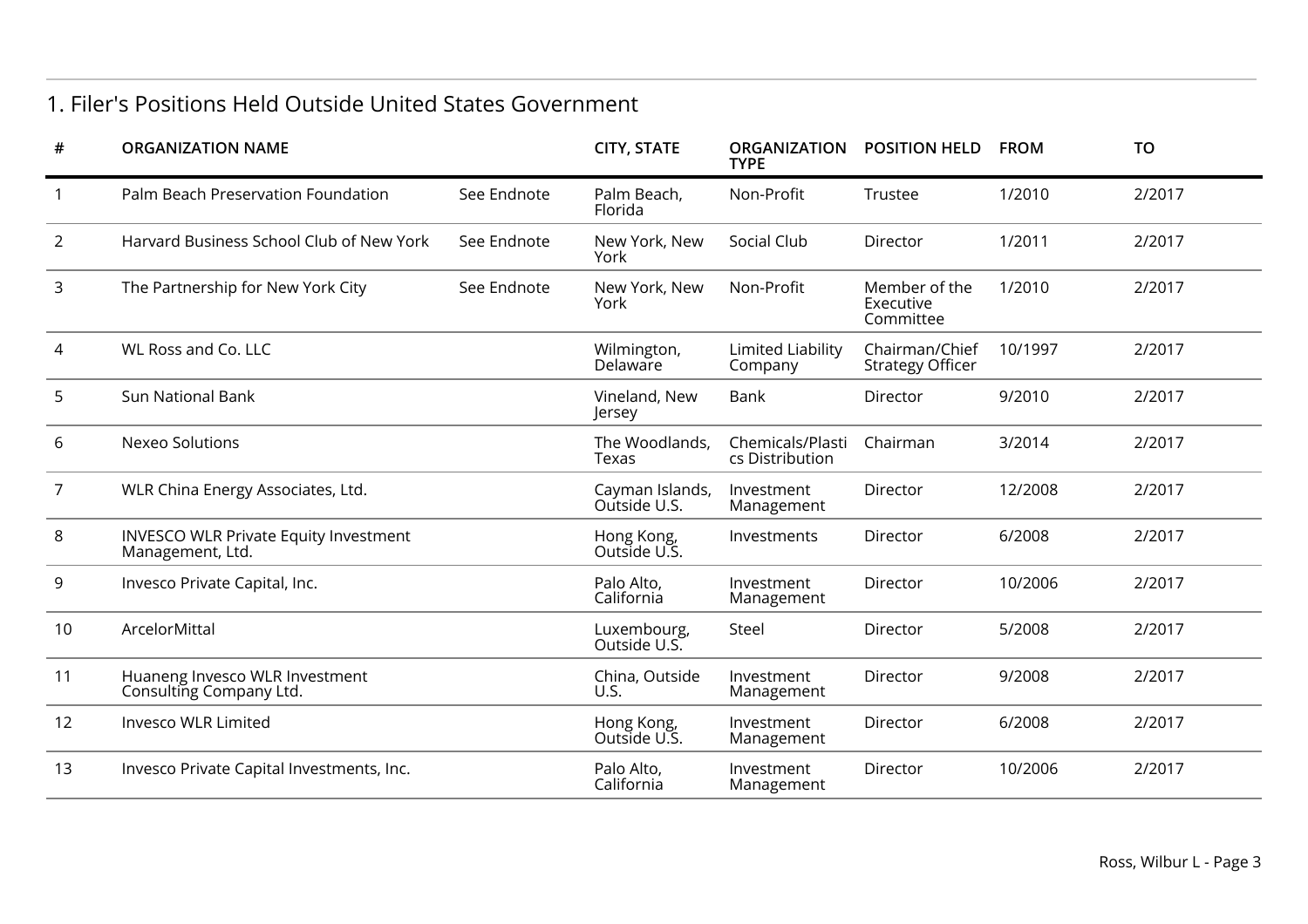| #  | <b>ORGANIZATION NAME</b>                                                  |             | <b>CITY, STATE</b>          | <b>ORGANIZATION</b><br><b>TYPE</b>  | <b>POSITION HELD</b>                        | <b>FROM</b> | <b>TO</b> |
|----|---------------------------------------------------------------------------|-------------|-----------------------------|-------------------------------------|---------------------------------------------|-------------|-----------|
| 14 | WL Ross & Co. (India) LLC                                                 |             | Wilmington,<br>Delaware     | <b>Limited Liability</b><br>Company | Director                                    | 7/2006      | 2/2017    |
| 15 | Absolute Recovery Hedge Fund, Ltd.;<br>Absolute Recovery Master Fund Ltd. |             | Bermuda,<br>Outside U.S.    | Investment<br>Management            | Director                                    | 5/2001      | 2/2017    |
| 16 | Ross Expansion FLP, LP                                                    |             | New York, New<br>York       | Limited<br>Partnership              | <b>General Partner</b>                      | 12/2005     | 2/2017    |
| 17 | WLR Master Co-Investment SLP GP, Ltd.                                     |             | New York, New<br>York       | <b>General Partner</b>              | Director/Chairm<br>an                       | 8/2011      | 2/2017    |
| 18 | The Japan Society, Inc.                                                   |             | New York, New<br>York       | Non-Profit                          | Director/Chairm<br>an                       | 2/2005      | 2/2017    |
| 19 | Diamond S Shipping LLC                                                    | See Endnote | New York, New<br>York       | Shipping<br>Management              | Chairman                                    | 1/2011      | 2/2017    |
| 20 | <b>Briarcliff Condominium Apartment Building</b>                          | See Endnote | New York, New<br>York       | Non-Profit                          | Director                                    | 1/2007      | 2/2017    |
| 21 | El Vedado LLC                                                             |             | West Palm<br>Beach, Florida | <b>Limited Liability</b><br>Company | Sole Member                                 | 12/2005     | Present   |
| 22 | <b>Exco Resources</b>                                                     | See Endnote | Dallas, Texas               | Corporation                         | Independent<br>Director                     | 1/2012      | 2/2017    |
| 23 | Sun BanCorp                                                               |             | Mount Laurel,<br>New Jersey | Bank                                | Director                                    | 9/2009      | 2/2017    |
| 24 | Bank of Cyprus                                                            |             | Strovolos,<br>Outside U.S.  | Bank                                | Director/Vice<br>Chairman                   | 11/2014     | 2/2017    |
| 25 | American Friends of the Rene Magritte<br>Museum                           | See Endnote | New York, New<br>York       | Non-Profit                          | President                                   | 1/2014      | 2/2017    |
| 26 | Musee des Arts Decoratifs                                                 | See Endnote | Paris, Outside<br>U.S.      | Non-Profit                          | International<br>Counsel<br>Member          | 1/2014      | 2/2017    |
| 27 | British American Business, Inc.                                           | See Endnote | New York, New<br>York       | <b>Business</b><br>Network          | International<br>Advisory Board<br>Director | 1/2010      | 2/2017    |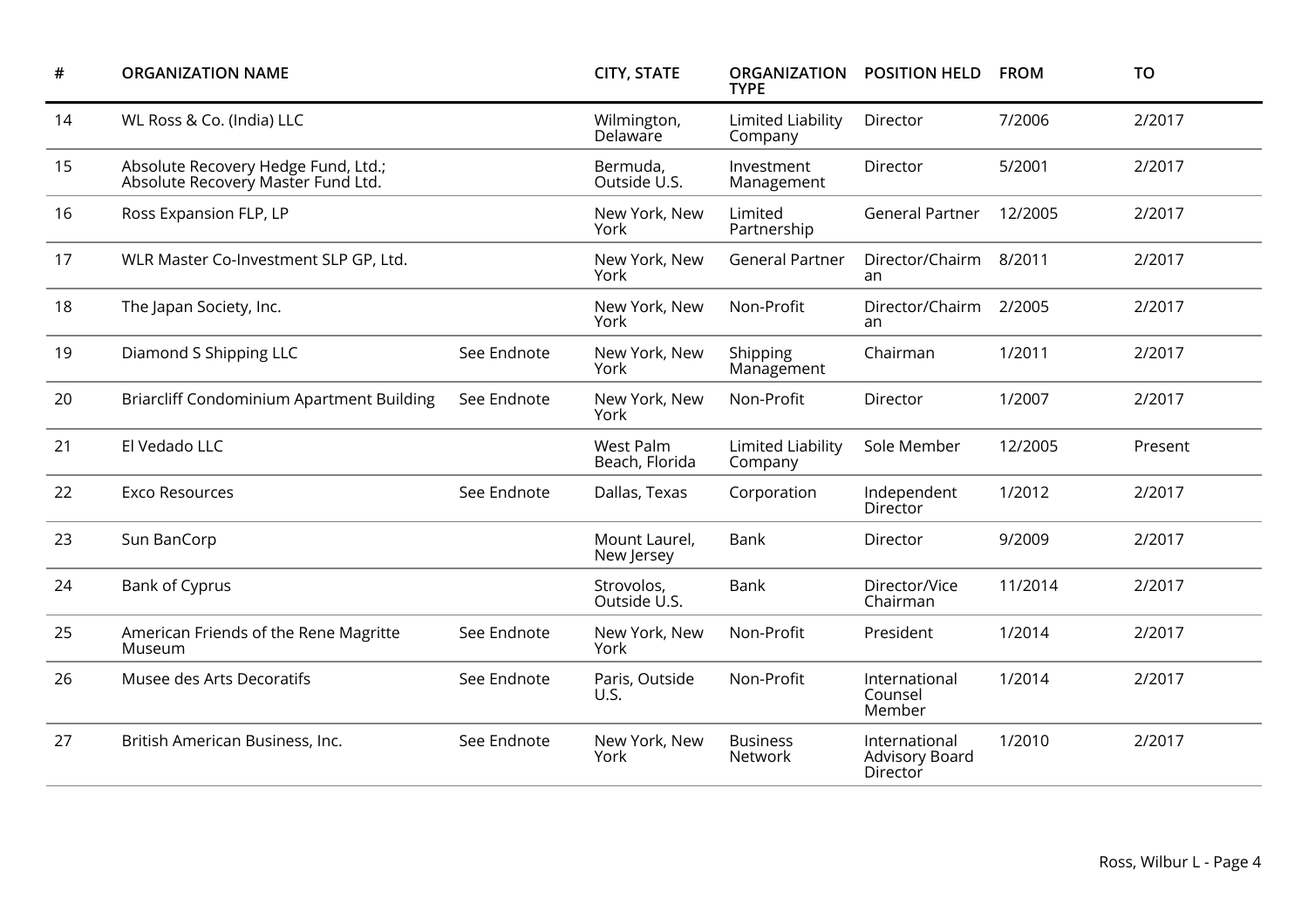| $\#$ | <b>ORGANIZATION NAME</b>                |             | <b>CITY, STATE</b>                     | <b>ORGANIZATION</b><br><b>TYPE</b>  | <b>POSITION HELD</b>                   | <b>FROM</b> | <b>TO</b> |
|------|-----------------------------------------|-------------|----------------------------------------|-------------------------------------|----------------------------------------|-------------|-----------|
| 28   | Diamond S Shipping Group, Inc.          | See Endnote | Greenwich,<br>Connecticut              | Shipping<br>Services                | Non-Executive<br>Chairman              | 1/2011      | 2/2017    |
| 29   | India Asset Recovery Fund Limited       |             | Mauritius,<br>Outside U.S.             | Investment<br>Management            | Director                               | 7/2006      | 2/2017    |
| 30   | Palm Beach Retirement Funds             | See Endnote | Palm Beach,<br>Florida                 | Pension Plan for<br>public Servants | Trustee                                | 1/2010      | 2/2017    |
| 31   | Brookings Economic Studies Council      | See Endnote | Washington,<br>District of<br>Columbia | Non-Profit                          | Director/Chairm<br>an                  | 1/2012      | 2/2017    |
| 32   | <b>DSS Holdings LP</b>                  | See Endnote | Greenwich,<br>Connecticut              | Shipping                            | Director/Chairm<br>an                  | 1/2011      | 2/2017    |
| 33   | Ross Expansion GP LLC                   |             | Wilmington,<br>Delaware                | <b>Limited Liability</b><br>Company | Sole Member                            | 4/2004      | 2/2017    |
| 34   | Absolute Recovery Capital Partners, LLC |             | Wilmington,<br>Delaware                | <b>Limited Liability</b><br>Company | Managing<br>Member                     | 5/2011      | 2/2017    |
| 35   | <b>Blenheim Foundation USA</b>          |             | Palm Beach,<br>Florida                 | Non-Profit                          | Trustee                                | 1/2008      | 2/2017    |
| 36   | Invesco Ltd.                            |             | Atlanta, Georgia                       | Corporation                         | CEO -- Private<br><b>Equity Groups</b> | 10/2006     | 2/2017    |
| 37   | <b>Brookings Institution</b>            | See Endnote | Washington,<br>District of<br>Columbia | Non-Profit                          | Trustee                                | 1/2013      | 2/2017    |
| 38   | Palm Beach Civic Association            | See Endnote | Palm Beach,<br>Florida                 | Non-Profit                          | Director                               | 1/2010      | 2/2017    |
| 39   | 1116 South Main Street, LLC             | See Endnote | Wilmington,<br>Delaware                | Limited Liability<br>Company        | Managing<br>Member                     | 1/2003      | Present   |
| 40   | 781 Fifth Ave. LLC                      | See Endnote | Wilmington,<br>Delaware                | <b>Limited Liability</b><br>Company | Managing<br>Member                     | 1/2003      | Present   |
| 41   | Euro Wagon Ltd.                         |             | George Town,<br>Outside U.S.           | Corporation                         | Director                               | 2/2011      | 2/2017    |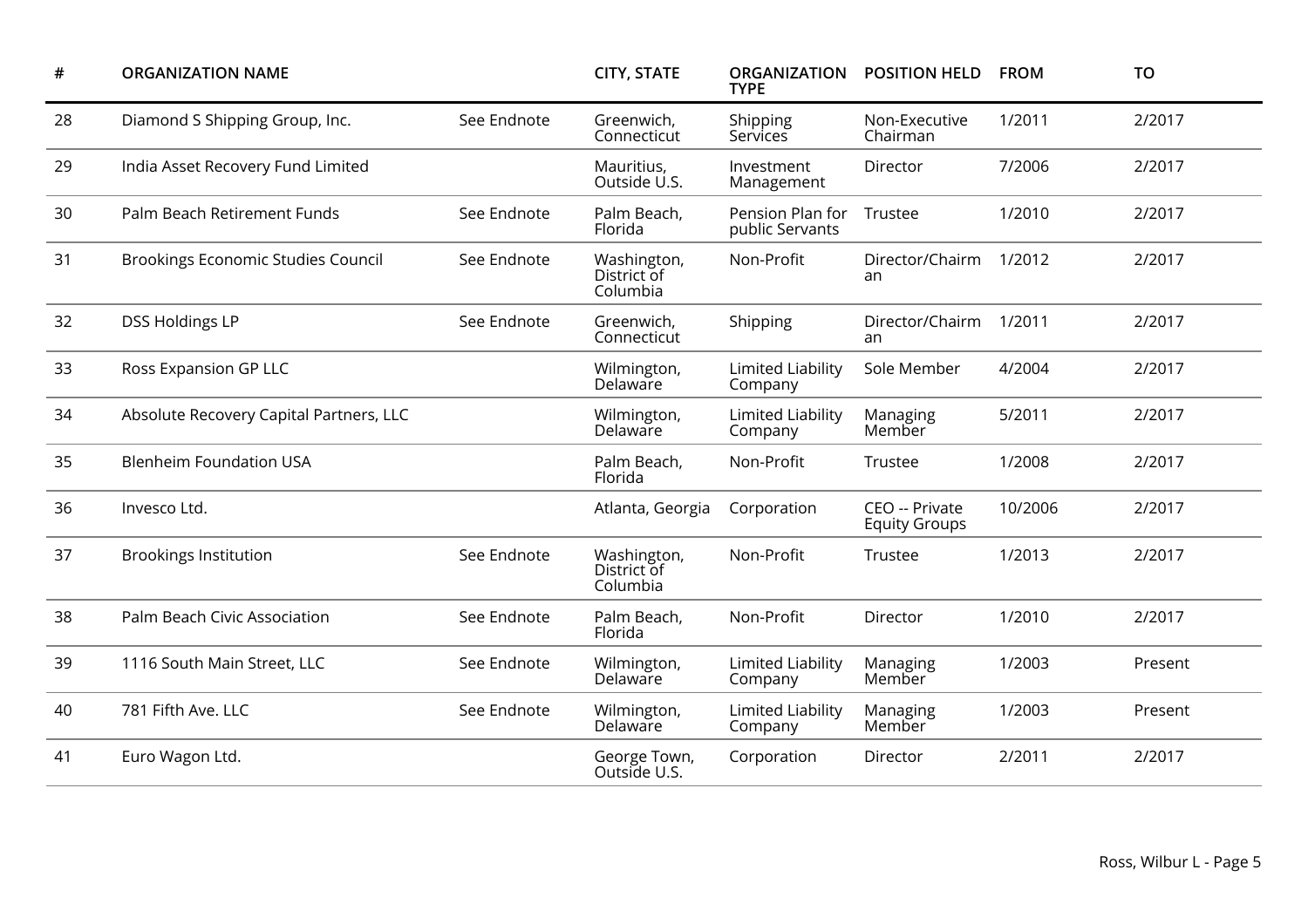| #  | <b>ORGANIZATION NAME</b>                                | <b>CITY, STATE</b>              | <b>ORGANIZATION</b><br><b>TYPE</b>  | <b>POSITION HELD</b> | <b>FROM</b> | <b>TO</b> |
|----|---------------------------------------------------------|---------------------------------|-------------------------------------|----------------------|-------------|-----------|
| 42 | Euro Wagon II Ltd.                                      | George Town,<br>Outside U.S.    | Corporation                         | Director             | 2/2011      | 2/2017    |
| 43 | WLR Euro Wagon Management Ltd. (Jersey)                 | St Helier,<br>Outside U.S.      | Corporation                         | Director             | 9/2005      | 2/2017    |
| 44 | WL Ross Group (Cayman) Ltd.                             | Cayman Islands,<br>Outside U.S. | Corporation                         | Director             | 2/2011      | 2/2017    |
| 45 | India Asset Recovery GP Ltd.                            | Cayman Islands,<br>Outside U.S. | Corporation                         | Director             | 7/2006      | 2/2017    |
| 46 | WLR Select Associates DSS GP, Ltd.                      | Cayman Islands,<br>Outside U.S. | Corporation                         | Director             | 12/2010     | 2/2017    |
| 47 | WLR IV Loans AIV Feeder (Cayman), Ltd.                  | Cayman Islands,<br>Outside U.S. | Corporation                         | Director             | 10/2009     | 2/2017    |
| 48 | WLR Recovery Associates IV DSS AIV GP, Ltd.<br>(Cayman) | Cayman Islands,<br>Outside U.S. | Corporation                         | Director             | 11/2007     | 2/2017    |
| 49 | WLR Recovery Associates V DSS AIV GP, Ltd.<br>(Cayman)  | Cayman Islands,<br>Outside U.S. | Corporation                         | Director             | 9/2011      | 2/2017    |
| 50 | Starboard GP Ltd. (Cayman)                              | New York, New<br>York           | Corporation                         | Director             | 11/2013     | 2/2017    |
| 51 | <b>WLR Cardinal Associates Ltd.</b>                     | New York, New<br>York           | Corporation                         | Director             | 5/2015      | 2/2017    |
| 52 | India Asset Recovery Associates LLC                     | Wilmington,<br>Delaware         | <b>Limited Liability</b><br>Company | Managing<br>Member   | 2/2006      | 2/2017    |
| 53 | <b>WLR Recovery Associates II LLC</b>                   | Wilmington,<br>Delaware         | Limited Liability<br>Company        | Managing<br>Member   | 2/2002      | 2/2017    |
| 54 | Starboard WLR Associates L.P.                           | New York, New<br>York           | Limited<br>Partnership              | Principal<br>Partner | 11/2013     | 2/2017    |
| 55 | <b>WLR-SC Financing Conduit LLC</b>                     | Wilmington,<br>Delaware         | Limited Liability<br>Company        | Managing<br>Member   | 1/2013      | 2/2017    |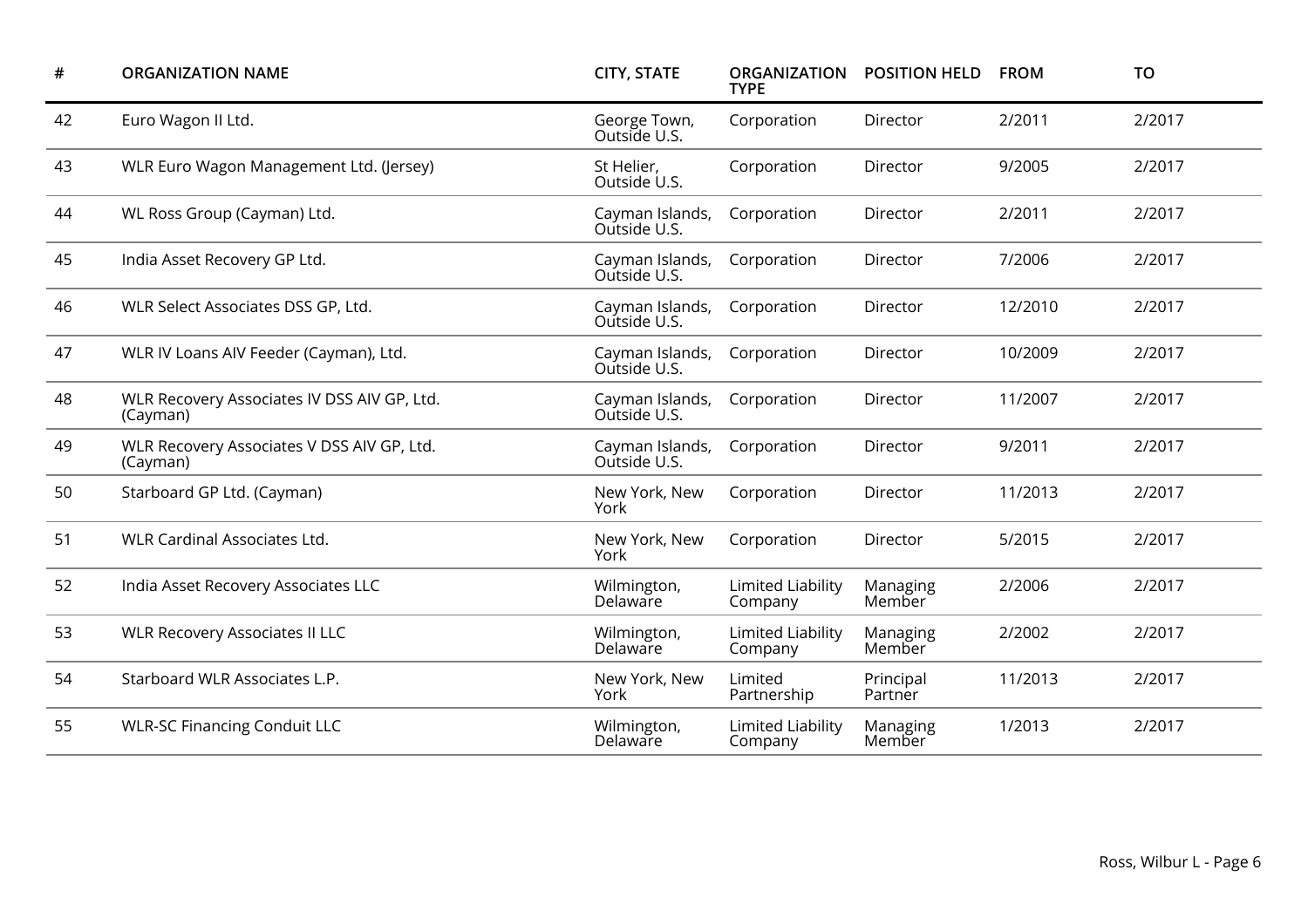| #  | <b>ORGANIZATION NAME</b>   | <b>CITY, STATE</b>      | TYPE                         | ORGANIZATION POSITION HELD | <b>FROM</b> | то     |
|----|----------------------------|-------------------------|------------------------------|----------------------------|-------------|--------|
| 56 | Ross CG GP LLC             | Wilmington,<br>Delaware | Limited Liability<br>Company | Sole Member                | 5/2003      | 2/2017 |
| 57 | WLR IMRF II Associates LLC | Wilmington,<br>Delaware | Limited Liability<br>Company | Managing<br>Member         | 4/2016      | 2/2017 |
| 58 | WLR Nanotechnology GP LLC  | Wilmington,<br>Delaware | Limited Liability<br>Company | Managing<br>Member         | 1/2006      | 2/2017 |

## 2. Filer's Employment Assets & Income and Retirement Accounts

| #     | <b>DESCRIPTION</b>                                      |             | <b>EIF</b> | <b>VALUE</b>                   | <b>INCOME TYPE</b>                | <b>INCOME</b><br><b>AMOUNT</b> |
|-------|---------------------------------------------------------|-------------|------------|--------------------------------|-----------------------------------|--------------------------------|
|       | Invesco                                                 |             |            |                                |                                   |                                |
| 1.1   | <b>Invesco Group Services</b>                           | See Endnote | N/A        |                                | Salary                            | \$166,667                      |
| 1.2   | Invesco 401k Plan                                       | See Endnote | No         |                                |                                   |                                |
| 1.2.1 | Invesco Developing Markets R6                           |             | Yes        | None (or less<br>than \$1,001) |                                   | None (or less<br>than \$201)   |
| 1.2.2 | Invesco Core Plus Fixed Income                          |             | Yes        | None (or less<br>than \$1,001) |                                   | $$15,001 -$<br>\$50,000        |
| 1.2.3 | SSgA U.S. Bond Index Non-Lending Series<br>Fund Class C |             | Yes        | None (or less<br>than \$1,001) |                                   | $$15,001 -$<br>\$50,000        |
| 1.2.4 | SSgA Inflation Protected Bond Index Fund                |             | Yes        | None (or less<br>than \$1,001) |                                   | $$15,001 -$<br>\$50,000        |
| 1.3   | Invesco Ltd. stock                                      |             | N/A        | None (or less<br>than \$1,001) | Capital Gains<br><b>Dividends</b> | Over \$5,000,000               |
| 1.4   | <b>Invesco Group Services</b>                           | See Endnote | N/A        |                                | <b>Bonus</b>                      | \$970,530                      |
| 1.5   | <b>Invesco Group Services</b>                           | See Endnote | N/A        |                                | Escrow payment                    | \$6,148,158                    |
| 2     | ArcelorMittal                                           | See Endnote | N/A        |                                | Director Fee                      | \$189,744                      |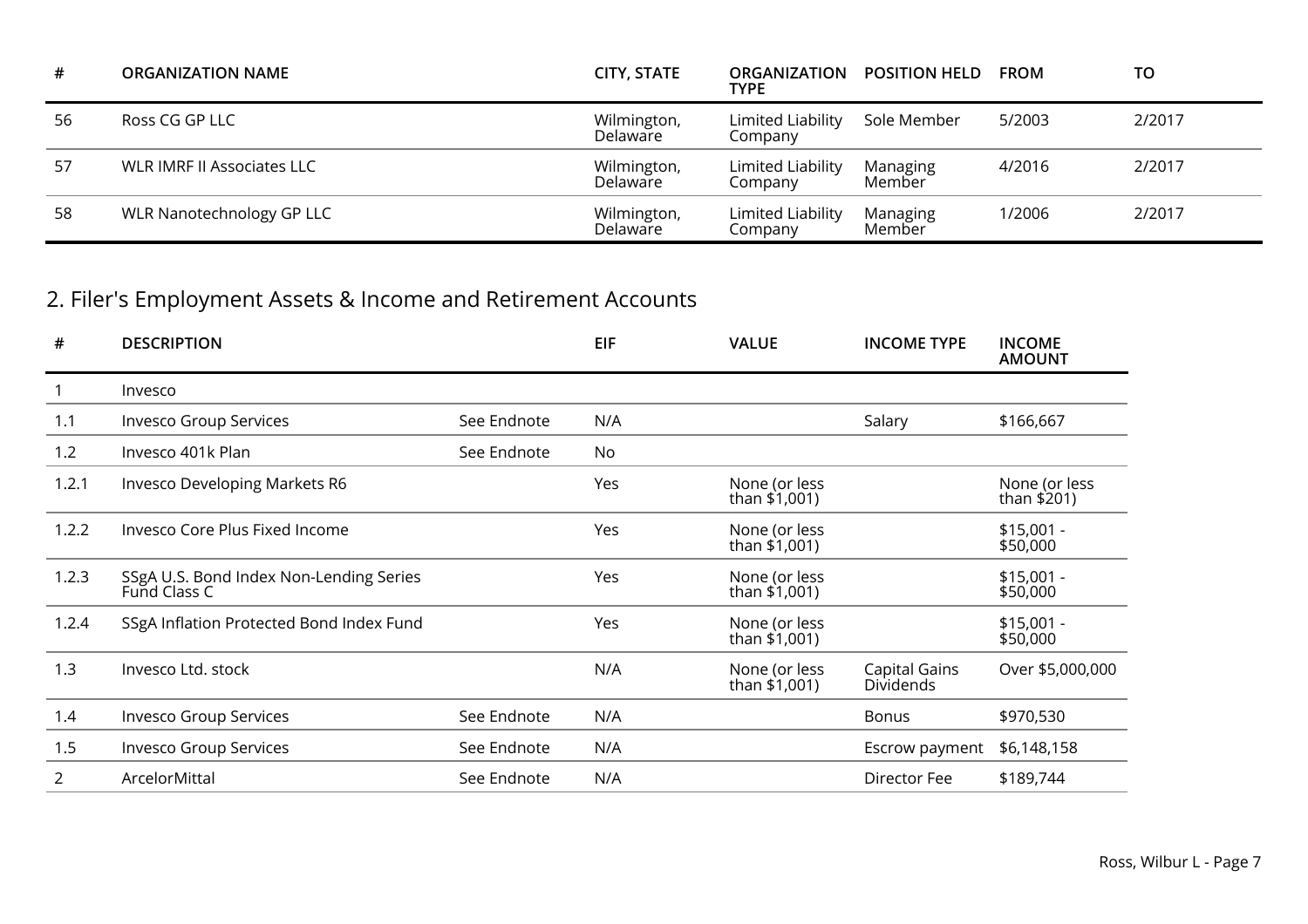| #            | <b>DESCRIPTION</b>                                |             | EIF       | <b>VALUE</b>                     | <b>INCOME TYPE</b> | <b>INCOME</b><br><b>AMOUNT</b> |
|--------------|---------------------------------------------------|-------------|-----------|----------------------------------|--------------------|--------------------------------|
| 3            | Air Lease Corporation                             | See Endnote | N/A       | $$50,001 -$<br>\$100,000         | Dividends          | $$1,001 - $2,500$              |
| 4            | BankUnited, Inc.                                  | See Endnote | N/A       | None (or less<br>than $$1,001$ ) |                    | None (or less<br>than $$201)$  |
| 5            | Exco (vested shares)                              | See Endnote | N/A       | None (or less<br>than $$1,001$ ) |                    | None (or less<br>than $$201$ ) |
| 6            | Exco (unvested shares)                            | See Endnote | N/A       | None (or less<br>than \$1,001)   |                    | None (or less<br>than $$201)$  |
| 7            | Ocwen Financial Corporation                       | See Endnote | N/A       | None (or less<br>than \$1,001)   |                    | None (or less<br>than $$201)$  |
| 8            | Sun Bancorp, Inc.                                 | See Endnote | N/A       | None (or less<br>than \$1,001)   |                    | None (or less<br>than \$201)   |
| 9            | El Vedado, LLC                                    | See Endnote | No        |                                  |                    |                                |
| 9.1          | WL Ross Group, L.P.                               | See Endnote | No        |                                  |                    |                                |
| 10           | WL Ross Group, L.P.                               | See Endnote | No        |                                  |                    |                                |
| 10.1         | <b>WLR Recovery Associates IV LLC</b>             | See Endnote | No        | None (or less<br>than \$1,001)   | Income per K-1     | \$407,068                      |
| 10.1.1       | WLR Recovery Fund IV, L.P. -- Carried<br>Interest | See Endnote | N/A       | None (or less<br>than \$1,001)   |                    |                                |
| 10.1.2       | WLR Recovery Fund IV, L.P.                        |             | <b>No</b> |                                  |                    |                                |
| 10.1.2.      | International Textile Group (textiles)            |             | N/A       |                                  |                    |                                |
| 10.1.2.<br>2 | WLR - Greenbrier Rail Inc. (railroads)            |             | N/A       |                                  |                    |                                |
| 10.1.2.<br>3 | Sun Bancorp. Inc.                                 |             | N/A       |                                  |                    |                                |
| 10.1.2.      | Cascade Bancorp                                   |             | N/A       |                                  |                    |                                |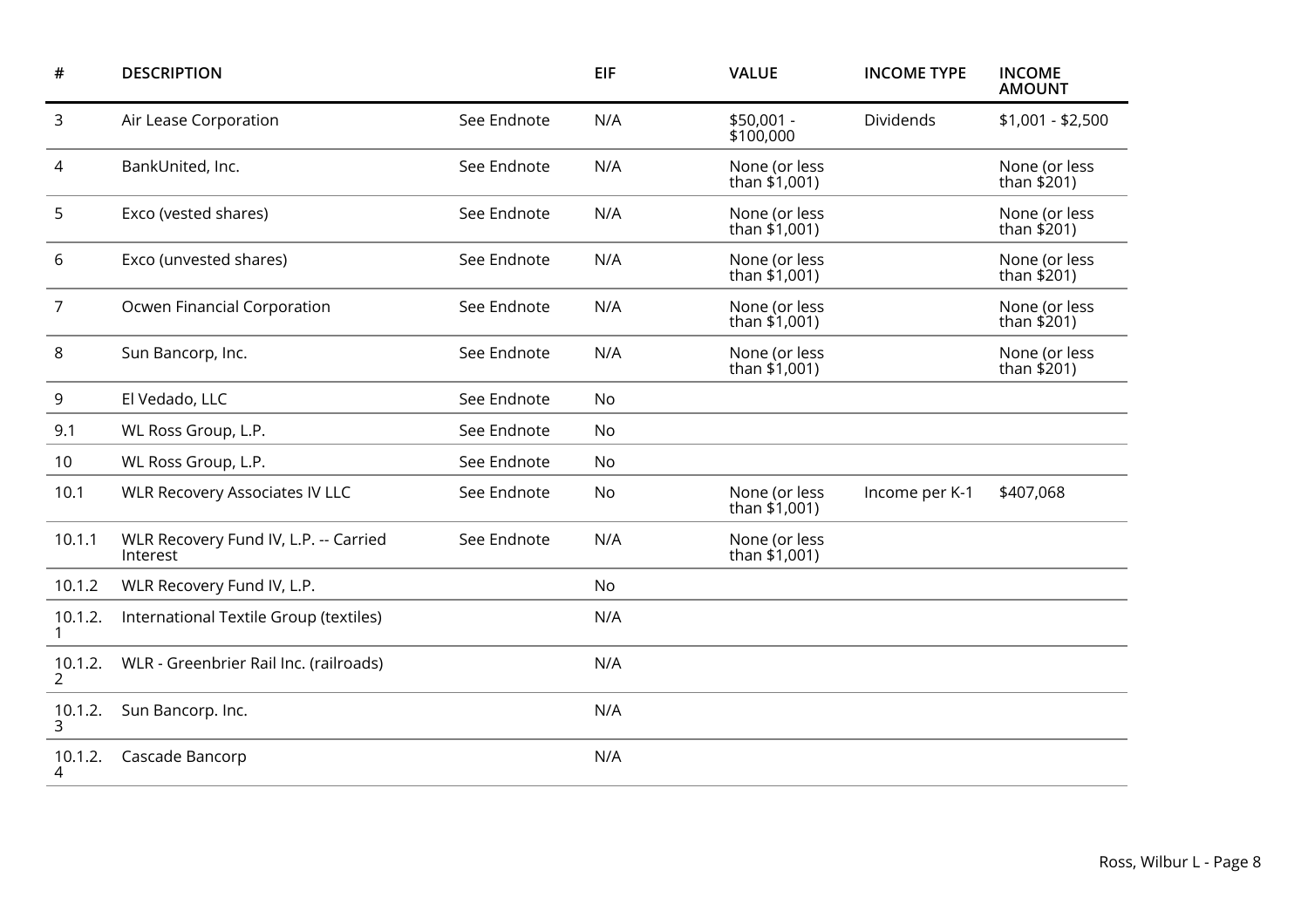| #                       | <b>DESCRIPTION</b>                                                      | <b>EIF</b> | <b>VALUE</b> | <b>INCOME TYPE</b> | <b>INCOME</b><br><b>AMOUNT</b> |
|-------------------------|-------------------------------------------------------------------------|------------|--------------|--------------------|--------------------------------|
| 10.1.2.<br>5            | Amalgamated Bank (banking)                                              | N/A        |              |                    |                                |
| 10.1.3                  | WLR Recovery Fund IV XCO Feeder I, L.P.                                 | No         |              |                    |                                |
| 10.1.3.<br>1            | WLR Recovery Fund IV XCO AIV I, L.P.                                    | No         |              |                    |                                |
| 10.1.3.<br>1.1          | EXCO Resources, Inc.                                                    | N/A        |              |                    |                                |
| 10.1.4                  | WLR Recovery Fund IV XCO Feeder II, L.P.                                | No         |              |                    |                                |
| 10.1.4.                 | WLR Recovery Fund IV XCO AIV II, L.P.                                   | No         |              |                    |                                |
| 10.1.4.<br>1.1          | EXCO Resources, Inc.                                                    | N/A        |              |                    |                                |
| 10.1.5                  | WLR Recovery Fund IV XCO Feeder III, L.P.                               | No         |              |                    |                                |
| 10.1.5.                 | WLR Recovery Fund IV XCO AIV III, L.P.                                  | No         |              |                    |                                |
| 10.1.5.<br>1.1          | EXCO Resources, Inc.                                                    | N/A        |              |                    |                                |
| 10.1.6                  | WLR IV RRH AIV, L.P.                                                    | No         |              |                    |                                |
| 10.1.6.<br>$\mathbf{1}$ | <b>Cantor Commercial Real Estate Company</b><br>(real estate financing) | N/A        |              |                    |                                |
| 10.1.7                  | WLR IV RRH Blocked AIV, L.P.                                            | No         |              |                    |                                |
| 10.1.7.                 | Cantor Commercial Real Estate Company<br>(real estate financing)        | N/A        |              |                    |                                |
| 10.1.8                  | WLR IV PPIP AIV, L.P.                                                   | No         |              |                    |                                |
| 10.1.8.                 | Invesco Mortgage Recovery Master Fund,<br>L.P.                          | No         |              |                    |                                |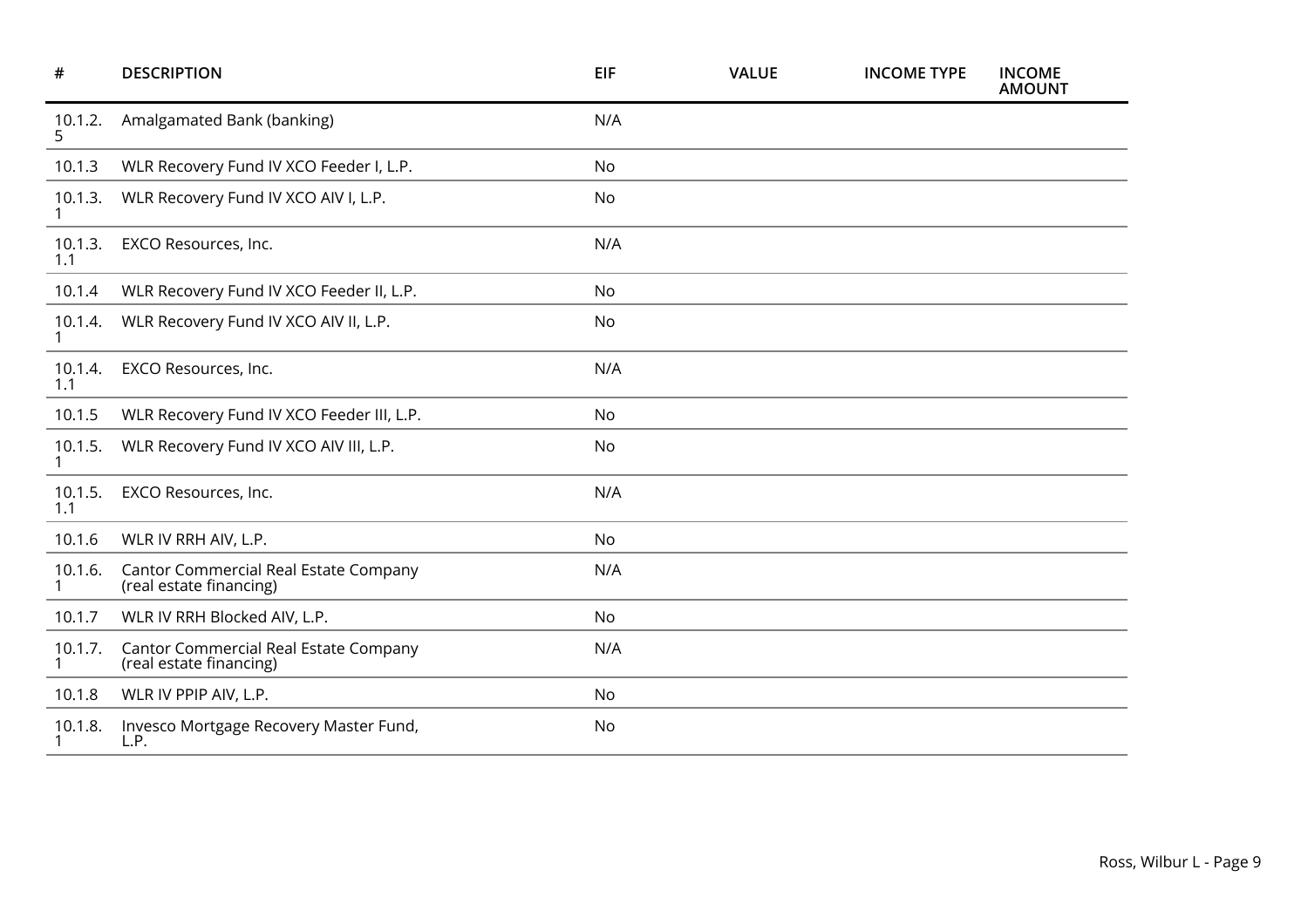| #                     | <b>DESCRIPTION</b>                                                   |             | <b>EIF</b> | <b>VALUE</b> | <b>INCOME TYPE</b> | <b>INCOME</b><br><b>AMOUNT</b> |
|-----------------------|----------------------------------------------------------------------|-------------|------------|--------------|--------------------|--------------------------------|
| 10.1.8.<br>1.1        | Invesco Legacy Securities Master Fund, L.P.                          | See Endnote | N/A        |              |                    |                                |
| 10.1.9                | WLR IV PPIP AIV Feeder, L.P.                                         |             | No         |              |                    |                                |
| 10.1.9.               | WLR IV PPIP AIV, L.P.                                                | See Endnote | No         |              |                    |                                |
| 10.1.1<br>0           | WLR IV Loans AIV Feeder, L.P. (Delaware)                             |             | No         |              |                    |                                |
| 10.1.1<br>0.1         | WLR IV Loans AIV, L.P.                                               |             | No         |              |                    |                                |
| 10.1.1<br>0.1.1       | Invesco Mortgage Recovery Master Loans<br>AIV, L.P.                  |             | No         |              |                    |                                |
| 10.1.1<br>0.1.1.1     | WLR LeFrak Northwest LLC (real estate<br>loans)                      |             | N/A        |              |                    |                                |
| 10.1.1<br>0.1.1.2     | IMRF Hotel Fifth Street Member LLC (real<br>estate loans)            |             | N/A        |              |                    |                                |
| 10.1.1<br>0.1.1.3     | Park Place Apollo Investor LLC (real estate<br>loans)                |             | N/A        |              |                    |                                |
| 10.1.1<br>0.1.1.4     | Market Square Member LLC (real estate<br>loans)                      |             | N/A        |              |                    |                                |
| 10.1.1<br>0.1.1.5     | Indiana Retail Member LLC (real estate<br>loans)                     |             | N/A        |              |                    |                                |
| 10.1.1<br>0.1.1.6     | Colfin Milestone North Funding LLC<br>(commercial real estate loans) |             | N/A        |              |                    |                                |
| $10.1.1$<br>$0.1.1.7$ | IMRF Hotel Member LLC (real estate loans)                            |             | N/A        |              |                    |                                |
| 10.1.1<br>0.1.1.8     | IMRF Watchtower Member LLC (real estate<br>loans)                    |             | N/A        |              |                    |                                |
| 10.1.1<br>0.1.1.9     | Shackelford Crossings Member LLC (real<br>estate loans)              |             | N/A        |              |                    |                                |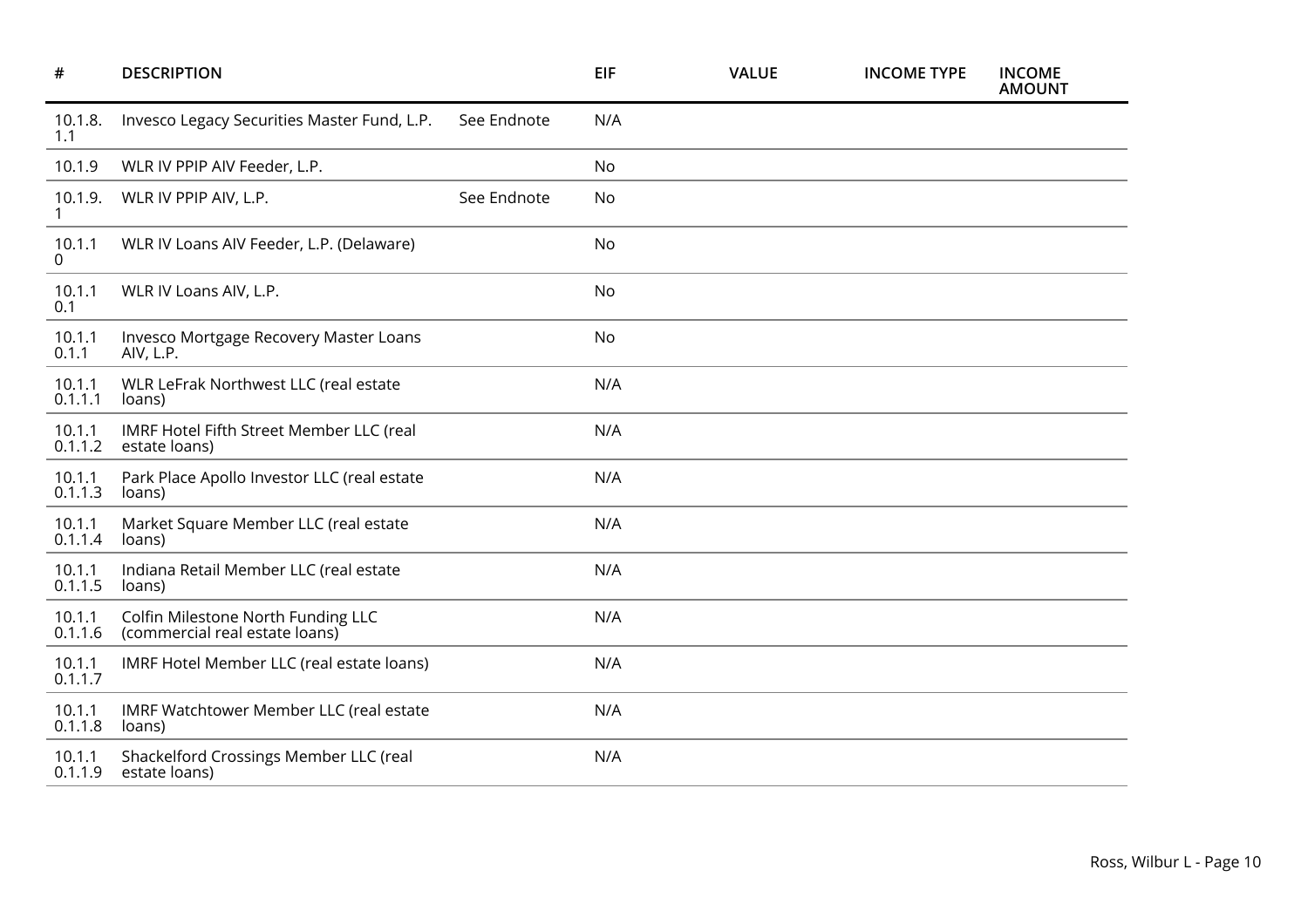| $\#$                     | <b>DESCRIPTION</b>                                                             |             | EIF       | <b>VALUE</b>             | <b>INCOME TYPE</b> | <b>INCOME</b><br><b>AMOUNT</b> |
|--------------------------|--------------------------------------------------------------------------------|-------------|-----------|--------------------------|--------------------|--------------------------------|
| 10.1.1<br>0.1.1.1<br>0   | IMRF Industrial Member LLC (real estate<br>loans)                              |             | N/A       |                          |                    |                                |
| 10.1.1<br>$\mathbf{1}$   | WLR IV Loans AIV Feeder, (Cayman) L.P.                                         |             | <b>No</b> |                          |                    |                                |
| 10.1.1<br>1.1            | WLR IV Loans AIV, L.P.                                                         | See Endnote | <b>No</b> |                          |                    |                                |
| 10.1.1<br>$\overline{2}$ | WLR IV Loans AIV, L.P.                                                         | See Endnote | <b>No</b> |                          |                    |                                |
| 10.2                     | WLR Mezzanine Associates, LLC                                                  | See Endnote | <b>No</b> | \$250,001 -<br>\$500,000 | Income per K-1     | \$95,295                       |
| 10.2.1                   | WLR Mezzanine Splitter, L.P. (Cayman)                                          |             | <b>No</b> |                          |                    |                                |
| 10.2.1.                  | <b>WLR Cardinal Associates Ltd.</b>                                            |             | <b>No</b> |                          |                    |                                |
| 10.2.1.<br>1.1           | WLR Cardinal Mezzanine Fund L.P.<br>(Cayman)                                   |             | Yes       |                          |                    |                                |
| 10.2.1.<br>1.1.1         | Dwyer Nolan: Elmfield Property Holdings,<br>Ltd. Tranche A (real estate loans) |             | N/A       |                          |                    |                                |
| 10.2.1.<br>1.1.2         | Hennebry, O'Toole, Exmonde Partnership<br>(real estate loans)                  |             | N/A       |                          |                    |                                |
| 10.2.1.<br>1.1.3         | Henciti Limited (real estate loans)                                            |             | N/A       |                          |                    |                                |
| 10.2.1.<br>1.1.4         | Genesis Homes (Mungret) Limited (real<br>estate loans)                         |             | N/A       |                          |                    |                                |
| 10.2.1.<br>1.1.5         | Charlemont Regene (real estate loans)                                          |             | N/A       |                          |                    |                                |
| 10.2.1.<br>1.1.6         | Chirita Limited (real estate loans)                                            |             | N/A       |                          |                    |                                |
|                          |                                                                                |             |           |                          |                    |                                |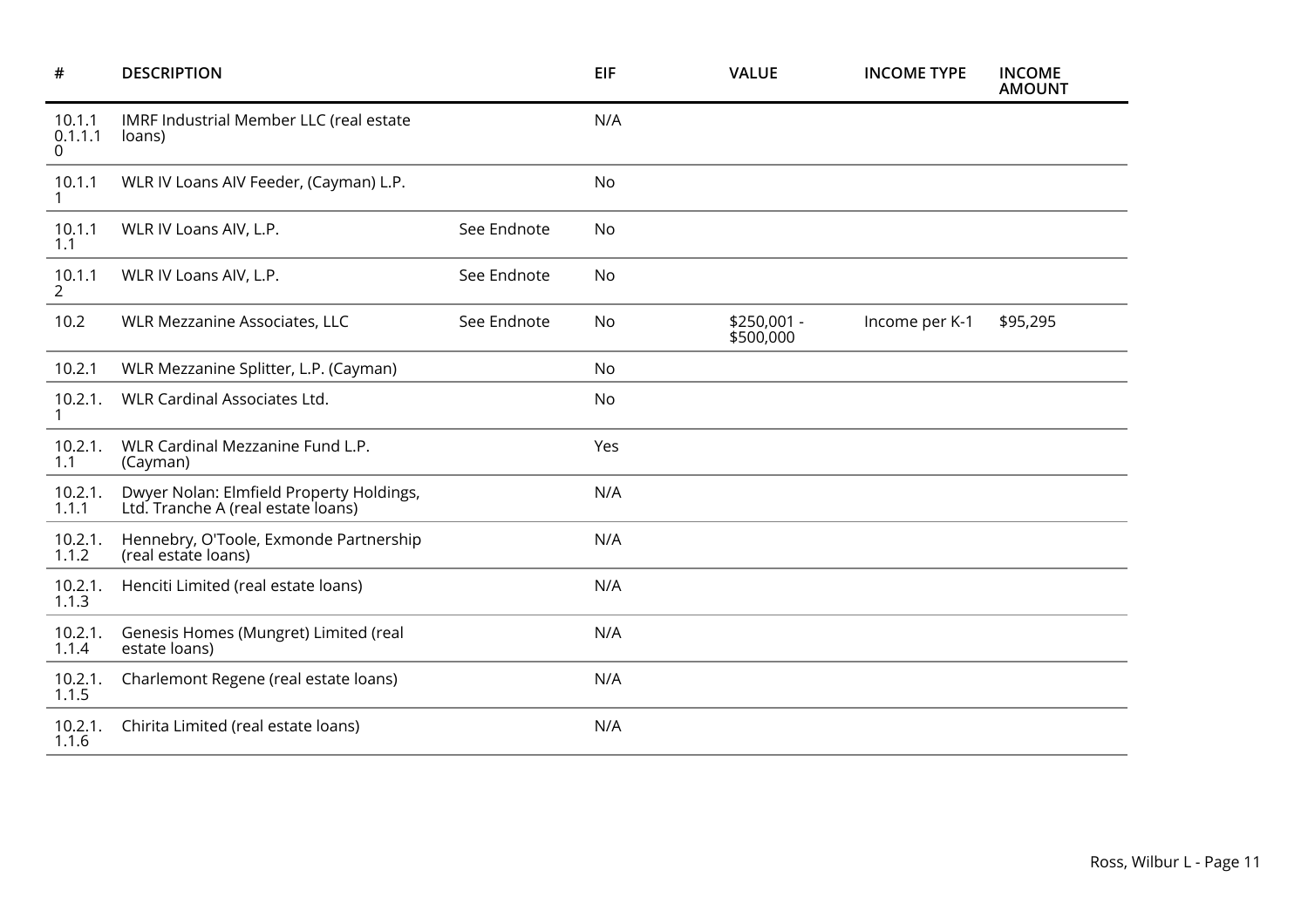| $\pmb{\#}$        | <b>DESCRIPTION</b>                                               | EIF | <b>VALUE</b> | <b>INCOME TYPE</b> | <b>INCOME</b><br><b>AMOUNT</b> |
|-------------------|------------------------------------------------------------------|-----|--------------|--------------------|--------------------------------|
| 10.2.1.<br>1.1.7  | Kitty Developments Limited (real estate<br>loans)                | N/A |              |                    |                                |
| 10.2.1.<br>1.1.8  | Newpark Developments Limited (real estate<br>loans)              | N/A |              |                    |                                |
| 10.2.1.<br>1.1.9  | RGRE Ballsbridge Devco No. 3 (real estate<br>loans)              | N/A |              |                    |                                |
| 10.2.1.<br>1.1.10 | Chalon Finance DAC (real estate loans)                           | N/A |              |                    |                                |
| 10.2.1.<br>1.1.11 | Alcove Development Limited (real estate<br>loans)                | N/A |              |                    |                                |
| 10.2.1.<br>1.1.12 | Hallscotch Venture Limited (real estate<br>loans)                | N/A |              |                    |                                |
| 10.2.1.<br>1.1.13 | Hanover Quay Property Development<br>Limited (real estate loans) | N/A |              |                    |                                |
| 10.2.1.<br>1.1.14 | Parkhan Properties Limited (real estate<br>loans)                | N/A |              |                    |                                |
| 10.2.1.<br>1.1.15 | John Flanagan Developments Limited (real<br>estate loans)        | N/A |              |                    |                                |
| 10.2.1.<br>1.1.16 | MJOM Holdongs Limited (real estate loans)                        | N/A |              |                    |                                |
| 10.2.1.<br>1.1.17 | Harts Property Holdings (real estate loans)                      | N/A |              |                    |                                |
| 10.2.1.<br>1.1.18 | RGRE Ballsbridge Devco No. 3 Limited (real<br>estate loans)      | N/A |              |                    |                                |
| 10.2.1.<br>1.1.19 | Newydd Limited (real estate loans)                               | N/A |              |                    |                                |
| 10.2.1.<br>1.1.20 | BHG Property (Kilcock) Limited (real estate<br>loans)            | N/A |              |                    |                                |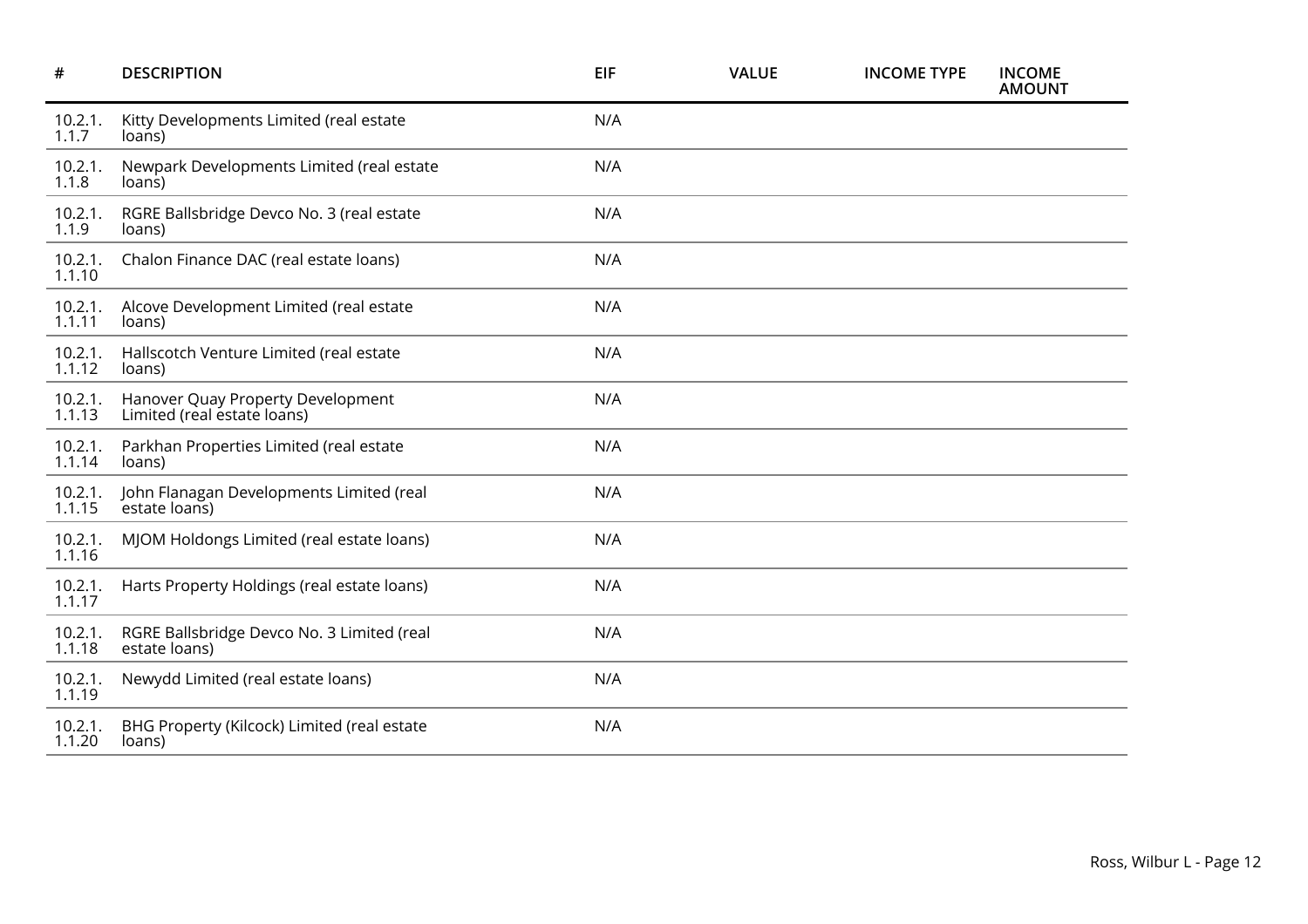| #                       | <b>DESCRIPTION</b>                                                                                    |             | <b>EIF</b> | <b>VALUE</b>                     | <b>INCOME TYPE</b>           | <b>INCOME</b><br><b>AMOUNT</b> |
|-------------------------|-------------------------------------------------------------------------------------------------------|-------------|------------|----------------------------------|------------------------------|--------------------------------|
| 10.2.1.<br>1.1.21       | Galpro Investment Company (real estate<br>loans)                                                      |             | N/A        |                                  |                              |                                |
| 10.2.2                  | WLR Cardinal Mezzanine Fund L.P. (Cayman)<br>-- Carried Interest (value not readily<br>ascertainable) | See Endnote | N/A        |                                  |                              |                                |
| 10.3                    | Absolute Recovery Capital Partners LLC                                                                | See Endnote | No         | None (or less<br>than $$1,001$ ) |                              | None (or less<br>than $$201)$  |
| 10.3.1                  | Absolute Recovery Hedge Fund Ltd.<br>(Cayman)                                                         |             | No         |                                  |                              |                                |
| 10.3.1.                 | Absolute Recovery Master Fund Ltd.                                                                    | See Endnote | N/A        |                                  |                              |                                |
| 10.3.2                  | Absolute Recovery Hedge Fund L.P.                                                                     | See Endnote | N/A        |                                  |                              |                                |
| 10.4                    | <b>WLR Recovery Associates LLC (cash)</b>                                                             | See Endnote | N/A        | None (or less<br>than $$1,001$ ) | Income per K-1               | \$157,076                      |
| 10.5                    | <b>WL Ross Sponsor LLC</b>                                                                            | See Endnote | No         | None (or less<br>than $$1,001$ ) | Income per K-1               | \$12,141,342                   |
| 10.5.1                  | Nexeo Solutions, stock                                                                                | See Endnote | N/A        |                                  |                              |                                |
| 10.6                    | <b>WLR Conduit MM LLC</b>                                                                             | See Endnote | No         | None (or less<br>than $$1,001$ ) | Income per K-1<br>(estimate) | \$273,729                      |
| 10.6.1                  | <b>WLR-SC Financing Conduit LLC</b>                                                                   |             | <b>No</b>  |                                  |                              |                                |
| 10.6.1.<br>$\mathbf{1}$ | Resolution Recovery Partners LP (real<br>estate)                                                      |             | N/A        |                                  |                              |                                |
| 10.6.1.<br>2            | Transportation Recovery Fund, L.P.                                                                    |             | No         |                                  |                              |                                |
| 10.6.1.<br>2.1          | WLR/TRF Shipping GP Ltd.                                                                              |             | No         |                                  |                              |                                |
| 10.6.1.<br>2.1.1        | <b>WLR/TRF Shipping LP (Cayman)</b>                                                                   |             | No         |                                  |                              |                                |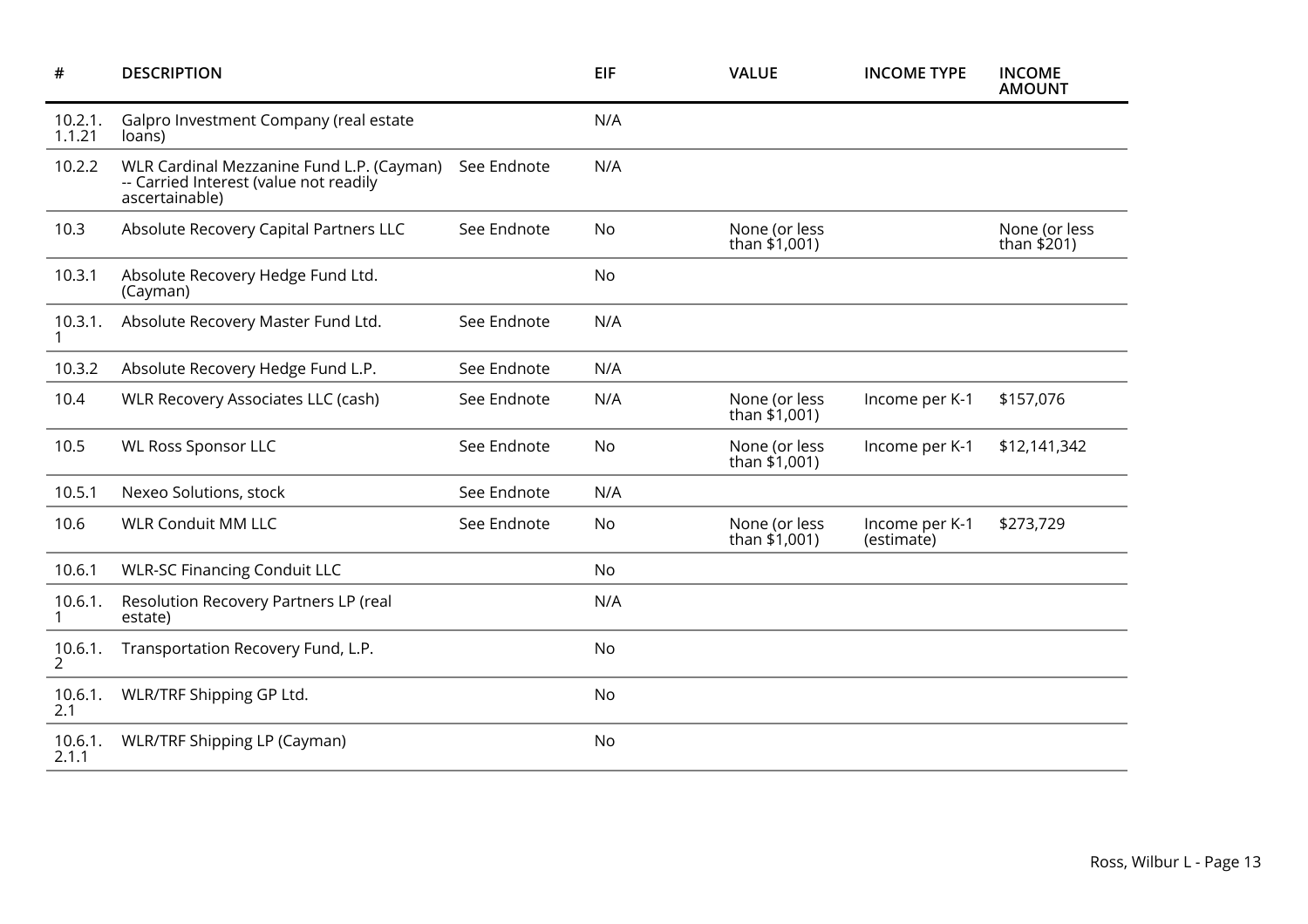| #                         | <b>DESCRIPTION</b>                             |             | EIF | <b>VALUE</b> | <b>INCOME TYPE</b> | <b>INCOME</b><br><b>AMOUNT</b> |
|---------------------------|------------------------------------------------|-------------|-----|--------------|--------------------|--------------------------------|
| 10.6.1.<br>2.1.1.1        | WLR/TRF Shipping S.a r.l.                      | See Endnote | No  |              |                    |                                |
| 10.6.1.<br>2.2            | WLR/TRF Shipping LP (Cayman)                   | See Endnote | No  |              |                    |                                |
| 10.6.1.<br>2.3            | WLR/TRF Shipping II GP Ltd.                    |             | No  |              |                    |                                |
| 10.6.1.<br>2.3.1          | WLR/TRF Shipping II LP (Cayman)                |             | No  |              |                    |                                |
| 10.6.1.<br>2.3.1.1        | WLR/TRF Shipping II S.a r.l.                   | See Endnote | No  |              |                    |                                |
| 10.6.1.<br>2.4            | WLR/TRF Shipping II LP (Cayman)                | See Endnote | No  |              |                    |                                |
| 10.6.1.<br>$\mathbf{3}$   | American Energy - Permian Basin LLC,<br>bonds  |             | N/A |              |                    |                                |
| 10.6.1.<br>4              | Comstock Resources, Inc., warrants             |             | N/A |              |                    |                                |
| 10.6.1.<br>5              | Energen Corp.                                  |             | N/A |              |                    |                                |
| 10.6.1.<br>6              | Laredo Petroleum Inc.                          |             | N/A |              |                    |                                |
| 10.6.1.<br>$\overline{7}$ | Northern Oil and Gas Inc.                      |             | N/A |              |                    |                                |
| 10.6.1.<br>8              | New Penn Financial LLC (mortgage<br>financing) |             | N/A |              |                    |                                |
| 10.6.1.<br>9              | QEP Resources Inc.                             |             | N/A |              |                    |                                |
| 10.6.1.<br>10             | Breitburn Energy Partners, bonds               |             | N/A |              |                    |                                |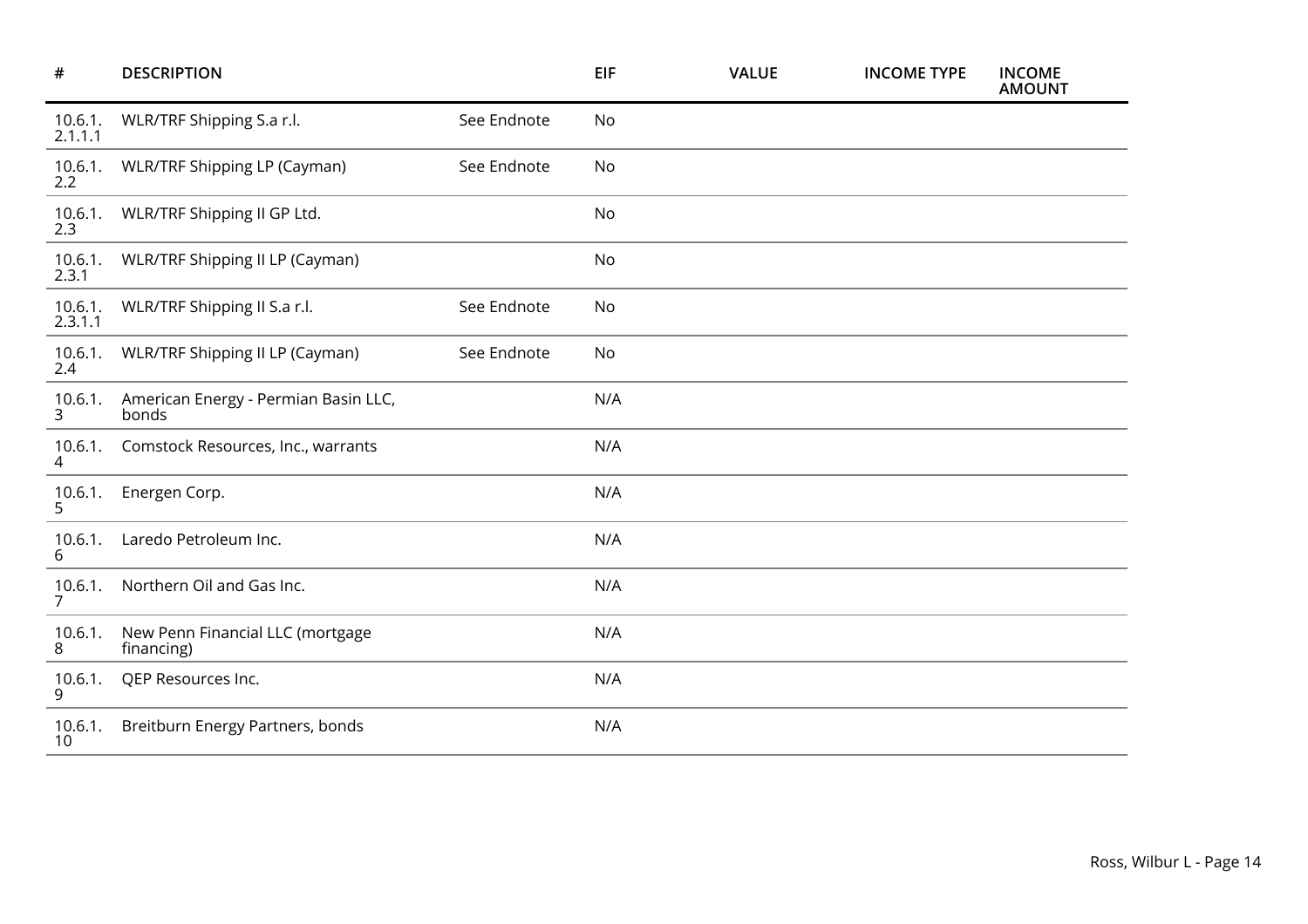| #             | <b>DESCRIPTION</b>                                               |             | <b>EIF</b> | <b>VALUE</b>                   | <b>INCOME TYPE</b> | <b>INCOME</b><br><b>AMOUNT</b> |
|---------------|------------------------------------------------------------------|-------------|------------|--------------------------------|--------------------|--------------------------------|
| 10.6.1.<br>11 | Rex Energy Corp.                                                 |             | N/A        |                                |                    |                                |
| 10.6.1.<br>12 | WPX Energy Inc.                                                  |             | N/A        |                                |                    |                                |
| 10.6.1.<br>13 | Comstock Resources, equity                                       |             | N/A        |                                |                    |                                |
| 10.6.1.<br>14 | Shellpoint Partners LLC (mortgage lending)                       |             | N/A        |                                |                    |                                |
| 10.6.1.<br>15 | Cantor Commercial Real Estate Company<br>(real estate financing) |             | N/A        |                                |                    |                                |
| 10.6.1.<br>16 | Situs Holdings, LLC (commercial mortgage<br>servicing)           |             | N/A        |                                |                    |                                |
| 10.6.2        | Approach Resources, Inc., bonds                                  |             | N/A        |                                |                    |                                |
| 10.6.3        | Lightstream Resources, bonds                                     |             | N/A        |                                |                    |                                |
| 10.6.4        | WLR Conduit MM LLC -- Carried interest                           | See Endnote | N/A        | None (or less<br>than \$1,001) |                    |                                |
| 10.7          | <b>WLR Recovery Associates V LLC</b>                             | See Endnote | No         | None (or less<br>than \$1,001) | Income per K-1     | \$808,243                      |
| 10.7.1        | WLR V RRH Blocked AIV, L.P.                                      |             | No         |                                |                    |                                |
| 10.7.1.       | Cantor Commercial Real Estate Company<br>(real estate financing) |             | N/A        |                                |                    |                                |
| 10.7.2        | WLR V RRH AIV, L.P.                                              |             | No         |                                |                    |                                |
| 10.7.2.<br>1  | Cantor Commercial Real Estate Company<br>(real estate financing) |             | N/A        |                                |                    |                                |
| 10.7.3        | WLR V RRH Feeder AIV LLC                                         |             | No         |                                |                    |                                |
| 10.7.3.       | WLR V RRH Blocked AIV, L.P.                                      |             | No         |                                |                    |                                |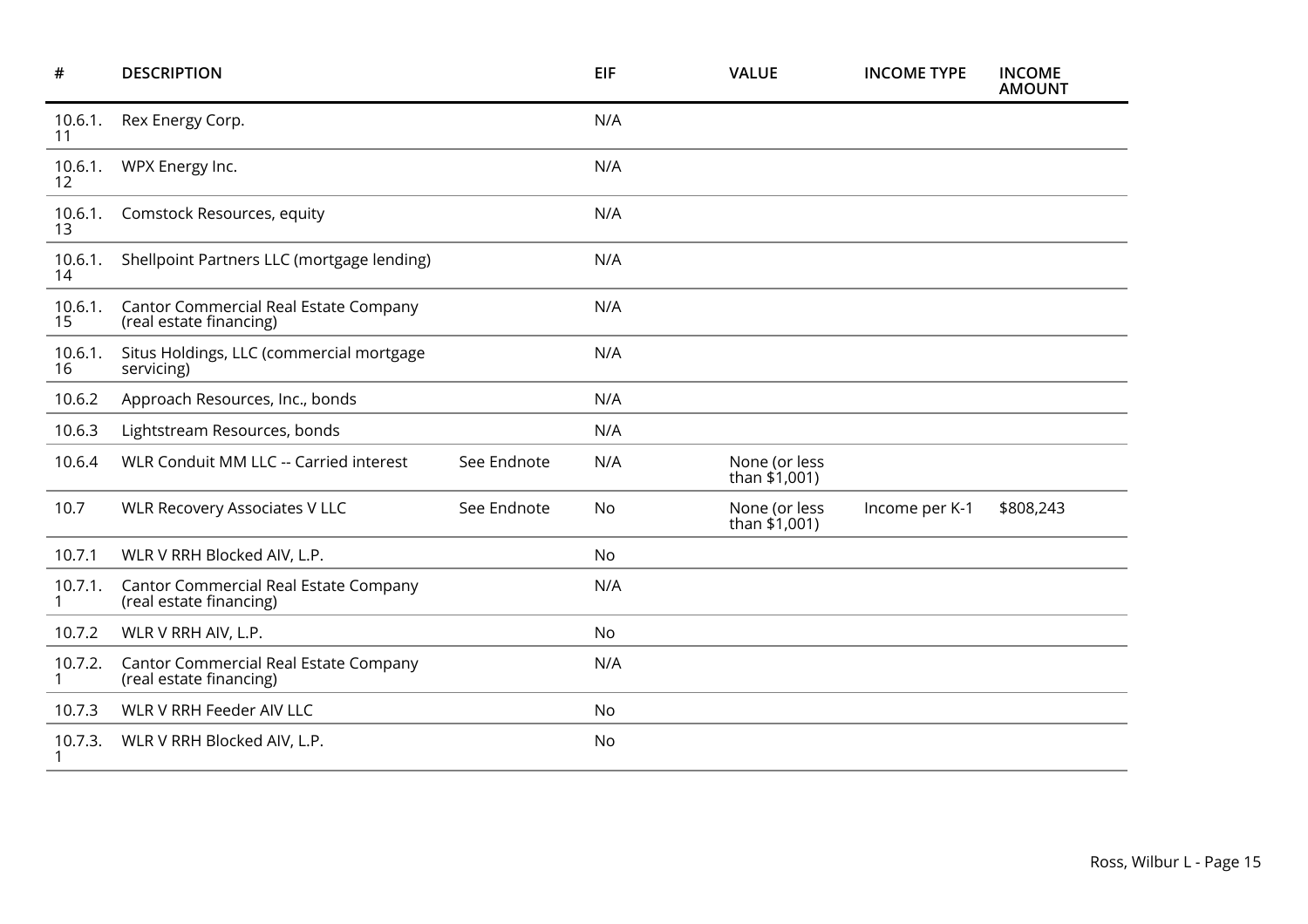| #                  | <b>DESCRIPTION</b>                                               |             | <b>EIF</b> | <b>VALUE</b>                     | <b>INCOME TYPE</b> | <b>INCOME</b><br><b>AMOUNT</b> |
|--------------------|------------------------------------------------------------------|-------------|------------|----------------------------------|--------------------|--------------------------------|
| 10.7.3.<br>1.1     | Cantor Commercial Real Estate Company<br>(real estate financing) |             | N/A        |                                  |                    |                                |
| 10.7.4             | WLR Recovery Fund V Mezzanine AIV<br>Blocker, L.P.               |             | No         |                                  |                    |                                |
| 10.7.4.            | WLR Recovery Fund V Mezzanine AIV, L.P.                          |             | No         |                                  |                    |                                |
| 10.7.4.<br>1.1     | WLR Recovery Fund V Mezzanine Holdings<br><b>LLC</b>             |             | No         |                                  |                    |                                |
| 10.7.4.<br>1.1.1   | WLR Cardinal Associates Ltd.                                     |             | No         |                                  |                    |                                |
| 10.7.4.<br>1.1.1.1 | WLR Cardinal Mezzanine Fund L.P. (Cayman)                        | See Endnote | No         |                                  |                    |                                |
| 10.7.4.<br>1.1.2   | WLR Cardinal Mezzanine Fund L.P. (Cayman)                        | See Endnote | No         |                                  |                    |                                |
| 10.7.5             | WLR Recovery Fund V Mezzanine AIV, L.P.                          |             | No         |                                  |                    |                                |
| 10.7.5.            | WLR Recovery Fund V Mezzanine Holdings<br><b>LLC</b>             | See Endnote | No         |                                  |                    |                                |
| 10.7.6             | WLR Recovery Fund V, L.P. -- Carried Interest See Endnote        |             | N/A        | None (or less<br>than \$1,001)   |                    |                                |
| 10.7.7             | WLR V RRH Blocked AIV, L.P. -- Carried<br>Interest               | See Endnote | N/A        | None (or less<br>than $$1,001$ ) |                    |                                |
| 10.7.8             | WLR V RRH AIV, L.P. -- Carried Interest                          | See Endnote | N/A        | None (or less<br>than $$1,001$ ) |                    |                                |
| 10.7.9             | WLR Recovery Fund V, L.P.                                        |             | No         |                                  |                    |                                |
| 10.7.9.            | Virgin Money (banking)                                           |             | N/A        |                                  |                    |                                |
| 10.7.9.            | Amalgamated Bank (banking)                                       |             | N/A        |                                  |                    |                                |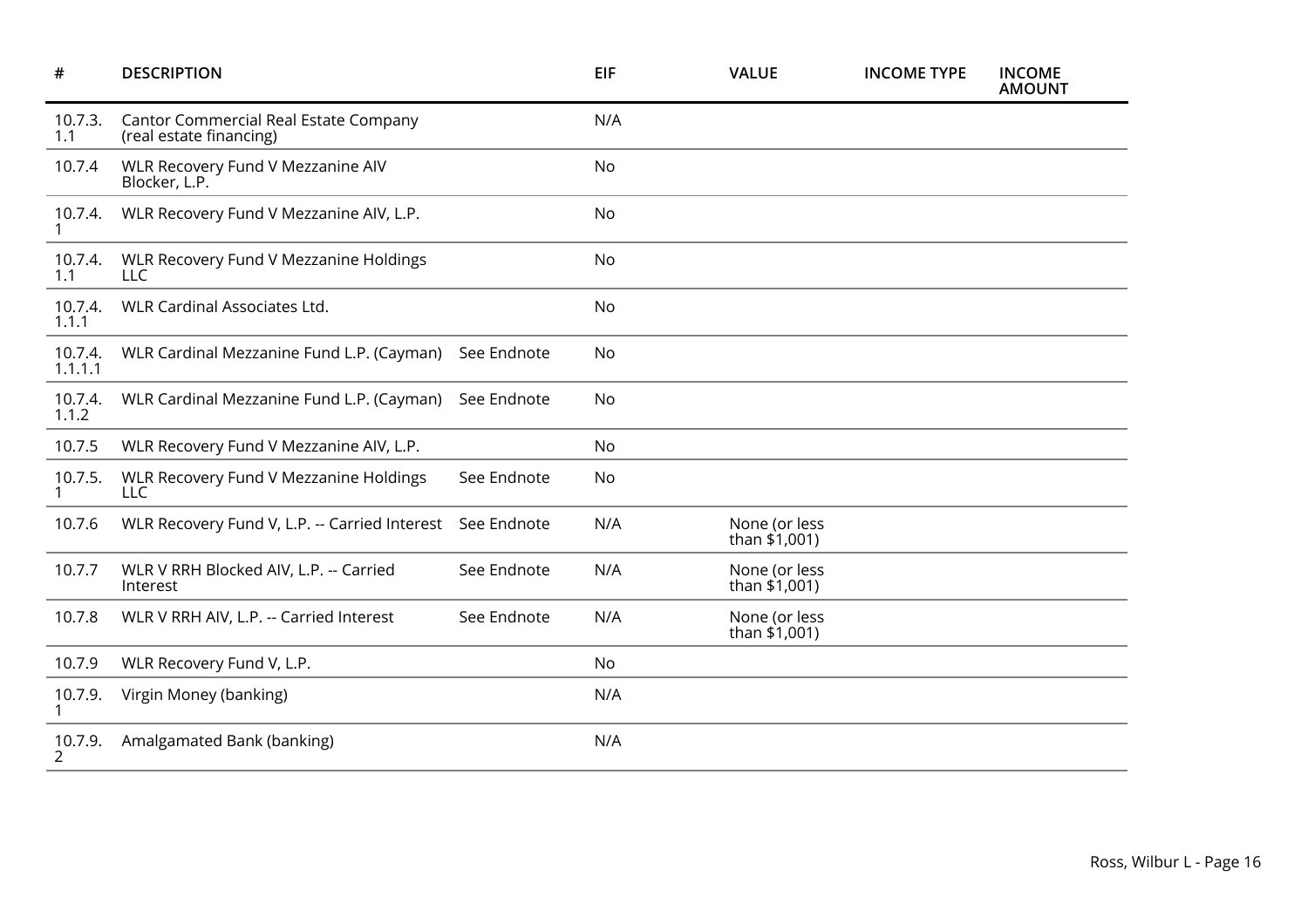| #                         | <b>DESCRIPTION</b>                                 |             | EIF | <b>VALUE</b>                     | <b>INCOME TYPE</b> | <b>INCOME</b><br><b>AMOUNT</b> |
|---------------------------|----------------------------------------------------|-------------|-----|----------------------------------|--------------------|--------------------------------|
| 10.7.9.<br>3              | NBNK Investments PLC (investments)                 |             | N/A |                                  |                    |                                |
| 10.7.9.<br>4              | CCRE/Berkeley Point Financial LLC (real<br>estate) |             | N/A |                                  |                    |                                |
| 10.7.9.<br>5.             | Bank of Cyprus (banking)                           |             | N/A |                                  |                    |                                |
| 10.7.9.<br>6              | PB Materials Holdings, Inc. (construction)         |             | N/A |                                  |                    |                                |
| 10.7.9.<br>$\overline{7}$ | Carbures Inc. (nano carbon fiber<br>manufacturing) |             | N/A |                                  |                    |                                |
| 10.7.9.<br>8              | DSS Holdings, L.P. (transoceanic shipping)         |             | N/A |                                  |                    |                                |
| 10.7.9.<br>9              | American Energy - Permian Basin LLC,<br>bonds      |             | N/A |                                  |                    |                                |
| 10.7.9.<br>10             | Approach Resources, Inc., bonds                    |             | N/A |                                  |                    |                                |
| 10.7.9.<br>11             | Breitburn Energy Partners, bonds                   |             | N/A |                                  |                    |                                |
| 10.7.9.<br>12             | Comstock Resources Inc., warrants                  |             | N/A |                                  |                    |                                |
| 10.7.9.<br>13             | Lightstream Resources, bonds                       |             | N/A |                                  |                    |                                |
| 10.7.9.<br>14             | WLR Eurobank Investment, L.P.                      |             | No  |                                  |                    |                                |
| 10.7.9.<br>14.1           | Eurobank Ergasias SA (banking)                     |             | N/A |                                  |                    |                                |
| 10.8                      | <b>WLR Select Associates LLC</b>                   | See Endnote | No  | None (or less<br>than $$1,001$ ) |                    | None (or less<br>than \$201)   |
| 10.8.1                    | WLR Select Co-Investment XCO AIV, L.P.             |             | No  |                                  |                    |                                |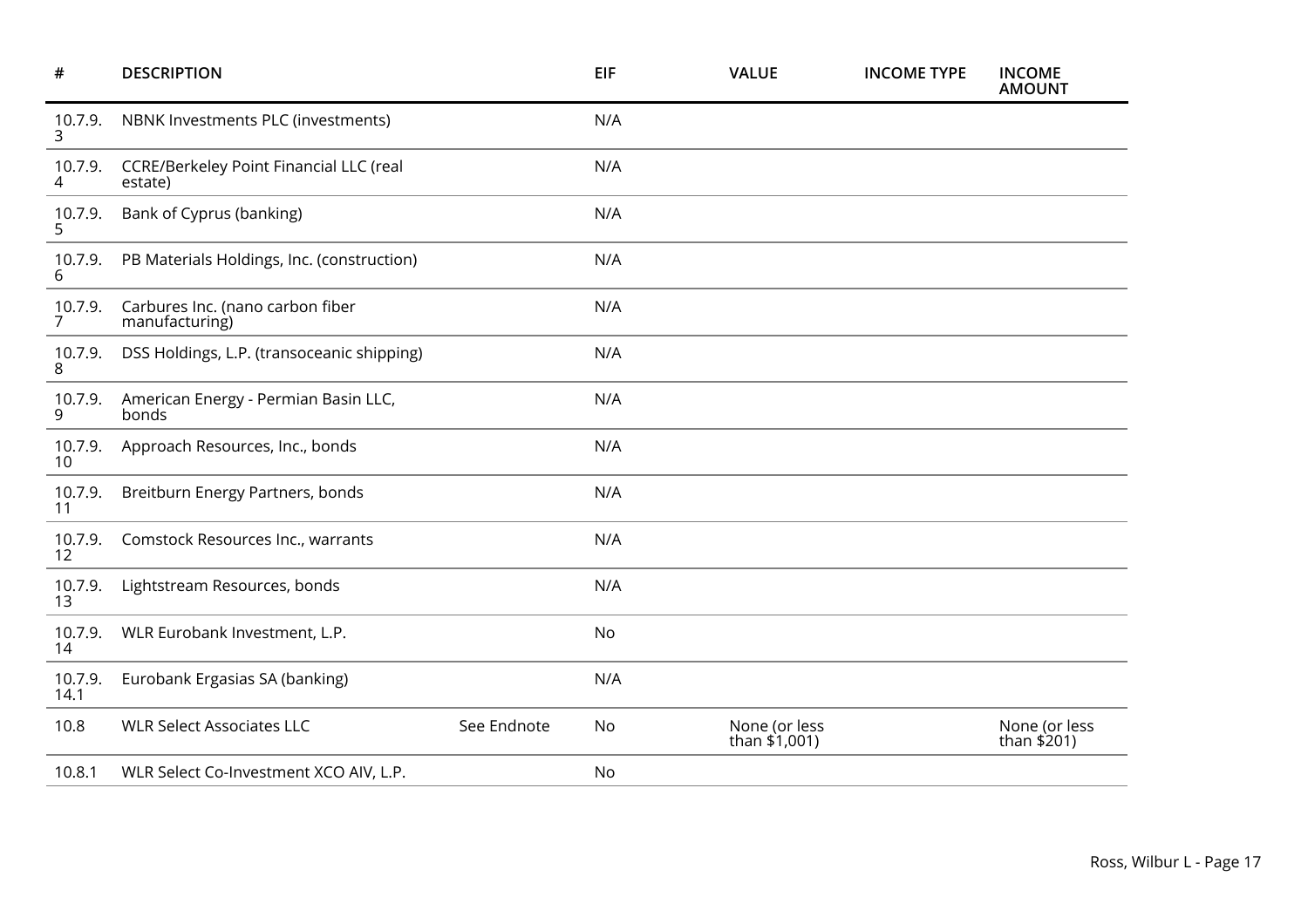| #                | <b>DESCRIPTION</b>                                                 |             | <b>EIF</b> | <b>VALUE</b>                     | <b>INCOME TYPE</b> | <b>INCOME</b><br><b>AMOUNT</b> |
|------------------|--------------------------------------------------------------------|-------------|------------|----------------------------------|--------------------|--------------------------------|
| 10.8.1.          | Exco Resources, Inc.                                               |             | N/A        |                                  |                    |                                |
| 10.8.2           | WLR Select Co-Investment XCO AIV, L.P. --<br>Carried Interest      | See Endnote | N/A        | None (or less<br>than \$1,001)   |                    |                                |
| 10.9             | WL Ross Group (Cayman), Ltd.                                       | See Endnote | No         | None (or less<br>than \$1,001)   |                    | None (or less<br>than \$201)   |
| 10.9.1           | WLR China Energy CV, L.P.                                          |             | No         |                                  |                    |                                |
| 10.9.1.          | WLR China Energy Associates, Ltd.                                  |             | No         |                                  |                    |                                |
| 10.9.1.<br>1.1   | WLR China Energy Infrastructure Fund, L.P. -<br>- Carried Interest | See Endnote | N/A        | None (or less<br>than \$1,001)   |                    |                                |
| 10.9.1.<br>1.2   | WLR China Energy Infrastructure Fund, L.P.                         | See Endnote | No         |                                  |                    |                                |
| 10.9.1.<br>1.2.1 | Longmen Group Limited (natural gas)                                |             | N/A        |                                  |                    |                                |
| 10.9.1.<br>1.2.2 | Organica Water Inc. (wastewater<br>infrastructure)                 |             | N/A        |                                  |                    |                                |
| 10.9.1.<br>1.2.3 | Phononic Devices, Inc. (consumer products<br>manufacturing)        |             | N/A        |                                  |                    |                                |
| 10.9.1.<br>1.2.4 | SinoTech Power Group Holding (solar<br>power)                      |             | N/A        |                                  |                    |                                |
| 10.9.1.<br>1.2.5 | Huaneng Renewables Corp., Ltd. (energy)                            |             | N/A        |                                  |                    |                                |
| 10.9.1.<br>1.2.6 | ChargePoint, Inc. (electric vehicle charging)                      |             | N/A        |                                  |                    |                                |
| 10.10            | <b>WLR Recovery Associates II, LLC</b>                             | See Endnote | No         | None (or less<br>than $$1,001$ ) |                    | None (or less<br>than $$201)$  |
| 10.10.           | WLR Recovery Fund II, L.P. -- Carried Interest See Endnote         |             | N/A        | None (or less<br>than \$1,001)   |                    |                                |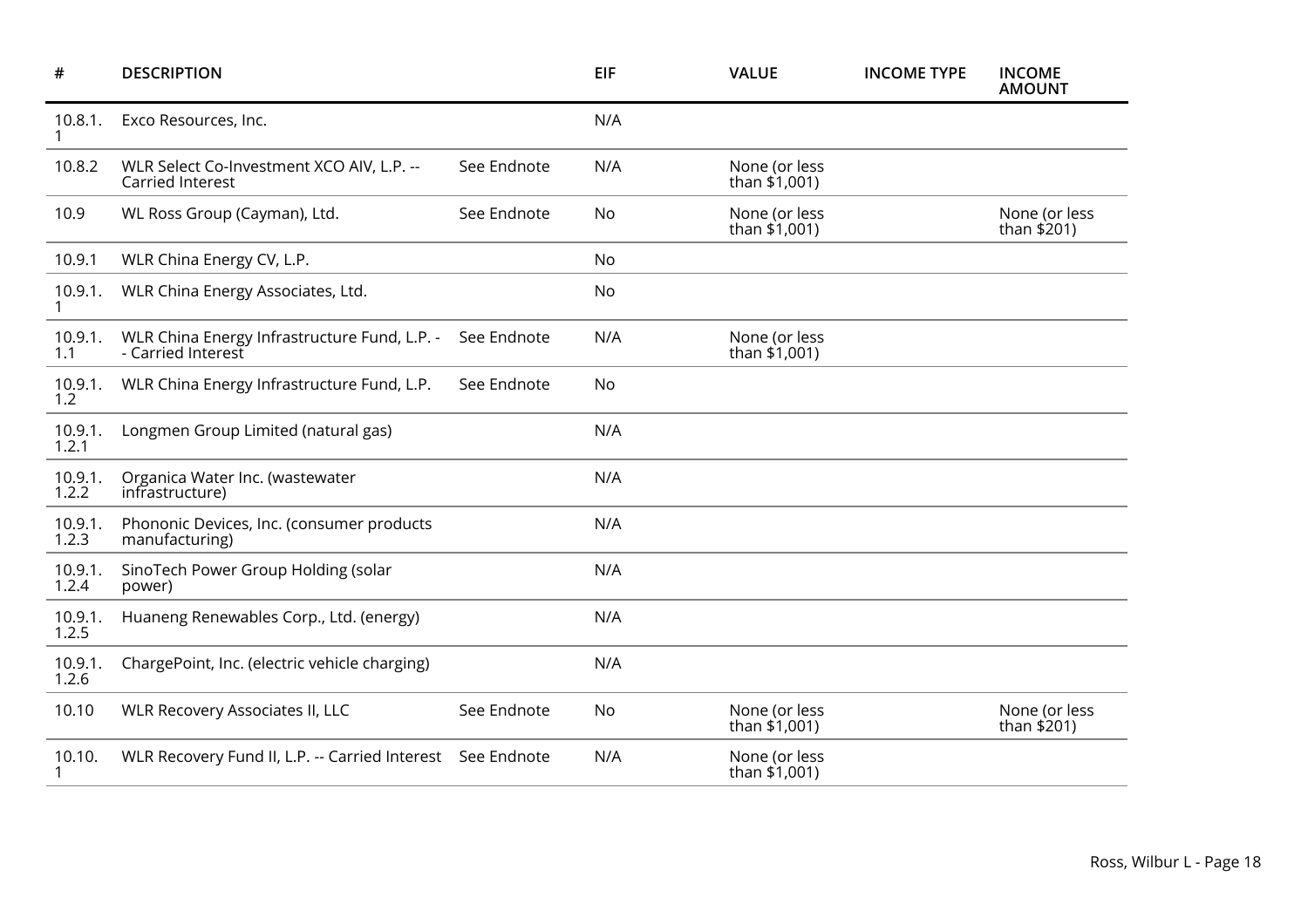| #                              | <b>DESCRIPTION</b>                                     |             | <b>EIF</b> | <b>VALUE</b>                     | <b>INCOME TYPE</b> | <b>INCOME</b><br><b>AMOUNT</b> |
|--------------------------------|--------------------------------------------------------|-------------|------------|----------------------------------|--------------------|--------------------------------|
| 10.11                          | <b>WLR Recovery Associates III, LLC</b>                | See Endnote | No         | None (or less<br>than \$1,001)   |                    | None (or less<br>than $$201)$  |
| 10.11.<br>1                    | WLR Recovery Fund III, L.P. -- Carried<br>Interest     | See Endnote | N/A        | None (or less<br>than \$1,001)   |                    |                                |
| 10.12                          | <b>WLR IMRF II Associates LLC</b>                      | See Endnote | No         | None (or less<br>than $$1,001$ ) | Income per K-1     | \$46,334                       |
| 10.12.<br>$\mathbf{1}$         | Invesco Mortgage Recovery Master<br>Associates II, LLC |             | No         |                                  |                    |                                |
| 10.12.<br>1.1                  | Invesco Mortgage Recovery Fund II, L.P.                |             | No         |                                  |                    |                                |
| 10.12.<br>1.1.1                | Invesco Mortgage Recovery Fund II U.S.<br>HoldCo, L.P. |             | No         |                                  |                    |                                |
| 10.12.<br>1.1.1.1              | Invesco Mortgage Recovery Fund II ITAL<br>HoldCo, L.P. |             | No         |                                  |                    |                                |
| 10.12.<br>1.1.1.1<br>$\cdot$ 1 | ITAL SCSP (Luxembourg)                                 |             | No         |                                  |                    |                                |
| 10.12.<br>1.1.1.1<br>.1.1      | Spiga (real estate loans)                              |             | N/A        |                                  |                    |                                |
| 10.12.<br>1.1.1.2              | Generator (real estate loans)                          |             | N/A        |                                  |                    |                                |
| 10.12.<br>1.1.1.3              | Ames Hotel (real estate loans)                         |             | N/A        |                                  |                    |                                |
| 10.12.<br>1.1.1.4              | Bayside Square (real estate loans)                     |             | N/A        |                                  |                    |                                |
| 10.12.<br>1.1.1.5              | Luhrs City Center (real estate loans)                  |             | N/A        |                                  |                    |                                |
| 10.12.<br>1.1.1.6              | Crown Heights (real estate loans)                      |             | N/A        |                                  |                    |                                |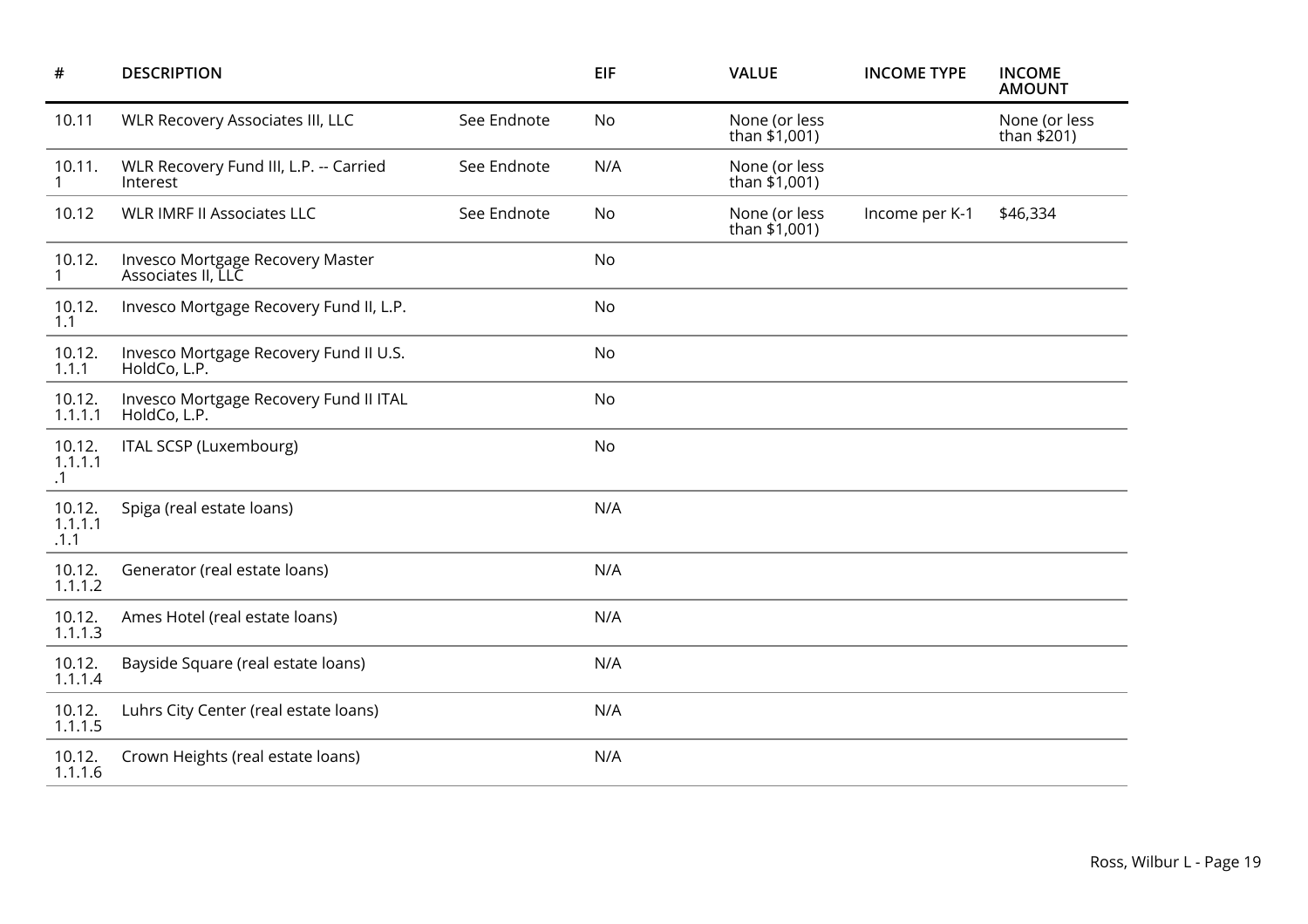| $\#$              | <b>DESCRIPTION</b>                                         |             | <b>EIF</b> | <b>VALUE</b> | <b>INCOME TYPE</b> | <b>INCOME</b><br><b>AMOUNT</b> |
|-------------------|------------------------------------------------------------|-------------|------------|--------------|--------------------|--------------------------------|
| 10.12.<br>1.1.1.7 | 5801 Christie Avenue (real estate loans)                   |             | N/A        |              |                    |                                |
| 10.12.<br>1.1.1.8 | Sareb Loan Portfolio (real estate loans)                   |             | N/A        |              |                    |                                |
| 10.12.<br>1.1.1.9 | Exposition Boulevard (real estate loans)                   |             | N/A        |              |                    |                                |
| 10.12.<br>1.2     | Invesco Mortgage Recovery Fund II U.S.<br>HoldCo, L.P.     | See Endnote | No         |              |                    |                                |
| 10.12.<br>1.3     | Invesco Mortgage Recovery Fund II ESC, L.P.                |             | <b>No</b>  |              |                    |                                |
| 10.12.<br>1.3.1   | Invesco Mortgage Recovery Fund II U.S.<br>HoldCo, L.P.     | See Endnote | No         |              |                    |                                |
| 10.12.<br>1.3.2   | IMRF II HoldCo S.a r.l. (Luxembourg)                       |             | No         |              |                    |                                |
| 10.12.<br>1.3.2.1 | 102 Champs-Elysees (real estate loans)                     |             | N/A        |              |                    |                                |
| 10.12.<br>1.3.2.2 | Frascati (real estate loans)                               |             | N/A        |              |                    |                                |
| 10.12.<br>1.3.2.3 | Gregorio Benitez (real estate loans)                       |             | N/A        |              |                    |                                |
| 10.12.<br>1.3.2.4 | Frascati (real estate loans)                               |             | N/A        |              |                    |                                |
| 10.12.<br>1.3.2.5 | Tour Cedre (real estate loans)                             |             | N/A        |              |                    |                                |
| 10.12.<br>1.4     | Invesco Mortgage Recovery Fund II Co-<br>Invest ITAL, L.P. |             | <b>No</b>  |              |                    |                                |
| 10.12.<br>1.4.1   | Invesco Mortgage Recovery Fund II ITAL<br>HoldCo, L.P.     | See Endnote | No         |              |                    |                                |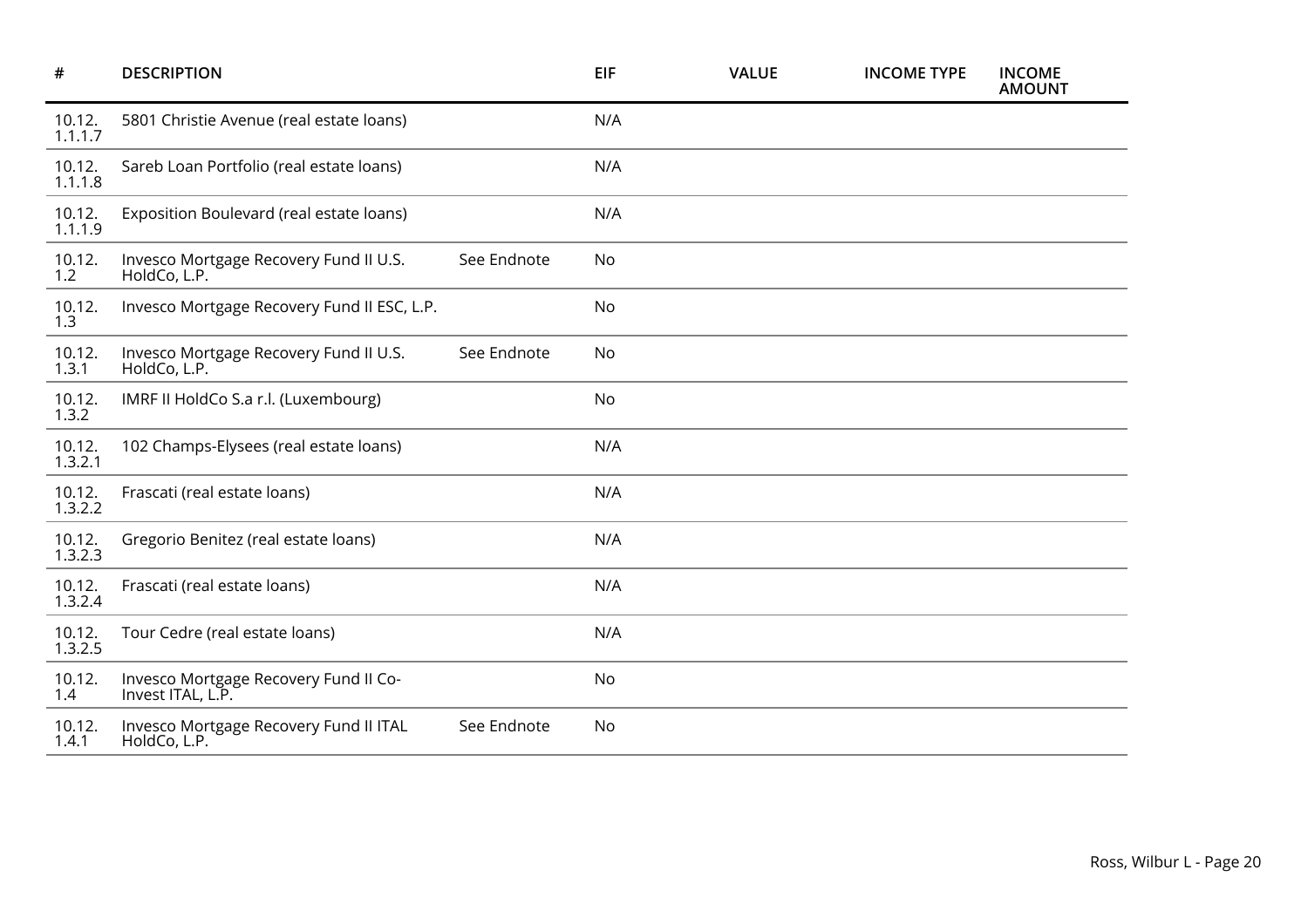| $\#$          | <b>DESCRIPTION</b>                                                             |             | EIF | <b>VALUE</b>                     | <b>INCOME TYPE</b> | <b>INCOME</b><br><b>AMOUNT</b> |
|---------------|--------------------------------------------------------------------------------|-------------|-----|----------------------------------|--------------------|--------------------------------|
| 10.12.<br>1.5 | Invesco Mortgage Recovery Fund II Feeder,<br>LLC                               |             | No  |                                  |                    |                                |
| 10.12.<br>1.6 | Invesco Mortgage Recovery Fund II, L.P. --<br>carried interest                 | See Endnote | N/A | None (or less<br>than \$1,001)   |                    |                                |
| 10.12.<br>1.7 | Invesco Mortgage Recovery Fund II Co-<br>Invest ITAL, L.P. -- carried interest | See Endnote | N/A | None (or less<br>than \$1,001)   |                    |                                |
| 10.13         | <b>WLR Master Co-Investment SLP Associates</b><br>L.P. (Cayman)                | See Endnote | No  | None (or less<br>than \$1,001)   |                    | None (or less<br>than \$201)   |
| 10.13.        | WLR/GS Master Co-Investment L.P.<br>(Cayman) -- Carried Interest               | See Endnote | N/A | None (or less<br>than $$1,001$ ) |                    |                                |
| 10.14         | WLR Recovery Associates IV DSS AIV, L.P.                                       | See Endnote | No  | None (or less<br>than \$1,001)   |                    | None (or less<br>than \$201)   |
| 10.14.        | WLR Recovery Fund IV DSS AIV, L.P.<br>(Cayman)                                 |             | No  |                                  |                    |                                |
| 10.14.<br>1.1 | DSS Holdings LP Class A (transoceanic<br>shipping)                             |             | N/A |                                  |                    |                                |
| 10.14.<br>1.2 | DSS Holdings LP Class B (transoceanic<br>shipping)                             |             | N/A |                                  |                    |                                |
| 10.14.<br>1.3 | Navigator Holdings Ltd. (transoceanic<br>shipping)                             |             | N/A |                                  |                    |                                |
| 10.14.<br>1.4 | DSS Holdings GP Ltd. (transoceanic<br>shipping)                                |             | N/A |                                  |                    |                                |
| 10.15         | WLR Recovery Associates V DSS AIV, L.P.                                        | See Endnote | No  | None (or less<br>than \$1,001)   |                    | None (or less<br>than \$201)   |
| 10.15.<br>1   | WLR Recovery Fund V DSS AIV, L.P.                                              |             | No  |                                  |                    |                                |
| 10.15.<br>1.1 | <b>WLR/TRF Shipping LP (Cayman)</b>                                            | See Endnote | No  |                                  |                    |                                |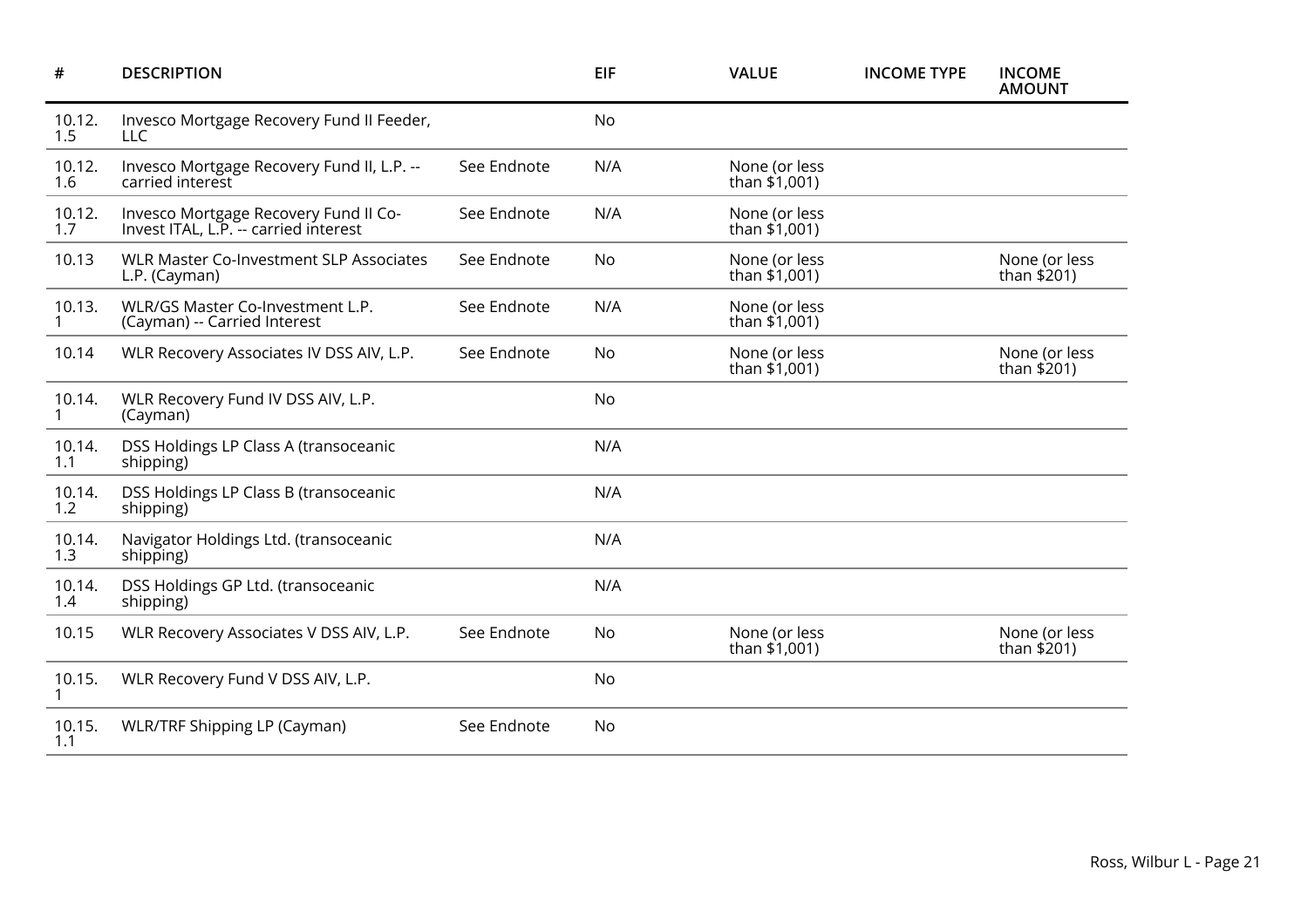| #                | <b>DESCRIPTION</b>                                       |             | <b>EIF</b> | <b>VALUE</b>                     | <b>INCOME TYPE</b> | <b>INCOME</b><br><b>AMOUNT</b> |
|------------------|----------------------------------------------------------|-------------|------------|----------------------------------|--------------------|--------------------------------|
| 10.15.<br>1.2    | <b>WLR/TRF Shipping II LP (Cayman)</b>                   | See Endnote | No         |                                  |                    |                                |
| 10.15.<br>1.3    | Navigator Holdings Ltd. (transoceanic<br>shipping)       |             | N/A        |                                  |                    |                                |
| 10.15.<br>1.4    | DSS Holdings, L.P. (transoceanic shipping)               |             | N/A        |                                  |                    |                                |
| 10.16            | WLR Select Associates DSS, L.P.                          | See Endnote | No         | None (or less<br>than $$1,001$ ) |                    | None (or less<br>than $$201$ ) |
| 10.17            | Ross CG Pearl Associates, LLC                            | See Endnote | No         | None (or less<br>than \$1,001)   |                    | None (or less<br>than \$201)   |
| 10.17.           | Ross CG Pearl Associates, LP -- carried<br>interest      | See Endnote | N/A        | None (or less<br>than $$1,001$ ) |                    |                                |
| 11               | WLR Recovery Associates V DSS AIV GP, Ltd.               | See Endnote | No         | None (or less<br>than \$1,001)   |                    | None (or less<br>than \$201)   |
| 11.1             | WLR Recovery Associates V DSS AIV, L.P.                  | See Endnote | No         |                                  |                    |                                |
| 11.1.1           | WLR Recovery Fund V DSS AIV, L.P. -- Carried<br>Interest | See Endnote | N/A        | None (or less<br>than \$1,001)   |                    |                                |
| 12               | <b>WLR/IVZ Mortgage Recovery Associates LLC</b>          | See Endnote | No         | \$1,000,001 -<br>\$5,000,000     | Income per K-1     | \$1,524,496                    |
| 12.1             | Invesco Mortgage Recovery Master<br>Associates LLC       |             | No         |                                  |                    |                                |
| 12.1.1           | Invesco Mortgage Recovery Offshore Feeder<br>Fund, L.P.  |             | No         |                                  |                    |                                |
| 12.1.1.          | Invesco Mortgage Recovery Feeder Fund,<br>L.P.           |             | No         |                                  |                    |                                |
| 12.1.1.<br>1.1   | Invesco Mortgage Recovery Master Fund,<br>L.P.           |             | No         |                                  |                    |                                |
| 12.1.1.<br>1.1.1 | Invesco Legacy Securities Master Fund, L.P.              | See Endnote | N/A        |                                  |                    |                                |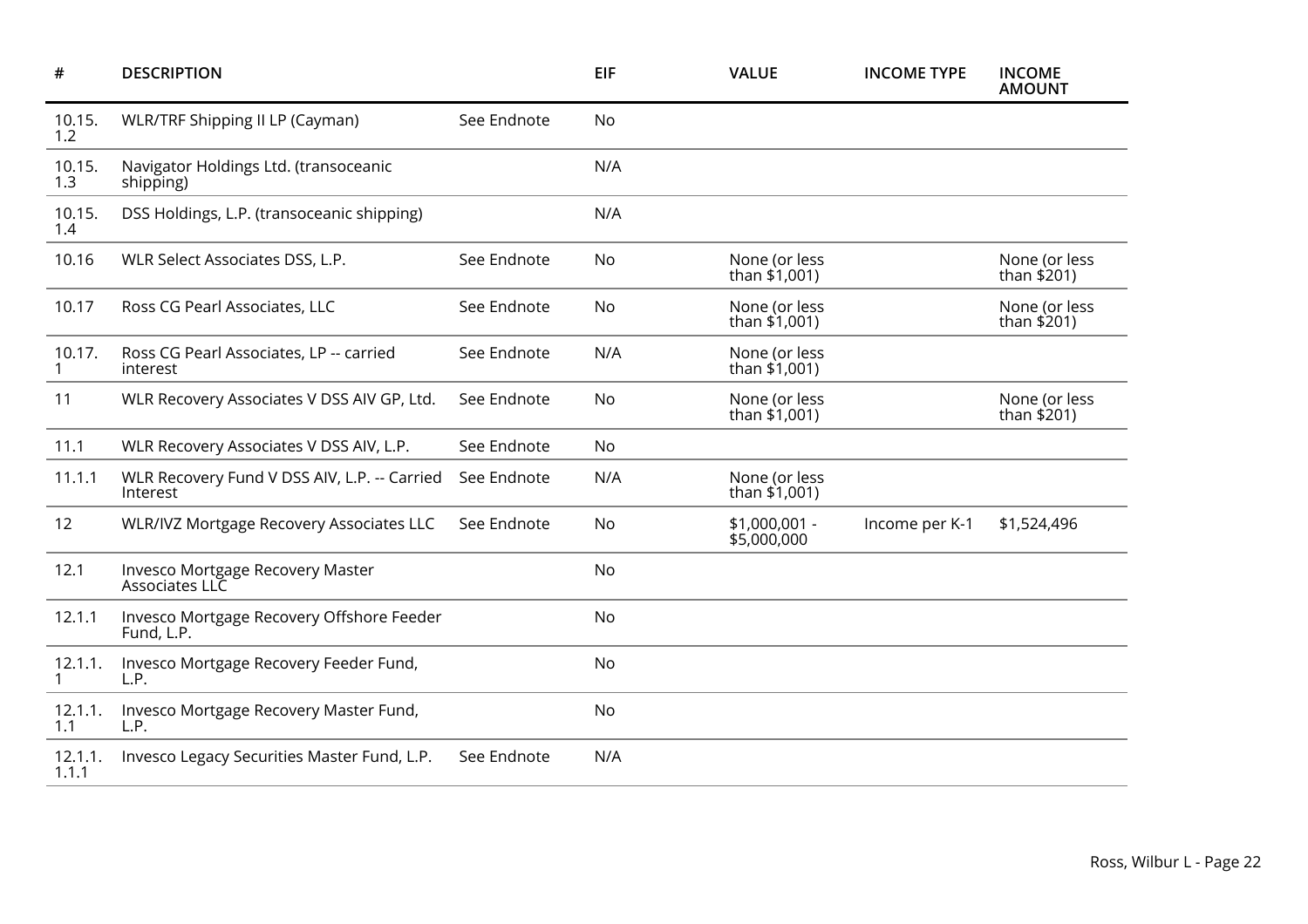| #                       | <b>DESCRIPTION</b>                                            |             | <b>EIF</b> | <b>VALUE</b> | <b>INCOME TYPE</b> | <b>INCOME</b><br><b>AMOUNT</b> |
|-------------------------|---------------------------------------------------------------|-------------|------------|--------------|--------------------|--------------------------------|
| 12.1.2                  | Invesco Mortgage Recovery Feeder Fund,<br>L.P.                |             | No         |              |                    |                                |
| 12.1.2.<br>$\mathbf{1}$ | Invesco Mortgage Recovery Master Fund,<br>L.P.                |             | No         |              |                    |                                |
| 12.1.2.<br>1.1          | Invesco Legacy Securities Master Fund, L.P.                   | See Endnote | N/A        |              |                    |                                |
| 12.1.3                  | Invesco Legacy Securities Offshore Feeder<br>Fund, L.P.       |             | No         |              |                    |                                |
| 12.1.3.                 | Invesco Legacy Securities Feeder Fund, L.P.                   |             | No         |              |                    |                                |
| 12.1.3.<br>1.1          | Invesco Legacy Securities Master Fund, L.P.                   | See Endnote | N/A        |              |                    |                                |
| 12.1.4                  | Invesco Mortgage Recovery Master Fund,<br>L.P.                |             | No         |              |                    |                                |
| 12.1.4.<br>1            | Invesco Legacy Securities Master Fund, L.P.                   | See Endnote | N/A        |              |                    |                                |
| 12.1.5                  | Invesco Legacy Securities Feeder Fund, L.P.                   |             | <b>No</b>  |              |                    |                                |
| 12.1.5.                 | Invesco Legacy Securities Master Fund, L.P.                   | See Endnote | N/A        |              |                    |                                |
| 12.1.6                  | Invesco Legacy Securities Master Fund, L.P.                   | See Endnote | N/A        |              |                    |                                |
| 12.1.7                  | Invesco Recovery Loans Feeder Fund, L.P.<br>(DE)              |             | No         |              |                    |                                |
| 12.1.7.                 | Invesco Mortgage Recovery Loans AIV, L.P.                     |             | No         |              |                    |                                |
| 12.1.7.<br>1.1          | Invesco Mortgage Recovery Master Loans<br>AIV, L.P.           | See Endnote | No         |              |                    |                                |
| 12.1.8                  | Invesco Mortgage Recovery Loans Feeder<br>Fund, L.P. (Cayman) |             | No         |              |                    |                                |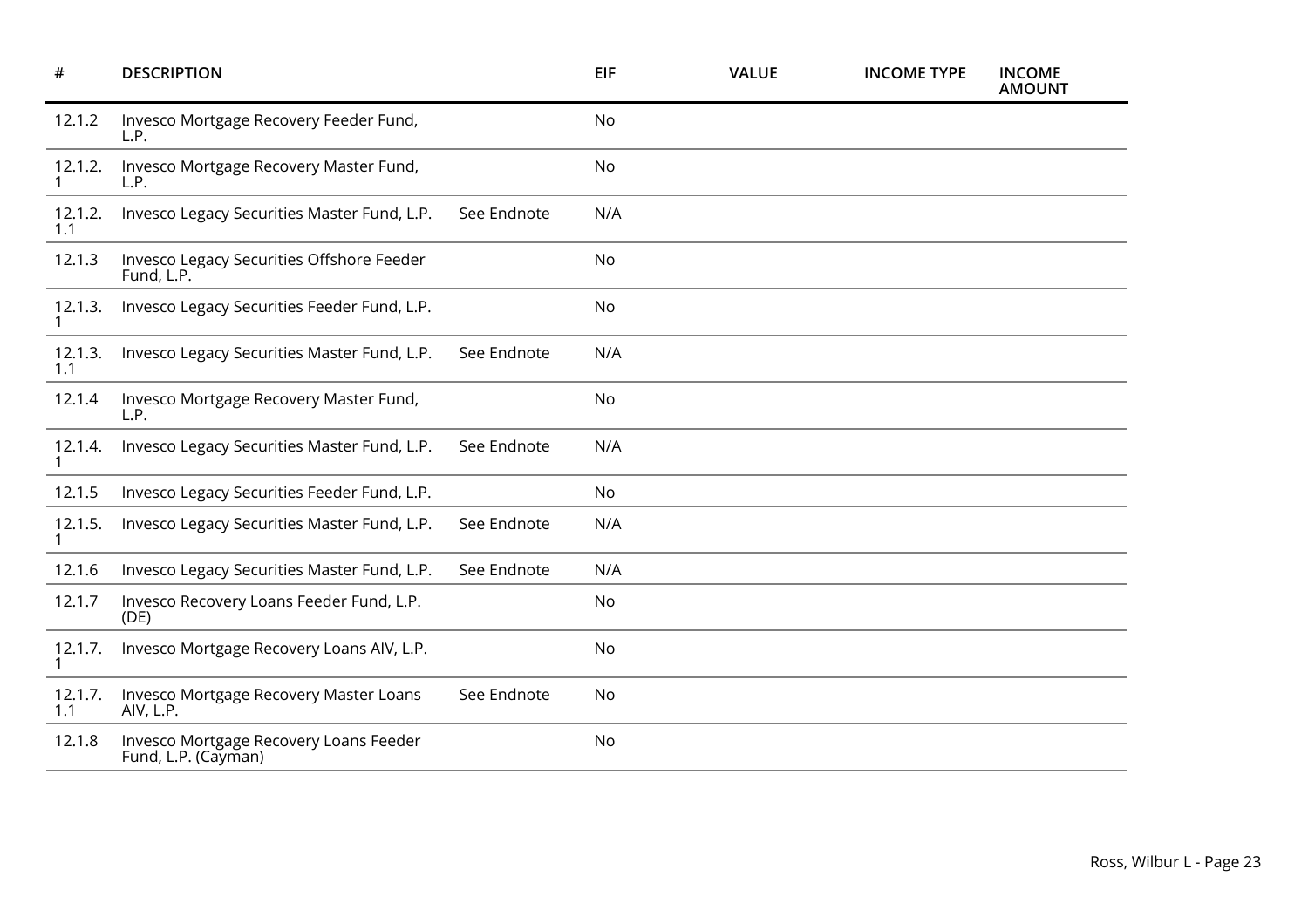| #                       | <b>DESCRIPTION</b>                                       |             | EIF       | <b>VALUE</b> | <b>INCOME TYPE</b> | <b>INCOME</b><br><b>AMOUNT</b> |
|-------------------------|----------------------------------------------------------|-------------|-----------|--------------|--------------------|--------------------------------|
| 12.1.8.                 | Invesco Mortgage Recovery Loans AIV, L.P.                |             | <b>No</b> |              |                    |                                |
| 12.1.8.<br>1.1          | Invesco Mortgage Recovery Master Loans<br>AIV, L.P.      | See Endnote | No        |              |                    |                                |
| 12.1.9                  | Invesco Mortgage Recovery Loans AIV, L.P.                |             | <b>No</b> |              |                    |                                |
| 12.1.9.<br>$\mathbf{1}$ | Invesco Mortgage Recovery Master Loans<br>AIV, L.P.      | See Endnote | <b>No</b> |              |                    |                                |
| 12.1.1<br>0             | Invesco Mortgage Recovery Master Loans<br>AIV, L.P.      | See Endnote | <b>No</b> |              |                    |                                |
| 12.2                    | WLR IV PPIP Co-Invest Offshore Feeder<br>Fund, L.P.      |             | <b>No</b> |              |                    |                                |
| 12.2.1                  | WLR IV PPIP Co-Invest, L.P.                              |             | No        |              |                    |                                |
| 12.2.1.                 | Invesco Mortgage Recovery Master Fund,<br>L.P.           |             | No        |              |                    |                                |
| 12.2.1.<br>1.1          | Invesco Legacy Securities Master Fund, L.P.              | See Endnote | N/A       |              |                    |                                |
| 12.3                    | WLR IV PPIP Co-Invest, L.P.                              |             | No        |              |                    |                                |
| 12.3.1                  | Invesco Mortgage Recovery Master Fund,<br>L.P.           |             | No        |              |                    |                                |
| 12.3.1.                 | Invesco Legacy Securities Master Fund, L.P.              | See Endnote | N/A       |              |                    |                                |
| 12.4                    | WLR IV PPIP Coinvest Loans Feeder Fund,<br>L.P. (DE)     |             | <b>No</b> |              |                    |                                |
| 12.4.1                  | WLR IV PPIP Co-Invest Loans AIV, L.P.                    |             | <b>No</b> |              |                    |                                |
| 12.4.1.<br>1            | Invesco Mortgage Recovery Master Loans<br>AIV, L.P.      | See Endnote | No        |              |                    |                                |
| 12.5                    | WLR IV PPIP Coinvest Loans Feeder Fund<br>(Cayman), L.P. |             | <b>No</b> |              |                    |                                |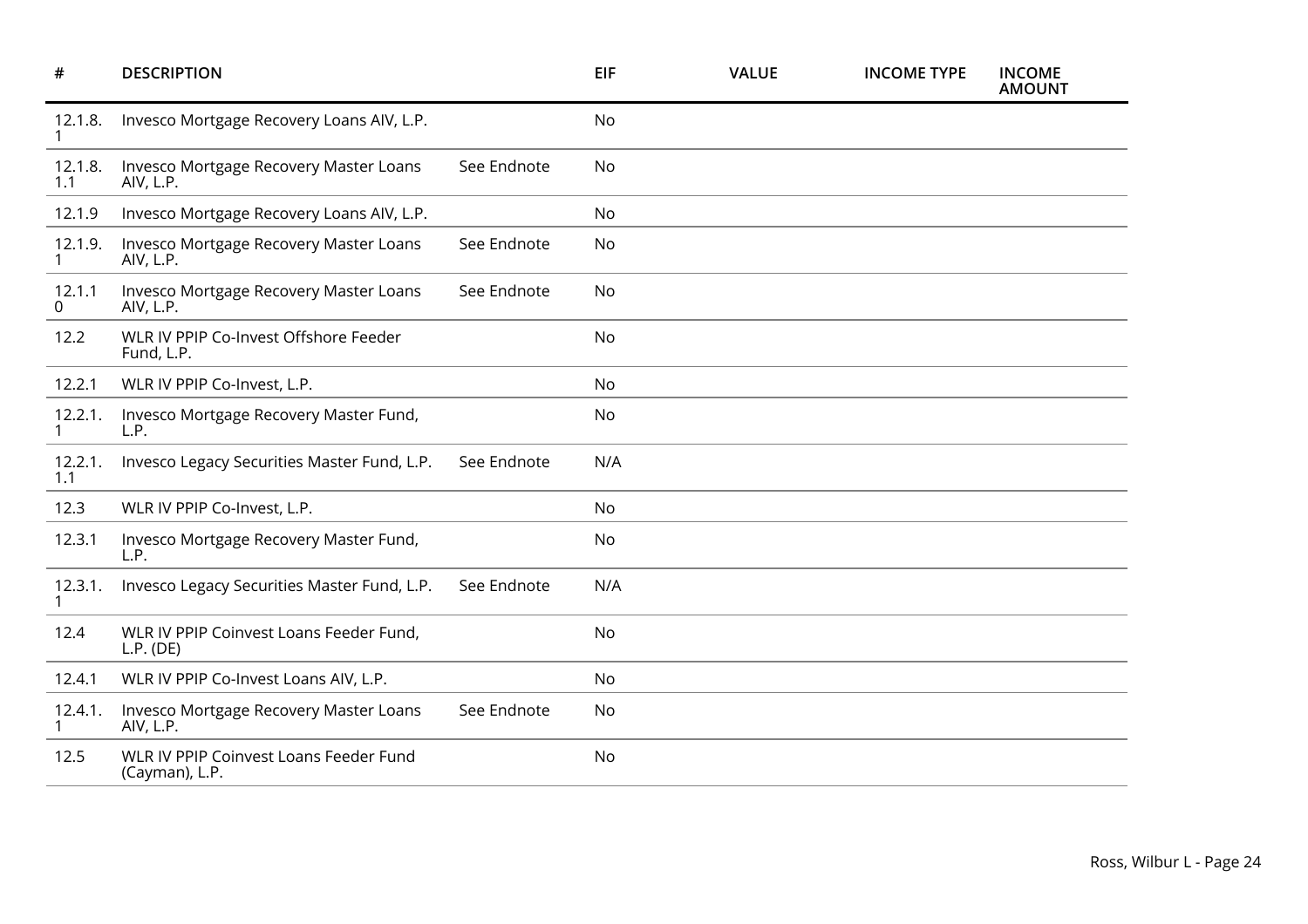| #       | <b>DESCRIPTION</b>                                              |             | <b>EIF</b> | <b>VALUE</b>                     | <b>INCOME TYPE</b> | <b>INCOME</b><br><b>AMOUNT</b> |
|---------|-----------------------------------------------------------------|-------------|------------|----------------------------------|--------------------|--------------------------------|
| 12.5.1  | WLR IV PPIP Co-Invest Loans AIV, L.P.                           |             | No         |                                  |                    |                                |
| 12.5.1. | Invesco Mortgage Recovery Master Loans<br>AIV, L.P.             | See Endnote | No         |                                  |                    |                                |
| 12.6    | WLR Whole Loan Fund, L.P.                                       | See Endnote | No         |                                  |                    |                                |
| 12.6.1  | WLR LeFrak (Northwest) LLC (real estate<br>loans)               |             | N/A        |                                  |                    |                                |
| 12.6.2  | Market Square Member LLC (real estate<br>loans)                 |             | N/A        |                                  |                    |                                |
| 12.6.3  | Indiana Retail Member LLC (real estate<br>loans)                |             | N/A        |                                  |                    |                                |
| 12.6.4  | Shackleford Crossings Member LLC (real<br>estate loan)          |             | N/A        |                                  |                    |                                |
| 12.6.5  | Colfin Milestone North Funding LLC (real<br>estate loan)        |             | N/A        |                                  |                    |                                |
| 12.6.6  | IMRF Hotel Member LLC (real estate loan)                        |             | N/A        |                                  |                    |                                |
| 12.6.7  | Park Place Apollo Investor LLC (real estate<br>loan)            |             | N/A        |                                  |                    |                                |
| 12.6.8  | IMRF Watchtower Member LLC (real estate<br>loan)                |             | N/A        |                                  |                    |                                |
| 12.6.9  | IMRF Industrial Member LLC (real estate<br>loan)                |             | N/A        |                                  |                    |                                |
| 12.7    | WLR IV PPIP Co-Invest Loans AIV, L.P.                           |             | No         |                                  |                    |                                |
| 12.7.1  | Invesco Mortgage Recovery Master Loans<br>AIV, L.P.             | See Endnote | No         |                                  |                    |                                |
| 12.8    | WLR/IVZ Mortgage Recovery Associates LLC<br>-- Carried Interest | See Endnote | N/A        | None (or less<br>than $$1,001$ ) |                    |                                |
| 13      | Starboard GP Ltd.                                               | See Endnote | No         | \$50,001 -<br>\$100,000          |                    | None (or less<br>than $$201$ ) |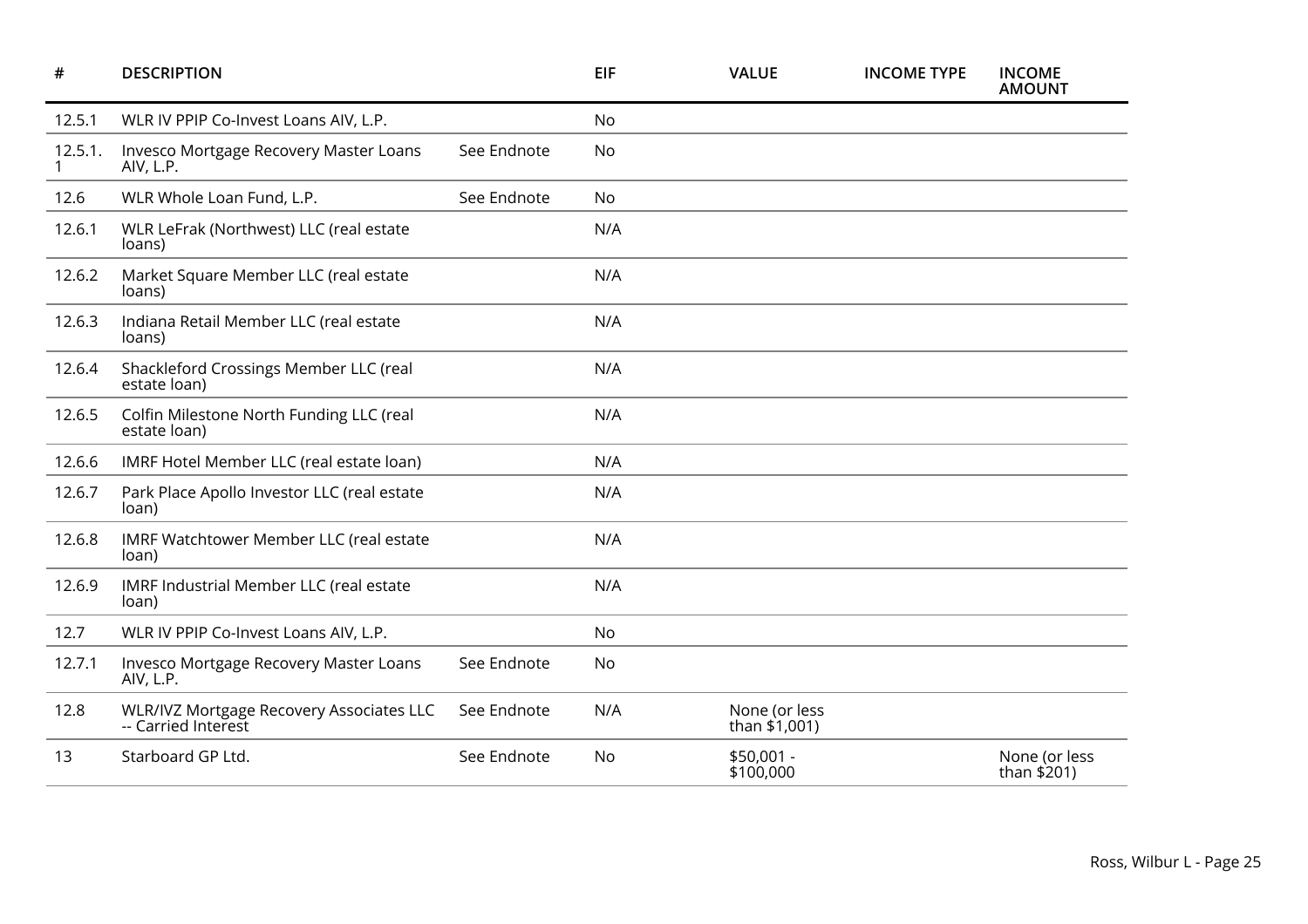| #                         | <b>DESCRIPTION</b>                                                                             |             | <b>EIF</b> | <b>VALUE</b>                     | <b>INCOME TYPE</b> | <b>INCOME</b><br><b>AMOUNT</b> |
|---------------------------|------------------------------------------------------------------------------------------------|-------------|------------|----------------------------------|--------------------|--------------------------------|
| 13.1                      | Starboard Recovery Associates, L.P.                                                            |             | No         |                                  |                    |                                |
| 13.1.1                    | WLR Navig8 Co-Investment, L.P.                                                                 |             | No         |                                  |                    |                                |
| 13.1.1.                   | WLR/TRF Shipping S.a. r.l.                                                                     | See Endnote | No         |                                  |                    |                                |
| 13.2                      | Transportation Recovery Fund, L.P. --<br>Carried Interest (value not readily<br>ascertainable) | See Endnote | N/A        |                                  |                    |                                |
| 14                        | IRA - Traditional                                                                              |             | No         |                                  |                    |                                |
| 14.1                      | <b>WLR Recovery Associates II, LLC</b>                                                         | See Endnote | No         | None (or less<br>than $$1,001$ ) |                    | None (or less<br>than $$201$ ) |
| 14.1.1                    | WLR Recovery Fund II, L.P.                                                                     |             | No         |                                  |                    |                                |
| 14.1.1.<br>1              | International Textile Group (textiles)                                                         |             | N/A        |                                  |                    |                                |
| 14.1.1.<br>$\overline{2}$ | WLR Cone Mills Surplus Assets LLC (textiles)                                                   |             | N/A        |                                  |                    |                                |
| 14.1.1.<br>3              | Ohizumi Mfg Co Ltd. (electronics, Japan)                                                       |             | N/A        |                                  |                    |                                |
| 14.1.1.<br>4              | Nano-Tex LLC (textiles)                                                                        |             | N/A        |                                  |                    |                                |
| 14.1.1.<br>5              | IAC Group North America LLC (automotive<br>parts)                                              |             | N/A        |                                  |                    |                                |
| 14.1.1.<br>6              | IAC Group Brazil LLC (automotive parts)                                                        |             | N/A        |                                  |                    |                                |
| 14.2                      | <b>WLR Recovery Associates III, LLC</b>                                                        | See Endnote | No         | None (or less<br>than \$1,001)   |                    | None (or less<br>than $$201)$  |
| 14.2.1                    | WLR Recovery Fund III, L.P.                                                                    |             | No         |                                  |                    |                                |
| 14.2.1.                   | International Textile Group (textiles)                                                         |             | N/A        |                                  |                    |                                |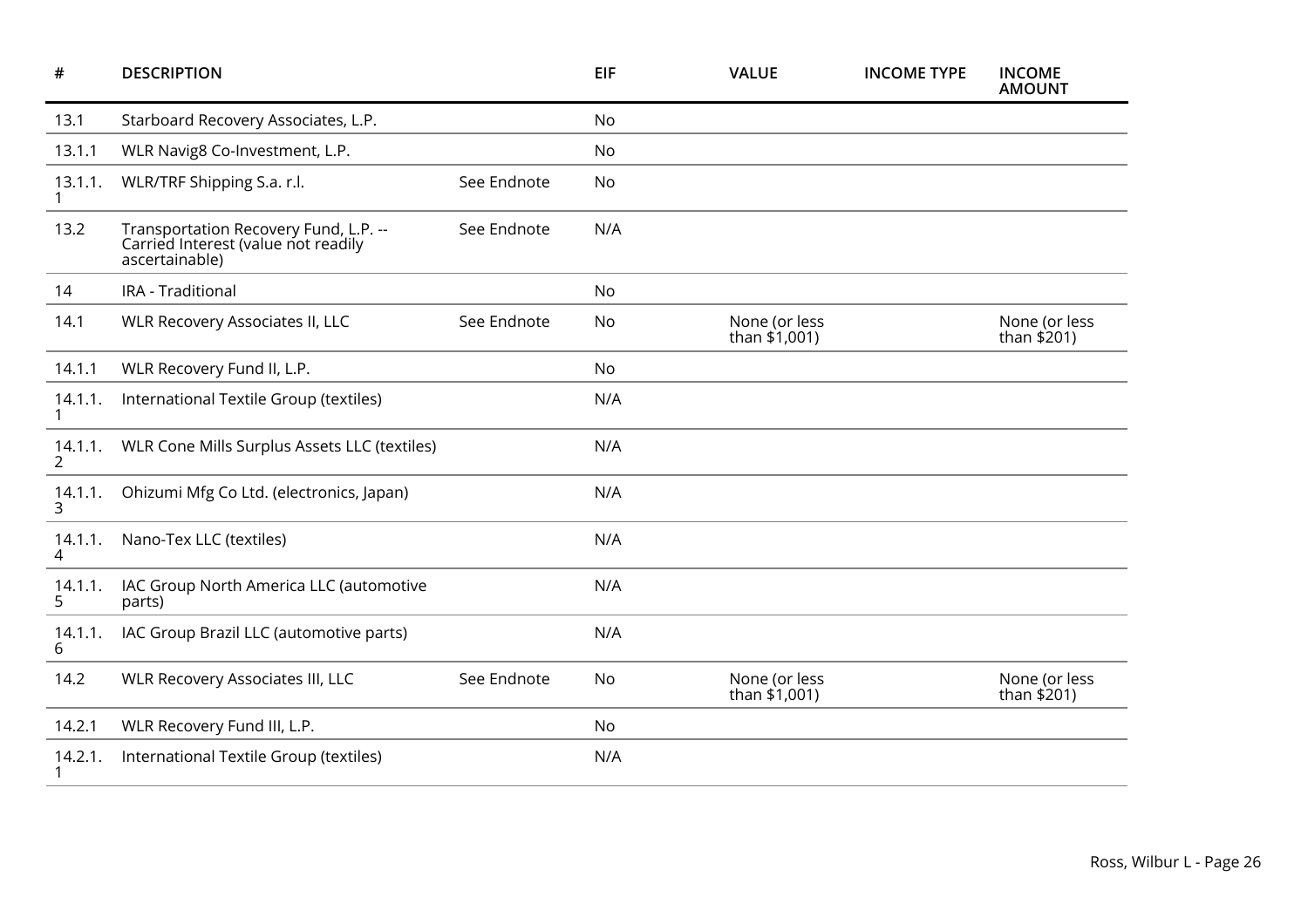| $\#$                      | <b>DESCRIPTION</b>                                      |             | <b>EIF</b> | <b>VALUE</b>                     | <b>INCOME TYPE</b>   | <b>INCOME</b><br><b>AMOUNT</b> |
|---------------------------|---------------------------------------------------------|-------------|------------|----------------------------------|----------------------|--------------------------------|
| 14.2.1.<br>$\overline{2}$ | IAC Group North America LLC (automotive<br>parts)       |             | N/A        |                                  |                      |                                |
| 14.2.1.<br>3              | IAC Group Brazil LLC (automotive parts)                 |             | N/A        |                                  |                      |                                |
| 14.2.1.<br>4              | OCM India Limited (textiles)                            |             | N/A        |                                  |                      |                                |
| 14.3                      | <b>WLR Recovery Associates IV, LLC</b>                  | See Endnote | No         | None (or less<br>than \$1,001)   |                      | None (or less<br>than \$201)   |
| 14.4                      | U.S. brokerage/investment account (cash)                |             | N/A        | $$100,001 -$<br>\$250,000        | Interest             | $$201 - $1,000$                |
| 14.5                      | WLR Recovery Associates IV DSS AIV GP, Ltd.<br>(Cayman) | See Endnote | No         | None (or less<br>than \$1,001)   |                      | None (or less<br>than \$201)   |
| 14.5.1                    | WLR Recovery Associates IV DSS AIV, L.P.                | See Endnote | No         |                                  |                      |                                |
| 14.6                      | UBS AG Deposit Account (cash)                           |             | N/A        | \$500,001 -<br>\$1,000,000       | Interest             | $$201 - $1,000$                |
| 15                        | IRA - Roth                                              |             | No         |                                  |                      |                                |
| 15.1                      | Aperam NY Reg.                                          | See Endnote | N/A        | None (or less<br>than $$1,001$ ) | <b>Capital Gains</b> | $$15,001 -$<br>\$50,000        |
| 15.2                      | ArcelorMittal SA NY Reg.                                | See Endnote | N/A        | None (or less<br>than \$1,001)   |                      | None (or less<br>than \$201)   |
| 15.3                      | U.S. brokerage/investment account (cash)                |             | N/A        | \$100,001 -<br>\$250,000         | Interest             | $$201 - $1,000$                |
| 15.4                      | <b>UBS AG Deposit Account</b>                           |             | N/A        | \$1,000,001 -<br>\$5,000,000     | Interest             | $$2,501 - $5,000$              |
| 16                        | India Asset Recovery Associates LLC                     | See Endnote | No         | None (or less<br>than \$1,001)   |                      | None (or less<br>than \$201)   |
| 16.1                      | India Asset Recovery GP Ltd. (Cayman)                   |             | No         |                                  |                      |                                |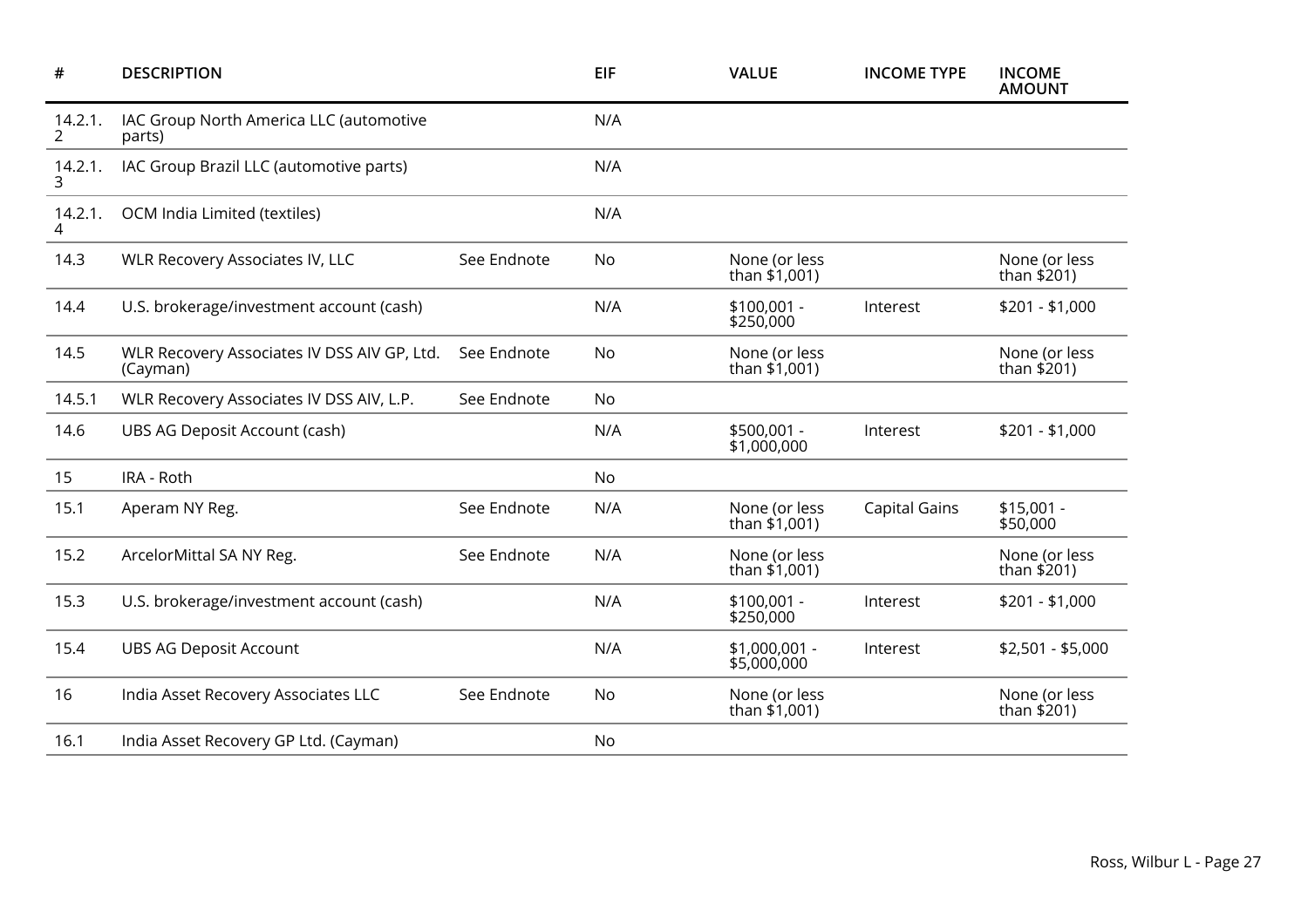| #                       | <b>DESCRIPTION</b>                                    |             | <b>EIF</b> | <b>VALUE</b>                     | <b>INCOME TYPE</b>           | <b>INCOME</b><br><b>AMOUNT</b> |
|-------------------------|-------------------------------------------------------|-------------|------------|----------------------------------|------------------------------|--------------------------------|
| 16.1.1                  | India Asset Recovery Fund LP -- Carried<br>Interest   | See Endnote | N/A        | None (or less<br>than \$1,001)   |                              |                                |
| 16.1.2                  | India Asset Recovery Fund LP                          |             | <b>No</b>  |                                  |                              |                                |
| 16.1.2.<br>1            | India Asset Recovery Fund Limited                     |             | No         |                                  |                              |                                |
| 16.1.2.<br>1.1          | OCM India Limited (textiles)                          |             | N/A        |                                  |                              |                                |
| 17                      | Ross CG GP LLC                                        | See Endnote | No         | None (or less<br>than $$1,001$ ) | Income per K-1<br>(estimate) | \$7,796                        |
| 17.1                    | Ross CG Associates, LP                                |             | No         |                                  |                              |                                |
| 17.1.1                  | Taiyo Pearl GP, L.P.                                  |             | No         |                                  |                              |                                |
| 17.1.1.<br>$\mathbf{1}$ | Taiyo Pearl Delaware Fund, L.P.                       |             | No         |                                  |                              |                                |
| 17.1.1.<br>1.1          | Taiyo Pearl Master Fund, L.P.                         |             | No         |                                  |                              |                                |
| 17.1.1.<br>1.1.1        | Nifco Inc. (plastics)                                 |             | N/A        |                                  |                              |                                |
| 17.1.1.<br>1.1.2        | J Trust Co. Ltd. (financial services; real<br>estate) |             | N/A        |                                  |                              |                                |
| 17.1.1.<br>1.1.3        | Mitsui Securities Co. Ltd. (financial services)       |             | N/A        |                                  |                              |                                |
| 17.1.1.<br>1.1.4        | Topcon Corp. (positioning instruments)                |             | N/A        |                                  |                              |                                |
| 17.1.1.<br>1.1.5        | Ulvac Inc. (machinery)                                |             | N/A        |                                  |                              |                                |
| 17.1.1.<br>1.1.6        | Disco Corp. (precision tools)                         |             | N/A        |                                  |                              |                                |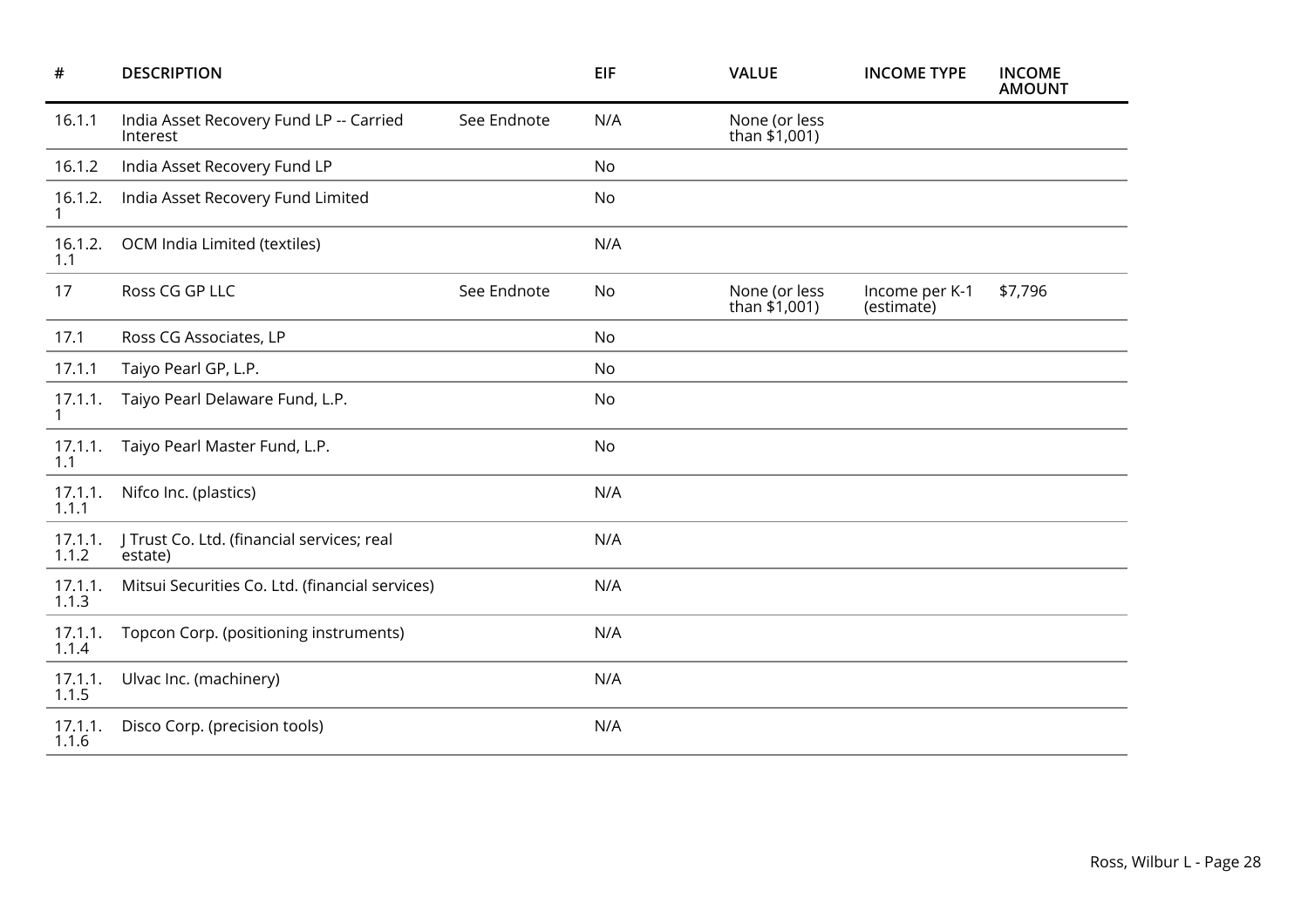| <b>DESCRIPTION</b>                                                                   |             | EIF | <b>VALUE</b>                     | <b>INCOME TYPE</b> | <b>INCOME</b><br><b>AMOUNT</b> |
|--------------------------------------------------------------------------------------|-------------|-----|----------------------------------|--------------------|--------------------------------|
| Horiba Ltd. (precision instruments)                                                  |             | N/A |                                  |                    |                                |
| Peptidream Inc. (pharmaceuticals, Japan)                                             |             | N/A |                                  |                    |                                |
| Nissha Printing Co. Ltd. (Manufacturing,<br>electronics, and medical devices, Japan) |             | N/A |                                  |                    |                                |
| Miraca Holdings Inc. (healthcare)                                                    |             | N/A |                                  |                    |                                |
| CyberAgent, Inc. (internet business)                                                 |             | N/A |                                  |                    |                                |
| Taiyo Pearl Fund, L.P.                                                               |             | No  |                                  |                    |                                |
| Taiyo Pearl Master Fund, L.P.                                                        | See Endnote | No  |                                  |                    |                                |
| Taiyo Pearl Fund, Ltd.                                                               |             | No  |                                  |                    |                                |
| Taiyo Pearl Master Fund, L.P.                                                        | See Endnote | No  |                                  |                    |                                |
| Taiyo Pearl Master Fund, L.P.                                                        | See Endnote | No  |                                  |                    |                                |
| Ross CG Associates, LP - Carried Interest                                            | See Endnote | N/A | None (or less<br>than \$1,001)   |                    |                                |
| <b>WL Ross GP LLC</b>                                                                | See Endnote | No  |                                  |                    |                                |
| Asia Recovery Associates L.P. -- Carried<br>Interest                                 | See Endnote | N/A | None (or less<br>than $$1,001$ ) |                    |                                |
| Asia Recovery Associates L.P.                                                        | See Endnote | No  | None (or less<br>than \$1,001)   | Income per K-1     | \$940                          |
| Asia Recovery Co-Invest Partners, L.P.                                               |             | No  |                                  |                    |                                |
|                                                                                      |             |     |                                  |                    |                                |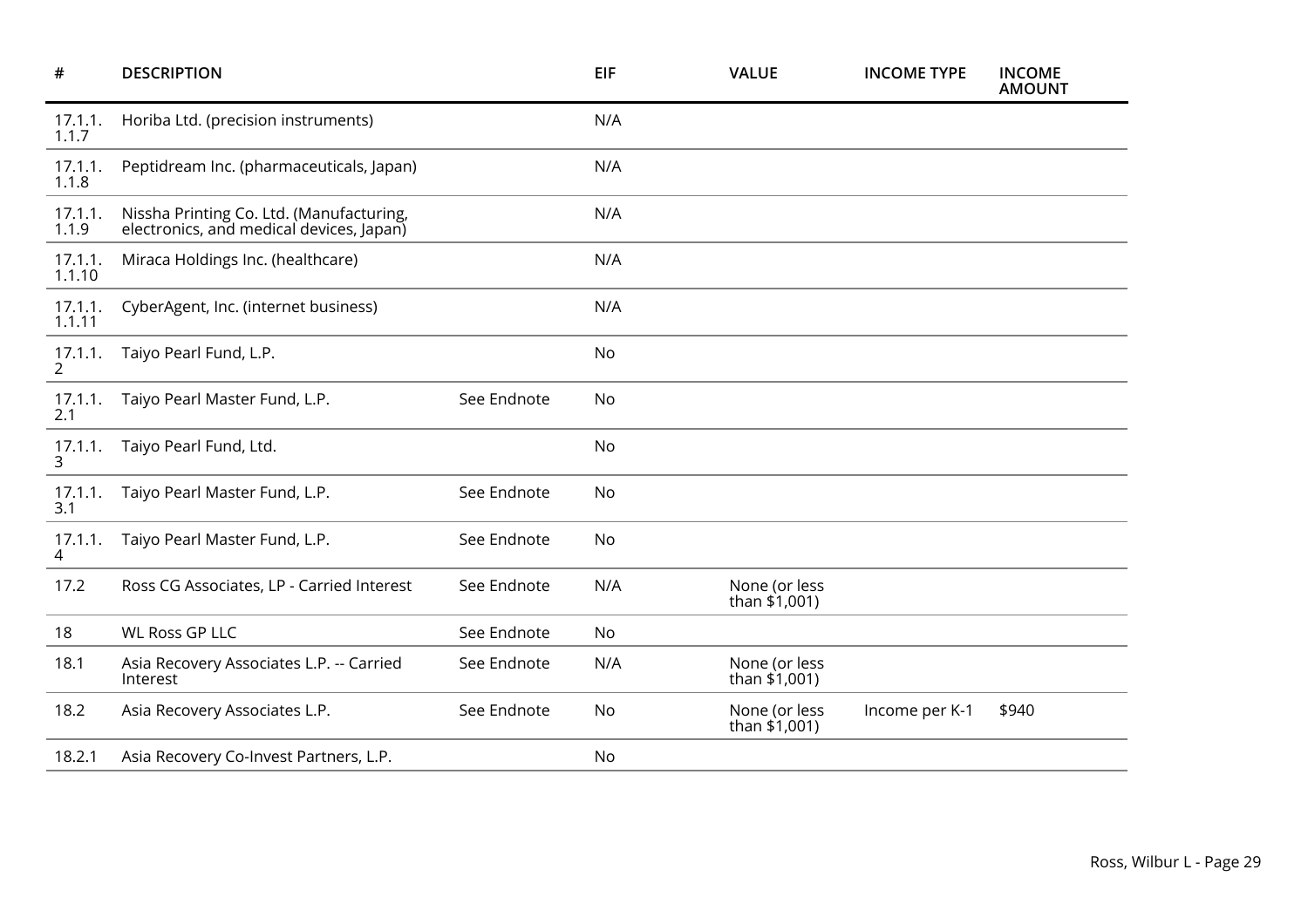| #                       | <b>DESCRIPTION</b>                                        |             | <b>EIF</b> | <b>VALUE</b>                     | <b>INCOME TYPE</b> | <b>INCOME</b><br><b>AMOUNT</b> |
|-------------------------|-----------------------------------------------------------|-------------|------------|----------------------------------|--------------------|--------------------------------|
| 18.2.1.                 | Ohizumi Mfg Co Ltd. (electronics, Japan)                  |             | N/A        |                                  |                    |                                |
| 19                      | WLR Recovery Associates IV DSS AIV GP, Ltd.<br>(Cayman)   |             | No         |                                  |                    |                                |
| 19.1                    | WLR Recovery Associates IV DSS AIV, L.P.                  | See Endnote | No         | None (or less<br>than \$1,001)   |                    | None (or less<br>than $$201)$  |
| 19.1.1                  | WLR Recovery Fund IV DSS AIV, L.P.                        | See Endnote | No         |                                  |                    |                                |
| 19.2                    | WLR Recovery Fund IV DSS AIV, L.P. --<br>Carried Interest | See Endnote | N/A        | None (or less<br>than \$1,001)   |                    |                                |
| 20                      | Starboard WLR Associates L.P.                             | See Endnote | <b>No</b>  | \$5,000,001 -<br>\$25,000,000    |                    | None (or less<br>than \$201)   |
| 20.1                    | Starboard Recovery Associates, L.P.                       | See Endnote | No         |                                  |                    |                                |
| 21                      | Ross Expansion GP, LLC                                    | See Endnote | No         |                                  |                    |                                |
| 21.1                    | Ross Expansion FLP, LP -- Carried interest                | See Endnote | N/A        | None (or less<br>than \$1,001)   |                    |                                |
| 21.2                    | Ross Expansion FLP, LP                                    | See Endnote | N/A        | None (or less<br>than \$1,001)   |                    | None (or less<br>than \$201)   |
| 21.2.1                  | Ross Expansion Associates, L.P.                           |             | No         |                                  |                    |                                |
| 21.2.1.<br>$\mathbf{1}$ | <b>WLR Euro Wagon Management Limited</b><br>(Jersey)      |             | No         |                                  |                    |                                |
| 21.2.1.<br>1.1          | IPE Euro Wagon L.P. (Jersey)                              | See Endnote | N/A        |                                  |                    |                                |
| 21.2.1.<br>1.2          | Euro Wagon, LP                                            | See Endnote | N/A        |                                  |                    |                                |
| 21.2.1.<br>1.3          | Euro Wagon II, LP                                         | See Endnote | N/A        |                                  |                    |                                |
| 22                      | <b>NKK Corporation</b>                                    | See Endnote | N/A        | None (or less<br>than $$1,001$ ) |                    | None (or less<br>than \$201)   |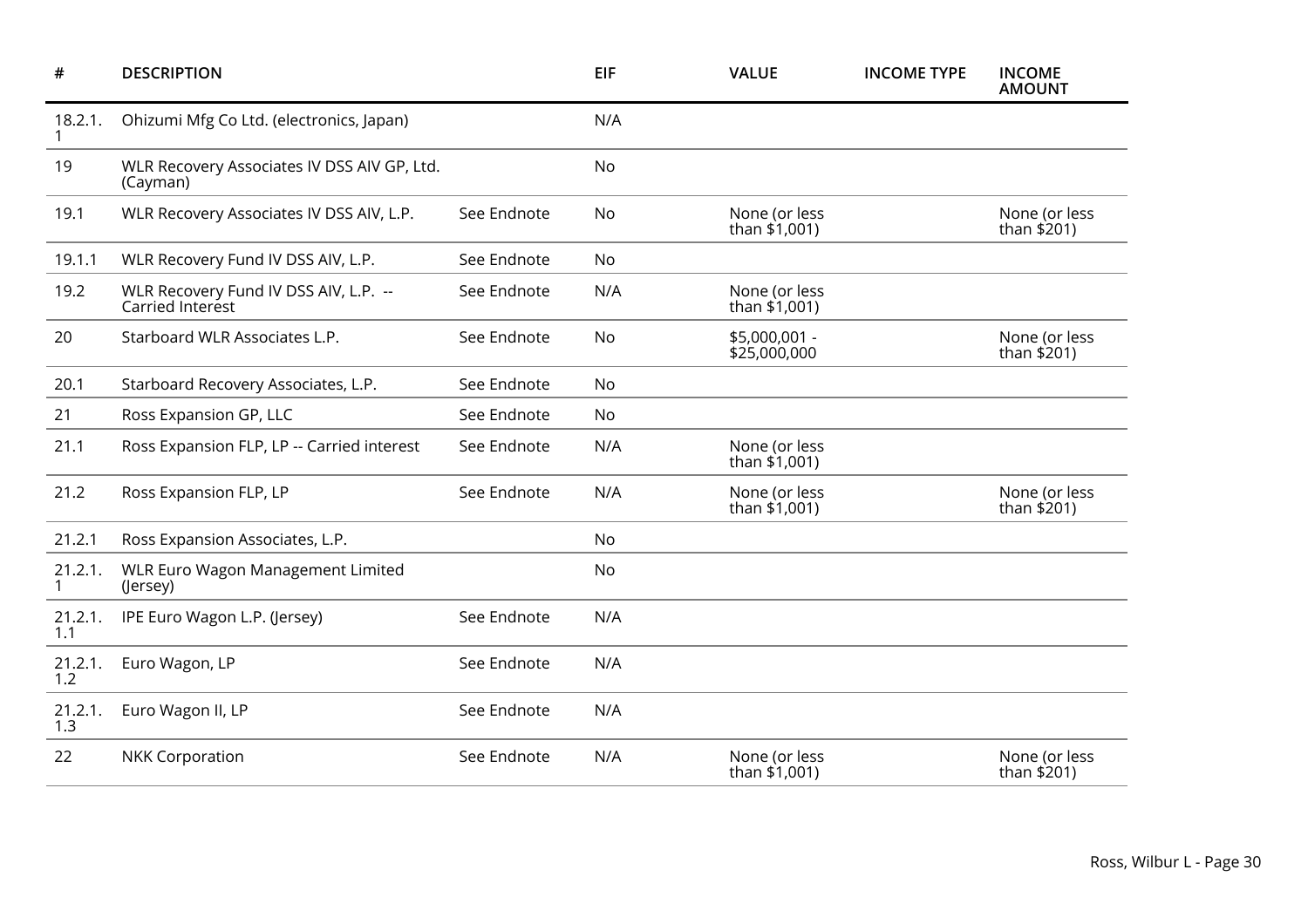| #            | <b>DESCRIPTION</b>                                               |             | <b>EIF</b> | <b>VALUE</b>                     | <b>INCOME TYPE</b>                  | <b>INCOME</b><br><b>AMOUNT</b> |
|--------------|------------------------------------------------------------------|-------------|------------|----------------------------------|-------------------------------------|--------------------------------|
| 23           | Rothschild Profit Sharing Plan                                   | See Endnote | N/A        | None (or less<br>than $$1,001$ ) | Liquidated<br>proceeds from<br>plan | \$25,000                       |
| 24           | WLR Select Associates DSS GP Ltd. (Cayman)                       | See Endnote | No         | None (or less<br>than \$1,001)   |                                     | None (or less<br>than $$201$ ) |
| 24.1         | WLR Select Associates DSS, L.P.                                  |             | No         |                                  |                                     |                                |
| 24.1.1       | WLR Select Co-Investment Mezzanine AIV,<br>L.P. (Cayman)         |             | No         |                                  |                                     |                                |
| 24.1.1.      | WLR Cardinal Mezzanine Fund L.P. (Cayman)                        | See Endnote | No         |                                  |                                     |                                |
| 24.1.2       | WLR Select Co-Investment, L.P. (Cayman) --<br>Carried Interest   | See Endnote | N/A        | None (or less<br>than \$1,001)   |                                     |                                |
| 24.1.3       | WLR Select Co-Investment Mezzanine AIV,<br>L.P. (Cayman)         |             | No         |                                  |                                     |                                |
| 24.1.3.      | WLR Mezzanine Splitter, L.P. (Cayman)                            | See Endnote | No         |                                  |                                     |                                |
| 24.1.3.<br>2 | WLR Cardinal Mezzanine Fund L.P. (Cayman)                        | See Endnote | No         |                                  |                                     |                                |
| 24.1.4       | WLR Select Co-Investment, L.P. (Cayman)                          |             | No         |                                  |                                     |                                |
| 24.1.4.<br>1 | WLR IV VM II LLC                                                 | See Endnote | No         |                                  |                                     |                                |
| 24.1.4.<br>2 | Navigator Holdings Ltd. (transoceanic<br>shipping)               |             | N/A        |                                  |                                     |                                |
| 24.1.4.<br>3 | PB Materials Holdings Inc. (construction)                        |             | N/A        |                                  |                                     |                                |
| 24.1.4.<br>4 | DSS Holdings, L.P. (shipping)                                    |             | N/A        |                                  |                                     |                                |
| 24.2         | WLR Select Co-Investment Mezzanine AIV<br>Blocker, L.P. (Cayman) |             | No         |                                  |                                     |                                |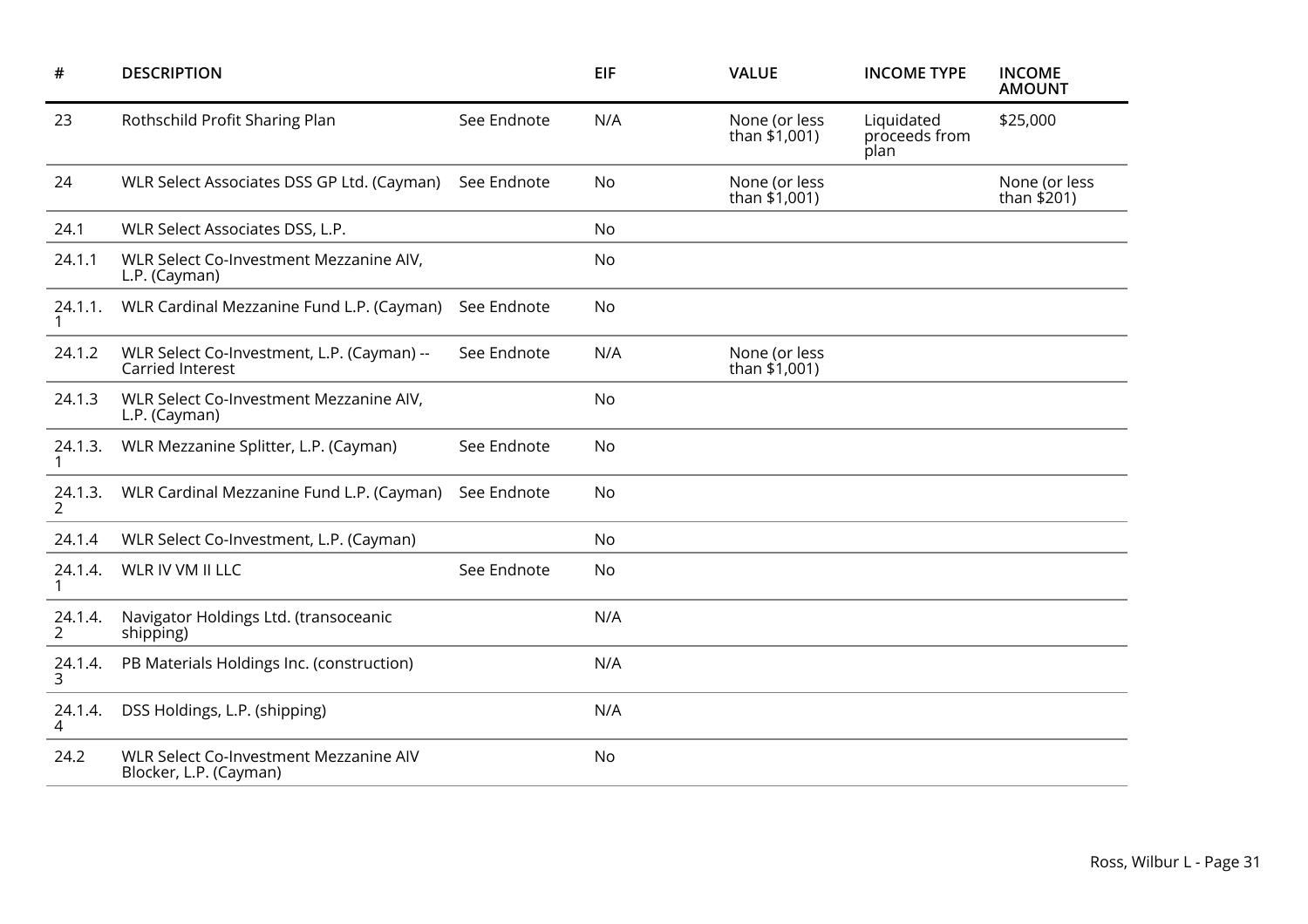| #            | <b>DESCRIPTION</b>                                              |             | <b>EIF</b> | <b>VALUE</b>                     | <b>INCOME TYPE</b>                | <b>INCOME</b><br><b>AMOUNT</b> |
|--------------|-----------------------------------------------------------------|-------------|------------|----------------------------------|-----------------------------------|--------------------------------|
| 24.2.1       | WLR Select Co-Investment Mezzanine AIV,<br>L.P. (Cayman)        | See Endnote | <b>No</b>  |                                  |                                   |                                |
| 25           | <b>WLR Nanotechnology GP LLC</b>                                | See Endnote | No         | None (or less<br>than \$1,001)   | Income per K-1                    | \$47,029                       |
| 25.1         | Masters Capital Nanotechnology Fund, LP. --<br>Carried Interest | See Endnote | N/A        | None (or less<br>than \$1,001)   |                                   |                                |
| 25.2         | Masters Capital Nanotechnology, LLC                             |             | <b>No</b>  |                                  |                                   |                                |
| 25.2.1       | Masters Capital Nanotechnology Fund, LP.                        |             | No         |                                  |                                   |                                |
| 25.2.1.      | Daylight Solutions, Inc.                                        |             | N/A        |                                  |                                   |                                |
| 25.2.1.<br>2 | Nanosys, Inc.                                                   |             | N/A        |                                  |                                   |                                |
| 26           | <b>WLR Nanotechnology LP LLC</b>                                | See Endnote | No         | None (or less<br>than $$1,001$ ) | Income per K-1                    | \$447,270                      |
| 26.1         | Masters Capital Nanotechnology Fund, LP.                        | See Endnote | No         |                                  |                                   |                                |
| 27           | <b>Nexeo Solutions</b>                                          | See Endnote | N/A        |                                  | Board fee                         | \$100,000                      |
| 28           | The Greenbrier Companies                                        | See Endnote | N/A        | None (or less<br>than $$1,001$ ) | <b>Capital Gains</b><br>Dividends | $$50,001 -$<br>\$100,000       |
| 29           | Navigator Holdings Ltd. (NVGS)                                  | See Endnote | N/A        | None (or less<br>than $$1,001$ ) | <b>Capital Gains</b>              | $$15,001 -$<br>\$50,000        |
| 30           | Ross CG Cypress Associates, LLC                                 | See Endnote | N/A        | $$100,001 -$<br>\$250,000        |                                   | None (or less<br>than $$201)$  |
| 30.1         | Ross CG Cypress Associates, LP                                  | See Endnote | N/A        |                                  |                                   |                                |
| 30.2         | Ross CG Cypress Associates, LP -- Carried<br>Interest           | See Endnote | N/A        | None (or less<br>than \$1,001)   |                                   |                                |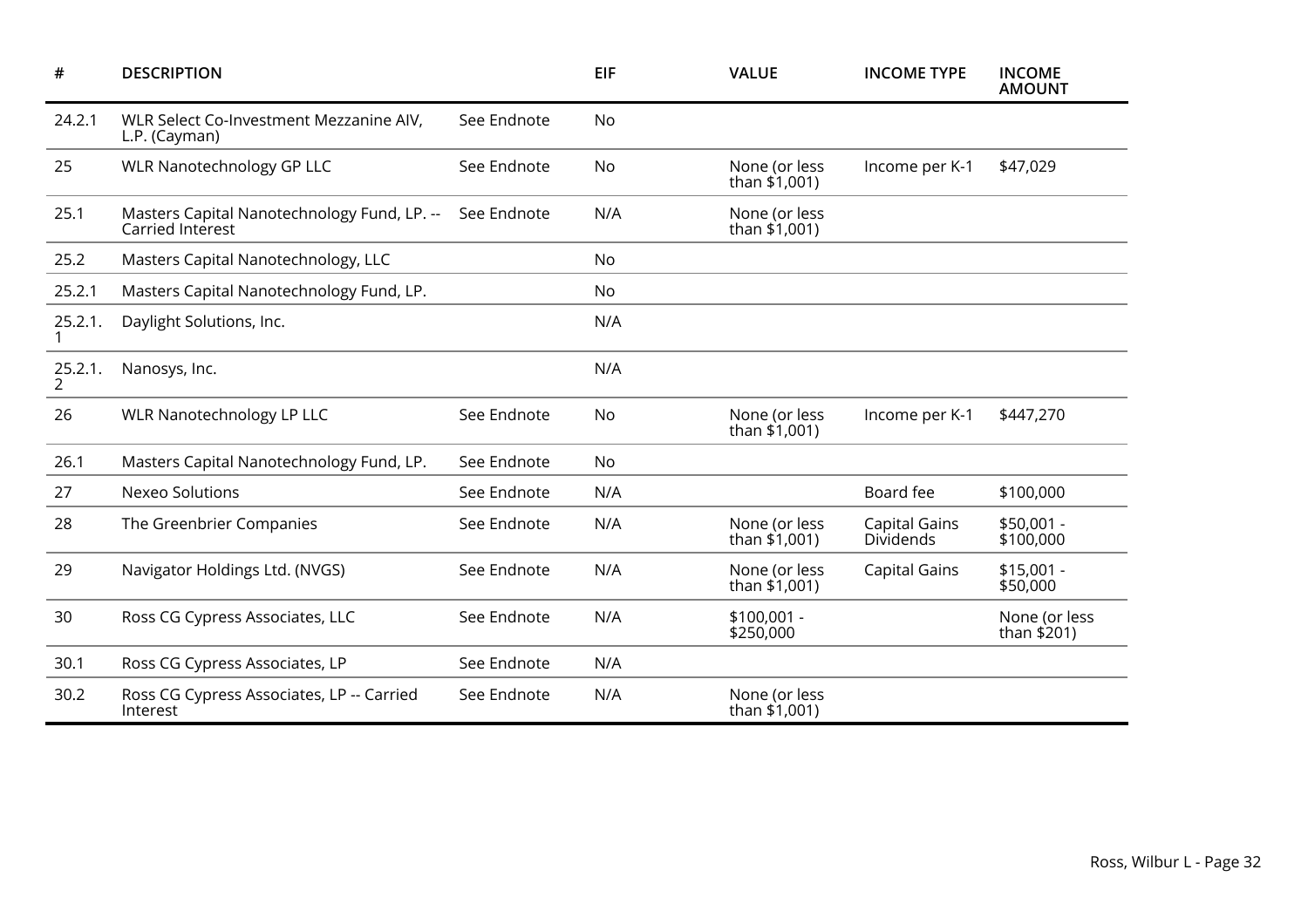# 3. Filer's Employment Agreements and Arrangements

| #              | <b>EMPLOYER OR PARTY</b>                | <b>CITY, STATE</b>    | <b>STATUS AND TERMS</b>                                                                                                                                                                                                                                                                                                                                                                                                                                                                      | <b>DATE</b> |
|----------------|-----------------------------------------|-----------------------|----------------------------------------------------------------------------------------------------------------------------------------------------------------------------------------------------------------------------------------------------------------------------------------------------------------------------------------------------------------------------------------------------------------------------------------------------------------------------------------------|-------------|
|                | Invesco, Ltd.                           | Atlanta, Georgia      | I received restricted shares of stock as part of my<br>compensation at Invesco. Generally, those restricted<br>shares vest in equal tranches over a four-year period<br>after the date on which they were granted, but<br>Invesco has a policy of vesting all outstanding<br>unvested shares upon a friendly termination. My<br>termination was considered friendly, so my<br>outstanding unvested shares were cancelled and the<br>money placed in an escrow fund upon my departure.        | 2/2013      |
| $\overline{2}$ | <b>WLR Recovery Associates II, LLC</b>  | New York, New<br>York | Prior to my confirmation, I was Managing Member of<br>this entity, which serves as General Partner ("GP") of<br>various underlying funds. The GP is entitled to a<br>carried interest. After investors recoup their principal<br>plus an 8% return, the General Partner receives 2% as<br>a carried interest. Any profit above that is divided<br>80% to investors, 20% to the General Partner. I no<br>longer hold an interest in the funds related to this<br>entity.                      | 3/2002      |
| 3              | <b>WLR Recovery Associates III, LLC</b> | New York, New<br>York | Prior to my confirmation, WL Ross Group LP served<br>as Managing Member of this entity, which serves as<br>General Partner ("GP") of various underlying funds.<br>The GP is entitled to a carried interest. After investors<br>recoup their principal plus an 8% return, the General<br>Partner receives 2% as a carried interest. Any profit<br>above that is divided 80% to investors, 20% to the<br>General Partner. I no longer hold an interest in the<br>funds related to this entity. | 8/2005      |
|                | <b>WLR Recovery Associates IV, LLC</b>  | New York, New<br>York | Prior to my confirmation, WL Ross Group LP served<br>as Managing Member of this entity, which serves as<br>General Partner ("GP") of various underlying funds.<br>The GP is entitled to a carried interest. After investors<br>recoup their principal plus an 8% return, the General<br>Partner receives 2% as a carried interest. Any profit<br>above that is divided 80% to investors, 20% to the<br>General Partner. I no longer hold an interest in the<br>funds related to this entity. | 11/2007     |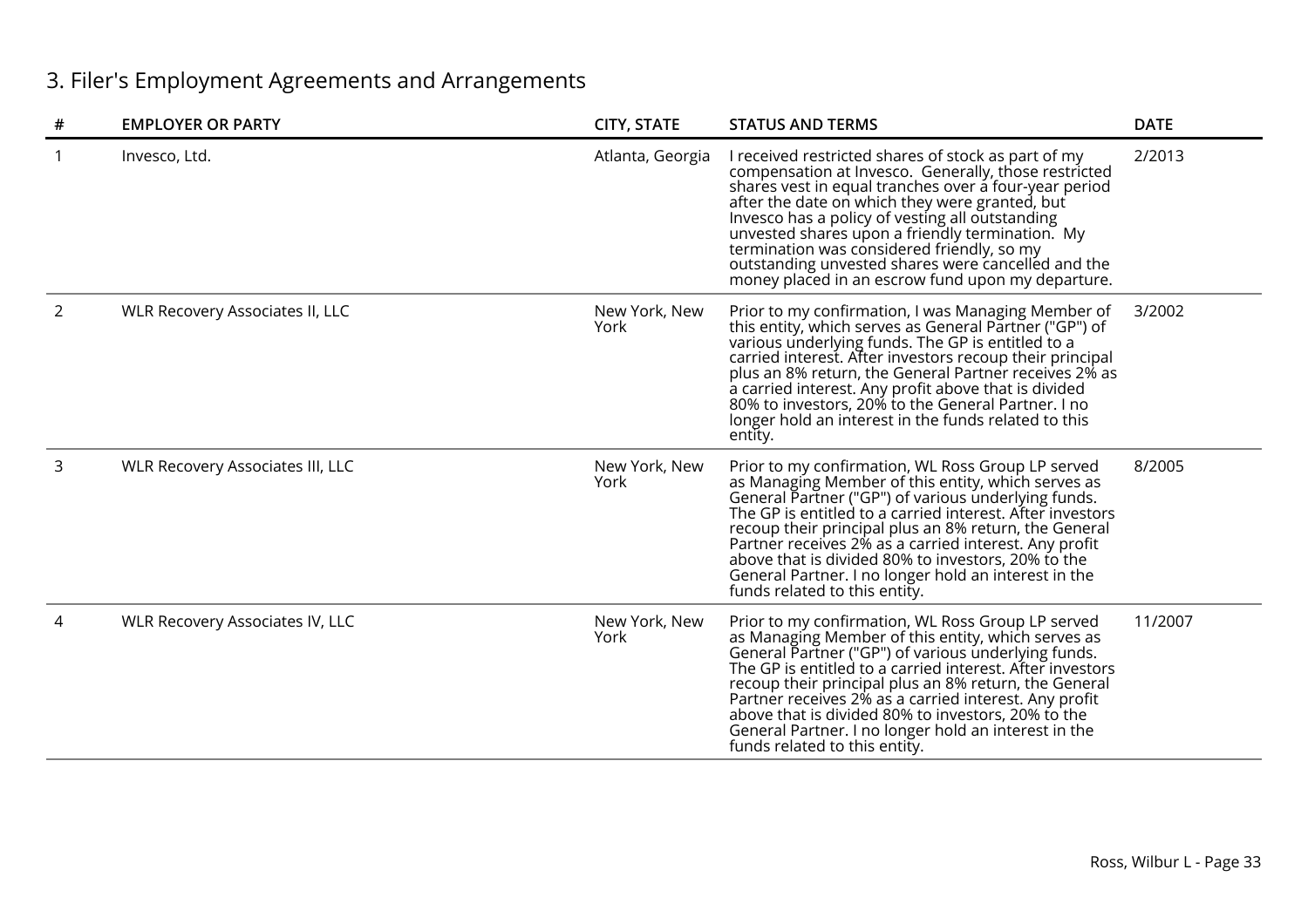| # | <b>EMPLOYER OR PARTY</b>                 | <b>CITY, STATE</b>    | <b>STATUS AND TERMS</b>                                                                                                                                                                                                                                                                                                                                                                                                                                                                      | <b>DATE</b> |
|---|------------------------------------------|-----------------------|----------------------------------------------------------------------------------------------------------------------------------------------------------------------------------------------------------------------------------------------------------------------------------------------------------------------------------------------------------------------------------------------------------------------------------------------------------------------------------------------|-------------|
| 5 | Exco Resources, Inc.                     | Dallas, Texas         | Restricted stock arrangement for Directors in which<br>restricted shares vest on the one-year anniversary<br>after the date on which they were granted.<br>Approximately half of my outstanding unvested Exco<br>shares vested in late December 2016. All unvested<br>shares were forfeited upon my resignation.                                                                                                                                                                             | 12/2015     |
| 6 | WLR Recovery Associates V, LLC           | New York, New<br>York | Prior to my confirmation, WL Ross Group LP served<br>as Managing Member of this entity, which serves as<br>General Partner ("GP") of various underlying funds.<br>The GP is entitled to a carried interest. After investors<br>recoup their principal plus an 8% return, the General<br>Partner receives 2% as a carried interest. Any profit<br>above that is divided 80% to investors, 20% to the<br>General Partner. I no longer hold an interest in the<br>funds related to this entity. | 2/2011      |
| 7 | Starboard GP Ltd.                        | New York, New<br>York | Prior to my confirmation, I served as Director of this<br>entity, which serves as General Partner ("GP") of<br>various underlying funds. The GP is entitled to a<br>carried interest. After investors recoup their principal<br>plus an 8% return, the General Partner receives 2% as<br>a carried interest. Any profit above that is divided<br>80% to investors, 20% to the General Partner. I no<br>longer hold an interest in the funds related to this<br>entity.                       | 10/2013     |
| 8 | <b>WLR Select Associates LLC</b>         | New York, New<br>York | Prior to my confirmation, WL Ross Group served as<br>Managing Member of this entity, which serves as<br>General Partner of an underlying fund. After investors<br>recoup their principal plus an 8% return, the General<br>Partner receives 2% as a carried interest. Any profit<br>above that is divided 80% to investors, 20% to the<br>General Partner. I no longer hold an interest in the<br>funds related to this entity.                                                              | 12/2010     |
| 9 | WLR/IVZ Mortgage Recovery Associates LLC | New York, New<br>York | Prior to my confirmation, WL Ross Group LP served<br>as Managing Member of this entity, which serves as<br>General Partner ("GP") of various underlying funds.<br>The GP is entitled to a carried interest. After investors<br>recoup their principal plus an 8% return, the General<br>Partner receives 2% as a carried interest. Any profit<br>above that is divided 80% to investors, 20% to the<br>General Partner.                                                                      | 10/2009     |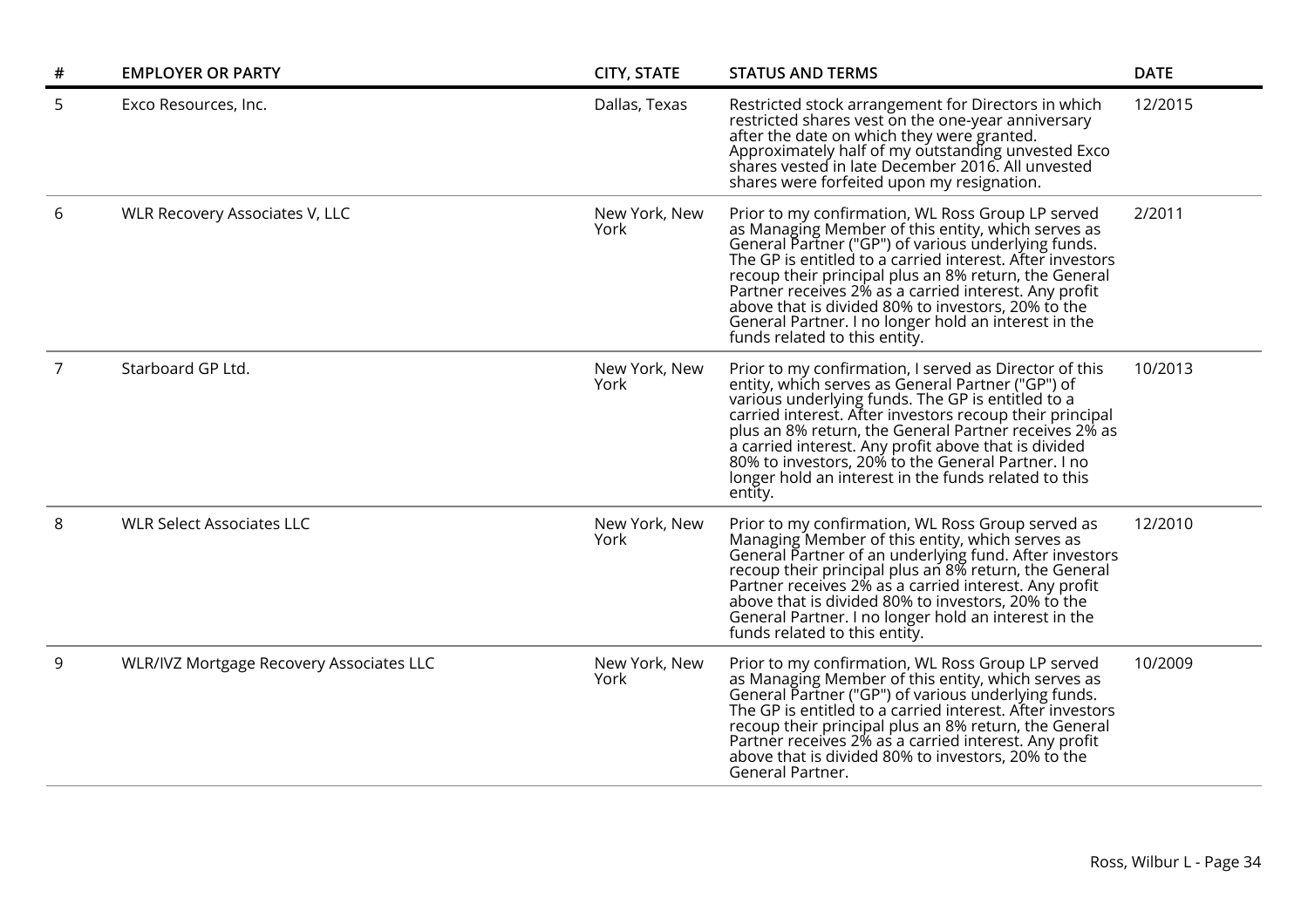| $\#$ | <b>EMPLOYER OR PARTY</b>                   | <b>CITY, STATE</b>    | <b>STATUS AND TERMS</b>                                                                                                                                                                                                                                                                                                                                                                                                                                                                                                       | <b>DATE</b> |
|------|--------------------------------------------|-----------------------|-------------------------------------------------------------------------------------------------------------------------------------------------------------------------------------------------------------------------------------------------------------------------------------------------------------------------------------------------------------------------------------------------------------------------------------------------------------------------------------------------------------------------------|-------------|
| 10   | WLR Mezzanine Associates, LLC              | New York, New<br>York | Prior to my confirmation, WL Ross Group served as<br>Managing Member of this entity, which serves as<br>General Partner ("GP") of various underlying funds.<br>The GP is entitled to a carried interest. After investors<br>recoup their principal plus an 8% return, the General<br>Partner receives 2% as a carried interest. Any profit<br>above that is divided 80% to investors, 20% to the<br>General Partner. I no longer hold an interest in the<br>funds related to this entity.                                     | 5/2015      |
| 11   | India Asset Recovery Associates LLC        | New York, New<br>York | Prior to my confirmation, I served as the managing<br>member of this entity, which holds an interest in India<br>Asset Recovery GP, Ltd. That entity holds a carried<br>interest in the India Asset Recovery Fund as its<br>general partner. After investors recoup their principal<br>plus an 8% return, the General Partner receives 2% as<br>a carried interest. Any profit above that is divided<br>80% to investors, 20% to the General Partner. I no<br>longer hold an interest in the funds related to this<br>entity. | 2/2006      |
| 12   | Asia Recovery Associates, L.P.             | New York, New<br>York | Prior to my confirmation, WL Ross Group LP served<br>as sole member of WL Ross GP LLC, which serves as<br>General Partner of Asia Recovery Associates LP. The<br>General Partner is entitled to a carried interest. After<br>investors recoup their principal plus an 8% return, the<br>General Partner receives 2% as a carried interest. Any<br>profit above that is divided 80% to investors, 20% to<br>the General Partner. I no longer hold an interest in<br>the funds related to this entity.                          | 4/2005      |
| 13   | WLR China Energy Infrastructure Fund, L.P. | New York, New<br>York | Prior to my confirmation, WL Ross Group LP was a<br>shareholder in WL Ross Group (Cayman) Ltd, which<br>indirectly held an interest in the general partner of<br>WLR China Energy Infrastructure Fund, L.P After<br>investors recoup their principal plus an 8% return, the<br>General Partner receives 2% as a carried interest. Any<br>profit above that is divided 80% to investors, 20% to<br>the General Partner. I no longer hold an interest in<br>the funds related to this entity.                                   | 2/2008      |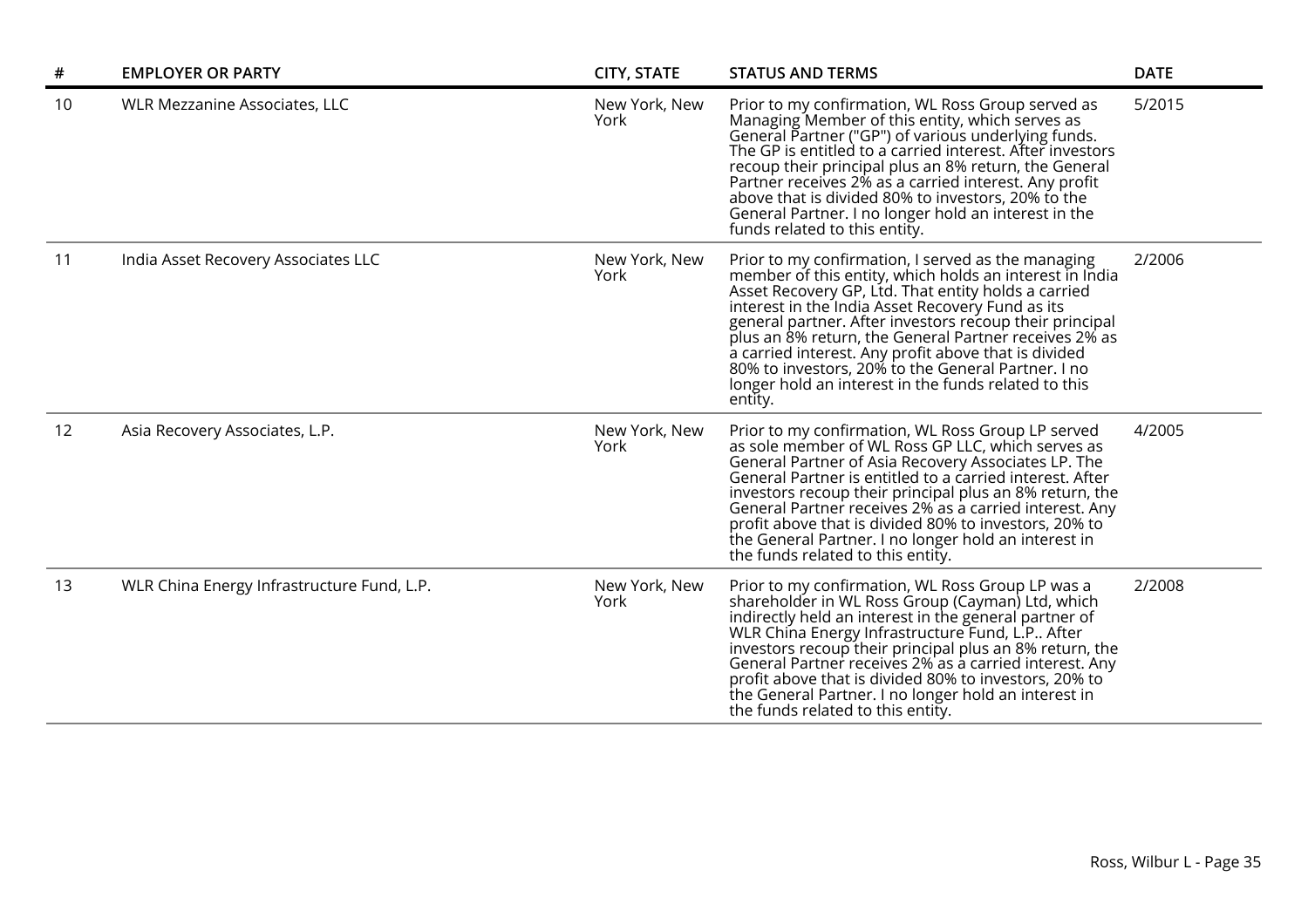| #  | <b>EMPLOYER OR PARTY</b>       |             | <b>CITY, STATE</b>    | <b>STATUS AND TERMS</b>                                                                                                                                                                                                                                                                                                                                                                                                                                                                            | <b>DATE</b> |
|----|--------------------------------|-------------|-----------------------|----------------------------------------------------------------------------------------------------------------------------------------------------------------------------------------------------------------------------------------------------------------------------------------------------------------------------------------------------------------------------------------------------------------------------------------------------------------------------------------------------|-------------|
| 14 | <b>WLR Conduit MM LLC</b>      |             | New York, New<br>York | Prior to my confirmation, I had different<br>arrangements for the various underlying assets. For<br>the Shellpoint investment, I received an 8%<br>preferential return, plus a 10% carried interest. For<br>the Subsequent Platform Company asset, I received a<br>20% carried interest. For the energy bonds, I received<br>an index amount, plus a 15% carried interest. I no<br>longer hold an interest in the funds or assets related<br>to this entity.                                       | 1/2010      |
| 15 | Rothschild Profit Sharing Plan | See Endnote | New York, New<br>York | Prior to my confirmation, I received approximately<br>\$1,000 per year in distributions from this plan. Within<br>90 days of confirmation, I liquidated this plan and<br>rolled the proceeds into an IRA.                                                                                                                                                                                                                                                                                          | /1976       |
| 16 | Ross CG Associates, LP         |             | New York, New<br>York | Prior to my confirmation, Ross CG GP LLC served as<br>General Partner of this entity, which in turn serves as<br>General Partner ("GP") of various underlying funds.<br>The GP is entitled to a carried interest. After investors<br>recoup their principal plus an 8% return, the General<br>Partner receives 2% as a carried interest. Any profit<br>above that is divided 80% to investors, 20% to the<br>General Partner. I no longer hold an interest in the<br>funds related to this entity. | 3/2005      |
| 17 | Ross CG Cypress Associates, LP |             | New York, New<br>York | Prior to my confirmation, Ross CG GP LLC served as<br>General Partner of this entity, which in turn serves as<br>General Partner ("GP") of various underlying funds.<br>The GP is entitled to a carried interest. After investors<br>recoup their principal plus an 8% return, the General<br>Partner receives 2% as a carried interest. Any profit<br>above that is divided 80% to investors, 20% to the<br>General Partner. I no longer hold an interest in the<br>funds related to this entity. | 4/2008      |
| 18 | Ross CG Pearl Associates, LP   |             | New York, New<br>York | Prior to my confirmation, Ross CG GP LLC served as<br>General Partner of this entity, which in turn serves as<br>General Partner ("GP") of various underlying funds.<br>The GP is entitled to a carried interest. After investors<br>recoup their principal plus an 8% return, the General<br>Partner receives 2% as a carried interest. Any profit<br>above that is divided 80% to investors, 20% to the<br>General Partner. I no longer hold an interest in the<br>funds related to this entity. | 8/2007      |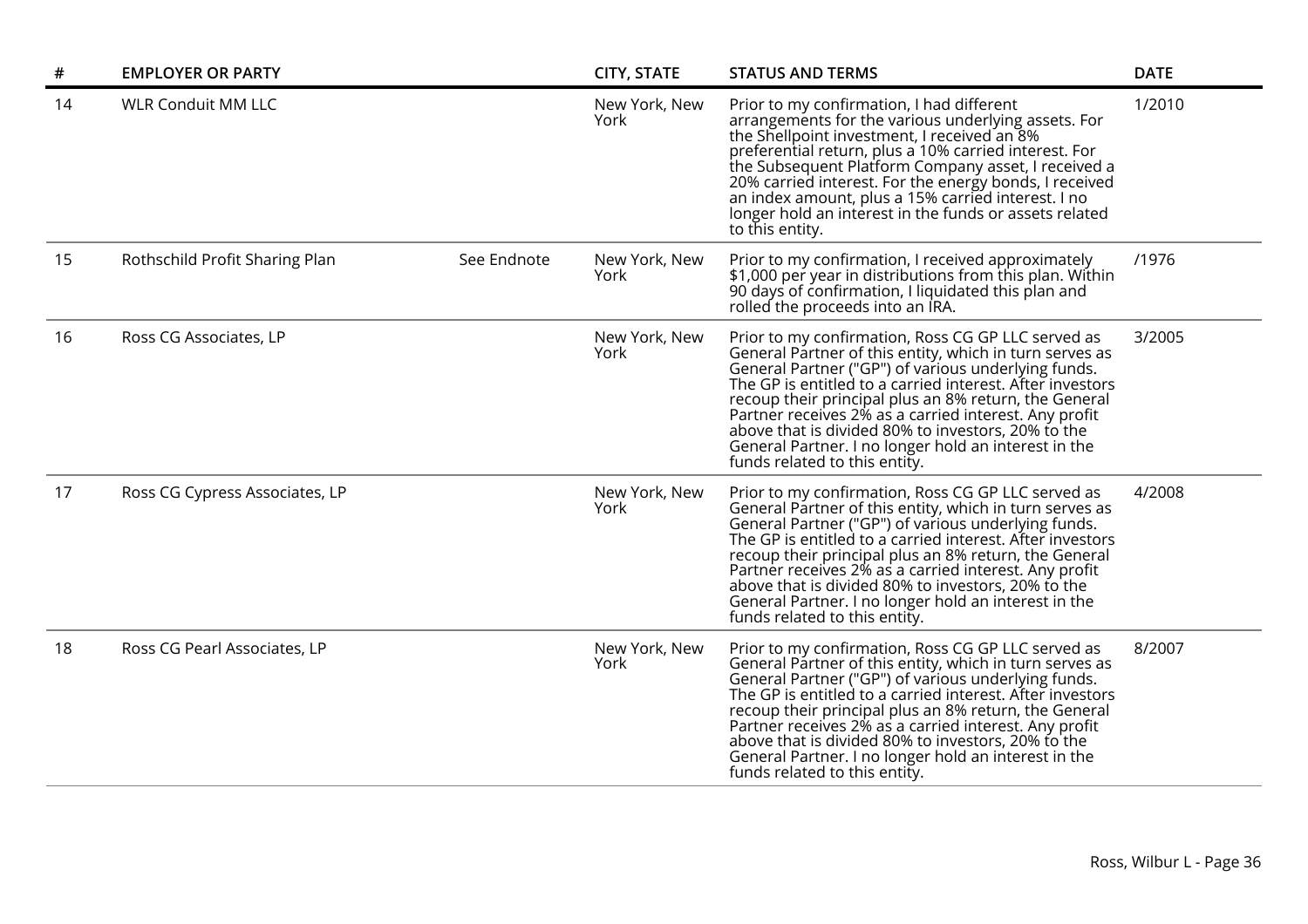| #  | <b>EMPLOYER OR PARTY</b>                             | <b>CITY, STATE</b>    | <b>STATUS AND TERMS</b>                                                                                                                                                                                                                                                                                                                                                                                                                                                                       | <b>DATE</b> |
|----|------------------------------------------------------|-----------------------|-----------------------------------------------------------------------------------------------------------------------------------------------------------------------------------------------------------------------------------------------------------------------------------------------------------------------------------------------------------------------------------------------------------------------------------------------------------------------------------------------|-------------|
| 19 | Ross Expansion FLP L.P.                              | New York, New<br>York | Prior to my confirmation, I served as General Partner<br>of this entity, which in turn serves as General Partner<br>("GP") of various underlying funds. The GP is entitled<br>to a carried interest. After investors recoup their<br>principal plus an 8% return, the General Partner<br>receives 2% as a carried interest. Any profit above<br>that is divided 80% to investors, 20% to the General<br>Partner. I no longer hold an interest in the funds<br>related to this entity.         | 12/2005     |
| 20 | WLR Nanotechnology GP LLC                            | New York, New<br>York | Prior to my confirmation, I served as Managing<br>Member of this entity, which in turn serves as<br>General Partner ("GP") of various underlying funds.<br>The GP is entitled to a carried interest. After investors<br>recoup their principal plus an 8% return, the General<br>Partner receives 2% as a carried interest. Any profit<br>above that is divided 80% to investors, 20% to the<br>General Partner. I no longer hold an interest in the<br>funds related to this entity.         | 1/2006      |
| 21 | <b>WLR Recovery Associates LLC</b>                   | New York, New<br>York | Prior to my confirmation, WL Ross Group LLP served<br>as Managing Member of this entity, which serves as<br>General Partner ("GP") of various underlying funds.<br>The GP is entitled to a carried interest. After investors<br>recoup their principal plus an 8% return, the General<br>Partner receives 2% as a carried interest. Any profit<br>above that is divided 80% to investors, 20% to the<br>General Partner. I no longer hold an interest in the<br>funds related to this entity. | 10/1997     |
| 22 | <b>WLR Recovery Associates IV DSS LP</b><br>(Cayman) | , Outside U.S.        | Prior to my confirmation, I was a shareholder in the<br>General Partner of this entity, which in turn serves as<br>a General Partner of a fund. After investors recoup<br>their principal plus an 8% return, the General Partner<br>receives 2% as a carried interest. Any profit above<br>that is divided 80% to investors, 20% to the General<br>Partner. I no longer hold an interest in the funds<br>related to this entity.                                                              | 11/2011     |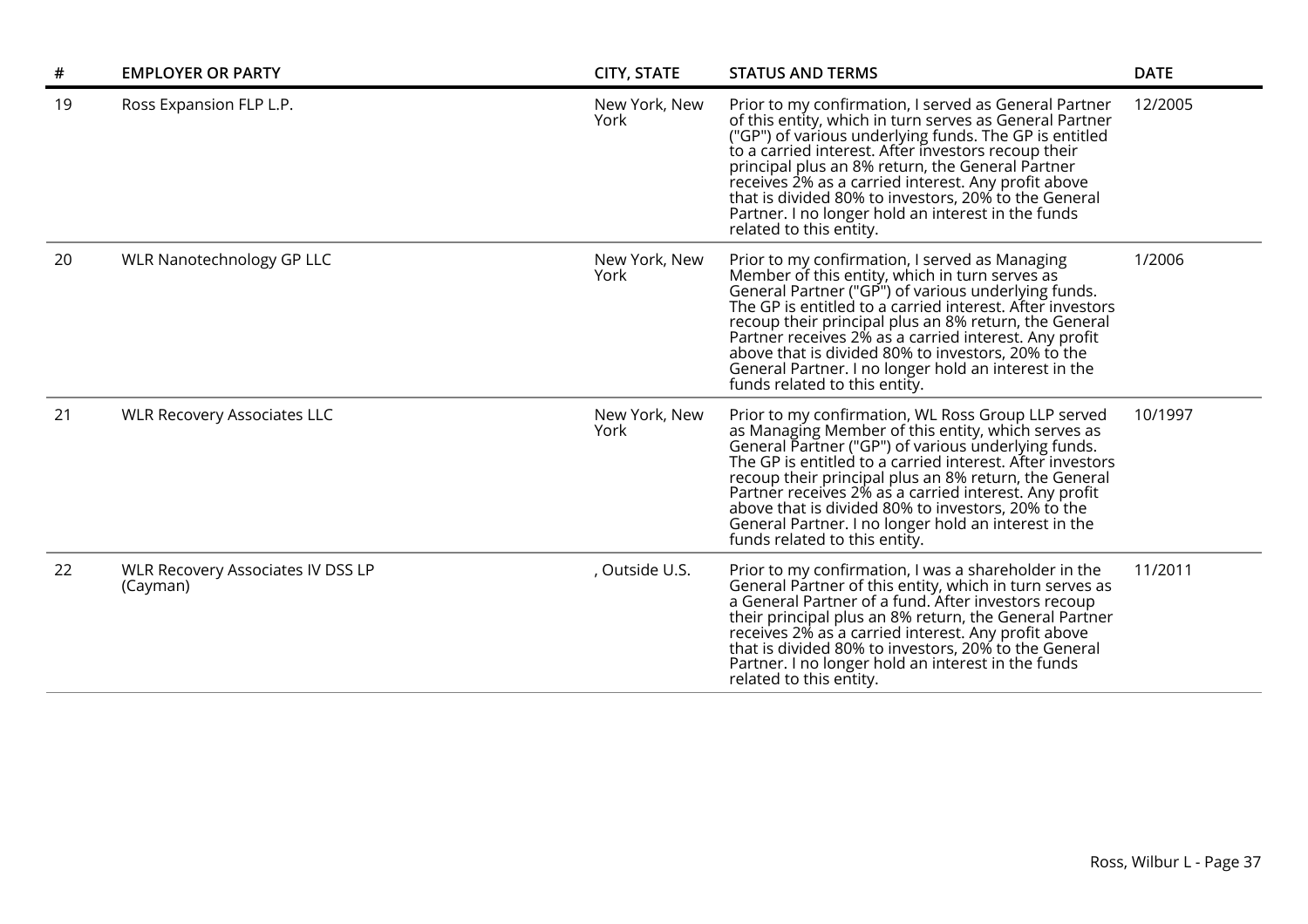| $\#$ | <b>EMPLOYER OR PARTY</b>                          | <b>CITY, STATE</b>    | <b>STATUS AND TERMS</b>                                                                                                                                                                                                                                                                                                                                                                                                                                                                                                                                                                                                                                                           | <b>DATE</b> |
|------|---------------------------------------------------|-----------------------|-----------------------------------------------------------------------------------------------------------------------------------------------------------------------------------------------------------------------------------------------------------------------------------------------------------------------------------------------------------------------------------------------------------------------------------------------------------------------------------------------------------------------------------------------------------------------------------------------------------------------------------------------------------------------------------|-------------|
| 23   | WLR Recovery Associates V DSS LP (Cayman)         | , Outside U.S.        | Prior to my confirmation, I was a shareholder in the<br>General Partner of this entity, which in turn serves as<br>a General Partner of a fund. After investors recoup<br>their principal plus an 8% return, the General Partner<br>receives 2% as a carried interest. Any profit above<br>that is divided 80% to investors, 20% to the General<br>Partner. I no longer hold an interest in the funds<br>related to this entity.                                                                                                                                                                                                                                                  | 2/2011      |
| 24   | WLR Select Associates DSS, L.P. (Cayman)          | , Outside U.S.        | Prior to my confirmation, I was a shareholder in the<br>General Partner of this entity, which in turn serves as<br>a General Partner of a fund. After investors recoup<br>their principal plus an 8% return, the General Partner<br>receives 2% as a carried interest. Any profit above<br>that is divided 80% to investors, 20% to the General<br>Partner. I no longer hold an interest in the funds<br>related to this entity.                                                                                                                                                                                                                                                  | 12/2010     |
| 25   | WLR Master Co-Investment SLP GP Ltd.<br>(Cayman)  | , Outside U.S.        | Prior to my confirmation, this entity was the General<br>Partner of a partnership holding a carried interest in<br>the WLR/GS Master Co-Investment L.P. fund. I no<br>longer hold an interest in the funds related to this<br>entity.                                                                                                                                                                                                                                                                                                                                                                                                                                             | 8/2011      |
| 26   | Invesco, Ltd.                                     | Atlanta, Georgia      | I received a discretionary performance-based bonus<br>for services rendered in 2016. This bonus was paid<br>prior to my assuming the duties of the position of<br>Secretary.                                                                                                                                                                                                                                                                                                                                                                                                                                                                                                      | 10/2006     |
| 27   | Invesco Ltd.                                      | Atlanta, Georgia      | I participated in Invesco's 401k plan. I no longer<br>participate.                                                                                                                                                                                                                                                                                                                                                                                                                                                                                                                                                                                                                | 10/2006     |
| 28   | Invesco Mortgage Recovery Master<br>Associates II | New York, New<br>York | Prior to my confirmation, I served as the managing<br>member of WLR IMRF II Associates LLC, which invests<br>in Invesco Mortgage Recovery Associates II LLC.<br>Invesco Mortgage Recovery Associates II LLC serves<br>as General Partner ("GP") of Invesco Mortgage<br>Recovery Fund II, L.P. and Invesco Mortgage Recovery<br>Fund II Co-Invest ITAL, L.P. The GP is entitled to a<br>carried interest. After investors recoup their principal<br>plus an 8% return, the General Partner receives 2% as<br>a carried interest. Any profit above that is divided<br>80% to investors, 20% to the General Partner. I no<br>longer an interest in the funds related to this entity. | 4/2016      |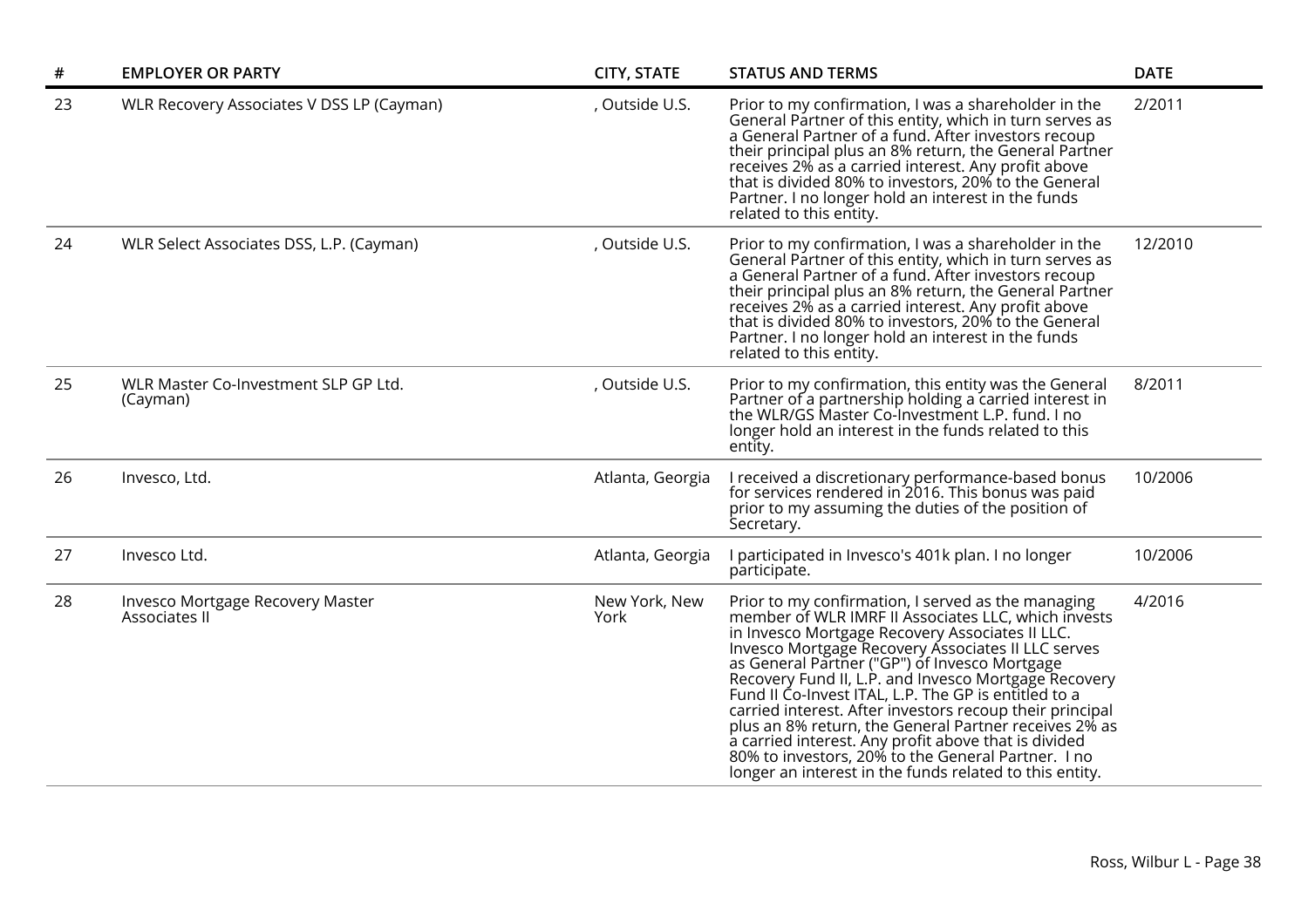| #  | <b>EMPLOYER OR PARTY</b>                                  | CITY, STATE  | <b>STATUS AND TERMS</b>                                                                                                                                                                                                                                                                                                                                                                                                                                                                                                                 | <b>DATE</b> |
|----|-----------------------------------------------------------|--------------|-----------------------------------------------------------------------------------------------------------------------------------------------------------------------------------------------------------------------------------------------------------------------------------------------------------------------------------------------------------------------------------------------------------------------------------------------------------------------------------------------------------------------------------------|-------------|
| 29 | WLR Master Co-Investment SLP Associates,<br>L.P. (Cayman) | Outside U.S. | Prior to my confirmation, WL Ross Group LP was an<br>investor in WLR Master Co-Investment SLP<br>Associates, L.P. (Cayman), which is the general<br>partner of WLR/GS Master Co-Investment L.P.<br>(Cayman). The GP is entitled to a carried interest.<br>After investors recoup their principal plus an 8%<br>return, the General Partner receives 2% as a carried<br>interest. Any profit above that is divided 80% to<br>investors, 20% to the General Partner. I no longer<br>hold an interest in the funds related to this entity. | 4/2011      |

# 4. Filer's Sources of Compensation Exceeding \$5,000 in a Year

## (N/A) - Not required for this type of report

## 5. Spouse's Employment Assets & Income and Retirement Accounts

| #   | <b>DESCRIPTION</b>                                                     |             | EIF | <b>VALUE</b>                   | <b>INCOME TYPE</b>                       | <b>INCOME</b><br><b>AMOUNT</b> |
|-----|------------------------------------------------------------------------|-------------|-----|--------------------------------|------------------------------------------|--------------------------------|
|     | Powerhouse Cultural Entertainment (value<br>not readily ascertainable) | See Endnote | N/A |                                | Rent or<br>Royalties                     | $$201 - $1,000$                |
|     | <b>IRA</b>                                                             | See Endnote |     |                                |                                          |                                |
| 2.1 | Dreyfus Government Cash Mgmt Admin                                     |             | Yes | $$500,001 -$<br>\$1,000,000    |                                          | \$5,001 - \$15,000             |
| 2.2 | Amphenol Corp CL A                                                     |             | N/A | None (or less<br>than \$1,001) | <b>Dividends</b><br><b>Capital Gains</b> | $$100,001 -$<br>\$1,000,000    |
| 2.3 | Atara Biotherapeutics Inc Com                                          |             | N/A | None (or less<br>than \$1,001) | Capital Gains                            | $$50,001 -$<br>\$100,000       |
| 2.4 | Boeing Co.                                                             |             | N/A | None (or less<br>than \$1,001) | Capital Gains<br><b>Dividends</b>        | $$100,001 -$<br>\$1,000,000    |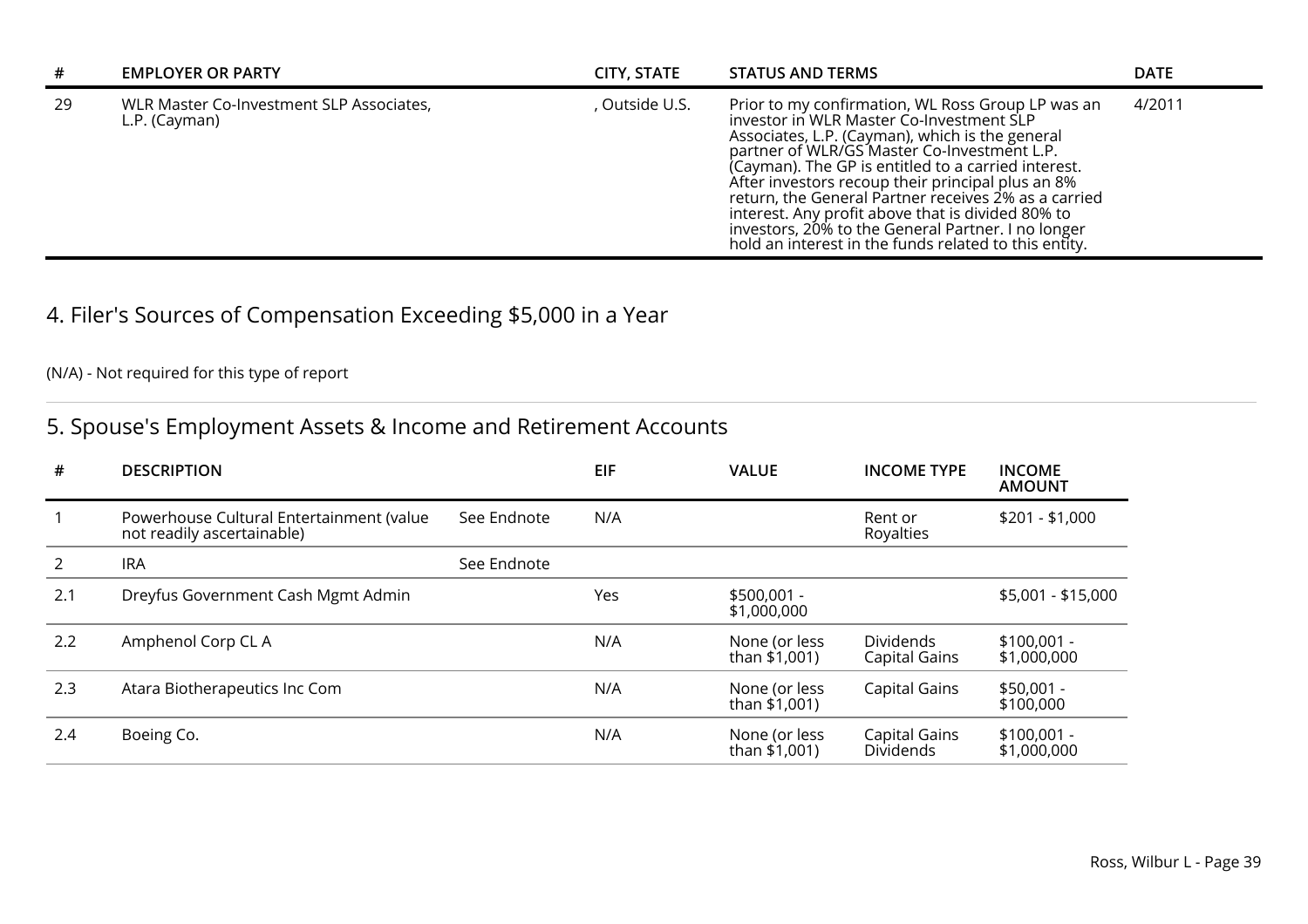| #    | <b>DESCRIPTION</b>                  | <b>EIF</b> | <b>VALUE</b>                     | <b>INCOME TYPE</b>                       | <b>INCOME</b><br><b>AMOUNT</b> |
|------|-------------------------------------|------------|----------------------------------|------------------------------------------|--------------------------------|
| 2.5  | CDW Corp Com USD0.01                | N/A        | None (or less<br>than $$1,001$ ) | <b>Capital Gains</b><br><b>Dividends</b> | $$100,001 -$<br>\$1,000,000    |
| 2.6  | CME Group Inc.                      | N/A        | None (or less<br>than \$1,001)   | <b>Capital Gains</b><br><b>Dividends</b> | $$100,001 -$<br>\$1,000,000    |
| 2.7  | Moodys Corp                         | N/A        | None (or less<br>than $$1,001$ ) | <b>Dividends</b><br><b>Capital Gains</b> | $$100,001 -$<br>\$1,000,000    |
| 2.8  | <b>MSCI Inc Com</b>                 | N/A        | None (or less<br>than $$1,001$ ) | <b>Capital Gains</b><br>Dividends        | $$100,001 -$<br>\$1,000,000    |
| 2.9  | Neustar Inc. CL A                   | N/A        | None (or less<br>than \$1,001)   |                                          | None (or less<br>than \$201)   |
| 2.10 | <b>SVB Finl Group</b>               | N/A        | None (or less<br>than $$1,001$ ) | <b>Capital Gains</b>                     | $$100,001 -$<br>\$1,000,000    |
| 2.11 | Verisk Analytics Inc. Com           | N/A        | None (or less<br>than \$1,001)   | <b>Capital Gains</b>                     | $$100,001 -$<br>\$1,000,000    |
| 2.12 | Wex Inc Com                         | N/A        | None (or less<br>than \$1,001)   | <b>Capital Gains</b>                     | $$100,001 -$<br>\$1,000,000    |
| 2.13 | Zoetis Inc Com USD0.01 CL A         | N/A        | None (or less<br>than $$1,001$ ) | <b>Capital Gains</b><br><b>Dividends</b> | $$100,001 -$<br>\$1,000,000    |
| 2.14 | HSBC HLDGS PLC PERP SUB CAP SECS    | N/A        | None (or less<br>than \$1,001)   | Dividends<br><b>Capital Gains</b>        | $$15,001 -$<br>\$50,000        |
| 2.15 | Wells Fargo & Co New Dep SHS REPSTG | N/A        | None (or less<br>than \$1,001)   | <b>Capital Gains</b><br><b>Dividends</b> | \$5,001 - \$15,000             |
| 2.16 | iShares Russell 2000 ETF            | Yes        | $$1,000,001 -$<br>\$5,000,000    |                                          | \$15,001 -<br>\$50,000         |
| 2.17 | SPDR S&P 500 ETF                    | Yes        | $$1,000,001 -$<br>\$5,000,000    |                                          | $$15,001 -$<br>\$50,000        |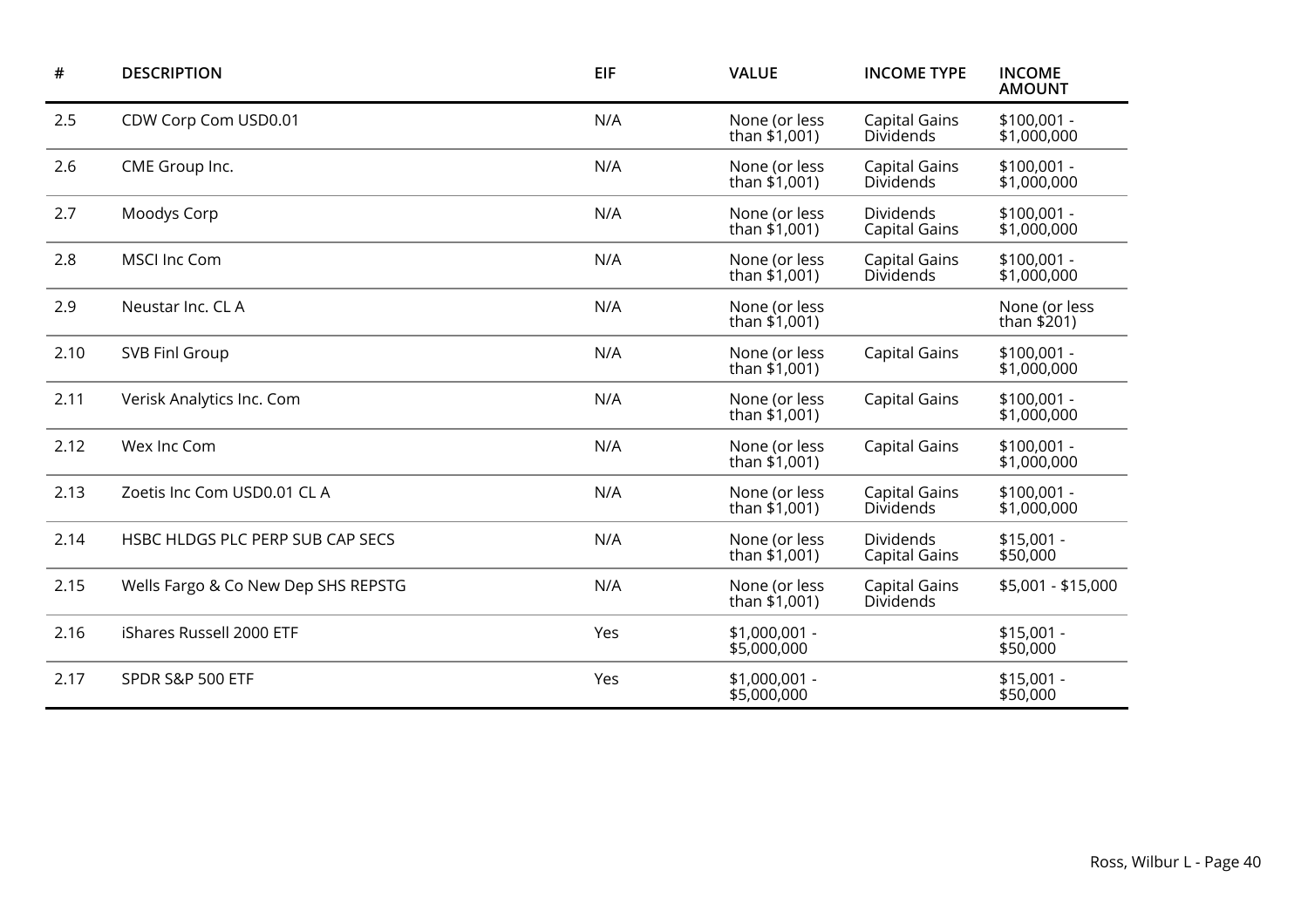## 6. Other Assets and Income

| #            | <b>DESCRIPTION</b>                                                                                 |             | <b>EIF</b> | <b>VALUE</b>                     | <b>INCOME TYPE</b>               | <b>INCOME</b><br><b>AMOUNT</b> |
|--------------|----------------------------------------------------------------------------------------------------|-------------|------------|----------------------------------|----------------------------------|--------------------------------|
| $\mathbf{1}$ | U.S. Brokerage Account #1                                                                          | See Endnote |            |                                  |                                  |                                |
| 1.1          | Cash                                                                                               |             | N/A        | Over<br>\$50,000,000             | Interest                         | $$100,001 -$<br>\$1,000,000    |
| 1.2          | Pound Sterling (cash account in overseas JP<br>Morgan account)                                     |             | N/A        | $$100,001 -$<br>\$250,000        |                                  | None (or less<br>than \$201)   |
| 1.3          | U.S. Treasury 8.75% 5/15/17 912810-DY-1<br>NR/AAA                                                  |             | N/A        | None (or less<br>than \$1,001)   |                                  | None (or less<br>than \$201)   |
| 1.4          | Bear Stearns Co. Inc. 6.4% Oct 2, 2017 DTD<br>10/02/2007 073902-PR-3 A1/A3                         |             | N/A        | None (or less<br>than \$1,001)   | Interest                         | $$100,001 -$<br>\$1,000,000    |
| 1.5          | Bear Stearns Co. Inc. 7 1/4% Feb 1, 2018<br>DTD 02/01/2008 073902-RU-4 A-/A3                       |             | N/A        | None (or less<br>than \$1,001)   | Interest<br><b>Capital Gains</b> | $$100,001 -$<br>\$1,000,000    |
| 1.6          | Anheuser Busch INBEV WOR 7 3/4% Jan 15,<br>2019 DTD 01/15/2011 03523-BE-7 A/NR                     |             | N/A        | None (or less<br>than $$1,001$ ) |                                  | None (or less<br>than \$201)   |
| 1.7          | Caterpillar Financial SE Medium Term Note<br>7.15% Feb 15, 2019 DTD 02/12/2009<br>14912L-4E-8 A/A2 |             | N/A        | None (or less<br>than \$1,001)   |                                  | None (or less<br>than \$201)   |
| 1.8          | Goldman Sachs Group Inc. SR Notes 7 1/2%<br>Feb 15, 2019 DTD 02/15/2009 38141E-A2-5<br>A-/BAA      |             | N/A        | None (or less<br>than \$1,001)   |                                  | None (or less<br>than \$201)   |
| 1.9          | MetLife Inc. Notes 7.717% Feb 15, 2019 DTD<br>02/15/2009 59156R-AT-5 A-/A3                         |             | N/A        | None (or less<br>than \$1,001)   |                                  | None (or less<br>than \$201)   |
| 1.10         | Morgan Stanley 7.3% May 13, 2019 DTD<br>05/13/2009 61747Y-CG-8 A-/BAA                              |             | N/A        | None (or less<br>than \$1,001)   |                                  | None (or less<br>than \$201)   |
| 1.11         | Dow Chemicals Co., The Notes 8.55% May<br>15, 2019 DTD 05/13/2009 260543-BX-0<br>BBB/BAA           |             | N/A        | None (or less<br>than $$1,001$ ) |                                  | None (or less<br>than \$201)   |
| 1.12         | Citigroup Inc. SR Notes 8 1/2% May 22, 2009<br>DTD 05/22/2009 172967-EV-9 A-/BAA                   |             | N/A        | None (or less<br>than $$1,001$ ) |                                  | None (or less<br>than $$201$ ) |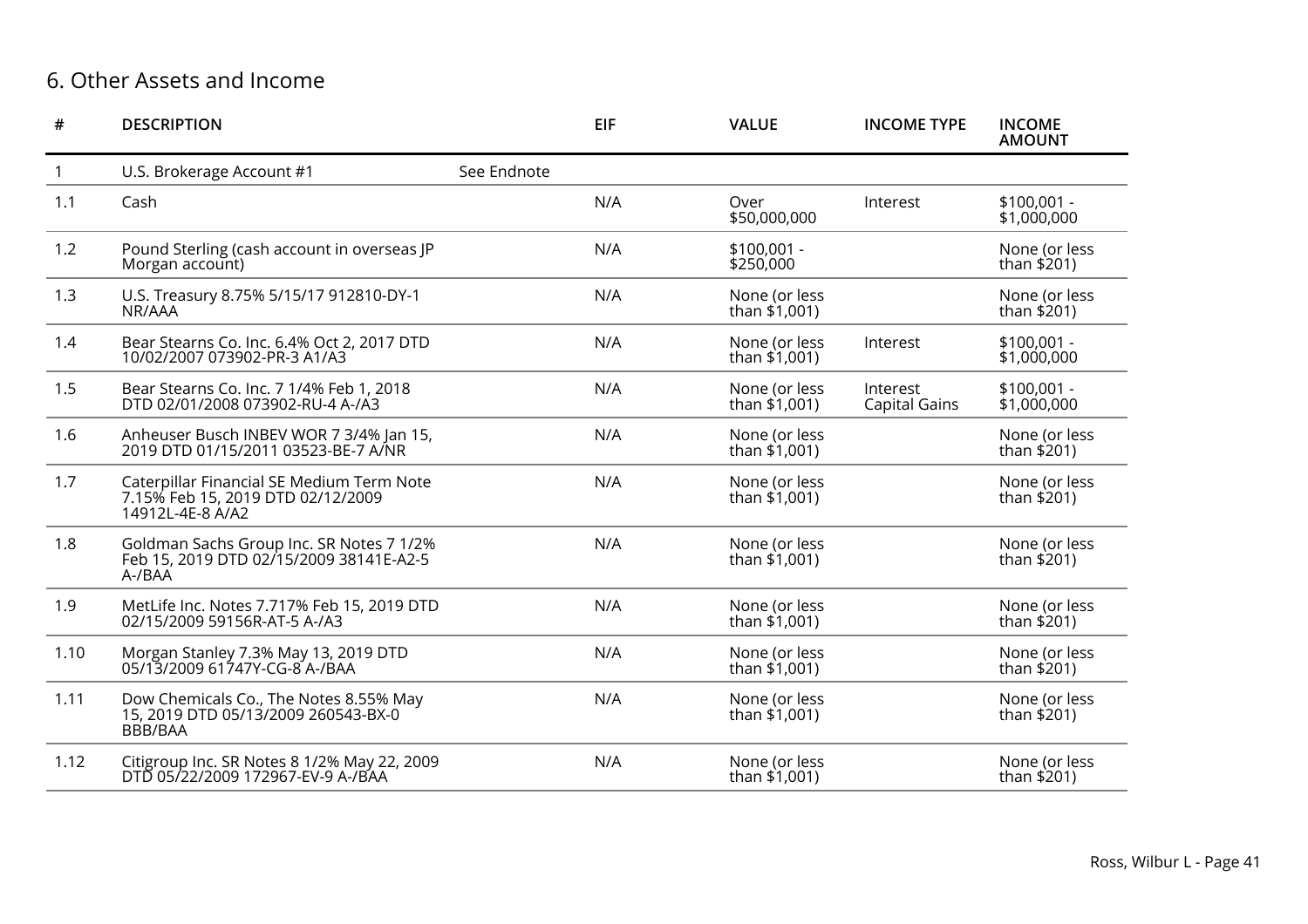| #              | <b>DESCRIPTION</b>                                                                         |             | <b>EIF</b> | <b>VALUE</b>                     | <b>INCOME TYPE</b> | <b>INCOME</b><br><b>AMOUNT</b> |
|----------------|--------------------------------------------------------------------------------------------|-------------|------------|----------------------------------|--------------------|--------------------------------|
| 1.13           | Bank of America Corp SR Notes 7 5/8% Jun<br>01, 2019 DTD 06/02/2009 06051G-DZ-9 A-<br>/BAA |             | N/A        | None (or less<br>than \$1,001)   |                    | None (or less<br>than \$201)   |
| 1.14           | General Elec Cap Corp 6% Aug 07, 2019 DTD<br>08/07/2009 36962G-4D-3 AA+/A1                 |             | N/A        | None (or less<br>than $$1,001$ ) |                    | None (or less<br>than \$201)   |
| 1.15           | XTO Energy Corp 61/2% Dec 15, 2018 DTD<br>08/07/2008 98385X-AT-3 AAA/AAA                   |             | N/A        | None (or less<br>than $$1,001$ ) |                    | None (or less<br>than $$201)$  |
| $\overline{2}$ | U.S. Brokerage Account #2                                                                  | See Endnote |            |                                  |                    |                                |
| 2.1            | Cash account 1                                                                             |             | N/A        | $$100,001 -$<br>\$250,000        | Interest           | $$201 - $1,000$                |
| 2.2            | UBS AG Deposit Account (cash)                                                              |             | N/A        | Over<br>\$50,000,000             | Interest           | $$50,001 -$<br>\$100,000       |
| 2.3            | UBS Select Prime Institutional Fund                                                        |             | Yes        | None (or less<br>than \$1,001)   |                    | None (or less<br>than \$201)   |
| 2.4            | Tennessee Gas Pipeline NTS B/E 8.000%<br>Matures 02/01/2016 CUSIP 880451AY5                |             | N/A        | None (or less<br>than \$1,001)   |                    | None (or less<br>than \$201)   |
| 2.5            | Metlife Inc NTS B/E 6.750% Matures<br>06/01/2016 CUSIP 59156RAU2                           |             | N/A        | None (or less<br>than \$1,001)   |                    | None (or less<br>than \$201)   |
| 2.6            | Natl Rural Util Coop Fin 10.375% Matures<br>11/01/2016 CUSIP 637432LR4                     |             | N/A        | None (or less<br>than \$1,001)   |                    | None (or less<br>than \$201)   |
| 2.7            | Baker Hughes Inc. NTS 7.500% Matures<br>11/15/2018 CUSIP 057224AY3                         |             | N/A        | None (or less<br>than \$1,001)   |                    | None (or less<br>than $$201$ ) |
| 2.8            | Goldman Sachs Group NTS 7.500% Matures<br>02/19/2019 CUSIP 38141EA25                       |             | N/A        | None (or less<br>than \$1,001)   |                    | None (or less<br>than \$201)   |
| 2.9            | Dow Chemical Co NTS 8.550% Matures<br>05/15/2019 CUSIP 260543BX0                           |             | N/A        | None (or less<br>than \$1,001)   |                    | None (or less<br>than $$201$ ) |
| 2.10           | Bank of Amer Corp NTS OBP B/E 7.625%<br>Matures 06/01/2019 CUSIP 06051GDZ9                 |             | N/A        | None (or less<br>than \$1,001)   |                    | None (or less<br>than \$201)   |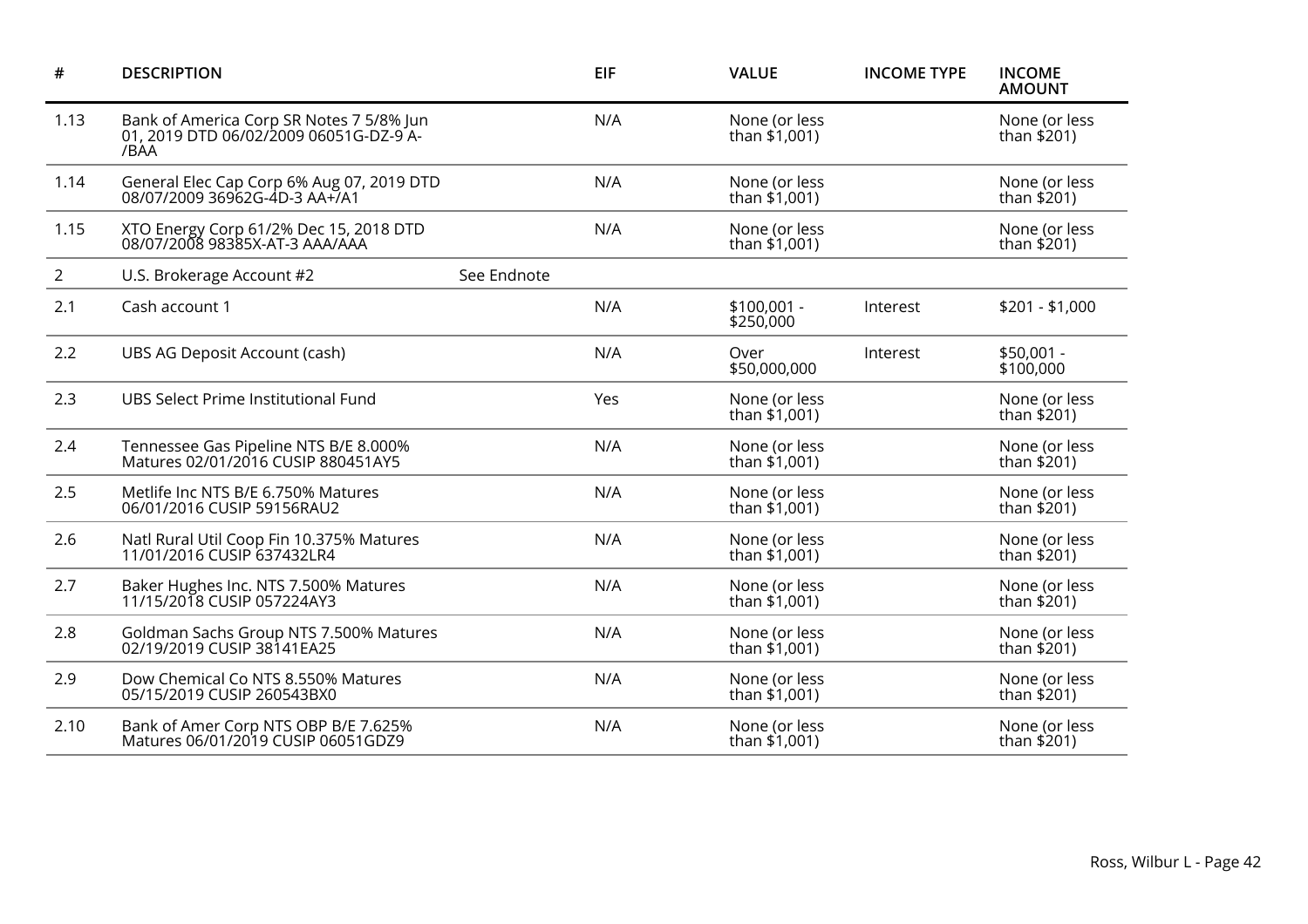| #              | <b>DESCRIPTION</b>                                                                         |             | <b>EIF</b> | <b>VALUE</b>                     | <b>INCOME TYPE</b>               | <b>INCOME</b><br><b>AMOUNT</b> |
|----------------|--------------------------------------------------------------------------------------------|-------------|------------|----------------------------------|----------------------------------|--------------------------------|
| 2.11           | Republic of Korea NTS Foreign Security<br>7.125% Matures 04/16/2019 ISIN<br>US50064FAJ30   |             | N/A        | None (or less<br>than \$1,001)   |                                  | None (or less<br>than \$201)   |
| 2.12           | <b>UBS Select TX FR Capital</b>                                                            |             | Yes        | None (or less<br>than \$1,001)   |                                  | None (or less<br>than $$201$ ) |
| 2.13           | Sun Bancorp Inc.                                                                           | See Endnote | N/A        | None (or less<br>than $$1,001$ ) |                                  | None (or less<br>than $$201$ ) |
| 3              | U.S. Brokerage Account #3                                                                  |             |            |                                  |                                  |                                |
| 3.1            | Southwestern Public Service Co. NTS ISIN<br>CUSIP 845743BM45 8.7500% Matures<br>12/01/2018 | See Endnote | N/A        | None (or less<br>than $$1,001$ ) | <b>Capital Gains</b><br>Interest | $$100,001 -$<br>\$1,000,000    |
| 3.2            | Cash                                                                                       |             | N/A        | \$5,000,001 -<br>\$25,000,000    |                                  | None (or less<br>than $$201)$  |
| 4              | U.S. Brokerage Account #4                                                                  | See Endnote |            |                                  |                                  |                                |
| 4.1            | Southwestern Public Service Co. NTS ISIN<br>CUSIP 845743BM45 8.7500% Matures<br>12/01/2018 |             | N/A        | None (or less<br>than \$1,001)   |                                  | None (or less<br>than \$201)   |
| 4.2            | United States Treasury BDS 9.250% NTS ISIN<br>CUSIP 912810DV7 Matures 02/15/2016           |             | N/A        | None (or less<br>than \$1,001)   |                                  | None (or less<br>than \$201)   |
| 4.3            | XTO Energy Inc. SR NTS 6.500% NTS ISIN<br>CUSIP 98385XAT3 Matures 12/15/18                 |             | N/A        | None (or less<br>than $$1,001$ ) |                                  | None (or less<br>than $$201)$  |
| 5              | U.S. Brokerage Account #5 (cash)                                                           | See Endnote | N/A        | \$1,000,001 -<br>\$5,000,000     | Interest                         | $$2,501 - $5,000$              |
| 6              | U.S. Brokerage Account #6 (cash)                                                           | See Endnote | N/A        | \$5,000,001 -<br>\$25,000,000    |                                  |                                |
| $\overline{7}$ | U.S. Bank Account #1 (cash)                                                                |             | N/A        | \$500,001 -<br>\$1,000,000       | Interest                         | $$201 - $1,000$                |
| 8              | U.S. Money Market Account #1 (cash)                                                        |             | N/A        | \$5,000,001 -<br>\$25,000,000    | Interest                         | $$50,001 -$<br>\$100,000       |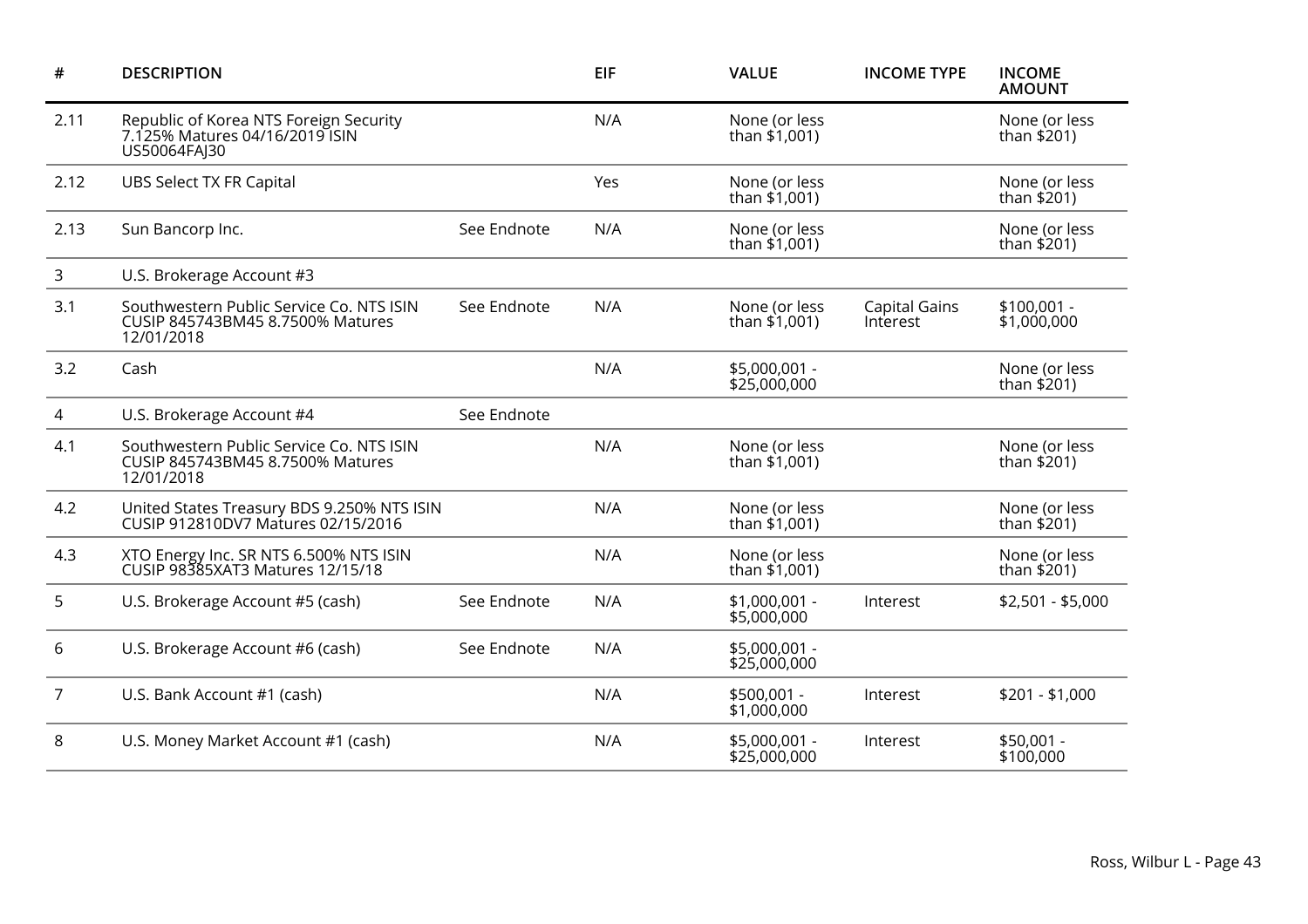| #    | <b>DESCRIPTION</b>                       |             | <b>EIF</b> | <b>VALUE</b>                     | <b>INCOME TYPE</b>                       | <b>INCOME</b><br><b>AMOUNT</b> |
|------|------------------------------------------|-------------|------------|----------------------------------|------------------------------------------|--------------------------------|
| 9    | U.S. Money Market Account #2 (cash)      |             | N/A        | $$1,000,001 -$<br>\$5,000,000    | Interest                                 | $$2,501 - $5,000$              |
| 10   | U.S. Brokerage Account #7 (cash)         | See Endnote | N/A        | None (or less<br>than \$1,001)   |                                          | None (or less<br>than \$201)   |
| 11   | U.S. Brokerage Account #8                |             |            |                                  |                                          |                                |
| 11.1 | Aperam NY Reg Shares (steel)             | See Endnote | N/A        | None (or less<br>than \$1,001)   | <b>Capital Gains</b><br><b>Dividends</b> | \$100,001 -<br>\$1,000,000     |
| 11.2 | Federated Govt Obl; II                   | See Endnote | Yes        | None (or less<br>than $$1,001$ ) |                                          | None (or less<br>than \$201)   |
| 12   | <b>Arcelor Mittal SA</b>                 | See Endnote | N/A        | None (or less<br>than \$1,001)   | <b>Capital Gains</b>                     | \$1,000,001 -<br>\$5,000,000   |
| 13   | <b>Art Collection</b>                    |             | N/A        | Over<br>\$50,000,000             |                                          | None (or less<br>than $$201)$  |
| 14   | U.S. Brokerage Account #9                |             |            |                                  |                                          |                                |
| 14.1 | Cash deposit account                     |             | N/A        | $$100,001 -$<br>\$250,000        | Interest                                 | $$201 - $1,000$                |
| 14.2 | <b>UBS Select Govt Capital</b>           |             | Yes        | $$250,001 -$<br>\$500,000        |                                          | $$2,501 - $5,000$              |
| 15   | U.S. Bank Account #2 (cash)              |             | N/A        | \$500,001 -<br>\$1,000,000       |                                          | None (or less<br>than \$201)   |
| 16   | Intercontinental Exchange, Inc.          | See Endnote | N/A        | None (or less<br>than $$1,001$ ) | <b>Capital Gains</b>                     | Over \$1,000,000               |
| 17   | YG Partners Fund, LP                     | See Endnote | Yes        | None (or less<br>than \$1,001)   |                                          | \$100,001 -<br>\$1,000,000     |
| 18   | Formation8 Partners Entrepreneur Fund II | See Endnote | Yes        | None (or less<br>than \$1,001)   |                                          | $$1,001 - $2,500$              |
| 19   | <b>Formation8 Partners Fund I</b>        | See Endnote | Yes        | None (or less<br>than \$1,001)   |                                          | None (or less<br>than \$201)   |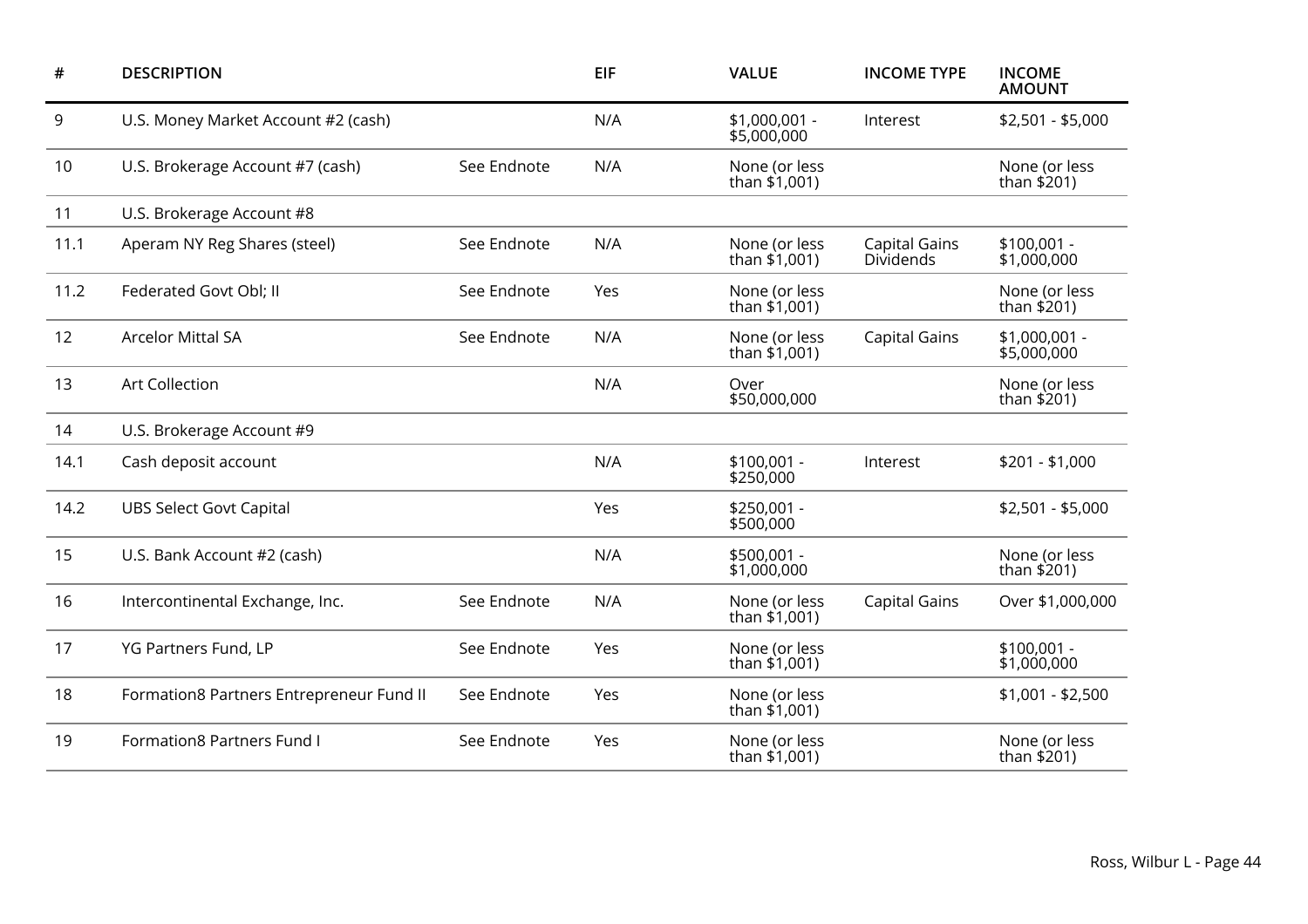| #           | <b>DESCRIPTION</b>                     |             | <b>EIF</b> | <b>VALUE</b>                     | <b>INCOME TYPE</b>                       | <b>INCOME</b><br><b>AMOUNT</b> |
|-------------|----------------------------------------|-------------|------------|----------------------------------|------------------------------------------|--------------------------------|
| 20          | 8VC Fund I, L.P.                       | See Endnote | Yes        | None (or less<br>than \$1,001)   |                                          | None (or less<br>than \$201)   |
| 21          | <b>WLR Recovery Associates III LLC</b> | See Endnote | No         | None (or less<br>than \$1,001)   |                                          | None (or less<br>than $$201)$  |
| 22          | <b>WLR Recovery Associates II LLC</b>  | See Endnote | No         | None (or less<br>than \$1,001)   |                                          | None (or less<br>than \$201)   |
| 23          | U.S. Brokerage Account #10             |             |            |                                  |                                          |                                |
| 23.1        | Spouse - Trust: Under Will No. 1       | See Endnote |            |                                  |                                          |                                |
| 23.1.1      | Dreyfus Government Cash Mgmt Admin     |             | Yes        | \$250,001 -<br>\$500,000         |                                          | $$2,501 - $5,000$              |
| 23.1.2      | Amphenol Copr CL A                     |             | N/A        | None (or less<br>than \$1,001)   | <b>Capital Gains</b><br>Dividends        | \$5,001 - \$15,000             |
| 23.1.3      | Boeing Co.                             |             | N/A        | None (or less<br>than \$1,001)   | <b>Capital Gains</b><br>Dividends        | \$100,001 -<br>\$1,000,000     |
| 23.1.4      | CDW Corp Com USD0.01                   |             | N/A        | None (or less<br>than \$1,001)   | <b>Capital Gains</b><br><b>Dividends</b> | \$50,001 -<br>\$100,000        |
| 23.1.5      | CME Group Inc.                         |             | N/A        | None (or less<br>than \$1,001)   | <b>Capital Gains</b><br>Dividends        | $$100,001 -$<br>\$1,000,000    |
| 23.1.6      | <b>MSCI Inc Com</b>                    |             | N/A        | None (or less<br>than $$1,001$ ) | <b>Capital Gains</b><br>Dividends        | $$100,001 -$<br>\$1,000,000    |
| 23.1.7      | Neustar Inc. CL A                      |             | N/A        | None (or less<br>than $$1,001$ ) | <b>Capital Gains</b>                     | $$15,001 -$<br>\$50,000        |
| 23.1.8      | SVB Finl Group                         |             | N/A        | None (or less<br>than \$1,001)   | <b>Capital Gains</b>                     | \$50,001 -<br>\$100,000        |
| 23.1.9      | Verisk Analytics Inc. Com              |             | N/A        | None (or less<br>than $$1,001$ ) | <b>Capital Gains</b>                     | \$100,001 -<br>\$1,000,000     |
| 23.1.1<br>0 | Wex Inc Com                            |             | N/A        | None (or less<br>than \$1,001)   | <b>Capital Gains</b>                     | $$100,001 -$<br>\$1,000,000    |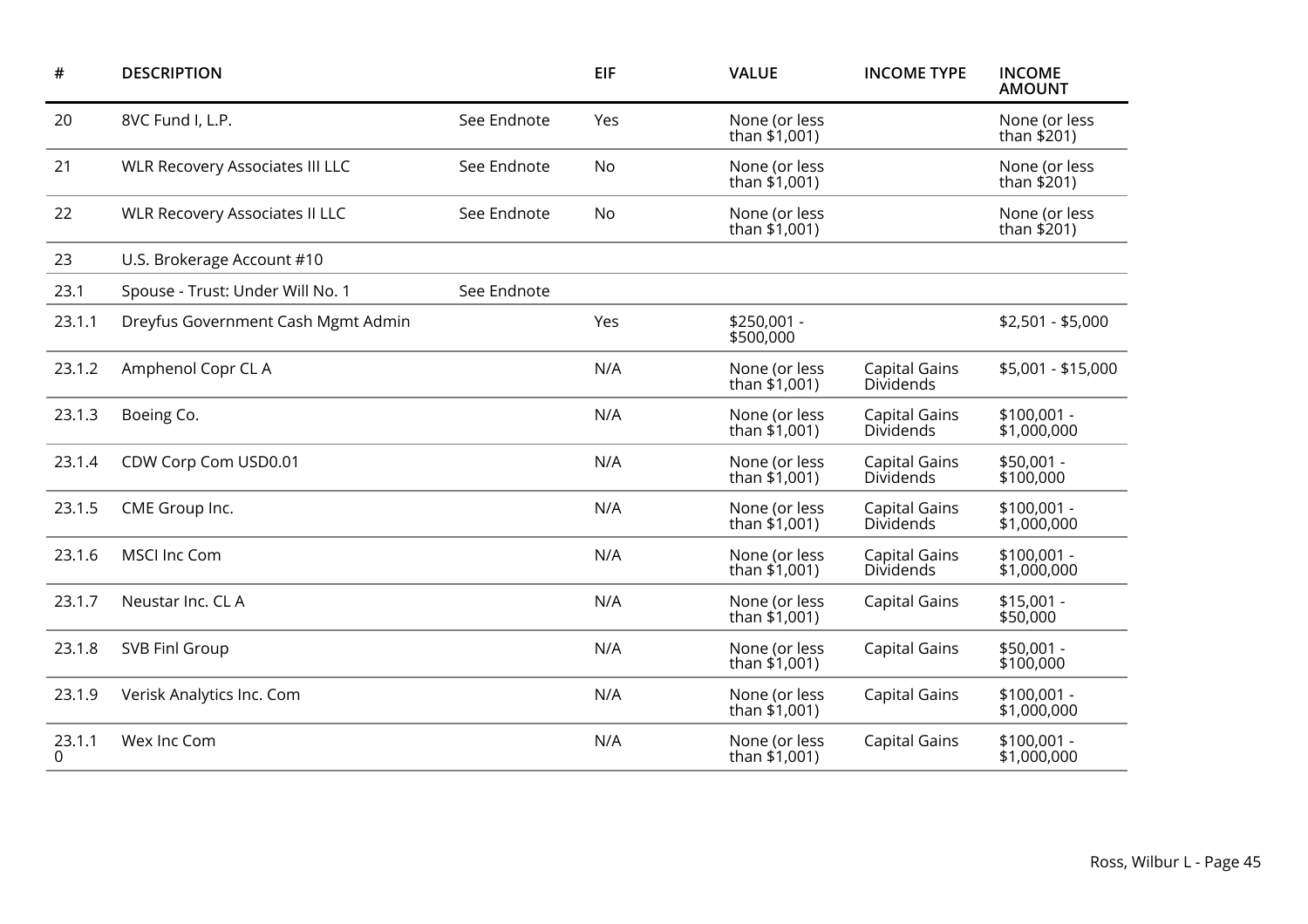| #                        | <b>DESCRIPTION</b>                    |             | EIF | <b>VALUE</b>                     | <b>INCOME TYPE</b>                       | <b>INCOME</b><br><b>AMOUNT</b> |
|--------------------------|---------------------------------------|-------------|-----|----------------------------------|------------------------------------------|--------------------------------|
| 23.1.1                   | Zoetis Inc Com USD0.01 CL A           |             | N/A | None (or less<br>than $$1,001$ ) | <b>Capital Gains</b><br>Dividends        | \$50,001 -<br>\$100,000        |
| 23.1.1<br>$\overline{2}$ | SPDR S&P 500 ETF Trust Unit SER 1 S&P |             | Yes | Over \$1,000,000                 |                                          | $$15,001 -$<br>\$50,000        |
| 23.1.1<br>3              | iShares Russell 2000 ETF              |             | Yes | Over \$1,000,000                 |                                          | \$5,001 - \$15,000             |
| 23.2                     | Spouse - Trust: Under Agreement       | See Endnote |     |                                  |                                          |                                |
| 23.2.1                   | Dreyfus Government Cash Mgmt Admin    |             | Yes | \$500,001 -<br>\$1,000,000       |                                          | \$5,001 - \$15,000             |
| 23.2.2                   | Boeing Co.                            |             | N/A | None (or less<br>than \$1,001)   | <b>Capital Gains</b><br>Dividends        | $$100,001 -$<br>\$1,000,000    |
| 23.2.3                   | Chevron Corp New Com                  |             | N/A | None (or less<br>than \$1,001)   | <b>Capital Gains</b><br>Dividends        | $$100,001 -$<br>\$1,000,000    |
| 23.2.4                   | CME Group Inc.                        |             | N/A | None (or less<br>than \$1,001)   | <b>Dividends</b><br><b>Capital Gains</b> | $$100,001 -$<br>\$1,000,000    |
| 23.2.5                   | Merck & Co. Inc New Com               |             | N/A | None (or less<br>than $$1,001$ ) | <b>Capital Gains</b><br>Dividends        | \$50,001 -<br>\$100,000        |
| 23.2.6                   | Moodys Corp                           |             | N/A | None (or less<br>than $$1,001$ ) | <b>Capital Gains</b><br>Dividends        | $$100,001 -$<br>\$1,000,000    |
| 23.2.7                   | <b>MSCI Inc Com</b>                   |             | N/A | None (or less<br>than $$1,001$ ) | <b>Capital Gains</b><br>Dividends        | $$100,001 -$<br>\$1,000,000    |
| 23.2.8                   | Neustar Inc CL A                      |             | N/A | None (or less<br>than \$1,001)   | <b>Capital Gains</b>                     | \$100,001 -<br>\$1,000,000     |
| 23.2.9                   | SVB Finl Group                        |             | N/A | None (or less<br>than \$1,001)   | <b>Capital Gains</b>                     | $$100,001 -$<br>\$1,000,000    |
| 23.2.1<br>0              | Verisk Analytics Inc Com              |             | N/A | None (or less<br>than $$1,001$ ) | <b>Capital Gains</b>                     | \$100,001 -<br>\$1,000,000     |
| 23.2.1                   | Wex Inc Com                           |             | N/A | None (or less<br>than \$1,001)   | <b>Capital Gains</b>                     | \$100,001 -<br>\$1,000,000     |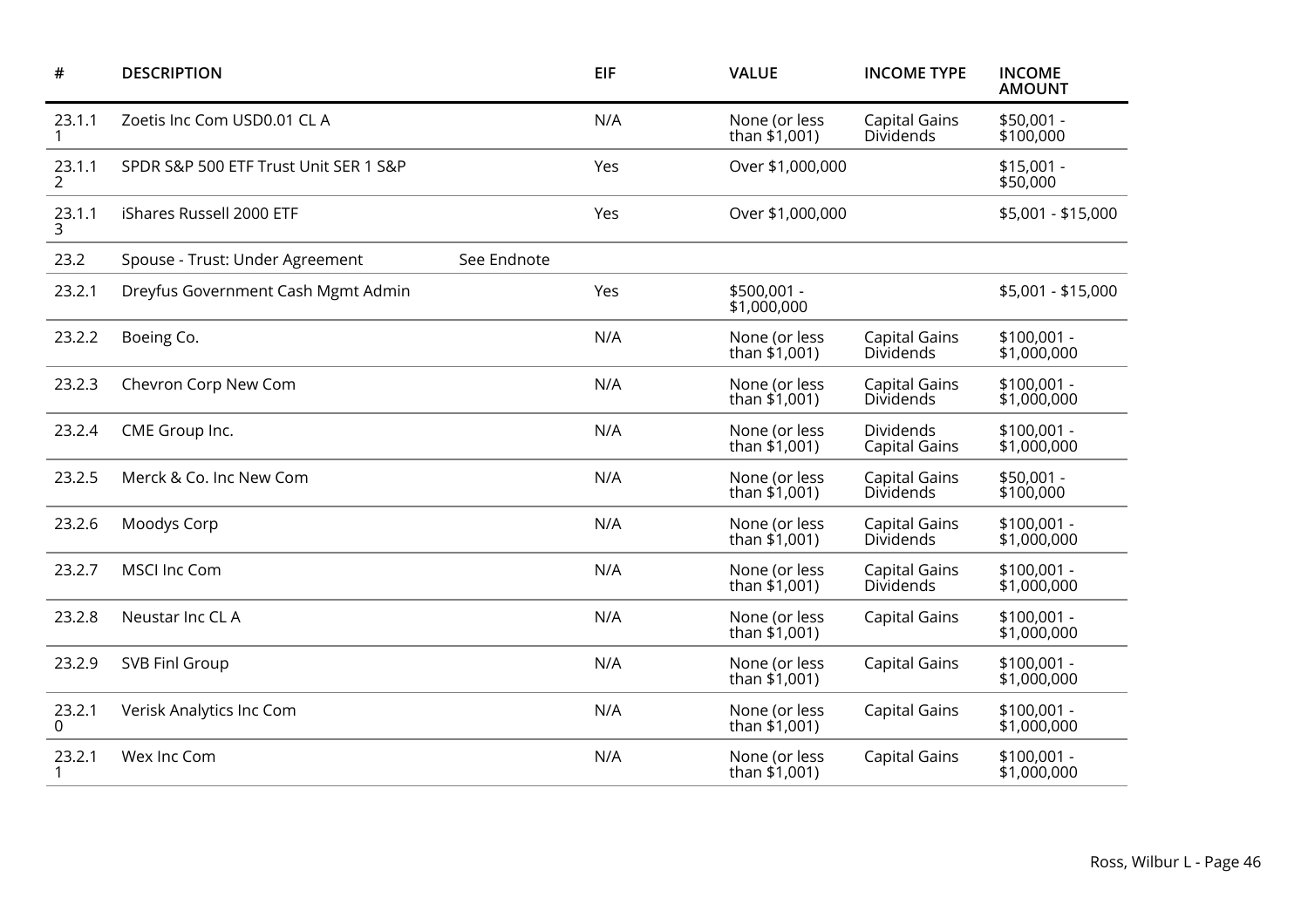| #           | <b>DESCRIPTION</b>                      |             | <b>EIF</b> | <b>VALUE</b>                     | <b>INCOME TYPE</b>                | <b>INCOME</b><br><b>AMOUNT</b> |
|-------------|-----------------------------------------|-------------|------------|----------------------------------|-----------------------------------|--------------------------------|
| 23.2.1<br>2 | Zoetis Inc Com USD0.01 CL A             |             | N/A        | None (or less<br>than $$1,001$ ) | Dividends<br><b>Capital Gains</b> | $$100,001 -$<br>\$1,000,000    |
| 23.2.1<br>3 | SPDR S&P 500 ETF Trust Unit SER 1 S&P   |             | Yes        | Over \$1,000,000                 |                                   | \$50,001 -<br>\$100,000        |
| 23.2.1<br>4 | iShares Russell 2000 ETF                |             | Yes        | Over \$1,000,000                 |                                   | $$15,001 -$<br>\$50,000        |
| 23.2.1<br>5 | Bank of America Corp Bond Pep 8.000%    | See Endnote | N/A        | None (or less<br>than \$1,001)   | <b>Capital Gains</b><br>Interest  | $$15,001 -$<br>\$50,000        |
| 23.3        | Spouse - Trust: Under Will No. 2        | See Endnote |            |                                  |                                   |                                |
| 23.3.1      | Illinois St Go BDS                      |             | N/A        | $$100,001 -$<br>\$250,000        |                                   | None (or less<br>than \$201)   |
| 23.3.2      | Harris Cnty Tex Permanent Im            |             | N/A        | \$250,001 -<br>\$500,000         |                                   | None (or less<br>than \$201)   |
| 23.3.3      | Champaign Cnty Ill Cmnty Unit Sch Dist. |             | N/A        | \$250,001 -<br>\$500,000         |                                   | None (or less<br>than $$201)$  |
| 23.3.4      | Chicago III O'Hare Arpt Rev Gen         |             | N/A        | \$250,001 -<br>\$500,000         |                                   | None (or less<br>than $$201)$  |
| 23.3.5      | St. Paul Minn Port Auth Lease Re        |             | N/A        | \$250,001 -<br>\$500,000         | Interest                          | \$5,001 - \$15,000             |
| 23.3.6      | Dreyfus Government Cash Mgmt Admin      |             | Yes        | $$15,001 -$<br>\$50,000          |                                   | $$2,501 - $5,000$              |
| 23.3.7      | Atlanta GA Dev Auth Rev Rev BDS Panther |             | N/A        | \$100,001 -<br>\$250,000         | Interest                          | $$15,001 -$<br>\$50,000        |
| 23.3.8      | Michigan Fin Auth Rev Rev Ref           |             | N/A        | \$250,001 -<br>\$500,000         |                                   | None (or less<br>than $$201)$  |
| 23.3.9      | Fireeye Inc Com                         | See Endnote | N/A        | None (or less<br>than $$1,001$ ) |                                   | None (or less<br>than $$201)$  |
| 23.3.1<br>0 | New Jersey St Tran Corp Grant Antic Ntw |             | N/A        | None (or less<br>than \$1,001)   | Interest                          | \$5,001 - \$15,000             |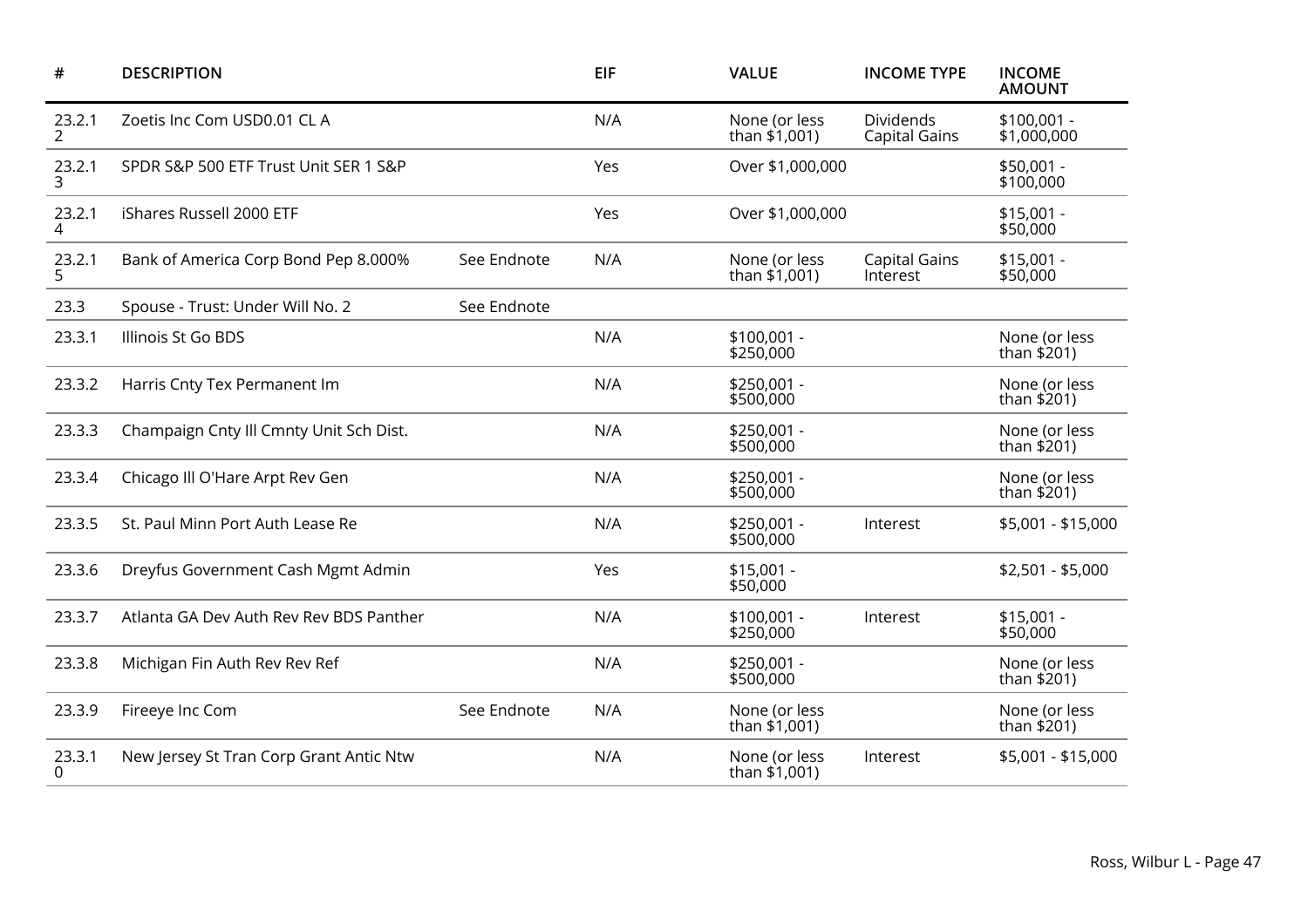| $\#$                     | <b>DESCRIPTION</b>                       | <b>EIF</b> | <b>VALUE</b>                   | <b>INCOME TYPE</b>               | <b>INCOME</b><br><b>AMOUNT</b> |
|--------------------------|------------------------------------------|------------|--------------------------------|----------------------------------|--------------------------------|
| 23.3.1                   | El Paso Cnty Facs Corp Colo Ctfs Partn   | N/A        | None (or less<br>than \$1,001) | Interest                         | \$5,001 - \$15,000             |
| 23.3.1<br>$\overline{2}$ | North Tex Twy Auth Rev Ref Bds Ser       | N/A        | None (or less<br>than \$1,001) | Interest                         | $$15,001 -$<br>\$50,000        |
| 23.3.1<br>3              | Leander Tx Indpt Sch Dist Ult Tax Ref    | N/A        | None (or less<br>than \$1,001) | Interest<br><b>Capital Gains</b> | \$5,001 - \$15,000             |
| 23.3.1<br>4              | Illinois Fin Auth Rev Rev Bds Trinity    | N/A        | None (or less<br>than \$1,001) | <b>Capital Gains</b><br>Interest | \$5,001 - \$15,000             |
| 23.3.1<br>5              | Atlanta Ga Dev Auth Rev Rev Bds Georgia  | N/A        | \$250,001 -<br>\$500,000       |                                  | None (or less<br>than \$201)   |
| 23.3.1<br>6              | Gainesville & Hall Cnty Ga Hos P Auth    | N/A        | $$50,001 -$<br>\$100,000       | Interest                         | $$2,501 - $5,000$              |
| 23.3.1<br>$\overline{7}$ | Chicago III Tran Auth Cap Grnt Rcpts     | N/A        | \$250,001 -<br>\$500,000       | Interest                         | $$15,001 -$<br>\$50,000        |
| 23.3.1<br>8              | Fort Myers Fla Cap Impt Rev Cap Impt     | N/A        | $$100,001 -$<br>\$250,000      | Interest                         | \$5,001 - \$15,000             |
| 23.3.1<br>9              | New Jersey St Higher Ed Assistance Auth  | N/A        | $$250,001 -$<br>\$500,000      | Interest                         | $$15,001 -$<br>\$50,000        |
| 23.3.2<br>$\Omega$       | Houston Tex Cmnty College Sys Rev        | N/A        | \$250,001 -<br>\$500,000       | Interest                         | $$15,001 -$<br>\$50,000        |
| 23.3.2                   | Key West Fla Util Brd Elec Rev Elec      | N/A        | $$100,001 -$<br>\$250,000      | Interest                         | \$5,001 - \$15,000             |
| 23.3.2<br>2              | Buffalo & Ft Erie N Y Pub Brog Auth Toll | N/A        | $$100,001 -$<br>\$250,000      | Interest                         | \$5,001 - \$15,000             |
| 23.3.2<br>3              | Lee Cnty Fla Sch Brd Cifs Partn Cops     | N/A        | $$250,001 -$<br>\$500,000      | Interest                         | \$5,001 - \$15,000             |
| 23.3.2<br>4              | Texas St Pub Fin Auth Rev Financing      | N/A        | \$250,001 -<br>\$500,000       | Interest                         | \$5,001 - \$15,000             |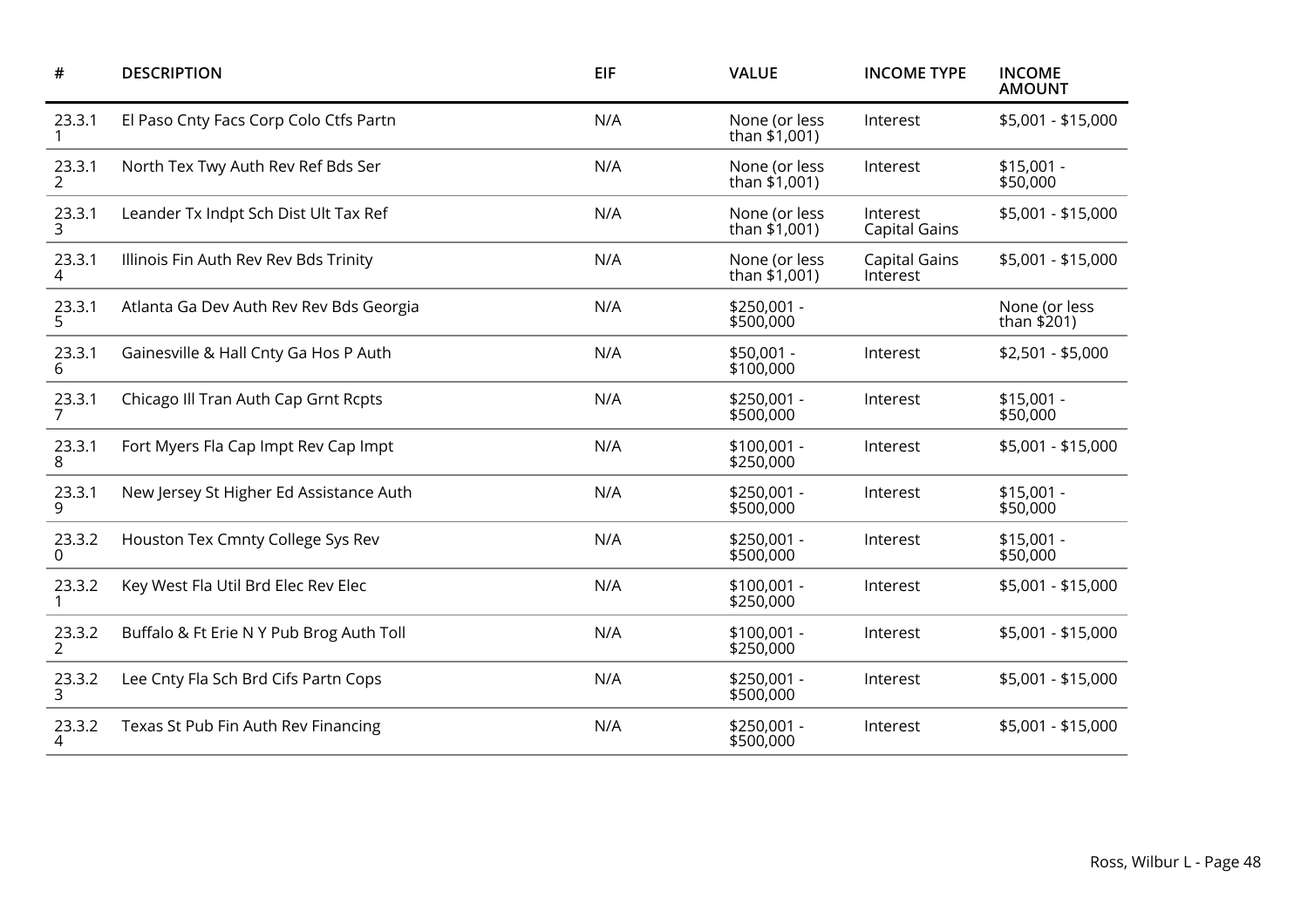| #                        | <b>DESCRIPTION</b>                                              |             | <b>EIF</b> | <b>VALUE</b>                   | <b>INCOME TYPE</b>                | <b>INCOME</b><br><b>AMOUNT</b> |
|--------------------------|-----------------------------------------------------------------|-------------|------------|--------------------------------|-----------------------------------|--------------------------------|
| 23.3.2<br>5              | New Orleans La Go Ref Bds Ser 2015                              |             | N/A        | \$250,001 -<br>\$500,000       | Interest                          | \$5,001 - \$15,000             |
| 23.3.2<br>6              | Reedy Creek Impt Dist Fla Ad Valorim                            |             | N/A        | \$250,001 -<br>\$500,000       | Interest                          | $$15,001 -$<br>\$50,000        |
| 23.3.2<br>$\overline{7}$ | Northern Ind Commuter Transn Dist                               |             | N/A        | \$250,001 -<br>\$500,000       | Interest                          | $$15,001 -$<br>\$50,000        |
| 23.3.2<br>8              | Indiana St Fin Auth Wastewater Util Rev                         |             | N/A        | \$250,001 -<br>\$500,000       | Interest                          | $$15,001 -$<br>\$50,000        |
| 23.3.2<br>9              | Alamo Tex Cmnty College Dist Ltd Tax                            |             | N/A        | \$250,001 -<br>\$500,000       | Interest                          | \$5,001 - \$15,000             |
| 23.3.3<br>$\Omega$       | New York Liberty Dev Corp Liberty Rev                           |             | N/A        | \$250,001 -<br>\$500,000       | Interest                          | $$15,001 -$<br>\$50,000        |
| 23.3.3                   | HSBC Hldgs Plc Perp Sub Cap Secs Secs                           |             | N/A        | None (or less<br>than \$1,001) | <b>Capital Gains</b><br>Dividends | \$5,001 - \$15,000             |
| 23.3.3<br>2              | State St Instl Liquid Resvs Fd Shs Ben Int                      | See Endnote | N/A        | None (or less<br>than \$1,001) |                                   | None (or less<br>than $$201)$  |
| 23.3.3<br>3              | Birmingham Ala Go Refunding Warrants<br>Series                  | See Endnote | N/A        | None (or less<br>than \$1,001) |                                   | None (or less<br>than \$201)   |
| 23.3.3<br>4              | New Prairie UTD Sch Bldg Corp.                                  | See Endnote | N/A        | None (or less<br>than \$1,001) |                                   | None (or less<br>than \$201)   |
| 24                       | 8VC Angel Fund I, L.P.                                          | See Endnote | Yes        | None (or less<br>than \$1,001) |                                   | $$1,001 - $2,500$              |
| 25                       | Ross FOF, LLC                                                   | See Endnote | No         | None (or less<br>than \$1,001) |                                   | None (or less<br>than \$201)   |
| 25.1                     | Pan Multi Strategy, L.P.                                        | See Endnote | No         |                                |                                   |                                |
| 25.1.1                   | AmeriGas Partners, L.P. (liquefied natural<br>gas distribution) |             | N/A        |                                |                                   |                                |
| 25.1.2                   | Buckeye Partners, L.P.                                          |             | N/A        |                                |                                   |                                |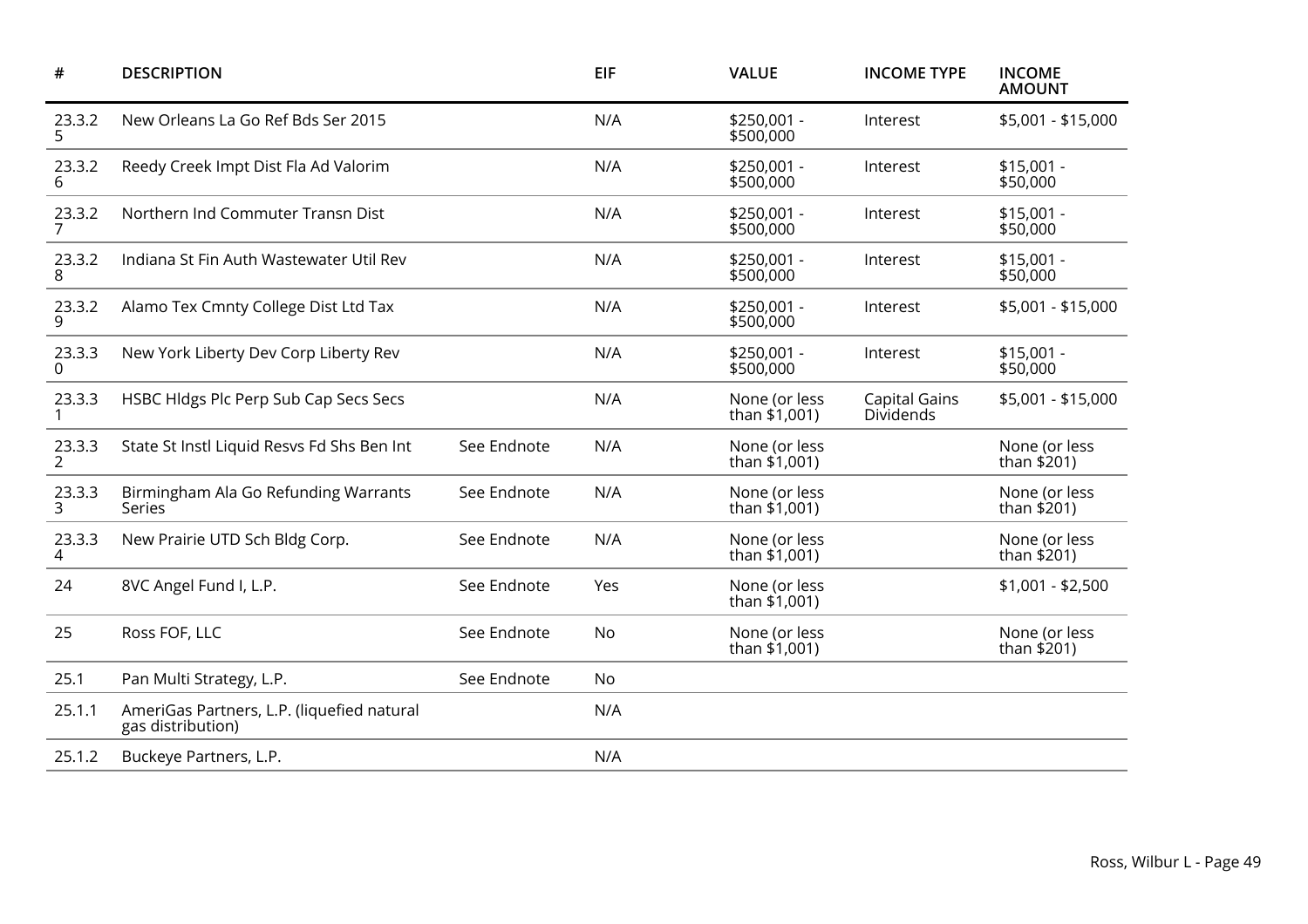| #      | <b>DESCRIPTION</b>                            |             | <b>EIF</b> | <b>VALUE</b>                     | <b>INCOME TYPE</b>                       | <b>INCOME</b><br><b>AMOUNT</b> |
|--------|-----------------------------------------------|-------------|------------|----------------------------------|------------------------------------------|--------------------------------|
| 25.1.3 | Kinder Morgan Energy Partners, L.P.           |             | N/A        |                                  |                                          |                                |
| 25.1.4 | Plains All American Pipeline, L.P.            |             | N/A        |                                  |                                          |                                |
| 25.1.5 | Rhino Energy Holdings, LLC (coal mining)      |             | N/A        |                                  |                                          |                                |
| 25.1.6 | Pipeline Partners, L.P. (energy distribution) |             | N/A        |                                  |                                          |                                |
| 25.1.7 | Magellan Midstream Partners, L.P.             |             | N/A        |                                  |                                          |                                |
| 26     | U.S. Brokerage Account #11                    |             | No         |                                  |                                          |                                |
| 26.1   | U.S. Deposit Account (cash)                   |             | N/A        | $$100,001 -$<br>\$250,000        | Interest                                 | $$201 - $1,000$                |
| 26.2   | UBS AG Deposit Account (cash)                 |             | N/A        | \$1,000,001 -<br>\$5,000,000     | Interest                                 | $$1,001 - $2,500$              |
| 27     | U.S. Brokerage Account #12                    | See Endnote |            |                                  |                                          |                                |
| 27.1   | Amphenol Copr CL A                            |             | N/A        | None (or less<br>than $$1,001$ ) | <b>Capital Gains</b><br><b>Dividends</b> | Over \$1,000,000               |
| 27.2   | Apple Inc.                                    |             | N/A        | None (or less<br>than $$1,001$ ) | <b>Capital Gains</b><br>Dividends        | $$100,001 -$<br>\$1,000,000    |
| 27.3   | Atara Biotherapeutics Inc Com                 |             | N/A        | None (or less<br>than $$1,001$ ) |                                          | None (or less<br>than $$201$ ) |
| 27.4   | Boeing Co.                                    |             | N/A        | None (or less<br>than $$1,001$ ) | <b>Capital Gains</b><br>Dividends        | Over \$1,000,000               |
| 27.5   | CDW Corp Com USD0.01                          |             | N/A        | None (or less<br>than $$1,001$ ) | <b>Capital Gains</b><br>Dividends        | $$100,001 -$<br>\$1,000,000    |
| 27.6   | CME Group Inc.                                |             | N/A        | None (or less<br>than \$1,001)   | <b>Dividends</b><br><b>Capital Gains</b> | Over \$1,000,000               |
| 27.7   | Moodys Corp                                   |             | N/A        | None (or less<br>than $$1,001$ ) | Dividends<br>Capital Gains               | Over \$1,000,000               |
| 27.8   | <b>MSCI Inc Com</b>                           |             | N/A        | None (or less<br>than \$1,001)   | Dividends<br><b>Capital Gains</b>        | $$100,001 -$<br>\$1,000,000    |
|        |                                               |             |            |                                  |                                          |                                |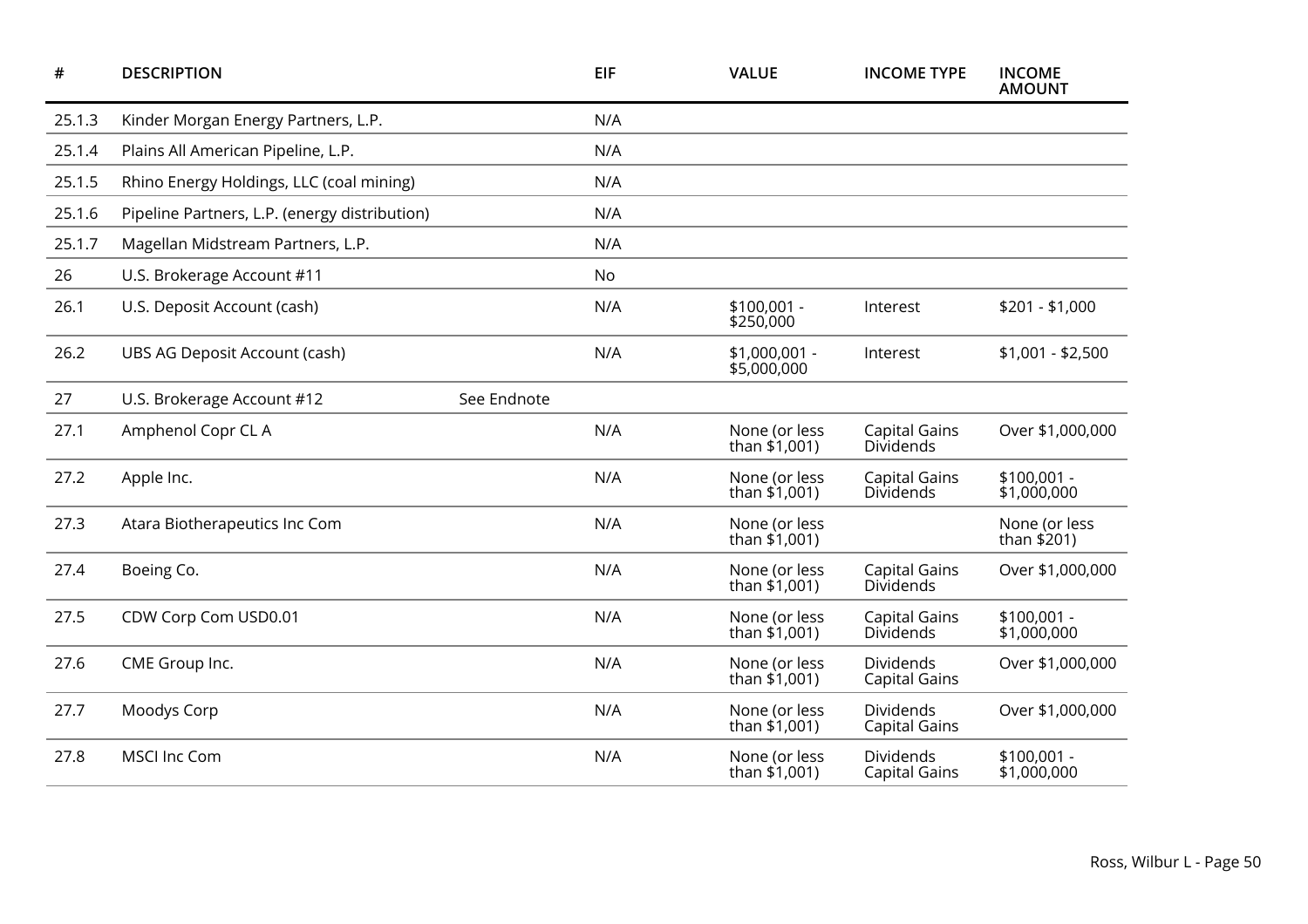| #     | <b>DESCRIPTION</b>                                                | <b>EIF</b> | <b>VALUE</b>                     | <b>INCOME TYPE</b>                            | <b>INCOME</b><br><b>AMOUNT</b> |
|-------|-------------------------------------------------------------------|------------|----------------------------------|-----------------------------------------------|--------------------------------|
| 27.9  | Neustar Inc CL A                                                  | N/A        | None (or less<br>than \$1,001)   | Dividends<br><b>Capital Gains</b>             | \$100,001 -<br>\$1,000,000     |
| 27.10 | SVB Finl Group                                                    | N/A        | None (or less<br>than \$1,001)   | <b>Capital Gains</b>                          | Over \$1,000,000               |
| 27.11 | Verisk Analytics Inc Com                                          | N/A        | None (or less<br>than $$1,001$ ) | <b>Capital Gains</b>                          | $$100,001 -$<br>\$1,000,000    |
| 27.12 | Wex Inc Com                                                       | N/A        | None (or less<br>than $$1,001$ ) | <b>Capital Gains</b>                          | Over \$1,000,000               |
| 27.13 | Zoetis Inc Com USD0.01 CL A                                       | N/A        | None (or less<br>than $$1,001$ ) | <b>Capital Gains</b><br>Dividends             | Over \$1,000,000               |
| 27.14 | Citigroup Inc Bond Perpetual 6.25000%                             | N/A        | None (or less<br>than \$1,001)   | Interest<br><b>Capital Gains</b><br>Dividends | \$50,001 -<br>\$100,000        |
| 27.15 | Edinburg Tex Cons Indpt Sch Dist Ultd                             | N/A        | None (or less<br>than \$1,001)   | <b>Capital Gains</b><br>Interest              | $$15,001 -$<br>\$50,000        |
| 27.16 | Houston Tex Hotel Occupancy Tax & SPL                             | N/A        | $$100,001 -$<br>\$250,000        | Interest                                      | \$5,001 - \$15,000             |
| 27.17 | Wyandotee Cnty Kans City Kans Uni Govt                            | N/A        | \$250,001 -<br>\$500,000         | Interest                                      | \$5,001 - \$15,000             |
| 27.18 | North Tex Twy Auth Rev Ref Bds Ser. A                             | N/A        | $$100,001 -$<br>\$250,000        | Interest                                      | \$5,001 - \$15,000             |
| 27.19 | Greenville Tex 8 0 Ref Bos Ser. 2008                              | N/A        | None (or less<br>than \$1,001)   | Interest                                      | \$5,001 - \$15,000             |
| 27.20 | Houston Tex Cmnty College Sys Rev                                 | N/A        | $$100,001 -$<br>\$250,000        | Interest                                      | \$5,001 - \$15,000             |
| 27.21 | Key West FLA Util Brd Elec Rev Elec                               | N/A        | $$100,001 -$<br>\$250,000        | Interest                                      | \$5,001 - \$15,000             |
| 27.22 | New Jersey St Higher Ed Assistance Auth Ref<br>BDS <sub>1</sub> A | N/A        | $$50,001 -$<br>\$100,000         | Interest                                      | $$2,501 - $5,000$              |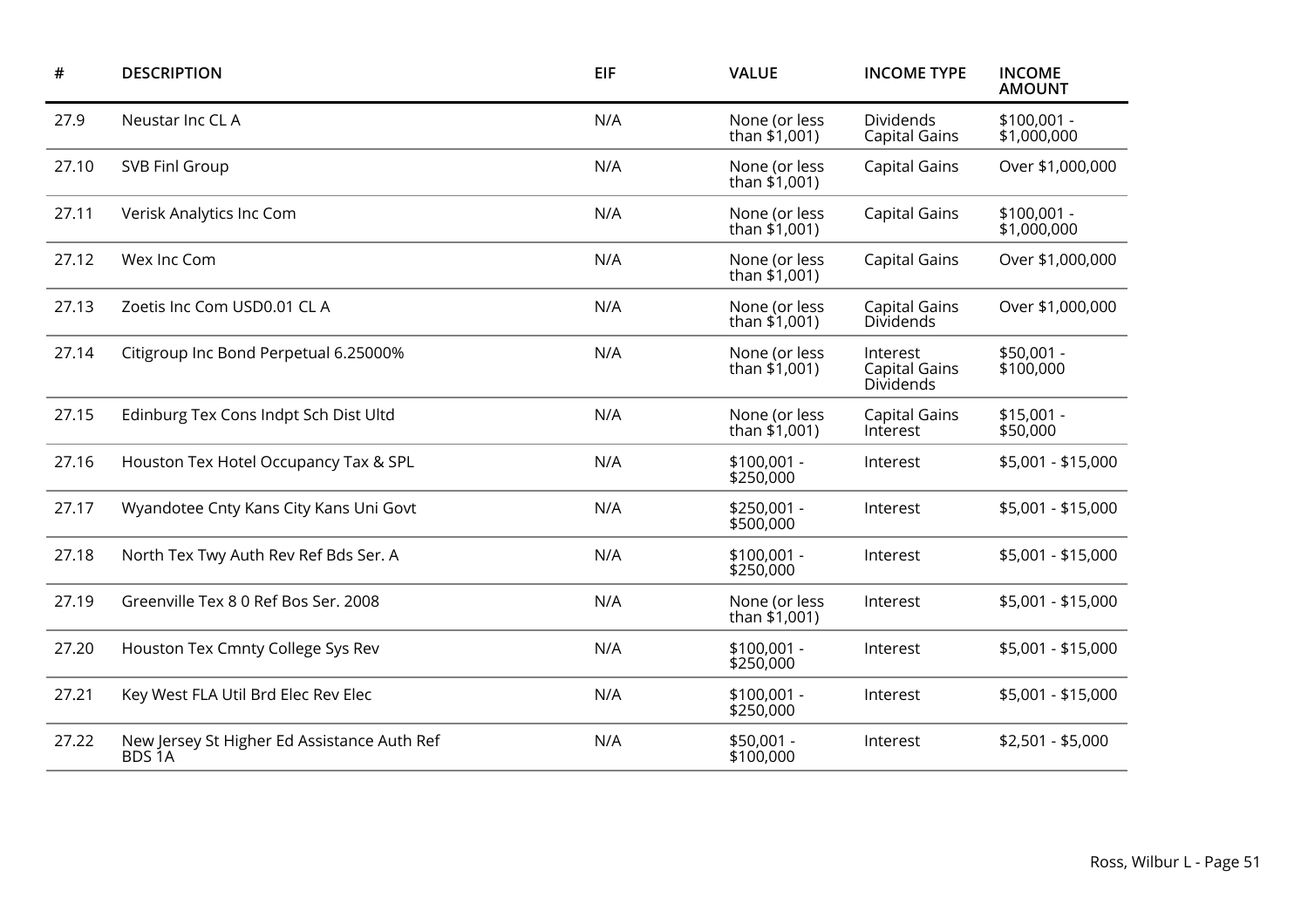| #     | <b>DESCRIPTION</b>                                                |             | <b>EIF</b> | <b>VALUE</b>                   | <b>INCOME TYPE</b> | <b>INCOME</b><br><b>AMOUNT</b> |
|-------|-------------------------------------------------------------------|-------------|------------|--------------------------------|--------------------|--------------------------------|
| 27.23 | Kansas City Mo Spl Oblig Spl Dblig Sds                            |             | N/A        | $$100,001 -$<br>\$250,000      | Interest           | \$5,001 - \$15,000             |
| 27.24 | Pennsylvania St Tpk Commn TpkRev Rev                              |             | N/A        | $$100,001 -$<br>\$250,000      | Interest           | \$5,001 - \$15,000             |
| 27.25 | Indiana St Fin Auth Wastewaster Util Rev                          |             | N/A        | $$100,001 -$<br>\$250,000      | Interest           | \$5,001 - \$15,000             |
| 27.26 | St Charles Cnty Mo Pub Wtr Supply Dist                            |             | N/A        | $$100,001 -$<br>\$250,000      | Interest           | \$5,001 - \$15,000             |
| 27.27 | Cumulus Media Inc-CL A                                            | See Endnote | N/A        | None (or less<br>than \$1,001) |                    | None (or less<br>than \$201)   |
| 27.28 | United Parcel SVC Inc CL B                                        | See Endnote | N/A        | None (or less<br>than \$1,001) |                    | None (or less<br>than \$201)   |
| 27.29 | Port Seattle Wash Rev.                                            | See Endnote | N/A        | None (or less<br>than \$1,001) |                    | None (or less<br>than \$201)   |
| 27.30 | Miami-Dade Cnty Fla Sch Brd                                       | See Endnote | N/A        | None (or less<br>than \$1,001) |                    | None (or less<br>than \$201)   |
| 27.31 | Chicago Ill Tran Auth Sales                                       | See Endnote | N/A        | None (or less<br>than \$1,001) |                    | None (or less<br>than \$201)   |
| 27.32 | State St Instl Liquid Resvs FD SHS Ben Int                        | See Endnote | N/A        | None (or less<br>than \$1,001) |                    | None (or less<br>than \$201)   |
| 27.33 | Colorado Health Facs Auth Rev Catholic<br>Health-Ser A            | See Endnote | N/A        | None (or less<br>than \$1,001) |                    | None (or less<br>than \$201)   |
| 27.34 | Marysville Ohio Wastewater Tre Ref                                | See Endnote | N/A        | None (or less<br>than \$1,001) |                    | None (or less<br>than \$201)   |
| 27.35 | Redford Brownfield Charter Twp Tax<br><b>Increment Bds Series</b> | See Endnote | N/A        | None (or less<br>than \$1,001) |                    | None (or less<br>than \$201)   |
| 27.36 | Dreyfus Government Cash Mgmt Admin                                |             | Yes        | $$100,001 -$<br>\$250,000      |                    | $$15,001 -$<br>\$50,000        |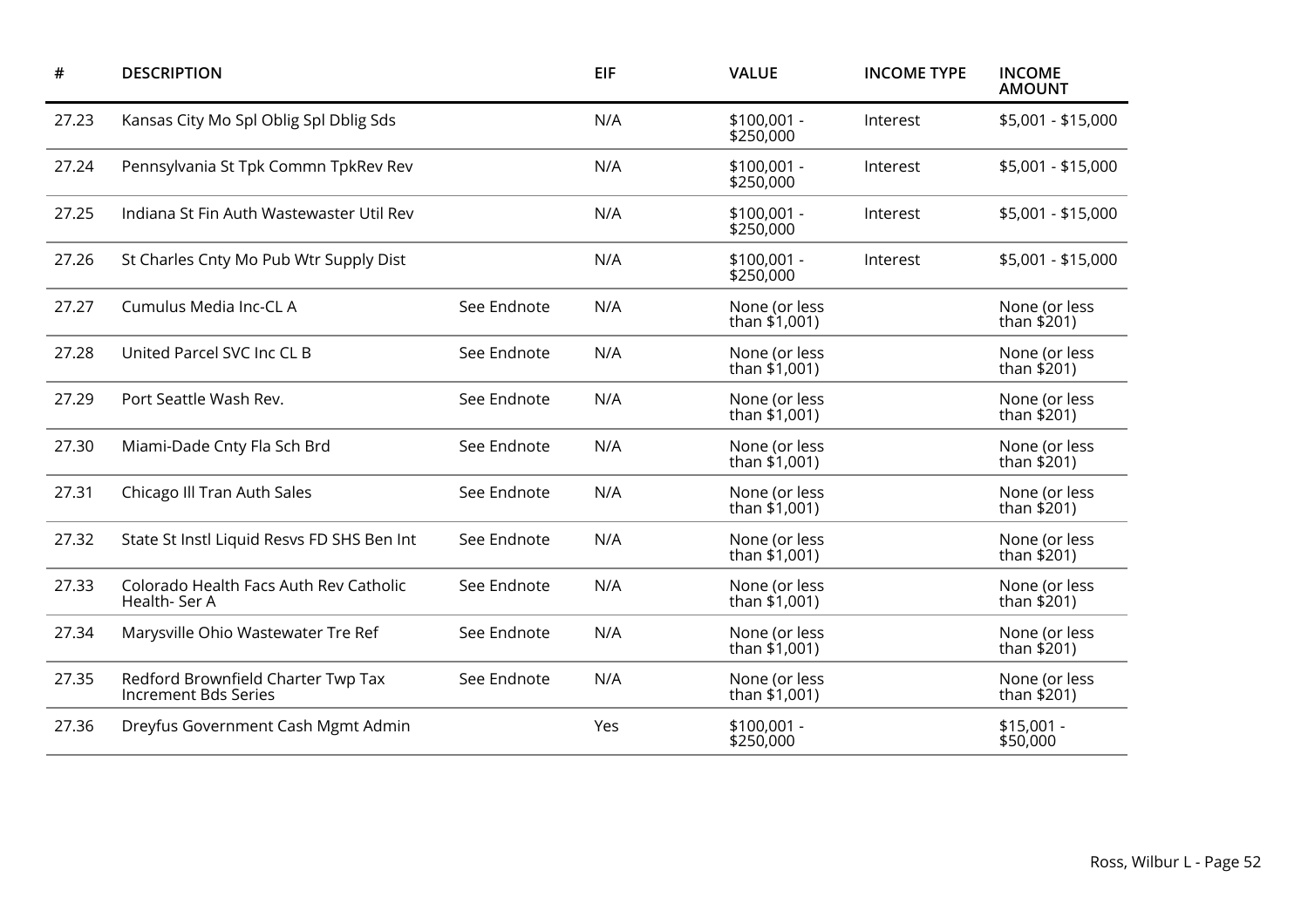| #     | <b>DESCRIPTION</b>                      | <b>EIF</b> | <b>VALUE</b>              | <b>INCOME TYPE</b> | <b>INCOME</b><br><b>AMOUNT</b> |
|-------|-----------------------------------------|------------|---------------------------|--------------------|--------------------------------|
| 27.37 | Atlanta Ga Dev Auth Rev Rev Bds Georgia | N/A        | $$100,001 -$<br>\$250,000 | Interest           | \$5,001 - \$15,000             |
| 27.38 | Michigan Fin Auth Rev Hosp Ref BDS      | N/A        | $$100,001 -$<br>\$250,000 |                    | None (or less<br>than $$201)$  |
| 27.39 | Fort Worth Tex SPL Tax Rev. BDS Ser.    | N/A        | $$250,001 -$<br>\$500,000 |                    | None (or less<br>than \$201)   |
| 27.40 | Harris Cnty Tex Permanent Im            | N/A        | $$100,001 -$<br>\$250,000 |                    | None (or less<br>than \$201)   |
| 27.41 | Utah Wtr Fin Agy Rev Rev BDS Central    | N/A        | $$250,001 -$<br>\$500,000 | Interest           | $$1,001 - $2,500$              |
| 27.42 | Hillsborough Cnty Fla Sch Brd CTFS      | N/A        | $$100,001 -$<br>\$250,000 | Interest           | $$201 - $1,000$                |
| 27.43 | Socorro Tex Indpt Sch Dist Ultd Tax     | N/A        | $$250,001 -$<br>\$500,000 | Interest           | $$201 - $1,000$                |
| 27.44 | Michigan Fin Auth Rev Ref BDS           | N/A        | $$250,001 -$<br>\$500,000 | Interest           | \$5,001 - \$15,000             |
| 27.45 | St. Paul Minn Port Auth Lease Re        | N/A        | $$250,001 -$<br>\$500,000 | Interest           | \$5,001 - \$15,000             |
| 27.46 | Atlanta GA Dev Auth Rev Rev BDS Panther | N/A        | $$100,001 -$<br>\$250,000 |                    | None (or less<br>than \$201)   |
| 27.47 | iShares Russell 2000 ETF                | Yes        | Over \$1,000,000          |                    | $$50,001 -$<br>\$100,000       |
| 27.48 | SPDR S&P 500 ETF Trust Unit SER 1 S&P   | Yes        | Over \$1,000,000          |                    | $$100,001 -$<br>\$1,000,000    |

7. Transactions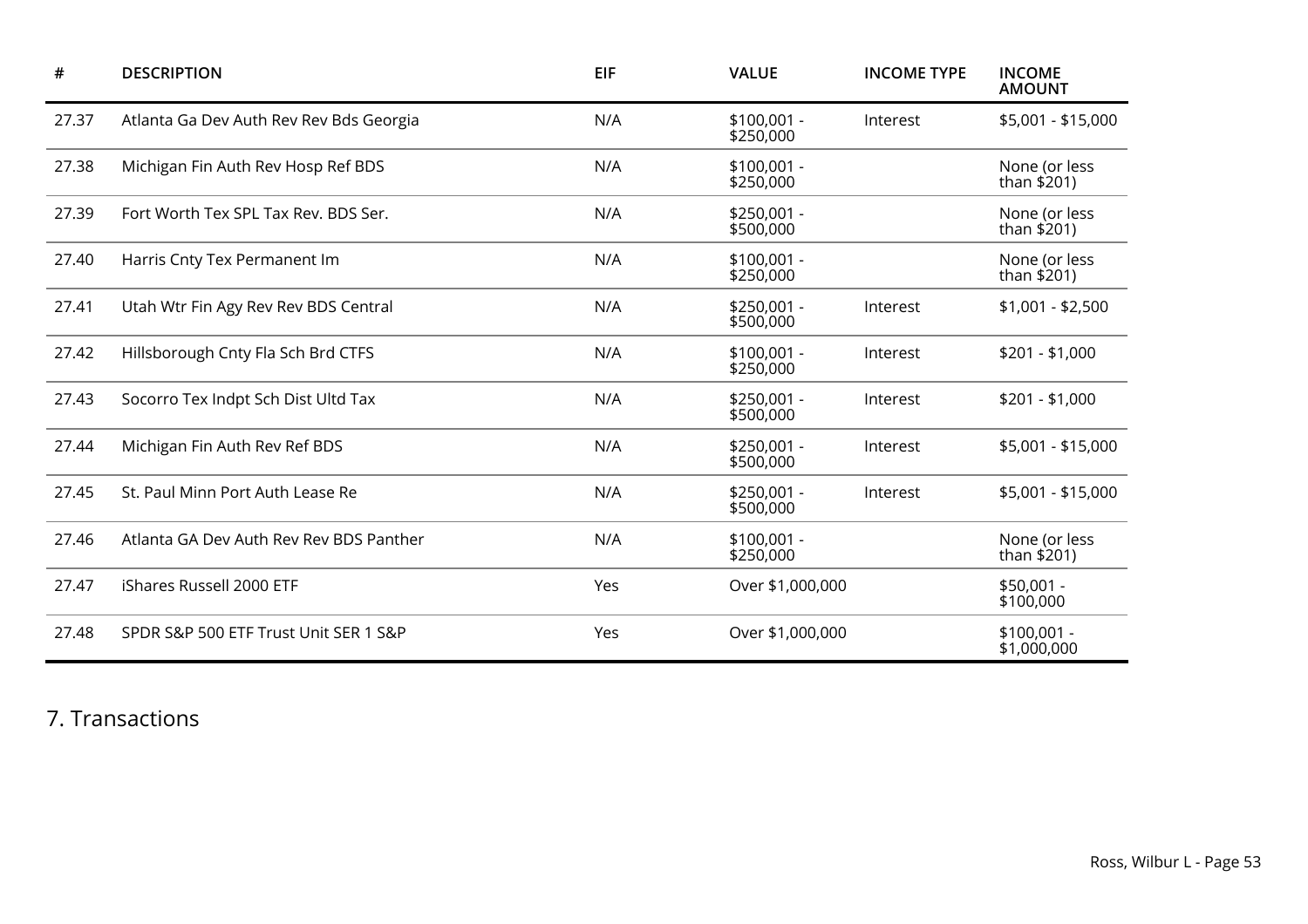| $\#$           | <b>DESCRIPTION</b>                                                                         | <b>TYPE</b> | <b>DATE</b>   | <b>AMOUNT</b>                |
|----------------|--------------------------------------------------------------------------------------------|-------------|---------------|------------------------------|
| 1              | Southwestern Public Service Co. NTS ISIN<br>CUSIP 845743BM45 8.7500% Matures<br>12/01/2018 | Sale        | 03/31/17      | \$1,000,001 -<br>\$5,000,000 |
| $\overline{2}$ | North Tex Twy Auth Rev Ref Bds Ser 0.40                                                    | Sale        | 11/15/17      | \$250,001 -<br>\$500,000     |
| 3              | Illinois Fin Auth Rev Rev Bds Trinity 04                                                   | Sale        | 12/08/17      | $$100,001 -$<br>\$250,000    |
| 4              | Leander Tex Indpt Sch Dist Ult Tax Ref04                                                   | Sale        | 07/06/17      | \$250,001 -<br>\$500,000     |
| 5              | iShares Russell 2000 ETF (multiple)                                                        | Purchase    | Various dates | Over \$1,000,000             |
| 6              | SPDR S&P 500 ETF (multiple)                                                                | Purchase    | Various dates | Over \$1,000,000             |
| 7              | St Paul Minn Port Auth Lease Rev Ref<br>5.0000%                                            | Purchase    | 07/10/17      | $$100,001 -$<br>\$250,000    |
| 8              | Fort Worth Tex Spl Tax Rev Spl Tax Rev<br>5.00000%                                         | Purchase    | 07/12/17      | \$250,001 -<br>\$500,000     |
| 9              | Socorro Tex Indpt Sch Dist Ref-Ser B<br>5.0000%                                            | Purchase    | 07/13/17      | \$250,001 -<br>\$500,000     |
| 10             | Utah Wtr Fin Agy Rev Rev Bds Sr 2017 A<br>5.0000%                                          | Purchase    | 07/20/17      | \$250,001 -<br>\$500,000     |
| 11             | Hillsborough Cnty Fla Sch Brd CTFS<br>5.00000%                                             | Purchase    | 5/25/17       | $$100,001 -$<br>\$250,000    |
| 12             | Atlanta Ga Dev Auth Rev Rev Bds Panther<br>5.000000%                                       | Purchase    | 08/30/17      | \$100,001 -<br>\$250,000     |
| 13             | Harris Cnty Tex Permanent Impt Ref<br>5.0000%                                              | Purchase    | 12/07/17      | $$100,001 -$<br>\$250,000    |
| 14             | Michigan Fin Auth Rev Hosp and Ref Bds<br>5.00000%                                         | Purchase    | 12/21/17      | $$100,001 -$<br>\$250,000    |
| 15             | Edinburg Tex Const Indpt Sch Dist Ultd<br>$5.00000\%$                                      | Sale        | 12/08/17      | \$250,001 -<br>\$500,000     |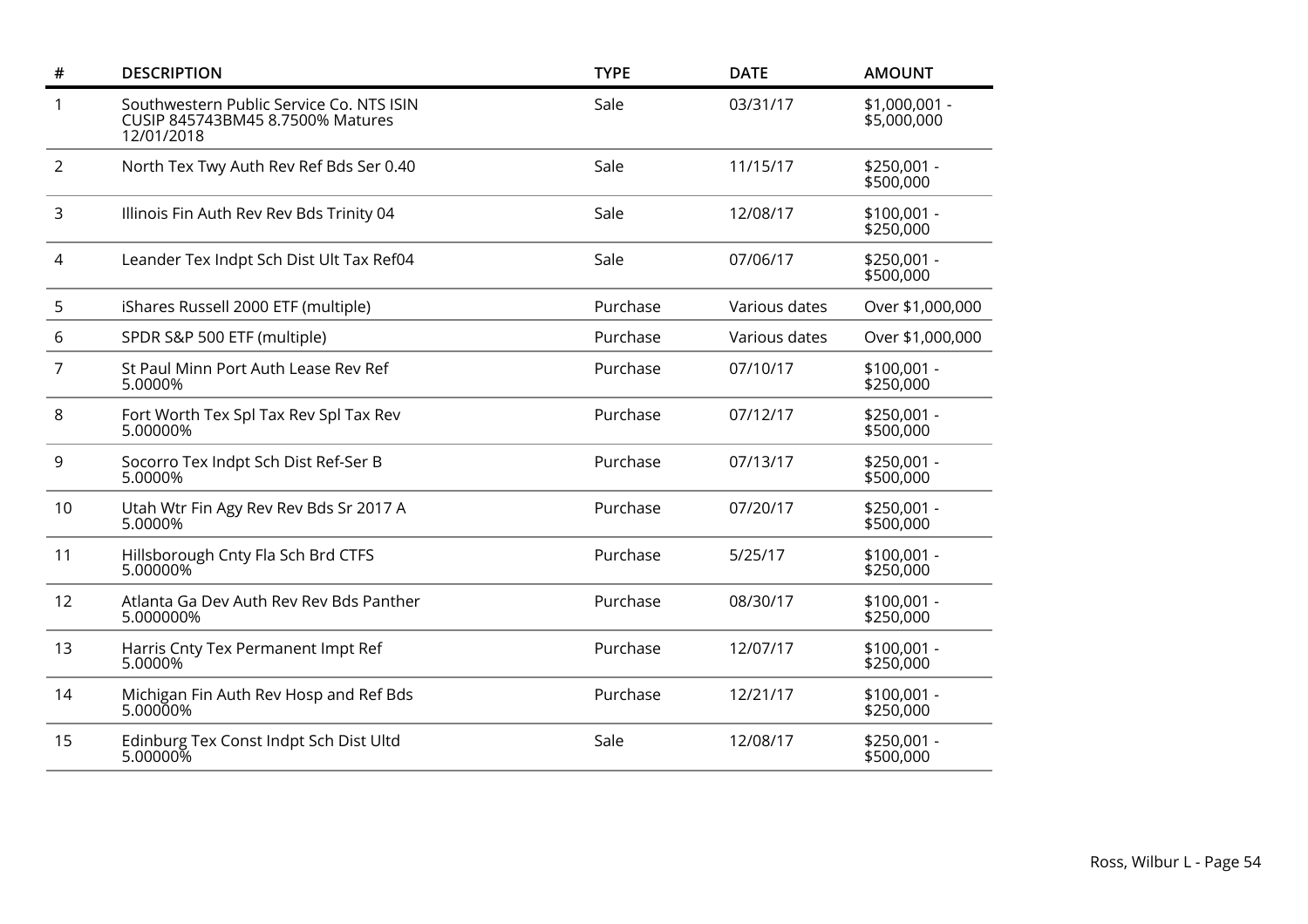| $\#$ | <b>DESCRIPTION</b>                                         | <b>TYPE</b> | <b>DATE</b> | <b>AMOUNT</b>             |
|------|------------------------------------------------------------|-------------|-------------|---------------------------|
| 16   | Chicago III O'Hare Intl Arpt Rev 5.00000%                  | Purchase    | 06/28/17    | $$250,001 -$<br>\$500,000 |
| 17   | St Paul Minn Port Auth Lease Rev Ref<br>5.0000%            | Purchase    | 07/10/17    | \$250,001 -<br>\$500,000  |
| 18   | Leander Tex Indpt Sch Dist Ult Tax Ref<br>4.0000%          | Sale        | 07/10/17    | \$250,001 -<br>\$500,000  |
| 19   | Atlanta Ga Dev Auth Rev Rev Bds Panther<br>5.00000%        | Purchase    | 08/30/17    | $$100,001 -$<br>\$250,000 |
| 20   | Illinois St Go Bds Ser 2017D 5.0000%                       | Purchase    | 11/08/17    | $$100,001 -$<br>\$250,000 |
| 21   | Champaign Cnty Ill Cmnty Unit Sch Dist<br>5.00000%         | Purchase    | 12/06/17    | \$250,001 -<br>\$500,000  |
| 22   | Harris Cnty Tex Permanent Impt Ref<br>5.00000%             | Purchase    | 12/07/17    | \$250,001 -<br>\$500,000  |
| 23   | Michigan Fin Auth Rev Hosp and Ref Bds<br>5.00000%         | Purchase    | 12/21/17    | \$250,001 -<br>\$500,000  |
| 24   | Illinois Fin Auth Rev Rev Bds Trinity<br>4.00000%          | Sale        | 12/12/17    | $$100,001 -$<br>\$250,000 |
| 25   | Invesco Core Plus Fixed Income                             | Sale        | 05/30/17    | $$15,001 -$<br>\$50,000   |
| 26   | SSgA U.S. Bond Index Non-Lending Series<br>Fund Class C    | Sale        | 05/30/17    | $$15,001 -$<br>\$50,000   |
| 27   | SSgA Inflation Protected Bond Index Fund                   | Sale        | 05/30/17    | $$15,001 -$<br>\$50,000   |
| 28   | Exposition Boulevard (amount not readily<br>ascertainable) | Purchase    | 7/2017      |                           |
| 29   | Tour Cedre (amount not readily<br>ascertainable)           | Purchase    | 12/2017     |                           |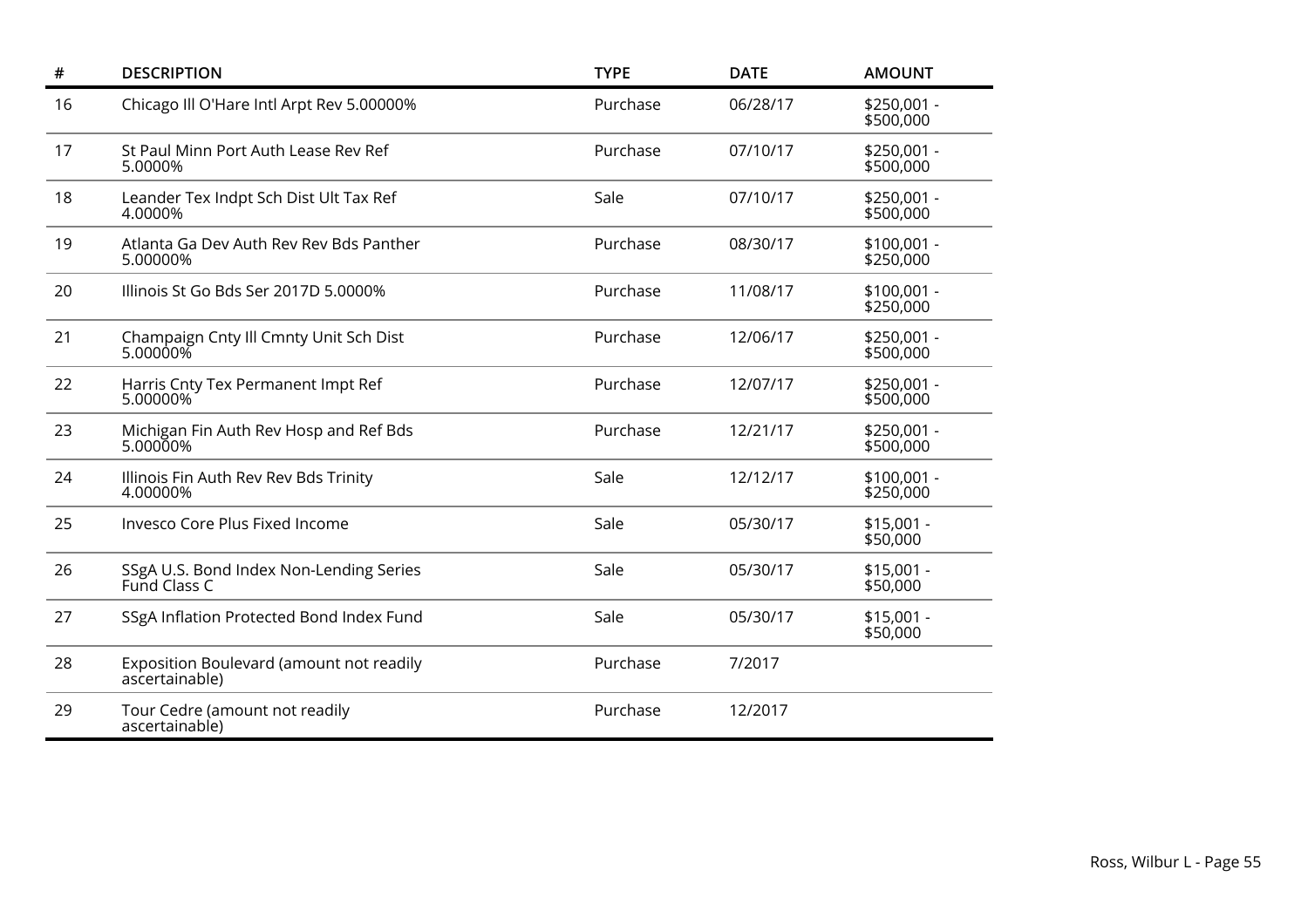## 8. Liabilities

| #              | <b>CREDITOR NAME</b>                            | <b>TYPE</b>                            | <b>AMOUNT</b>                 | <b>YEAR</b><br><b>INCURRED</b> | <b>RATE</b> | <b>TERM</b>          |
|----------------|-------------------------------------------------|----------------------------------------|-------------------------------|--------------------------------|-------------|----------------------|
|                | JP Morgan                                       | Guarantee of<br>Loan to Social<br>Club | $$500,001 -$<br>\$1,000,000   | 2016                           | N/A         | 2-Year Fixed<br>Term |
| $\overline{2}$ | Formation8 Partners Entrepreneurs Fund II       | Capital<br>Commitment                  | $$15,001 -$<br>\$50,000       | 2014                           | N/A         | Life of fund         |
| 3              | 8VC Angel Fund I, L.P.                          | Capital<br>Commitment                  | $$15,001 -$<br>\$50,000       | 2016                           | N/A         | Life of fund         |
| 4              | India Asset Recovery Associates LLC             | Capital<br>commitment                  | \$1,000,001 -<br>\$5,000,000  | 2006                           | N/A         | Life of fund         |
| 5              | Starboard GP LTD                                | Capital<br>Commitment                  | $$10,001 -$<br>\$15,000       | 2013                           | N/A         | Life of fund         |
| 6              | Starboard WLR Associates, L.P.                  | Capital<br>Commitment                  | \$1,000,001 -<br>\$5,000,000  | 2013                           | N/A         | Life of fund         |
| $\overline{7}$ | <b>WLR Conduit MM LLC</b>                       | Capital<br>Commitment                  | \$500,001 -<br>\$1,000,000    | 2013                           | N/A         | Life of fund         |
| 8              | <b>WLR Mezzanine Associates LLC</b>             | Capital<br>Commitment                  | \$100,001 -<br>\$250,000      | 2015                           | N/A         | Life of fund         |
| 9              | <b>WLR Nanotechnology</b>                       | Capital<br>Commitment                  | \$500,001 -<br>\$1,000,000    | 2007                           | N/A         | Life of fund         |
| 10             | <b>WLR Recovery Associates IV LLC</b>           | Capital<br>Commitment                  | \$5,000,001 -<br>\$25,000,000 | 2007                           | N/A         | Life of fund         |
| 11             | <b>WLR Recovery Associates V LLC</b>            | Capital<br>Commitment                  | $$1,000,001$ -<br>\$5,000,000 | 2010                           | N/A         | Life of fund         |
| 12             | <b>WLR/IVZ Mortgage Recovery Associates LLC</b> | Capital<br>Commitment                  | \$250,001 -<br>\$500,000      | 2009                           | N/A         | Life of fund         |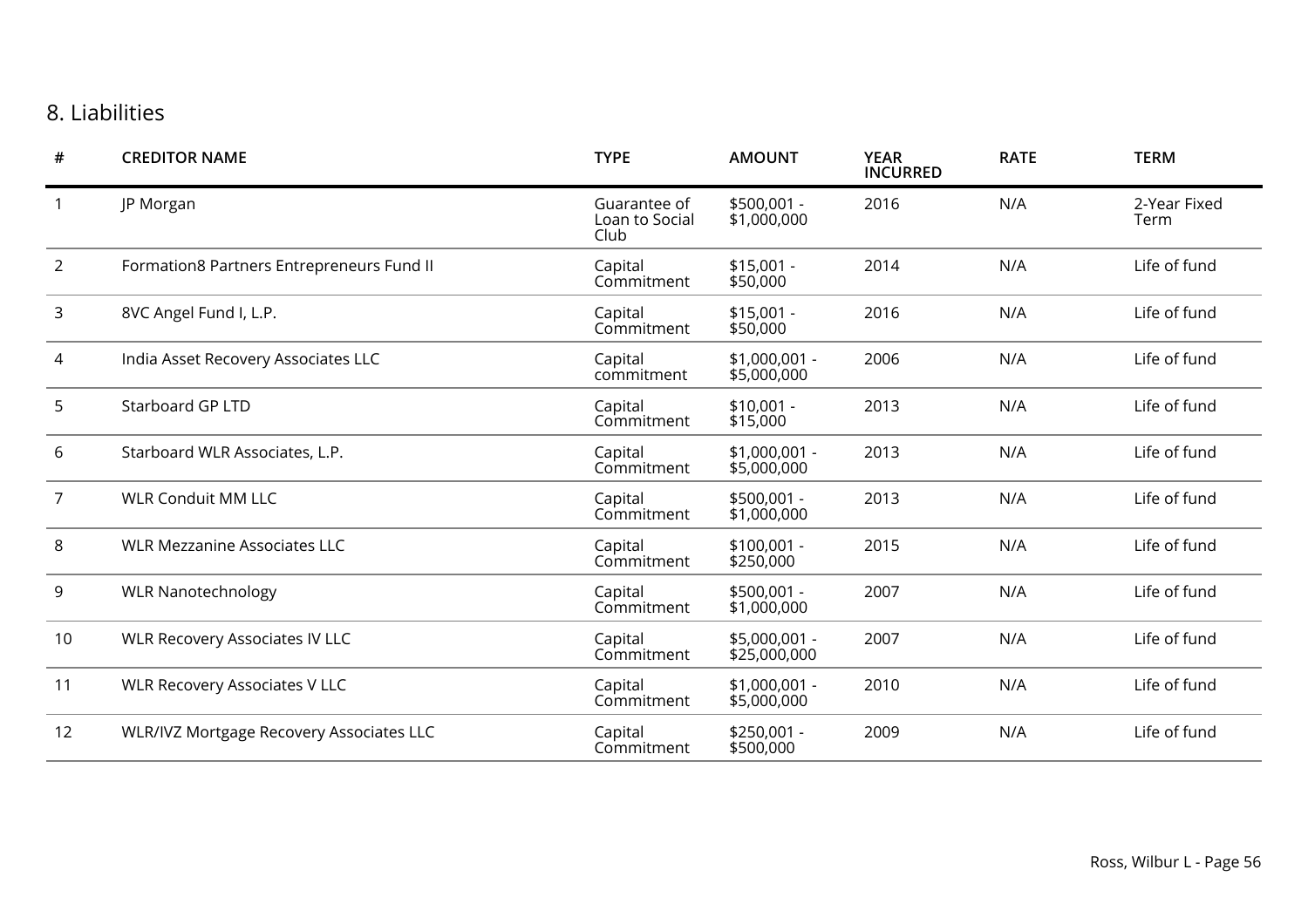|               | <b>CREDITOR NAME</b>   | <b>TYPE</b>           | <b>AMOUNT</b>          | <b>YEAR</b><br><b>INCURRED</b> | <b>RATE</b> | <b>TERM</b>  |
|---------------|------------------------|-----------------------|------------------------|--------------------------------|-------------|--------------|
| $\sim$<br>. . | IMRF II Associates LLC | Iapital<br>Commitment | \$250,001<br>\$500,000 | 2016                           | N/A         | Life of fund |

## 9. Gifts and Travel Reimbursements

| #             | <b>SOURCE NAME</b>                          | CITY, STATE                            | <b>BRIEF DESCRIPTION</b>                                           | <b>VALUE</b> |
|---------------|---------------------------------------------|----------------------------------------|--------------------------------------------------------------------|--------------|
|               | National Museum of Catholic Art and Library | Washington,<br>District of<br>Columbia | Two tickets to the 5th Annual Roman Gala (May 11,<br>2017)         | \$700        |
| $\mathcal{L}$ | Meridian International Center               | Washington,<br>District of<br>Columbia | Two tickets to the 49th Annual Meridian Ball (October<br>20, 2017) | \$770        |
| 3             | Ford's Theatre                              | Washington,<br>District of<br>Columbia | Two tickets to the Ford's Theatre Annual Gala (June 4,<br>2017)    | \$1000       |

## Endnotes

| <b>PART</b> |    | <b>ENDNOTE</b>                                                              |
|-------------|----|-----------------------------------------------------------------------------|
|             |    | The listed start date is approximate and is based on a good-faith estimate. |
|             |    | The listed start date is approximate and is based on a good-faith estimate. |
|             |    | The listed start date is approximate and is based on a good-faith estimate. |
|             | 19 | The listed start date is approximate and is based on a good-faith estimate. |
|             | 20 | The listed start date is approximate and is based on a good-faith estimate. |
|             | 22 | The listed start date is approximate and is based on a good-faith estimate. |
|             | 25 | The listed start date is approximate and is based on a good-faith estimate. |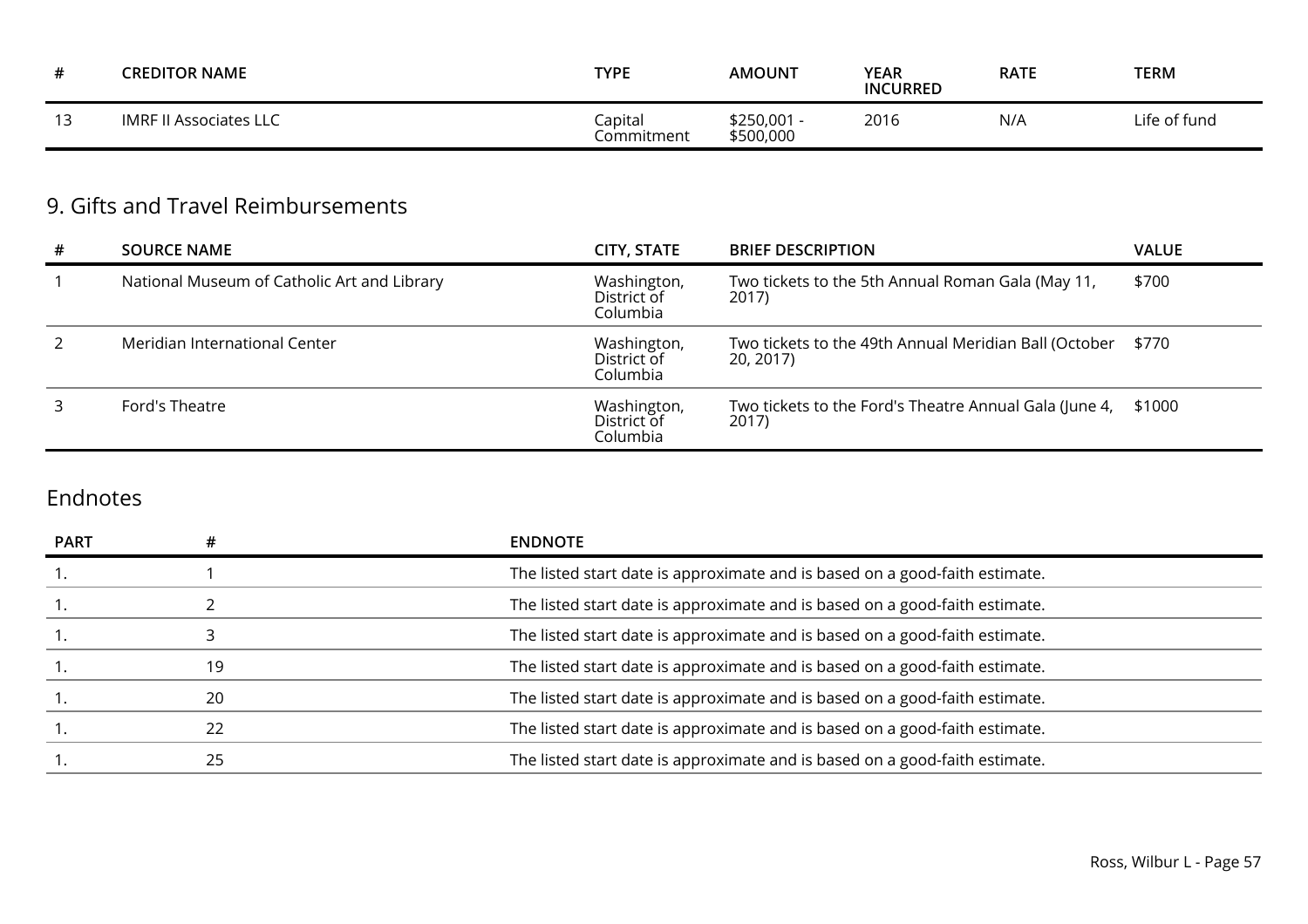| <b>PART</b> | #              | <b>ENDNOTE</b>                                                                                                                             |
|-------------|----------------|--------------------------------------------------------------------------------------------------------------------------------------------|
| 1.          | 26             | The listed start date is approximate and is based on a good-faith estimate.                                                                |
| 1.          | 27             | The listed start date is approximate and is based on a good-faith estimate.                                                                |
| 1.          | 28             | The listed start date is approximate and is based on a good-faith estimate.                                                                |
| 1.          | 30             | The listed start date is approximate and is based on a good-faith estimate.                                                                |
| 1.          | 31             | The listed start date is approximate and is based on a good-faith estimate.                                                                |
| 1.          | 32             | The listed start date is approximate and is based on a good-faith estimate.                                                                |
| 1.          | 37             | The listed start date is approximate and is based on a good-faith estimate.                                                                |
| 1.          | 38             | The listed start date is approximate and is based on a good-faith estimate.                                                                |
| 1.          | 39             | The listed start date is approximate and is based on a good-faith estimate.                                                                |
| 1.          | 40             | The listed start date is approximate and is based on a good-faith estimate.                                                                |
| 2.          | 1.1            | Salary for service in 2017 prior to being sworn in as Secretary.                                                                           |
| 2.          | 1.2            | I liquidated this plan in 2017, and thereby divested from all underlying investments. Proceeds were<br>rolled over into other investments. |
| 2.          | 1.4            | Bonus for service in 2016.                                                                                                                 |
| 2.          | 1.5            | Money paid out of escrow fund, representing value of restricted shares that were cancelled upon my<br>resignation from Invesco.            |
| 2.          | $\overline{2}$ | Director fee paid in 2017 for board service in 2016.                                                                                       |
| 2.          | 3              | Shares were divested on 6/11/18, and were the subject of a 278-T transaction report filed on 6/15/18.                                      |
| 2.          | 4              | Shares were divested in 2017.                                                                                                              |
| 2.          | 5              | Shares were divested in 2017.                                                                                                              |
| 2.          | 6              | Unvested shares were forfeited upon my resignation.                                                                                        |
| 2.          | $\overline{7}$ | Shares were divested in 2017.                                                                                                              |
| 2.          | 8              | Shares were divested in 2017.                                                                                                              |
|             |                |                                                                                                                                            |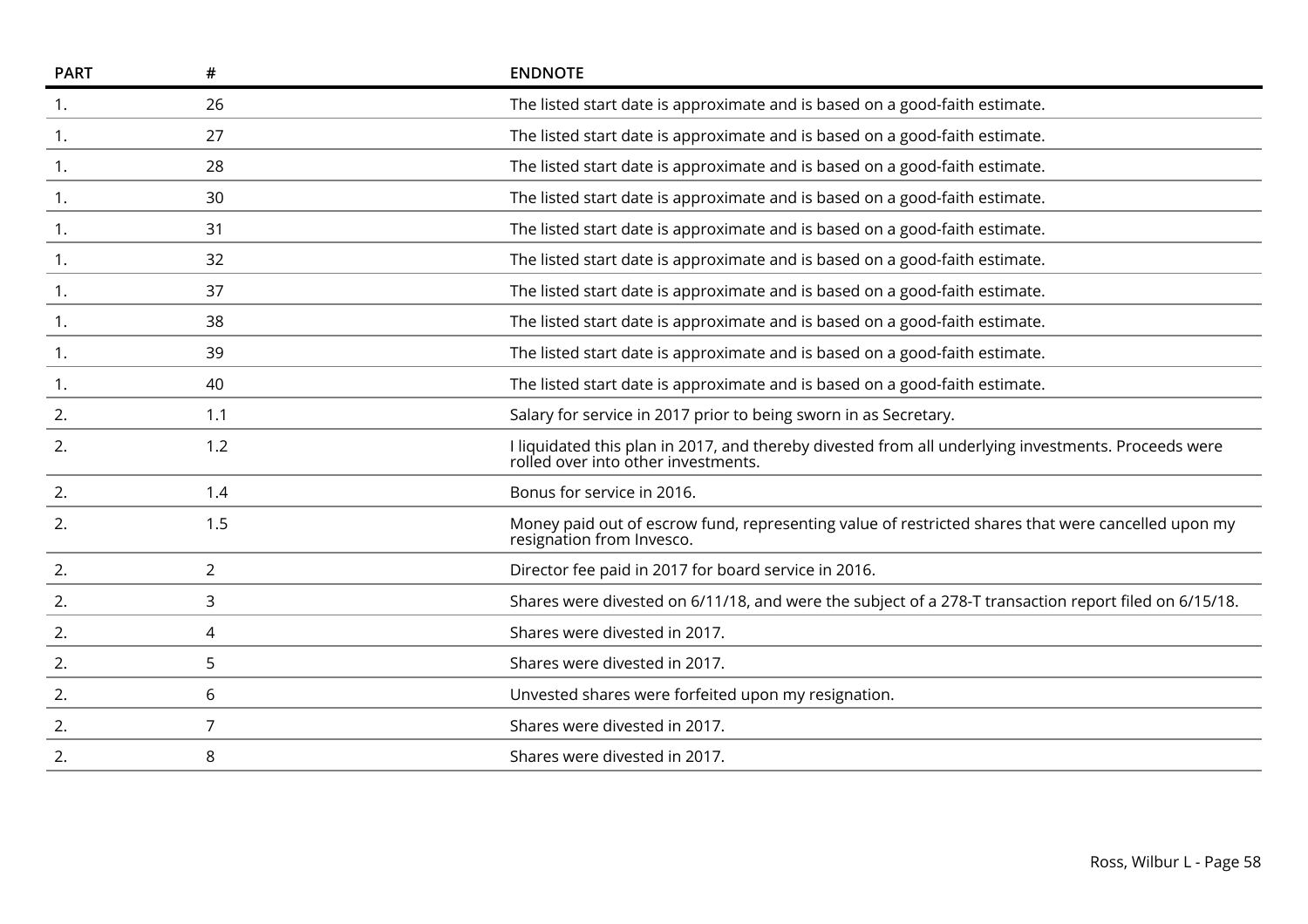| <b>PART</b> | #          | <b>ENDNOTE</b>                                                                                                                                         |
|-------------|------------|--------------------------------------------------------------------------------------------------------------------------------------------------------|
| 2.          | 9          | Value and income are fully attributable to interests in W.L. Ross Group, L.P.                                                                          |
| 2.          | 9.1        | The assets of WL Ross Group, L.P. are listed in item 10. Asset was divested in 2017.                                                                   |
| 2.          | 10         | The value and income are fully attributable at lower tiers. Asset was divested in 2017.                                                                |
| 2.          | 10.1       | This asset and all underlying entities were divested in 2017. Capital gain from sale of fund interest is<br>not ascertainable at time of filing.       |
| 2.          | 10.1.1     | This represents WLR Recovery Associates IV LLC's carried interest in WLR Recovery Fund IV, L.P.                                                        |
| 2.          | 10.1.8.1.1 | No underlying assets remain.                                                                                                                           |
| 2.          | 10.1.9.1   | Underlying assets previously disclosed at line 10.1.8                                                                                                  |
| 2.          | 10.1.11.1  | Underlying assets previously disclosed at line 10.1.10.1.                                                                                              |
| 2.          | 10.1.12    | Underlying assets previously disclosed at line 10.1.10.1.                                                                                              |
| 2.          | 10.2       | Value represents capital account balance and accrued carry if any. This asset, along with all underlying<br>holdings, is in the process of being sold. |
| 2.          | 10.2.2     | Represents the carried interest held by WLR Mezzanine Associates LLC in WLR Cardinal Mezzanine<br>Fund L.P.                                            |
|             |            | Income accounted for at Line 10.2                                                                                                                      |
| 2.          | 10.3       | This asset, along with all underlying entities, was divested in 2017. This entity held no operating<br>companies; it held only cash.                   |
| 2.          | 10.3.1.1   | This entity held no underlying assets.                                                                                                                 |
| 2.          | 10.3.2     | This entity held no underlying assets.                                                                                                                 |
| 2.          | 10.4       | This asset was divested in 2017. It held no underlying assets; it held only cash.                                                                      |
| 2.          | 10.5       | This asset and all underlying holdings were divested in 2017.                                                                                          |
| 2.          | 10.5.1     | This entry was mistakenly included on Part 6 of the nominee report (Part 6, Line 13). It is now correctly<br>listed on Part 2 of the Annual report.    |
| 2.          | 10.6       | This asset and all underlying entities were divested in 2017. Income figure is an estimate, as final K-1<br>has not yet been issued.                   |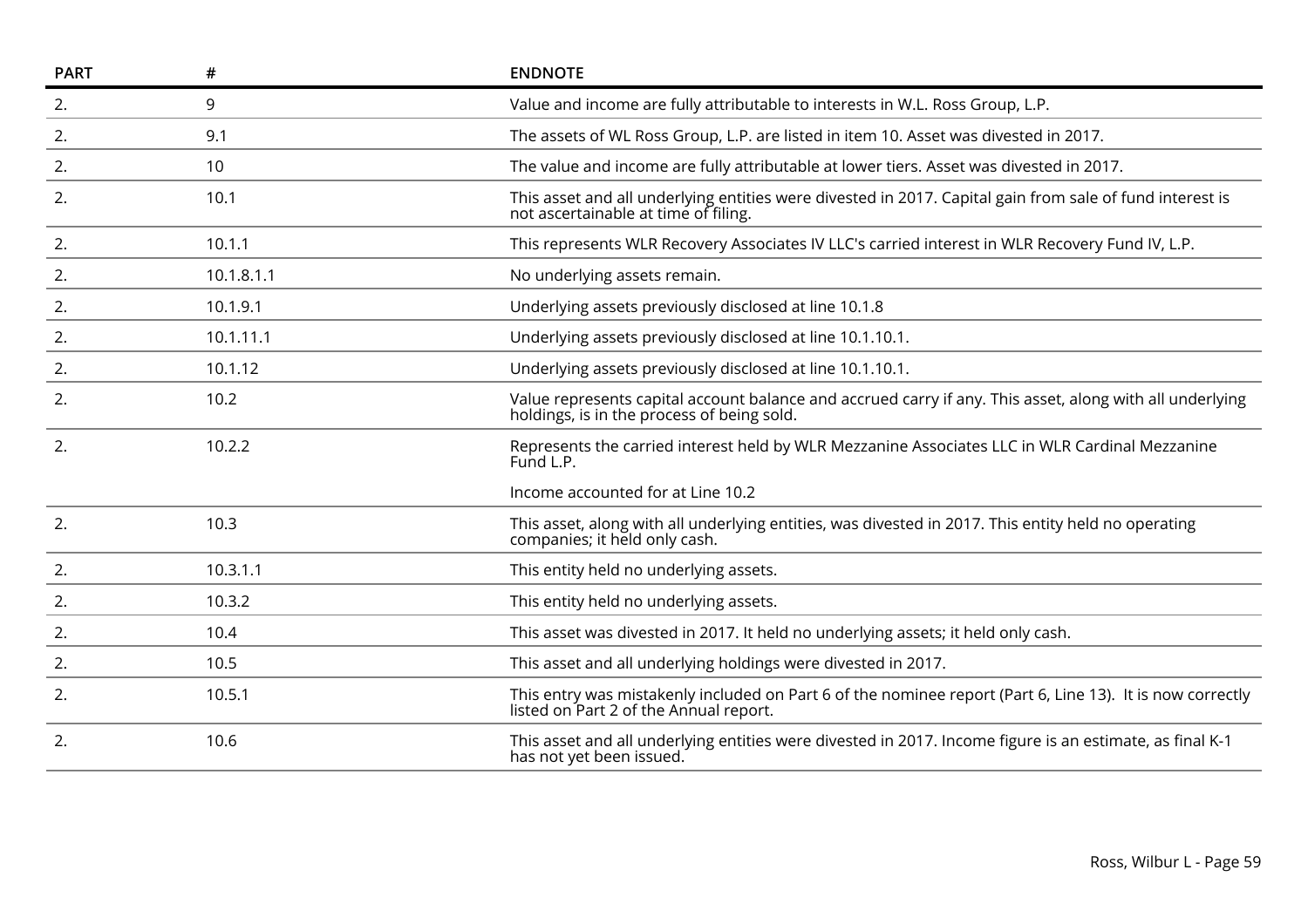| <b>PART</b> | #              | <b>ENDNOTE</b>                                                                                                                                                                                                                                                                                                                                                                                                                                                                                                                                                                                                                                                                                                                                                                                                                                                                                                                                                                                                                                                                                                                       |
|-------------|----------------|--------------------------------------------------------------------------------------------------------------------------------------------------------------------------------------------------------------------------------------------------------------------------------------------------------------------------------------------------------------------------------------------------------------------------------------------------------------------------------------------------------------------------------------------------------------------------------------------------------------------------------------------------------------------------------------------------------------------------------------------------------------------------------------------------------------------------------------------------------------------------------------------------------------------------------------------------------------------------------------------------------------------------------------------------------------------------------------------------------------------------------------|
| 2.          | 10.6.1.2.1.1.1 | This entity owns subsidiaries which each own individual transoceanic tanker ships. There are individual<br>LLCs that own the ships: NCM Holding I LLC; NCM Holding II LLC; WLR/TRF KZ Holding I LLC; WLR/TRF<br>KZ Holding II LLC; WLR/TRF KZ Holding III LLC; WLR/TRF Holding III LLC; WLR/TRF Maemi LLC; NT Suez<br>Holdco LLC; NT Suez GP LLC; NT Suez One LLC; NT Suez Two LLC; WLR/TRF Tanker Two LLC; WLR/TRF<br>HMN8 Holdings I LLC; WLR/TRF HMN8 Holdings II LLC; WLR/TRF HMN8 Holdings III LLC; WLR/TRF HMN8<br>Holdings IV LLC; WLR/TRF HMN8 Holdings V LLC; WLR/TRF HMN8 Holdings VI LLC; TRF/Solus JV LLC; TRF/Solus JV LLC;<br>TRF/Solus GP LLC; HAN VLCC 1 LLC; HAN VLCC II LLC; SWS VLCC JV LLC; SWS VLCC GPLLC; SWS VLCC<br>LLC; WLR/TRF KZ Holding IV; WLR/TRF SH Container Holding I LLC; WLR/TRF SH Container Holding II LLC;<br>WLR/TRF SH Container Holding III LLC; WLR/TRF SH Container Holding IV LLC; WLR/TRF AWL Container<br>Ship I LLC; WLR/TRF AWL Container Ship II LLC; Nautical Bulk Holdings Ltd. This entity also owns an<br>interest in Bluewater Holding Schifffahrtsgesellschaft GmbH & Co. KG. |
| 2.          | 10.6.1.2.2     | Underlying assets shown at 10.6.1.2.1.1                                                                                                                                                                                                                                                                                                                                                                                                                                                                                                                                                                                                                                                                                                                                                                                                                                                                                                                                                                                                                                                                                              |
| 2.          | 10.6.1.2.3.1.1 | This entity owns Norwegian subsidiaries which each own individual transoceanic tanker ships. There<br>are individual entities: Awilco Eco Tankers 1 AS; Awilco Eco Tankers 2 AS; Awilco Eco Tankers 3 AS;<br>Awilco Eco Tankers 4 AS; Hassel Shipping 4 AS; Songa Chemical AS; Atlantic Supramax DIS. List based<br>on latest available information.                                                                                                                                                                                                                                                                                                                                                                                                                                                                                                                                                                                                                                                                                                                                                                                 |
| 2.          | 10.6.1.2.4     | Underlying assets previously disclosed at 10.6.1.2.3.1.                                                                                                                                                                                                                                                                                                                                                                                                                                                                                                                                                                                                                                                                                                                                                                                                                                                                                                                                                                                                                                                                              |
| 2.          | 10.6.4         | Represents carried interest held in underlying funds. Income accounted for at Line 10.6                                                                                                                                                                                                                                                                                                                                                                                                                                                                                                                                                                                                                                                                                                                                                                                                                                                                                                                                                                                                                                              |
| 2.          | 10.7           | This asset and all underlying entities were divested in 2017. Capital gain from sale of fund interest is<br>not ascertainable at time of filing.                                                                                                                                                                                                                                                                                                                                                                                                                                                                                                                                                                                                                                                                                                                                                                                                                                                                                                                                                                                     |
| 2.          | 10.7.4.1.1.1.1 | Underlying assets previously disclosed at 10.2.1.1.1.                                                                                                                                                                                                                                                                                                                                                                                                                                                                                                                                                                                                                                                                                                                                                                                                                                                                                                                                                                                                                                                                                |
| 2.          | 10.7.4.1.1.2   | Underlying assets previously disclosed at 10.2.1.1.1.                                                                                                                                                                                                                                                                                                                                                                                                                                                                                                                                                                                                                                                                                                                                                                                                                                                                                                                                                                                                                                                                                |
| 2.          | 10.7.5.1       | Underlying assets previously disclosed at 10.7.4.1.1.                                                                                                                                                                                                                                                                                                                                                                                                                                                                                                                                                                                                                                                                                                                                                                                                                                                                                                                                                                                                                                                                                |
| 2.          | 10.7.6         | Represents the carried interest held by WLR Recovery Associates V LLC in WLR Recovery Fund V, L.P.<br>Income accounted for at Line 10.7.                                                                                                                                                                                                                                                                                                                                                                                                                                                                                                                                                                                                                                                                                                                                                                                                                                                                                                                                                                                             |
| 2.          | 10.7.7         | Represents the carried interest held by WLR Recovery Associates V LLC in this fund. Income accounted<br>for at Line 10.7.                                                                                                                                                                                                                                                                                                                                                                                                                                                                                                                                                                                                                                                                                                                                                                                                                                                                                                                                                                                                            |
| 2.          | 10.7.8         | Represents the carried interest held by WLR Recovery Associates V LLC in this fund. Income accounted<br>for at Line 10.7.                                                                                                                                                                                                                                                                                                                                                                                                                                                                                                                                                                                                                                                                                                                                                                                                                                                                                                                                                                                                            |
| 2.          | 10.8           | This asset and all underlying entities were divested in 2017.                                                                                                                                                                                                                                                                                                                                                                                                                                                                                                                                                                                                                                                                                                                                                                                                                                                                                                                                                                                                                                                                        |
|             |                |                                                                                                                                                                                                                                                                                                                                                                                                                                                                                                                                                                                                                                                                                                                                                                                                                                                                                                                                                                                                                                                                                                                                      |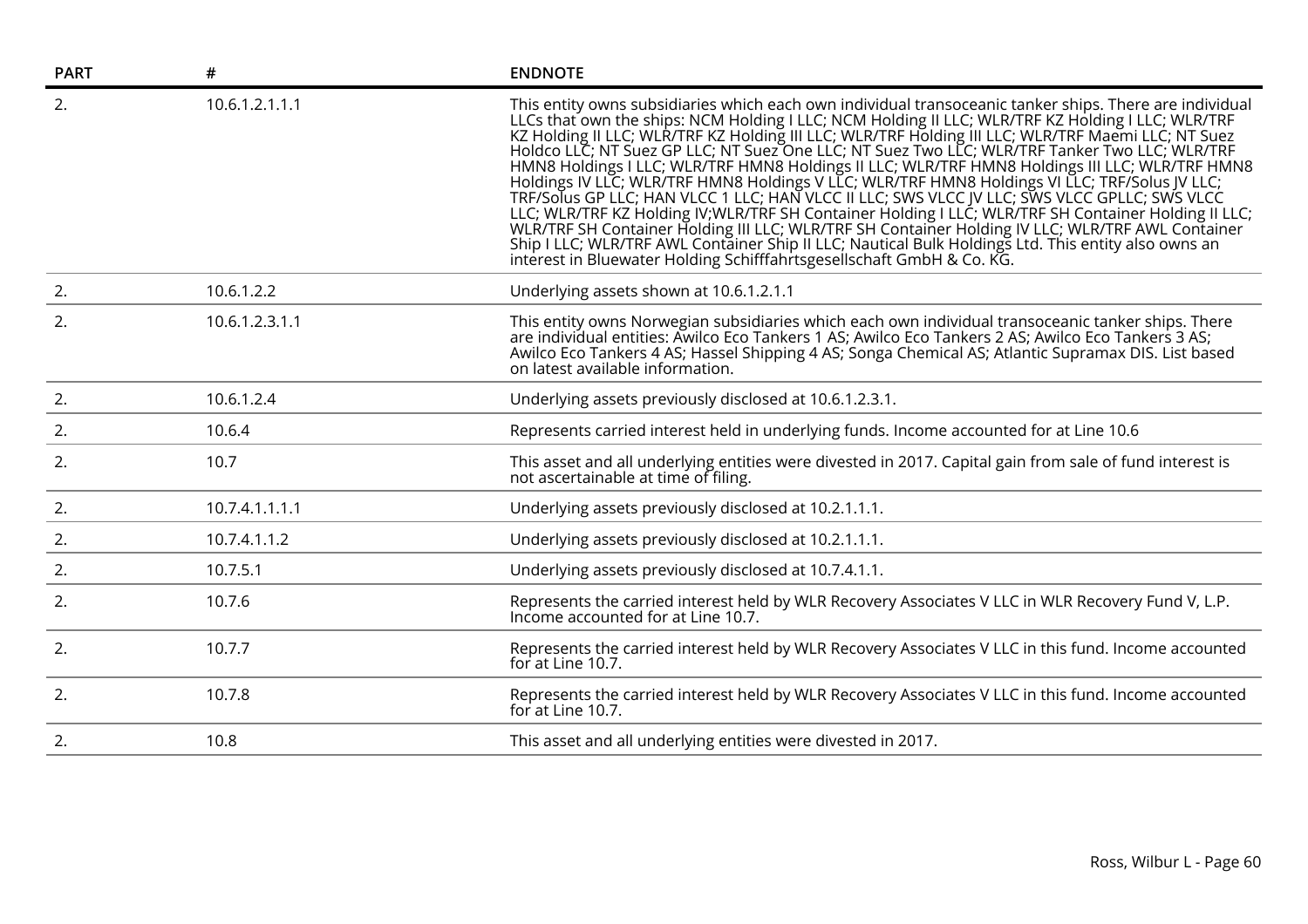| <b>PART</b> | #           | <b>ENDNOTE</b>                                                                                                                                                                              |
|-------------|-------------|---------------------------------------------------------------------------------------------------------------------------------------------------------------------------------------------|
| 2.          | 10.8.2      | This represents the carried interest held by WLR Select Associates LLC in WLR Select Co-Investment<br>XCO AIV, L.P. Income accounted for at Line 10.8.                                      |
| 2.          | 10.9        | This asset and all underlying entities were divested in 2017.                                                                                                                               |
| 2.          | 10.9.1.1.1  | This represents the carried interest held by WLR China Energy Associates, Ltd. in WLR China Energy<br>Infrastructure Fund, L.P. Income accounted for at Line 10.9.                          |
| 2.          | 10.9.1.1.2  | List of fund holdings as of 12/31/16. Updated list of holdings unavailable.                                                                                                                 |
| 2.          | 10.10       | Underlying holdings shown at 14.1.1. This asset and all underlying entities were divested in 2017.                                                                                          |
| 2.          | 10.10.1     | Represents the carried interest held by WLR Recovery Associates II, LLC in WLR Recovery Fund II, L.P.<br>Income accounted for at Line 10.10.                                                |
| 2.          | 10.11       | Underlying holdings shown at 14.2.1. This asset and all underlying entities were divested in 2017.<br>Capital gain from sale of fund interest is not ascertainable at time of filing.       |
| 2.          | 10.11.1     | Represents the carried interest held by WLR Recovery Associates III, LLC in the fund. Income accounted<br>for at Line 10.11.                                                                |
| 2.          | 10.12       | This asset and all underlying entities were divested in 2017.                                                                                                                               |
| 2.          | 10.12.1.2   | Underlying assets previously disclosed at 10.12.1.1.1.                                                                                                                                      |
| 2.          | 10.12.1.3.1 | Underlying assets previously disclosed at 10.12.1.1.1.                                                                                                                                      |
| 2.          | 10.12.1.4.1 | Underlying assets previously disclosed at 10.12.1.1.1.1                                                                                                                                     |
| 2.          | 10.12.1.6   | Represents the carried interest held by Invesco Mortgage Recovery Master Associates II LLC in Invesco<br>Mortgage Recovery Fund II, L.P. Income accounted for at Line 10.12.                |
| 2.          | 10.12.1.7   | Represents the carried interest held by Invesco Mortgage Recovery Master Associates II LLC in Invesco<br>Mortgage Recovery Fund II Co-Invest ITAL, L.P. Income accounted for at Line 10.12. |
| 2.          | 10.13       | This asset and all underlying entities were divested in 2017.                                                                                                                               |
| 2.          | 10.13.1     | This represents the carried interest held by WLR Master Co-Investment SLP Associates, L.P. (Cayman) in<br>WLR/GS Master Co-Investment L.P. (Cayman). Income accounted for at Line 10.13.    |
| 2.          | 10.14       | Asset and all underlying entities divested in 2017. Capital gain from sale of fund interest is not<br>ascertainable at time of filing.                                                      |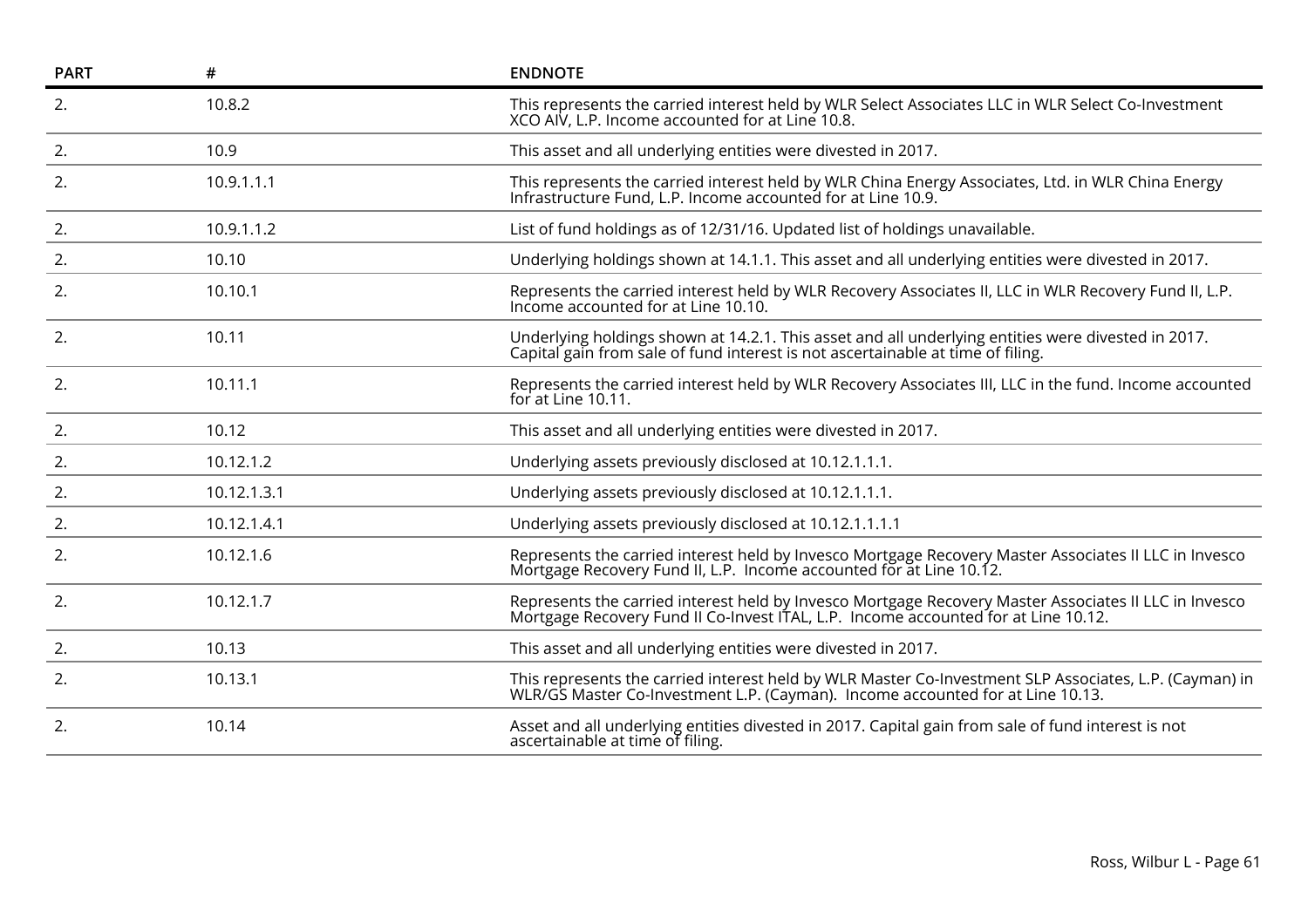| #            | <b>ENDNOTE</b>                                                                                                                                   |
|--------------|--------------------------------------------------------------------------------------------------------------------------------------------------|
| 10.15        | This asset and all underlying entities were divested in 2017. Capital gain from sale of fund interest is<br>not ascertainable at time of filing. |
| 10.15.1.1    | Underlying assets previously disclosed at 10.6.1.2.1.1                                                                                           |
| 10.15.1.2    | Underlying assets previously disclosed at 10.6.1.2.3.1                                                                                           |
| 10.16        | Underlying assets disclosed below at 24.1. This asset and all underlying entities were divested in 2017.                                         |
| 10.17        | This asset held only cash. This asset was divested in 2017.                                                                                      |
| 10.17.1      | Represents Ross CG Pearl Associates, LLC carried interest in this fund.                                                                          |
| 11           | This asset and all underlying entities were divested in 2017. Capital gain from sale of fund interest is<br>not ascertainable at time of filing. |
| 11.1         | Underlying assets previously disclosed at 10.15.                                                                                                 |
| 11.1.1       | This represents the carried interest held by WLR Recovery Associates V DSS AIV, L.P. in the fund.                                                |
| 12           | Value represents capital account and accrued carry, if any.                                                                                      |
|              | This asset and all underlying entities are in the process of being sold.                                                                         |
| 12.1.1.1.1.1 | This fund no longer holds any underlying assets.                                                                                                 |
| 12.1.2.1.1   | This fund no longer holds any underlying assets.                                                                                                 |
| 12.1.3.1.1   | This fund no longer holds any underlying assets.                                                                                                 |
| 12.1.4.1     | This fund no longer holds any underlying assets.                                                                                                 |
| 12.1.5.1     | This fund no longer holds any underlying assets.                                                                                                 |
| 12.1.6       | This fund no longer holds any underlying assets.                                                                                                 |
| 12.1.7.1.1   | Underlying assets previously disclosed at 10.1.10.1.1.                                                                                           |
| 12.1.8.1.1   | Underlying assets previously disclosed at 10.1.10.1.1.                                                                                           |
| 12.1.9.1     | Underlying assets previously disclosed at 10.1.10.1.1.                                                                                           |
| 12.1.10      | Underlying assets previously disclosed at 10.1.10.1.1.                                                                                           |
|              |                                                                                                                                                  |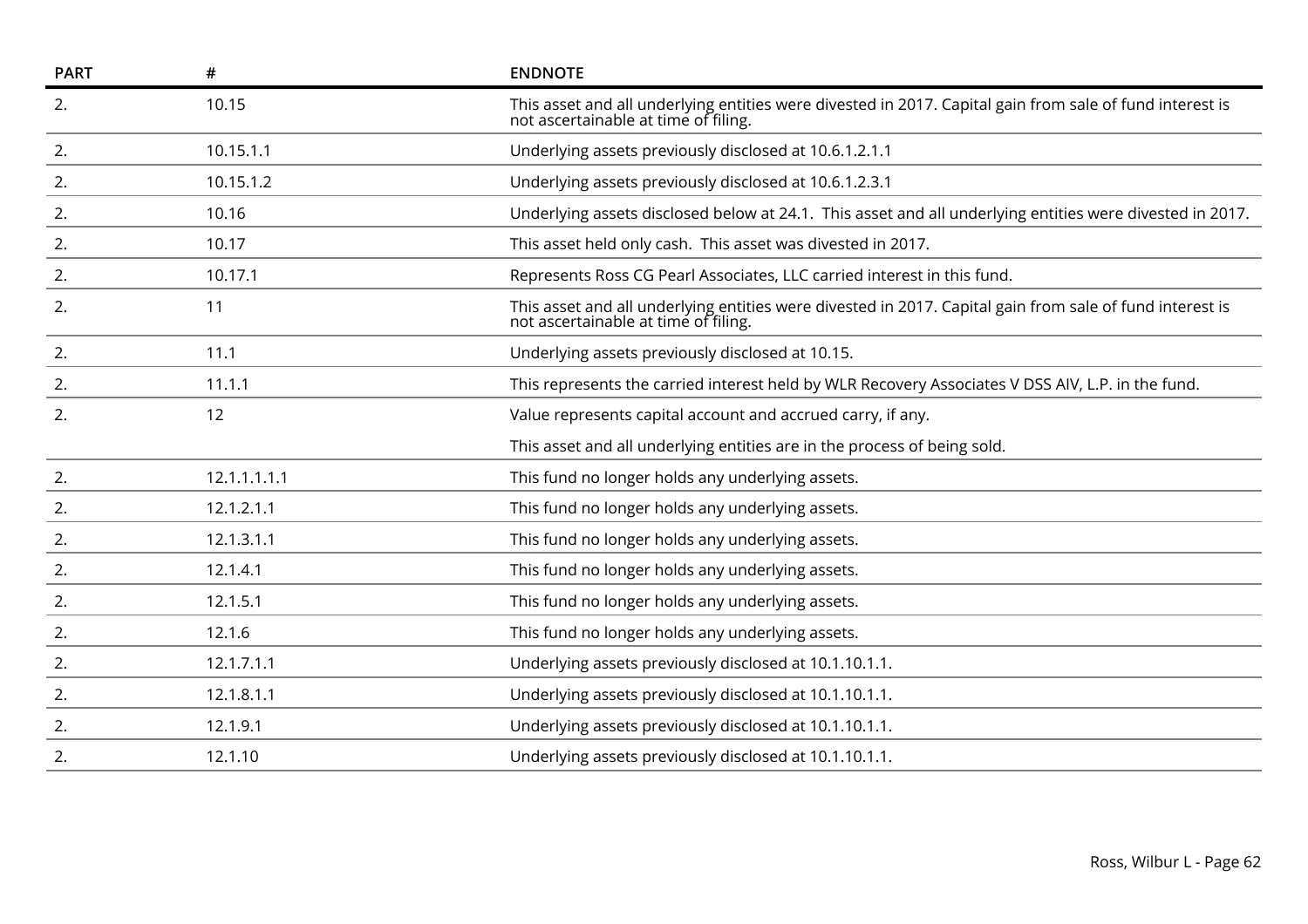| <b>PART</b> | #          | <b>ENDNOTE</b>                                                                                                                                              |
|-------------|------------|-------------------------------------------------------------------------------------------------------------------------------------------------------------|
| 2.          | 12.2.1.1.1 | This fund no longer holds any underlying assets.                                                                                                            |
| 2.          | 12.3.1.1   | This fund no longer holds any underlying assets.                                                                                                            |
| 2.          | 12.4.1.1   | Underlying assets previously disclosed at 10.1.10.1.1.                                                                                                      |
| 2.          | 12.5.1.1   | Underlying assets previously disclosed at 10.1.10.1.1.                                                                                                      |
| 2.          | 12.6       | List of underlying investments is as of 12/31/16. Updated list not available.                                                                               |
| 2.          | 12.7.1     | Underlying assets previously disclosed at 10.1.10.1.1.                                                                                                      |
| 2.          | 12.8       | Represents carried interests of General Partner in all funds disclosed within 12.1 to 12.7, including<br>underlying funds. Income accounted for at Line 12. |
| 2.          | 13         | Value reflects capital account and accrued carry, if any.                                                                                                   |
|             |            | This asset and all underlying entities are in the process of being sold.                                                                                    |
| 2.          | 13.1.1.1   | Assets previously disclosed at 10.6.1.2.1.1.1.                                                                                                              |
| 2.          | 13.2       | This represents the carried interest held by Starboard GP Ltd. in the Transportation Recovery Fund.<br>Income accounted for at Line 13.                     |
| 2.          | 14.1       | Asset and all underlying entities divested in 2017.                                                                                                         |
| 2.          | 14.2       | This asset and all underlying entities were divested in 2017. Capital gain from sale of fund interest is<br>not ascertainable at time of filing.            |
| 2.          | 14.3       | Underlying assets previously disclosed at 10.1.                                                                                                             |
|             |            | This asset and all underlying entities were divested in 2017. Capital gain from sale of fund interest is<br>not ascertainable at time of filing.            |
| 2.          | 14.5       | Asset and all underlying entities divested in 2017. Capital gain from sale of fund interest is not<br>ascertainable at time of filing.                      |
| 2.          | 14.5.1     | Underlying assets previously disclosed at 10.14.                                                                                                            |
| 2.          | 15.1       | Asset divested in 2017.                                                                                                                                     |
| 2.          | 15.2       | Asset divested in 2017.                                                                                                                                     |
| 2.          | 16         | This asset and all underlying entities were divested in 2017.                                                                                               |
|             |            |                                                                                                                                                             |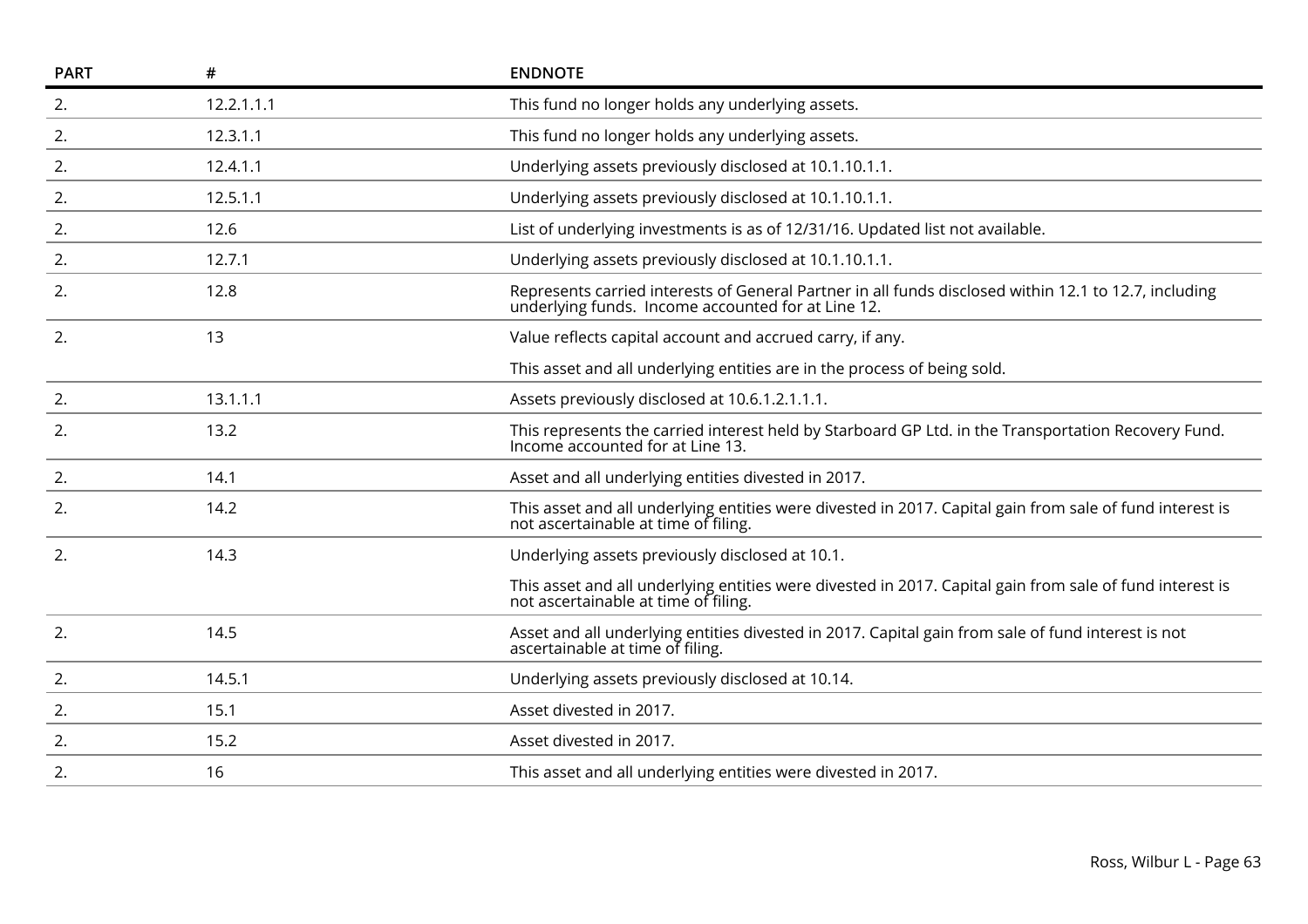| <b>PART</b> | #          | <b>ENDNOTE</b>                                                                                                                                          |
|-------------|------------|---------------------------------------------------------------------------------------------------------------------------------------------------------|
| 2.          | 16.1.1     | Reflects carried interest held by India Asset Recovery GP Ltd. in India Asset Recovery Fund, L.P.                                                       |
| 2.          | 17         | This asset and all underlying entities were divested in 2017. Income is an estimate, as final K-1 has not<br>been issued.                               |
| 2.          | 17.1.1.2.1 | Underlying assets previously disclosed at 17.1.1.1.1.                                                                                                   |
| 2.          | 17.1.1.3.1 | Underlying assets previously disclosed at 17.1.1.1.1.                                                                                                   |
| 2.          | 17.1.1.4   | Underlying assets previously disclosed at 17.1.1.1.1.                                                                                                   |
| 2.          | 17.2       | Represents Ross CG GP LLC's carried interest in Ross CG Associates, LP. Income accounted for at Line<br>17                                              |
| 2.          | 18         | This asset and all underlying entities were divested in 2017.                                                                                           |
| 2.          | 18.1       | Represents the carried interest of WL Ross GP LLC in Asia Recovery Associates L.P. Income accounted<br>for at $18.2$                                    |
| 2.          | 18.2       | This asset and all underlying entities were divested in 2017.                                                                                           |
| 2.          | 19.1       | This asset and all underlying entities were divested in 2017.                                                                                           |
| 2.          | 19.1.1     | Underlying assets previously disclosed at 10.14.1                                                                                                       |
| 2.          | 19.2       | Represents the carried interest of WLR Recovery Associates IV DSS AIV, L.P. in WLR Recovery Fund IV<br>DSS AIV, L.P. Income accounted for at Line 19.1. |
| 2.          | 20         | Value reflects capital account balance and accrued carry, if any.                                                                                       |
|             |            | This asset and all underlying entities are in the process of being sold.                                                                                |
| 2.          | 20.1       | Underlying assets previously disclosed at 13.1.                                                                                                         |
| 2.          | 21         | This asset and all underlying entities were divested in 2017.                                                                                           |
| 2.          | 21.1       | Represents the carried interest of Ross Expansion GP, LLC in Ross Expansion FLP, LP. Income accounted for at Line 21.2.                                 |
| 2.          | 21.2       | This asset and all underlying entities were divested in 2017.                                                                                           |
| 2.          | 21.2.1.1.1 | This entity no longer holds any underlying assets                                                                                                       |
| 2.          | 21.2.1.1.2 | This entity no longer holds any underlying assets                                                                                                       |
|             |            |                                                                                                                                                         |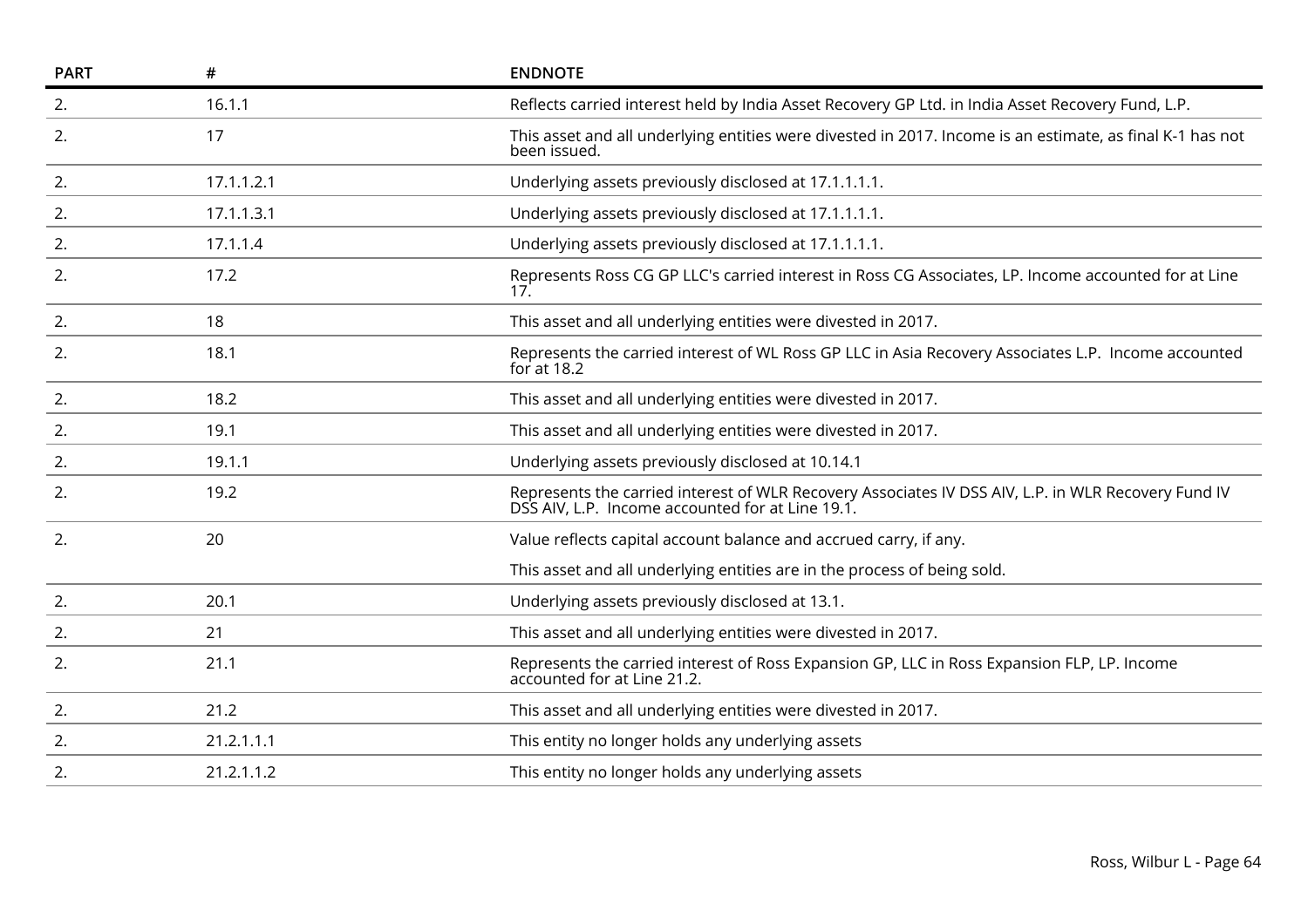| <b>PART</b> | #          | <b>ENDNOTE</b>                                                                                                                                      |
|-------------|------------|-----------------------------------------------------------------------------------------------------------------------------------------------------|
| 2.          | 21.2.1.1.3 | This entity no longer holds any underlying assets.                                                                                                  |
| 2.          | 22         | This was for a 2016 honorarium previously reported.                                                                                                 |
| 2.          | 23         | Plan was liquidated.                                                                                                                                |
| 2.          | 24         | This asset and all underling entities were divested in 2017.                                                                                        |
| 2.          | 24.1.1.1   | Underlying assets previously disclosed at 10.2.1.1.1.                                                                                               |
| 2.          | 24.1.2     | This represents the carried interest held by WLR Select Associates DSS, L.P. in WLR Select Co-<br>Investment, L.P. Income accounted for at Line 24. |
| 2.          | 24.1.3.1   | Underlying assets previously disclosed at 10.2.1.                                                                                                   |
| 2.          | 24.1.3.2   | Underlying assets previously disclosed at 10.2.1.1.1.                                                                                               |
| 2.          | 24.1.4.1   | This entity holds no underlying investments.                                                                                                        |
| 2.          | 24.2.1     | Underlying assets previously disclosed at 24.1.3.                                                                                                   |
| 2.          | 25         | This asset and all underlying entities were divested in 2017.                                                                                       |
| 2.          | 25.1       | Represents the carried interest of WLR Nanotechnology GP LLC in Masters Capital Nanotechnology Fund, L.P. Income accounted for at Line 25.          |
| 2.          | 26         | This asset and all underlying entities were divested in 2017.                                                                                       |
| 2.          | 26.1       | Underlying assets previously disclosed at 25.2.1                                                                                                    |
| 2.          | 27         | For service in 2016.                                                                                                                                |
| 2.          | 28         | Asset divested in 2017.                                                                                                                             |
| 2.          | 29         | Asset divested in 2017.                                                                                                                             |
| 2.          | 30         | Value represents capital account and accrued carry if any. Asset holds cash only.                                                                   |
| 2.          | 30.1       | This fund no longer holds any underlying assets.                                                                                                    |
| 2.          | 30.2       | Represents carried interest of Ross CG Cypress Associates, LLC in Ross CG Cypress Associates, LP.<br>Income accounted for at Line 30.               |
| 3.          | 15         | Month is not ascertainable.                                                                                                                         |
|             |            |                                                                                                                                                     |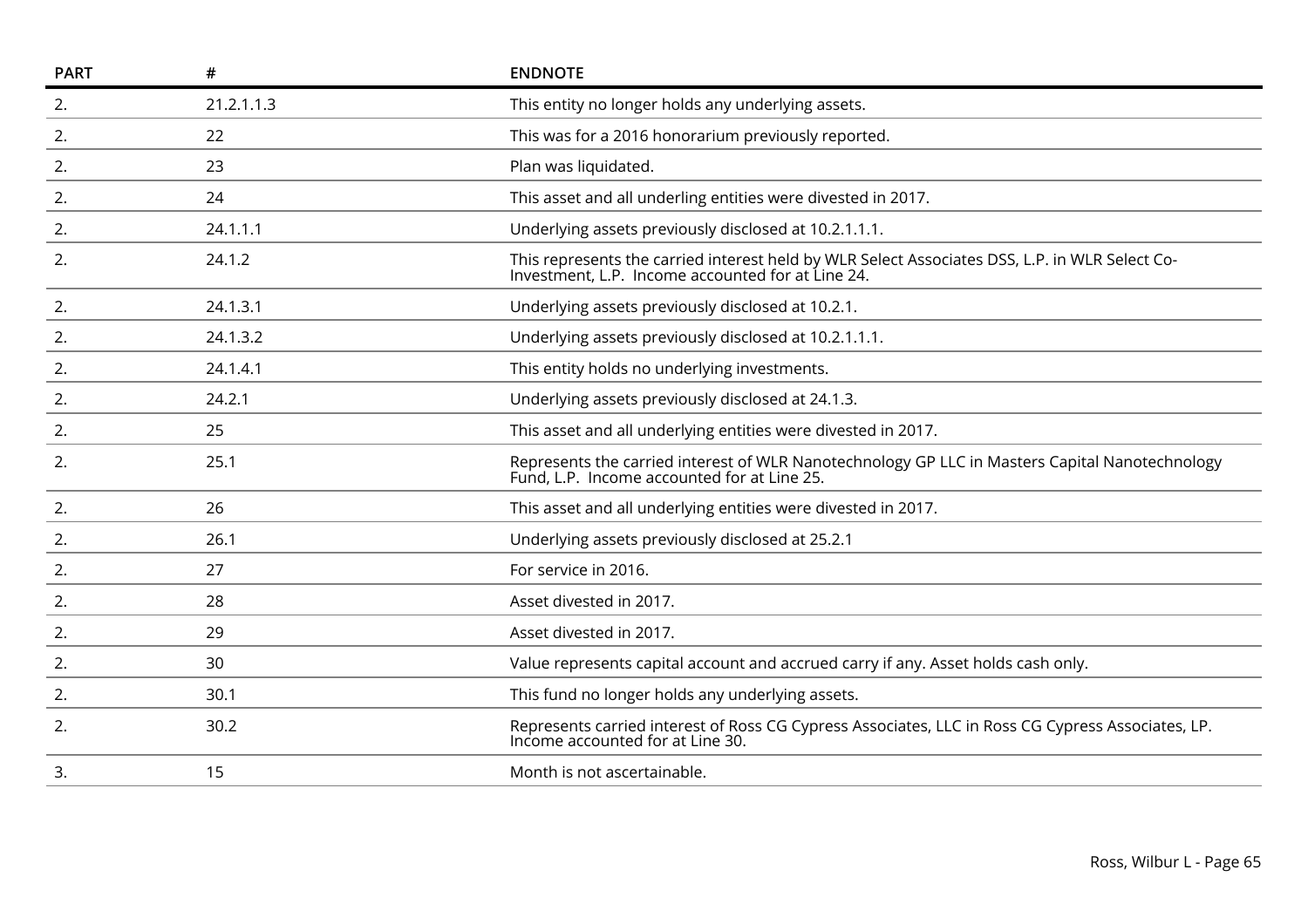| <b>PART</b> | #              | <b>ENDNOTE</b>                                                                                                                                               |
|-------------|----------------|--------------------------------------------------------------------------------------------------------------------------------------------------------------|
| 5.          | 1              | 2 books: "New York, New York"; "Palm Beach People"                                                                                                           |
| 5.          | $\overline{2}$ | Assets listed at Lines 2.2-2.15 were no longer held as of 12/31/17.                                                                                          |
| 6.          | 1              | Assets listed at Lines 1.3-1.5 were no longer held as of 12/31/17. Assets listed at Lines 1.6-1.15 were<br>not held at any time during the reporting period. |
| 6.          | $\overline{2}$ | Asset listed 2.13 was no longer held as of 12/31/17. Assets listed at Lines 2.3-2.12 were not held at any<br>time during the reporting period.               |
| 6.          | 2.13           | Asset divested in 2017.                                                                                                                                      |
| 6.          | 3.1            | Asset divested in 2017.                                                                                                                                      |
| 6.          | 4              | This account was closed in 2016. The assets listed at Lines 4.1-4.3 were not held at any time during the<br>reporting period.                                |
| 6.          | 5              | Held as an account for the benefit of First Republic Bank                                                                                                    |
| 6.          | 6              | Income reflected at entry for Invesco shares in Part 2                                                                                                       |
| 6.          | 10             | Account has been closed.                                                                                                                                     |
| 6.          | 11.1           | Asset divested in 2017.                                                                                                                                      |
| 6.          | 11.2           | Asset divested in 2017.                                                                                                                                      |
| 6.          | 12             | Asset divested in 2017.                                                                                                                                      |
| 6.          | 16             | Asset divested in 2017.                                                                                                                                      |
| 6.          | 17             | Asset divested in 2017. Income per K-1.                                                                                                                      |
| 6.          | 18             | Asset divested in 2017. Income per K-1.                                                                                                                      |
| 6.          | 19             | Asset divested in 2017.                                                                                                                                      |
| 6.          | 20             | Asset divested in 2017.                                                                                                                                      |
| 6.          | 21             | Asset divested in 2017. Underlying holdings previously disclosed in Part 2 line 10.11. Income accounted<br>for at Part 2 line 10.11                          |
| 6.          | 22             | Asset divested in 2017. Underlying holdings previously disclosed at Part 2 line 10.10. Income accounted<br>for at Part 2 line 10.10.                         |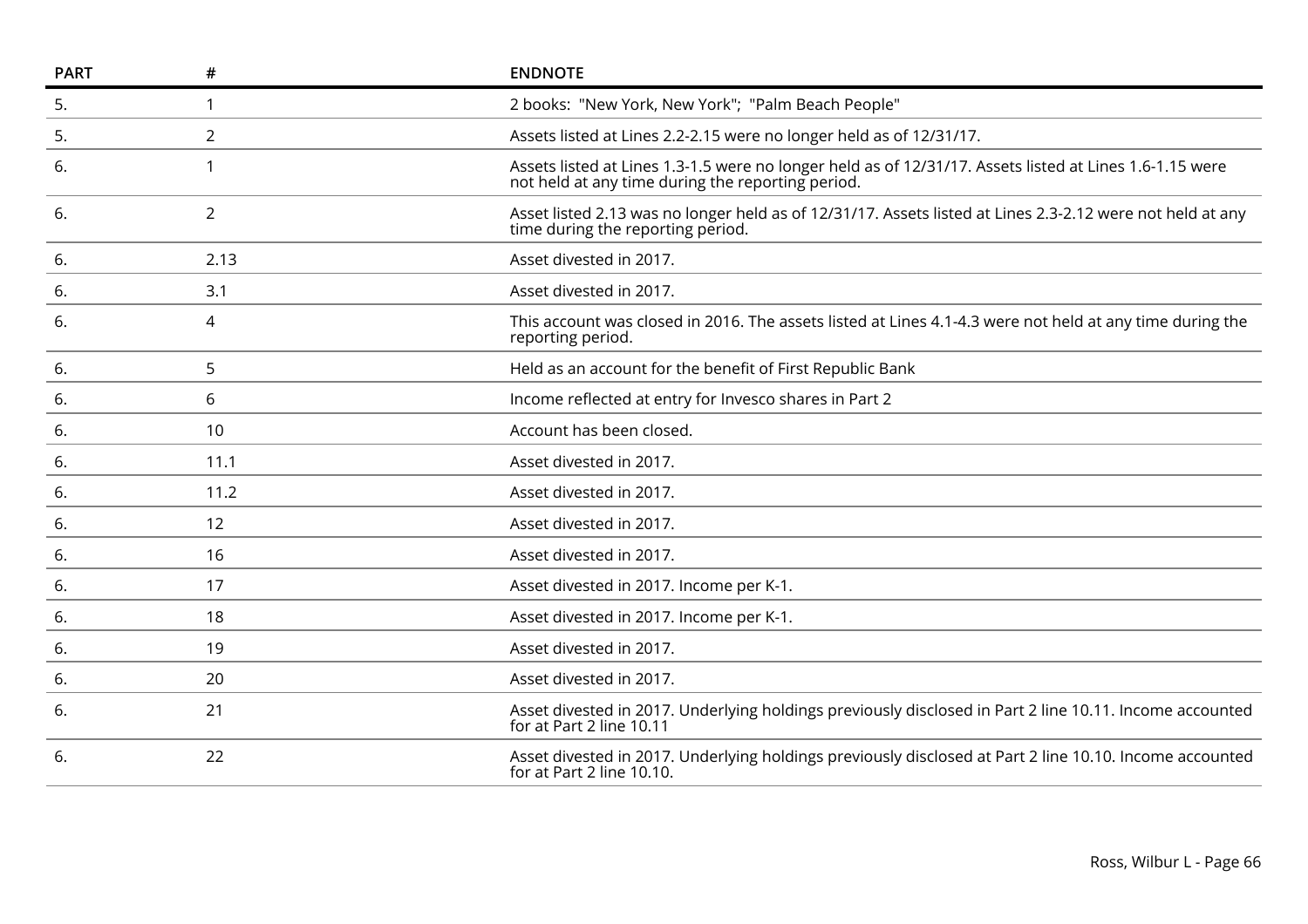|         | <b>ENDNOTE</b>                                                                                                                                                                               |
|---------|----------------------------------------------------------------------------------------------------------------------------------------------------------------------------------------------|
| 23.1    | Assets listed at Lines 23.1.2-23.1.11 were divested in 2017.                                                                                                                                 |
| 23.2    | Assets listed at Lines 23.2.2-23.2.12 and 23.2.15 were divested in 2017.                                                                                                                     |
| 23.2.15 | This asset was inadvertently omitted from the New Entrant report. It was sold on May 16, 2017, as<br>reported in a Transaction Report filed on May 23, 2017.                                 |
| 23.3    | Assets listed at Lines 23.3.10-23.3.14 and 23.3.31 were no longer held as of 12/31/17. Assets listed at<br>23.3.9 and 23.3.32-23.3.34 were not held at any time during the reporting period. |
| 23.3.9  | Asset was divested in 2016.                                                                                                                                                                  |
| 23.3.32 | Asset divested in 2016.                                                                                                                                                                      |
| 23.3.33 | Asset divested in 2016.                                                                                                                                                                      |
| 23.3.34 | Asset divested in 2016.                                                                                                                                                                      |
| 24      | Asset divested in 2017.                                                                                                                                                                      |
| 25      | Value represents residual cash held in entity as of 12/31/17 after withdrawal of capital from Pan Multi<br>Strategy, L.P. Income represents estimated taxable income for 2017.               |
| 25.1    | Divested from fund in 2017.                                                                                                                                                                  |
| 27      | Assets listed at Lines 27.1-27.15, 27.19 were no longer held as of 12/31/17. Assets listed at lines 27.27-<br>27.35 were not held at any time during the reporting period.                   |
| 27.27   | Asset divested in 2016.                                                                                                                                                                      |
| 27.28   | Asset divested in 2016.                                                                                                                                                                      |
| 27.29   | Asset divested in 2016.                                                                                                                                                                      |
| 27.30   | Asset divested in 2016.                                                                                                                                                                      |
| 27.31   | Asset divested in 2016.                                                                                                                                                                      |
| 27.32   | Asset divested in 2016.                                                                                                                                                                      |
| 27.33   | Asset divested in 2016.                                                                                                                                                                      |
| 27.34   | Asset divested in 2016.                                                                                                                                                                      |
|         |                                                                                                                                                                                              |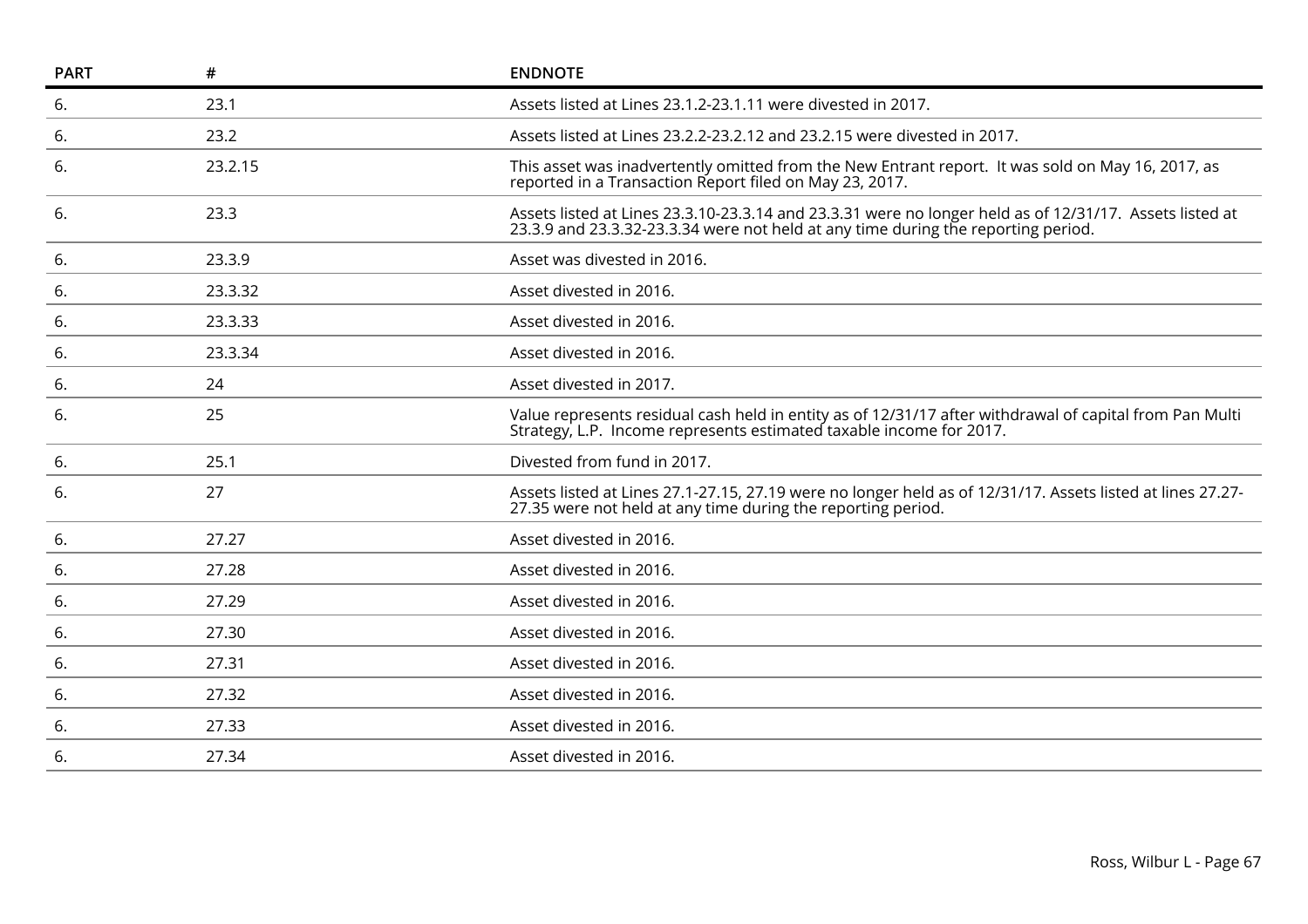| <b>PART</b> |                  | <b>ENDNOTE</b>                       |
|-------------|------------------|--------------------------------------|
| v.          | 27.25<br>دد. ا ے | .ا u in 2016.<br>Asset divested in 1 |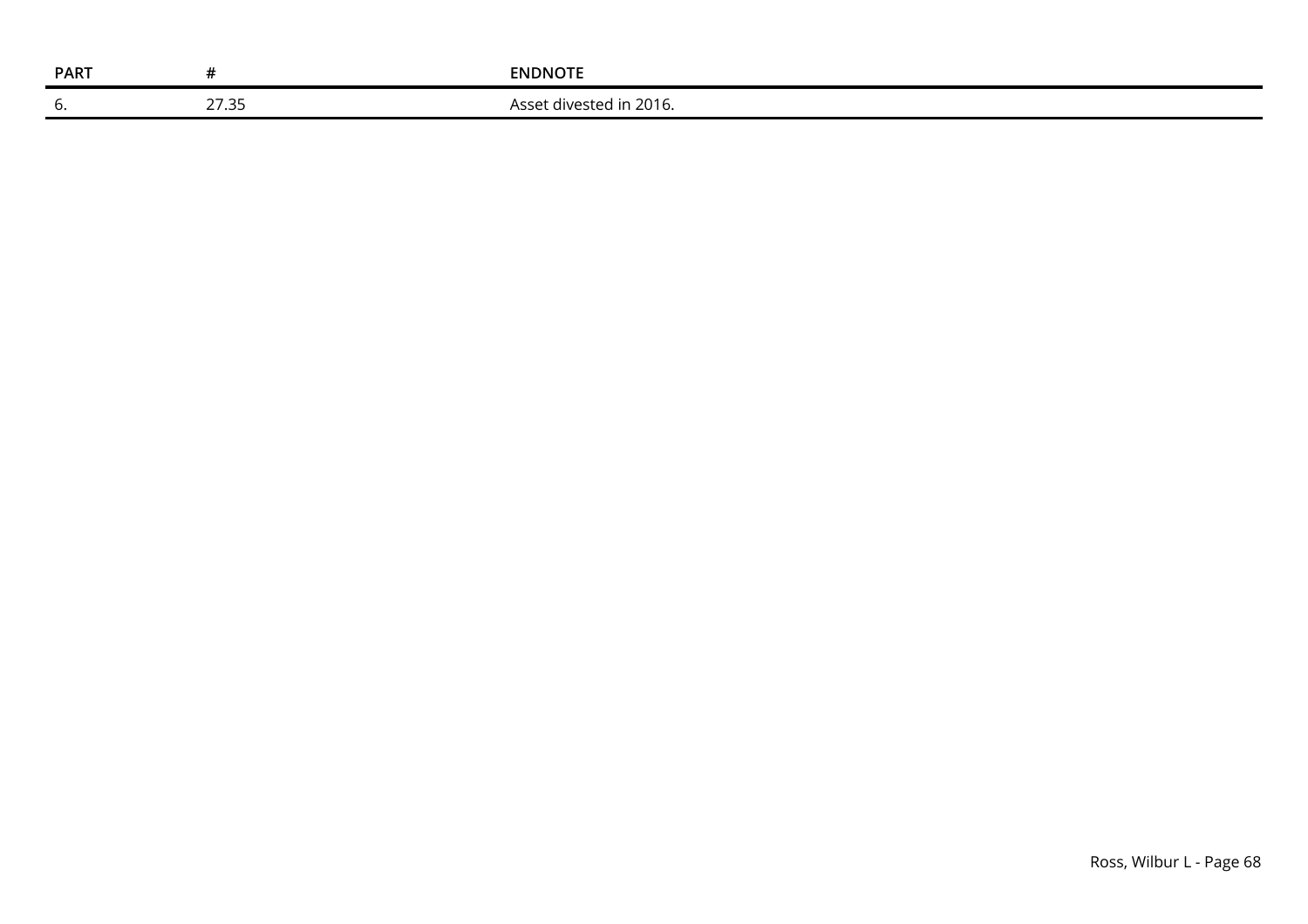## Summary of Contents

### **1. Filer's Positions Held Outside United States Government**

Part 1 discloses positions that the filer held at any time during the reporting period (excluding positions with the United States Government). Positions are reportableeven if the filer did not receive compensation.

This section does not include the following: (1) positions with religious, social, fraternal, or political organizations; (2) positions solely of an honorary nature; (3) positionsheld as part of the filer's official duties with the United States Government; (4) mere membership in an organization; and (5) passive investment interests as a limitedpartner or non-managing member of a limited liability company.

### **2. Filer's Employment Assets & Income and Retirement Accounts**

#### Part 2 discloses the following:

- ●Sources of earned and other non-investment income of the filer totaling more than \$200 during the reporting period (e.g., salary, fees, partnership share,honoraria, scholarships, and prizes)
- ● Assets related to the filer's business, employment, or other income-generating activities that (1) ended the reporting period with a value greater than \$1,000 or (2)produced more than \$200 in income during the reporting period (e.g., equity in business or partnership, stock options, retirement plans/accounts and theirunderlying holdings as appropriate, deferred compensation, and intellectual property, such as book deals and patents)

This section does not include assets or income from United States Government employment or assets that were acquired separately from the filer's business, employment, or other income-generating activities (e.g., assets purchased through a brokerage account). Note: The type of income is not required if the amount ofincome is \$0 - \$200 or if the asset qualifies as an excepted investment fund (EIF).

### **3. Filer's Employment Agreements and Arrangements**

Part 3 discloses agreements or arrangements that the filer had during the reporting period with an employer or former employer (except the United StatesGovernment), such as the following:

- ●Future employment
- ●Leave of absence
- ●Continuing payments from an employer, including severance and payments not yet received for previous work (excluding ordinary salary from a current employer)
- ●Continuing participation in an employee welfare, retirement, or other benefit plan, such as pensions or a deferred compensation plan
- ● Retention or disposition of employer-awarded equity, sharing in profits or carried interests (e.g., vested and unvested stock options, restricted stock, future share ofa company's profits, etc.)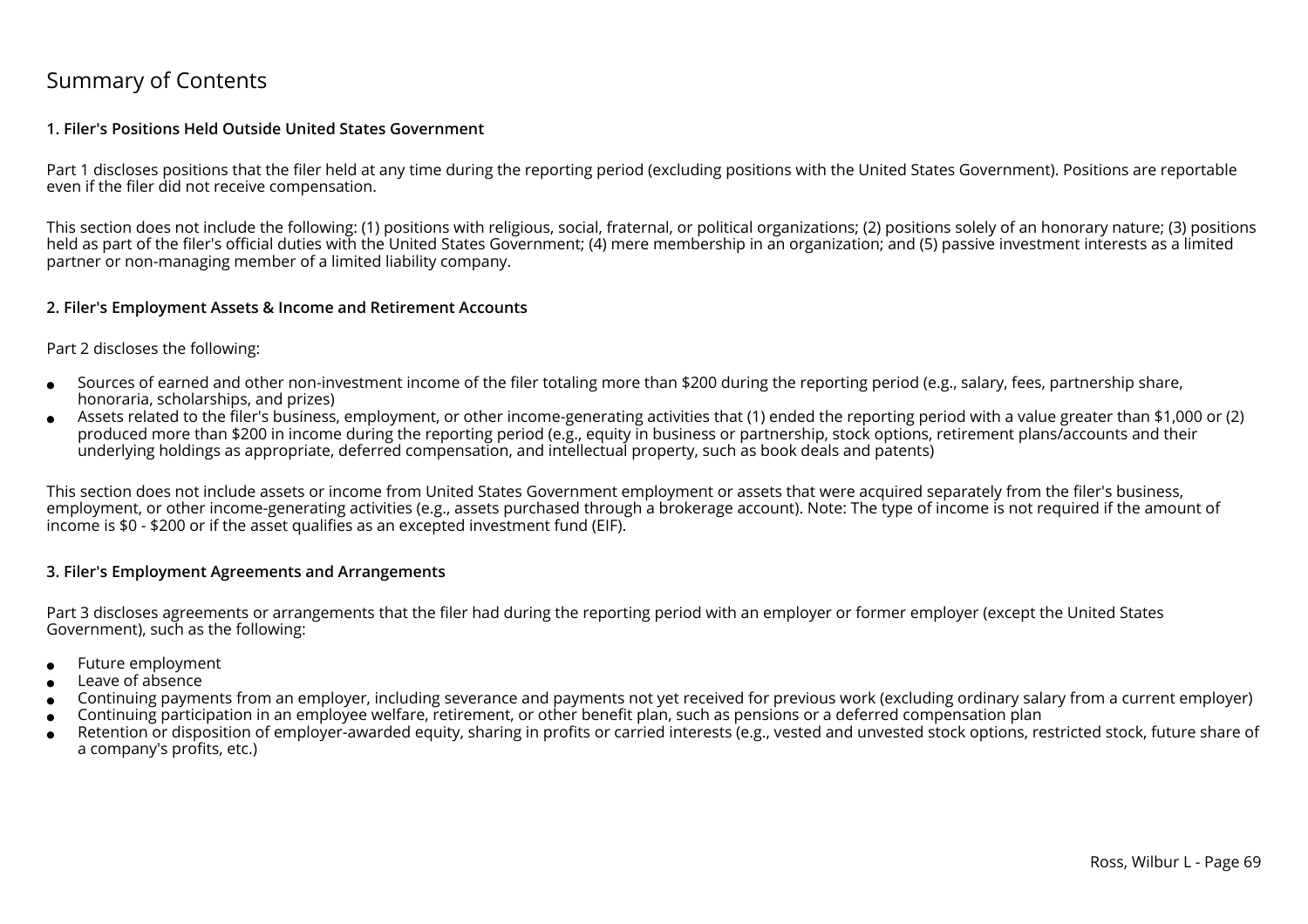## **4. Filer's Sources of Compensation Exceeding \$5,000 in a Year**

Part 4 discloses sources (except the United States Government) that paid more than \$5,000 in a calendar year for the filer's services during any year of the reportingperiod.

The filer discloses payments both from employers and from any clients to whom the filer personally provided services. The filer discloses a source even if the source made its payment to the filer's employer and not to the filer. The filer does not disclose a client's payment to the filer's employer if the filer did not provide the servicesfor which the client is paying.

### **5. Spouse's Employment Assets & Income and Retirement Accounts**

### Part 5 discloses the following:

- ●Sources of earned income (excluding honoraria) for the filer's spouse totaling more than \$1,000 during the reporting period (e.g., salary, consulting fees, andpartnership share)
- ●Sources of honoraria for the filer's spouse greater than \$200 during the reporting period
- ● Assets related to the filer's spouse's employment, business activities, other income-generating activities that (1) ended the reporting period with a value greater than \$1,000 or (2) produced more than \$200 in income during the reporting period (e.g., equity in business or partnership, stock options, retirement plans/accountsand their underlying holdings as appropriate, deferred compensation, and intellectual property, such as book deals and patents)

This section does not include assets or income from United States Government employment or assets that were acquired separately from the filer's spouse's business,employment, or other income-generating activities (e.g., assets purchased through a brokerage account). Note: The type of income is not required if the amount ofincome is \$0 - \$200 or if the asset qualifies as an excepted investment fund (EIF). Amounts of income are not required for a spouse's earned income (excludinghonoraria).

#### **6. Other Assets and Income**

Part 6 discloses each asset, not already reported, that (1) ended the reporting period with a value greater than \$1,000 or (2) produced more than \$200 in investment income during the reporting period. For purposes of the value and income thresholds, the filer aggregates the filer's interests with those of the filer's spouse anddependent children.

This section does not include the following types of assets: (1) a personal residence (unless it was rented out during the reporting period); (2) income or retirement benefits associated with United States Government employment (e.g., Thrift Savings Plan); and (3) cash accounts (e.g., checking, savings, money market accounts) at a single financial institution with a value of \$5,000 or less (unless more than \$200 of income was produced). Additional exceptions apply. Note: The type of income is notrequired if the amount of income is \$0 - \$200 or if the asset qualifies as an excepted investment fund (EIF).

### **7. Transactions**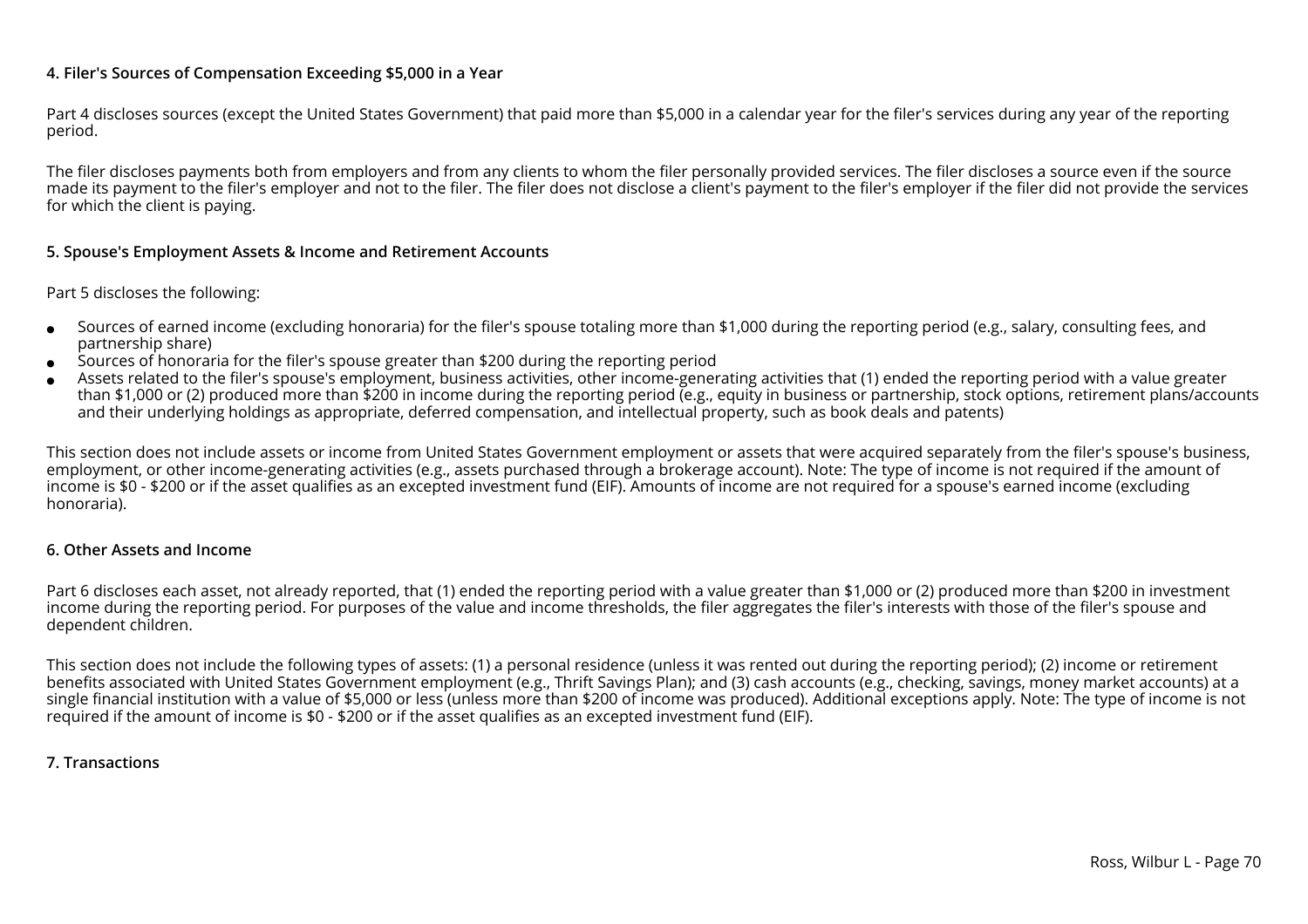Part 7 discloses purchases, sales, or exchanges of real property or securities in excess of \$1,000 made on behalf of the filer, the filer's spouse or dependent child duringreporting period.

This section does not include transactions that concern the following: (1) a personal residence, unless rented out; (2) cash accounts (e.g., checking, savings, CDs, moneymarket accounts) and money market mutual funds; (3) Treasury bills, bonds, and notes; and (4) holdings within a federal Thrift Savings Plan account. Additionalexceptions apply.

## **8. Liabilities**

Part 8 discloses liabilities over \$10,000 that the filer, the filer's spouse or dependent child owed at any time during the reporting period.

This section does not include the following types of liabilities: (1) mortgages on a personal residence, unless rented out (limitations apply for PAS filers); (2) loans secured by a personal motor vehicle, household furniture, or appliances, unless the loan exceeds the item's purchase price; and (3) revolving charge accounts, such ascredit card balances, if the outstanding liability did not exceed \$10,000 at the end of the reporting period. Additional exceptions apply.

## **9. Gifts and Travel Reimbursements**

### This section discloses:

- ●Gifts totaling more than \$390 that the filer, the filer's spouse, and dependent children received from any one source during the reporting period.
- ●Travel reimbursements totaling more than \$390 that the filer, the filer's spouse, and dependent children received from any one source during the reporting period.

For purposes of this section, the filer need not aggregate any gift or travel reimbursement with a value of \$156 or less. Regardless of the value, this section does not include the following items: (1) anything received from relatives; (2) anything received from the United States Government or from the District of Columbia, state, or local governments; (3) bequests and other forms of inheritance; (4) gifts and travel reimbursements given to the filer's agency in connection with the filer's official travel; (5) gifts of hospitality (food, lodging, entertainment) at the donor's residence or personal premises; and (6) anything received by the filer's spouse or dependent childrentotally independent of their relationship to the filer. Additional exceptions apply.